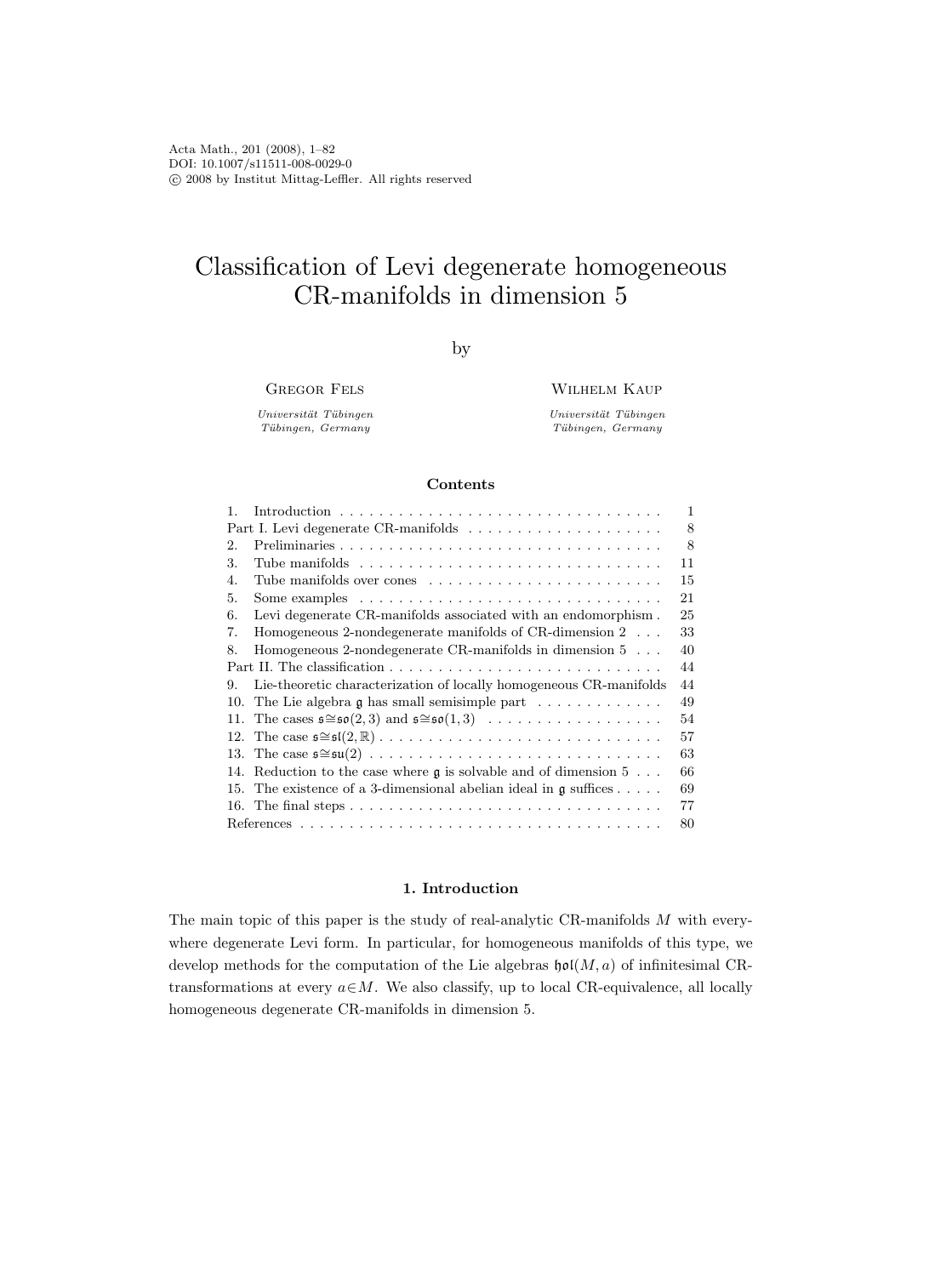In this context, a well-studied example of a homogeneous Levi degenerate CRmanifold is the quadratic hypersurface

$$
\mathcal{M} := \{ z \in \mathbb{C}^3 : (\text{Re } z_1)^2 + (\text{Re } z_2)^2 = (\text{Re } z_3)^2 \text{ and } \text{Re } z_3 > 0 \};
$$

compare, e.g., [13], [16], [23] and [31]. This 5-dimensional CR-manifold has several remarkable properties and serves as motivation for various considerations in this paper. Notice that  $M$  can also be written as a tube manifold

$$
\mathcal{M} = \mathcal{F} + i\mathbb{R}^3 \subset \mathbb{C}^3, \quad \text{where } \mathcal{F} := \{x \in \mathbb{R}^3 : x_1^2 + x_2^2 = x_3^2 \text{ and } x_3 > 0\}
$$

is the future light cone in 3-dimensional space-time. A glance at this description shows that  $M$  is homogeneous under a group of complex-affine transformations. It is less obvious that the Lie algebras of global and local infinitesimal CR-transformations at  $a \in \mathcal{M}$ ,  $\mathfrak{hol}(\mathcal{M})$  and  $\mathfrak{hol}(\mathcal{M}, a)$ , are both isomorphic to  $\mathfrak{so}(2, 3)$ , and hence have dimension 10; compare [23]. Also the following 'globalization' is known: the group  $SO(2,3)$  acts on the complex quadric  $\mathbf{Q}_3 \subset \mathbb{P}_4(\mathbb{C})$  by biholomorphic transformations and has a hypersurface orbit that contains  $\mathcal M$  as a dense domain.

The cone  $\mathcal F$  clearly is a disjoint union of affine half-lines. Therefore,  $\mathcal M$  is a disjoint union of complex half-planes, actually  $M$  is a fiber bundle with typical fiber  $\mathbb{H}^+:=\{z\in\mathbb{C}:\text{Re}\,z>0\}.$  However, the total space M is not even locally CR-equivalent to a product  $\mathbb{H}^+ \times M'$ , with  $M'$  a CR-manifold. Notice that the Levi form in both cases, that is, for  $M$  and for a product of  $\mathbb{H}^+$  with a Levi nondegenerate 3-dimensional CRmanifold  $M'$ , has exactly one nonzero eigenvalue at every point. Hence, one needs more invariants to distinguish those CR-manifolds. While every product  $\mathbb{C}\times M'$  is holomorphically degenerate, the crucial fact here is that the light cone tube  $\mathcal M$  is nondegenerate in a higher order sense: To be precise,  $M$  is 2-nondegenerate at every point, and we refer to  $[4]$  and also to  $[3, \S11.1]$ , for the notion of k-nondegeneracy.

In the nonhomogeneous setting, for every  $k \in \mathbb{N}$  and fixed manifold dimension it is not difficult to construct large classes of CR-manifolds, even hypersurfaces, which are k-nondegenerate at some points, but are Levi nondegenerate in a dense open subset. It seems to be much harder to construct CR-manifolds which are k-nondegenerate everywhere for  $k\geqslant 2$ . Note that the CR-dimension of a *homogeneous* M is an upper bound for the degree k of nondegeneracy. Hence, the lowest manifold dimension for which everywhere 2-nondegenerate CR-manifolds can exist is 5. This raises the intriguing question whether, besides the light cone tube, there exist more 2-nondegenerate homogeneous CR-manifolds in dimension 5. So far, compare e.g. [14], [23], [16] and [5], all known examples in dimension 5 finally turned out to be locally CR-isomorphic to  $M$ . Even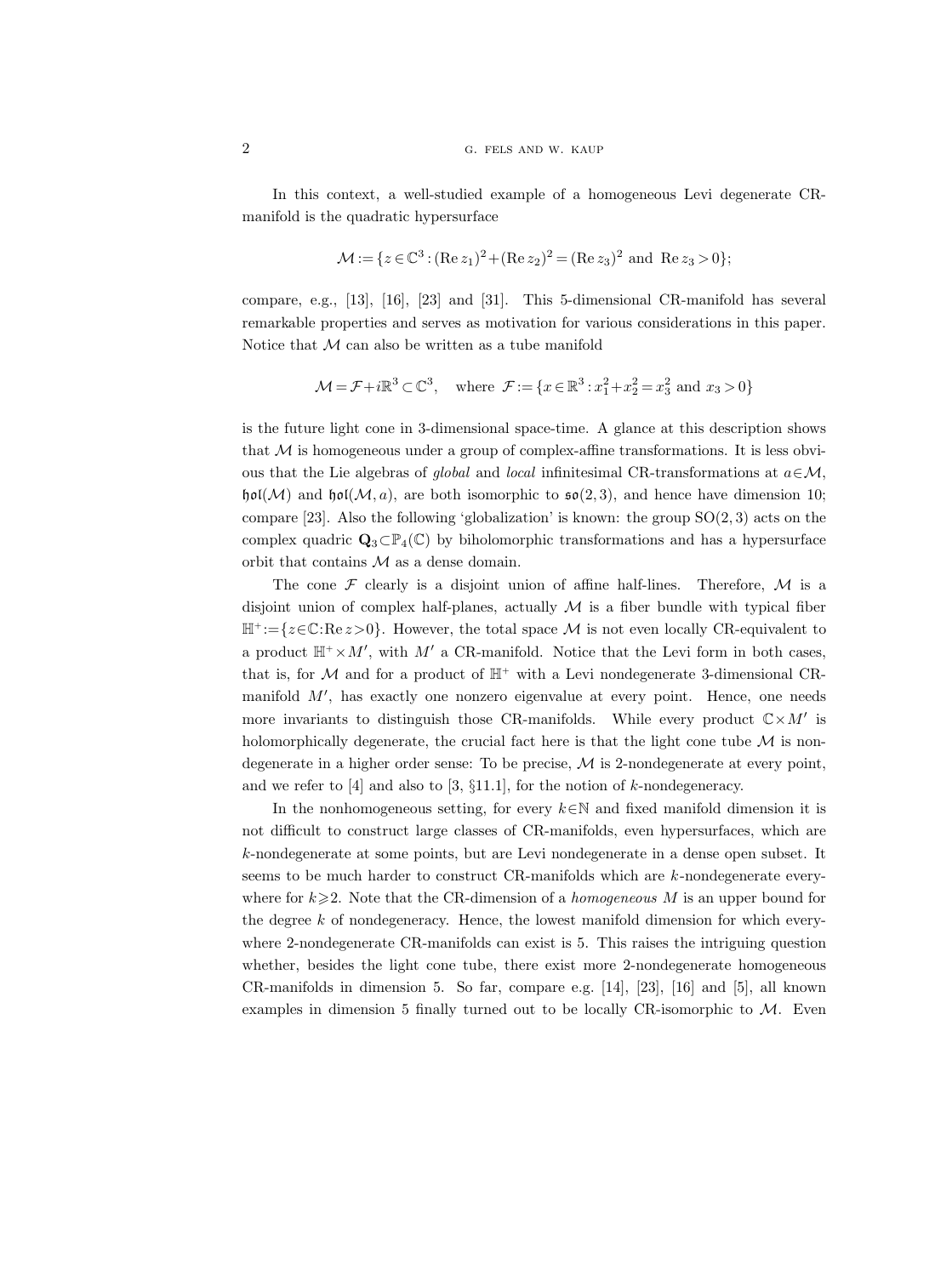the announced 'new example' in [17] revealed itself as locally equivalent to  $\mathcal M$  as shown in [16]. Therefore the desire arose to find examples that are not locally CR-isomorphic to M.

The main objective of this paper is to show that there are actually infinitely many locally mutually inequivalent examples and to provide a full classification. The starting point is the following simple observation: Suppose that  $F \subset \mathbb{R}^n$  is an affinely homogeneous (connected) submanifold of dimension say  $d \lt n$ . Then the tube  $M := F + i\mathbb{R}^n$  is a generic CR-submanifold of  $\mathbb{C}^n$  of CR-dimension d and is homogeneous under a group of complex-affine transformations. Indeed, every real-affine transformation leaving  $F$  invariant extends to a complex-affine transformation leaving M invariant and, in addition, M is invariant under all translations  $z \mapsto z+iv$  with  $v \in \mathbb{R}^n$ . Clearly, the crucial question is the following: When is M k-nondegenerate and when are two tubes M and  $M'$  of this type locally CR-equivalent?

The classification of all affinely homogeneous surfaces  $F \subset \mathbb{R}^3$  can be found in [11] and [12]. In particular, a complete list (up to local affine equivalence and in a slightly different formulation) of all degenerate types that are not a cylinder, is given by the following examples:

(1)  $F = \mathcal{F}$ , the future light cone as above;

(2a)  $F = \{r(\cos t, \sin t, e^{\omega t}) \in \mathbb{R}^3 : r \in \mathbb{R}^+ \text{ and } t \in \mathbb{R}\}\$  with  $\omega > 0$  arbitrary;

(2b)  $F = \{r(1, t, e^t) \in \mathbb{R}^3 : r \in \mathbb{R}^+ \text{ and } t \in \mathbb{R}\};$ 

(2c)  $F = \{r(1, e^t, e^{\theta t}) \in \mathbb{R}^3 : r \in \mathbb{R}^+ \text{ and } t \in \mathbb{R}\}\$  with  $\theta > 2$  arbitrary;

(3)  $F = \{c(t) + rc'(t) \in \mathbb{R}^3 : r \in \mathbb{R}^+ \text{ and } t \in \mathbb{R}\},\$  where  $c(t) := (t, t^2, t^3)$  parameterizes the twisted cubic  $\{(t, t^2, t^3): t \in \mathbb{R}\}\$ in  $\mathbb{R}^3$  and  $c'(t) = (1, 2t, 3t^2)$ .

Notice that the limit case  $\omega=0$  in (2a) gives the future light cone  $\mathcal{F}$ , while the limit case  $\theta = 2$  in (2c) gives the linearly homogeneous surface  $\{x \in \mathbb{R}^3 : x_1 x_3 = x_2^2 \text{ and } x_1, x_2 > 0\},\$ which is locally, but not globally, linearly equivalent to  $\mathcal F$ . In fact,  $\mathcal F$  is linearly equivalent to the cone  $\{x \in \mathbb{R}^3 : x_1 x_3 = x_2^2 \text{ and } x_1 + x_3 > 0\}.$ 

As our first main result we show the following theorem (compare Propositions 8.8 and 8.9 for details).

THEOREM I. For every surface F in  $(1)$ – $(3)$  the corresponding tube manifold M:=  $F+i\mathbb{R}^3$  is a homogeneous 2-nondegenerate CR-submanifold of  $\mathbb{C}^3$  and any two of them are pairwise locally CR-inequivalent. Furthermore, for every F in  $(2a)$ – $(3)$  and every  $a \in M = F + i \mathbb{R}^3$  the following hold:

(i) the Lie algebra  $\mathfrak{hol}(M, a)$  is solvable and has dimension 5;

(ii) the stability group  $\text{Aut}(M, a)$  is trivial;

(iii) every homogeneous real-analytic CR-manifold  $M'$ , that is locally CR-equivalent to M, is already globally CR-equivalent to M.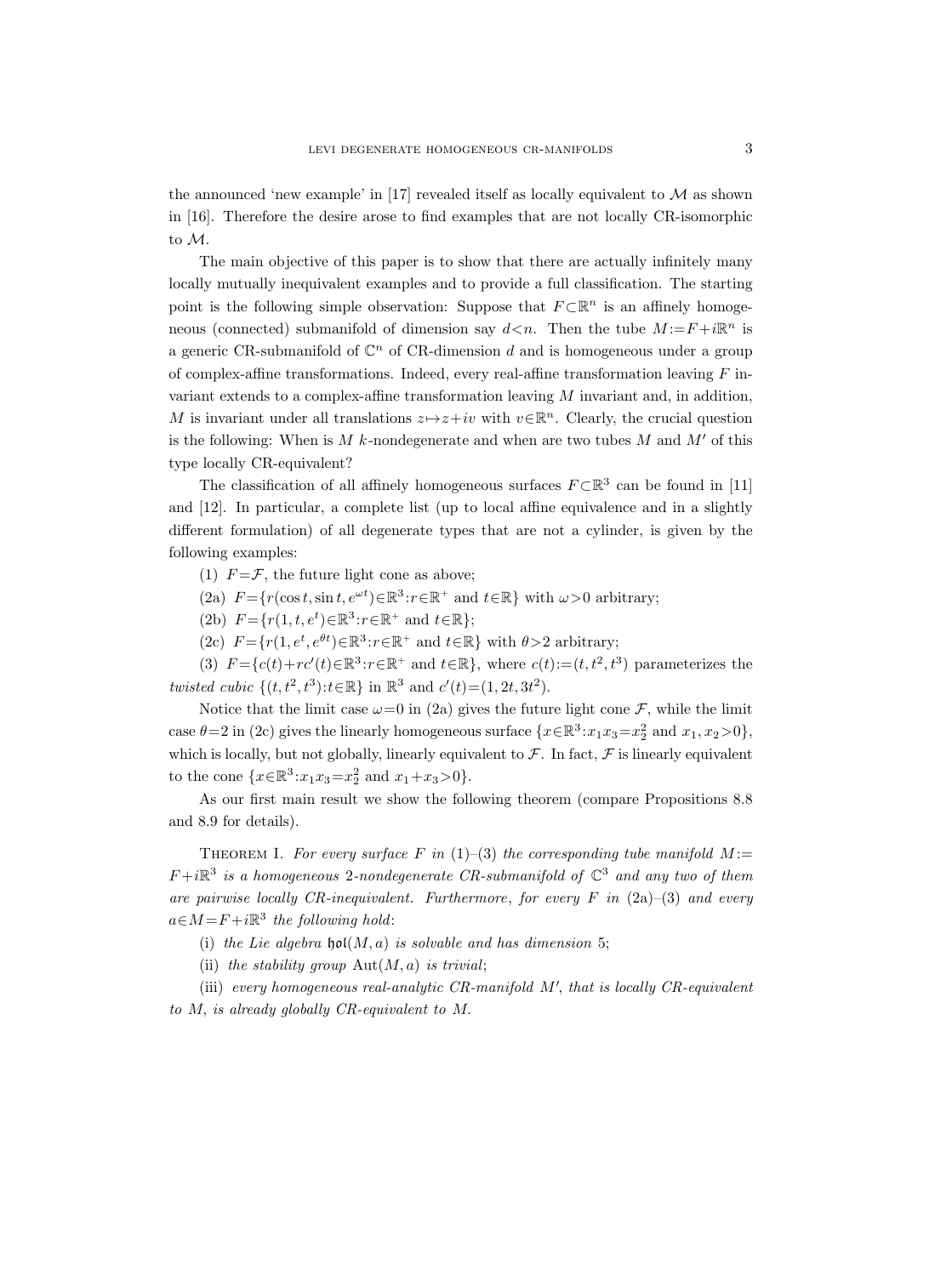## 4 G. FELS AND W. KAUP

Notice that, a priori, there is no reason why the F in  $(1)-(3)$ , although known to be locally affinely inequivalent, should have locally CR-inequivalent tubes (for nondegenerate affinely homogeneous surfaces in  $\mathbb{R}^3$ , for instance, there are counterexamples).

We actually prove an analog of Theorem I in every dimension  $n\geqslant 3$ , where the same trichotomy occurs as above. Consider the following surfaces  $F \subset \mathbb{R}^n$ :

(1')  $F = \mathcal{F}^n := \{x \in \mathbb{R}^n : x_1 > 0, x_2 > 0 \text{ and } x_j = x_1^{2-j} x_2^{j-1} \text{ for } 3 \leq j \leq n\};$ 

(2')  $F = \{re^{t\varphi}(a) \in \mathbb{R}^n : r \in \mathbb{R}^+ \text{ and } t \in \mathbb{R}\},\$  where  $\varphi$  is an endomorphism of  $\mathbb{R}^n$  having  $a \in \mathbb{R}^n$  as cyclic vector and the n eigenvalues of  $\varphi$  do not form an arithmetic progression in C;

(3')  $F = \{c(t) + rc'(t): r \in \mathbb{R}^+ \text{ and } t \in \mathbb{R}\}, \text{ where } c(t) := (t, t^2, ..., t^n) \in \mathbb{R}^n \text{ parameterizes } t \in \mathbb{R}$ the twisted *n*-ic in  $\mathbb{R}^n$ .

In §6 and §7 we show, among other statements, the following: For every  $F$  and  $F'$ from  $(1')-(3')$  the tube manifolds  $M:=F+i\mathbb{R}^n$  and  $M':=F'+i\mathbb{R}^n$  are affinely homogeneous generic 2-nondegenerate submanifolds of  $\mathbb{C}^n$  with CR-dimension 2. Furthermore, M and  $M'$  are locally CR-equivalent if and only if F and  $F'$  are globally affinely equivalent, and this holds if and only if for given  $a \in M$  and  $a' \in M'$  the Lie algebras  $\mathfrak{hol}(M, a)$ and  $\mathfrak{hol}(M',a')$  are isomorphic. In case  $F = \mathcal{F}^n$ , the Lie algebra  $\mathfrak{hol}(M,a)$  contains a copy of  $\mathfrak{gl}(2,\mathbb{R})$  and hence is not solvable. In all other cases, that is, F comes from  $(2')$  or  $(3')$ , the Lie algebra  $\mathfrak{hol}(M, a)$  is solvable of dimension  $n+2$  and the stability group Aut $(M, a)$ has order at most 2.

Let us briefly comment on the proof of Theorem I. Once the defining equations for an  $F$  under consideration are explicitly known (this is quite obvious for the types  $(1)$ –(3), compare §8, but seems to be hard for the types  $(2')$  and  $(3')$ ), one can compute, by standard methods, the order k of nondegeneracy. However, the amount of calculation necessary to determine k in such a way grows very fast with  $k$  and with the dimension of  $M\subset\mathbb{C}^n$ . This is one of the reasons, especially with an eye on possible generalizations, to choose a different approach, which does not use explicit equations. For instance, given an arbitrary submanifold  $F \subset \mathbb{R}^n$  which is (locally) *affinely homogeneous*, we present a simple criterion (Proposition 3.7) which allows us to determine quickly the order  $k$  of nondegeneracy for the corresponding tube manifold.

The hard part of the proof is to show that the various tubes  $F + i\mathbb{R}^3$  are mutually locally inequivalent as CR-manifolds. Recall that for real-analytic, not necessarily homogeneous, hypersurfaces with nondegenerate Levi form there exist local invariants which determine each M up to local CR-equivalence due to the fundamental work of Cartan, Tanaka and Chern–Moser, compare [8], [9] and [32]. However, an analogous approach is not available for  $M$  of higher codimensions or when the Levi form is degenerate. To distinguish the various tubes  $F + i\mathbb{R}^3$ , we develop a method (valid also in greater gener-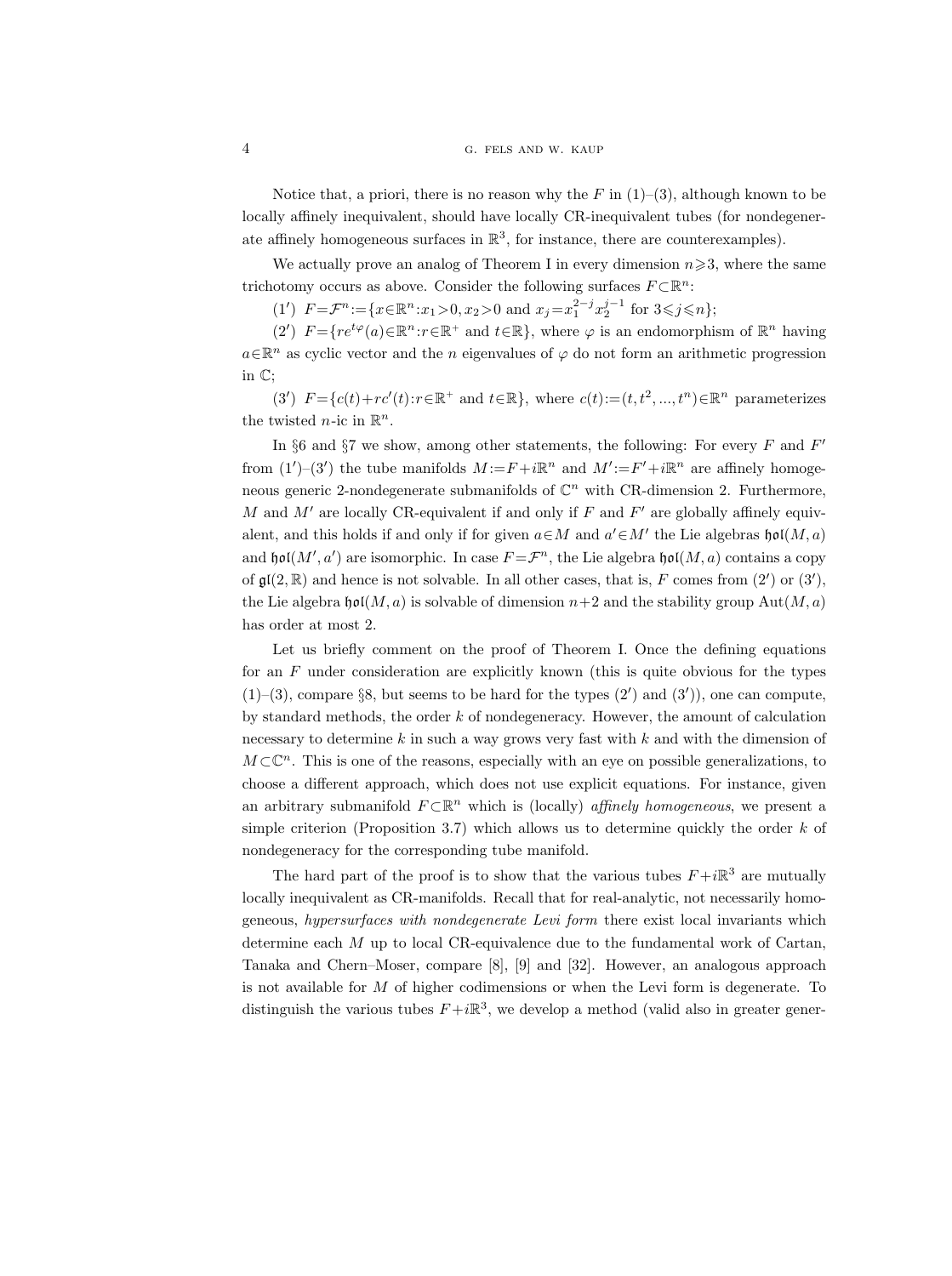ality) which enables us to determine explicitly the Lie algebras  $\mathfrak{hol}(M, a)$  of infinitesimal CR-transformations of the various CR-germs  $(M, a)$  (see §2 for basic definitions and §6 for further details).

The CR-manifolds occurring in the previous theorem are quite special as they all are tube manifolds. Moreover, all but one (namely the twisted cubic case in (3)) are actually conical. In the Levi nondegenerate case, many (homogeneous) examples are known which are not locally CR-equivalent to any tube manifold. For instance, the unit sphere subbundle of  $TS^3$  with its canonical CR-structure is such an example. Therefore, our second main result came quite unexpected to us.

Theorem II. Every 5-dimensional locally homogeneous 2-nondegenerate CR-manifold M is locally CR-equivalent to  $F+i\mathbb{R}^3$  with F being one of the surfaces in (1)–(3).

For the precise definition of local homogeneity we refer to §2. A priori, locally homogeneous CR-manifolds might exist which are not locally CR-equivalent to any globally homogeneous one. As a by-product of the above two results we get that such a pathology does not happen in the case under consideration. A word concerning the regularity in Theorem II: According to our general assumption in this paper, Theorem II is formulated and proved in the category of real-analytic CR-manifolds. But then it automatically holds in the smooth situation as well, due to the following well-known fact: If  $M$  is a smooth CR-manifold that is locally homogeneous under a *finite-dimensional* Lie algebra g of smooth infinitesimal CR-transformations, then there is a real-analytic atlas on  $M$  such that all vector fields in  $\mathfrak g$  become real-analytic.

Theorem II also gives a classification of all (abstract) 2-nondegenerate locally homogeneous CR-manifolds in dimension 5 up to local CR-equivalence. In fact, using Cartan's classification [8] of the 3-dimensional Levi nondegenerate homogeneous CR-manifolds, the following result follows.

Classification. Every 5-dimensional locally homogeneous CR-manifold M with degenerate Levi form is locally CR-equivalent to one of the following:

(i)  $M = F + i\mathbb{R}^3 \subset \mathbb{C}^3$ , where F is one of the surfaces (1)–(3) from above;

(ii)  $M = \mathbb{C} \times M'$ , where M' is one of the 3-dimensional Levi nondegenerate homogeneous CR-manifolds from Cartan's list in [8];

(iii)  $M = \mathbb{C}^2 \times \mathbb{R}$  or  $M = \mathbb{C} \times \mathbb{R}^3$  with  $\mathbb{R}^3$  totally real.

The manifolds in (i) are all 2-nondegenerate and those in (ii) and (iii) are holomorphically degenerate. Also, the manifolds in (iii) are just the Levi flat ones.

With Theorem II the following question arises naturally for higher codimension: Are there, up to local CR-equivalence, other locally homogeneous 2-nondegenerate CRmanifolds of CR-dimension 2 besides those that are tubes over the surfaces F in  $(1')$ - $(3')$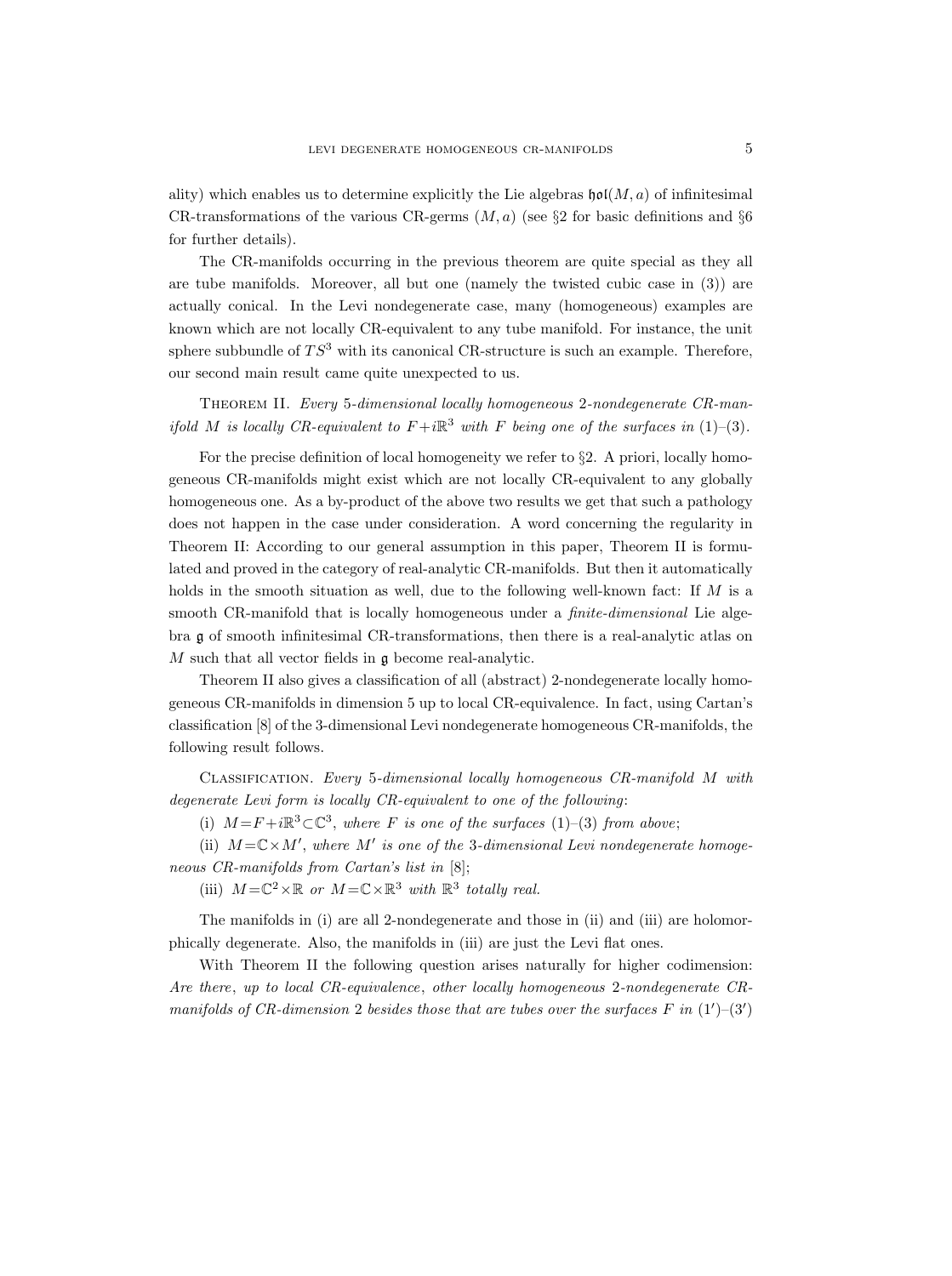above? Notice in this context that every locally homogeneous 2-nondegenerate CRmanifold of dimension 6 necessarily has CR-dimension 2.

For 5-dimensional CR-hypersurfaces with nondegenerate Levi form, that is, when Chern–Moser invariants are available, there already exists a partial classification: Locally homogeneous CR-hypersurfaces in  $\mathbb{C}^3$  with stability groups of positive dimension have been classified by Loboda in terms of local equations in normal form; see [25], [26], [27].

The paper is organized as follows. After recalling some necessary preliminaries in §2, we discuss in §3 tube manifolds  $M = F \oplus i \mathbb{R}^n \subset \mathbb{C}^n$  over real-analytic submanifolds  $F \subset \mathbb{R}^n$ . It turns out that the CR-structure of M is closely related to the real-affine structure of the base  $F$ . For instance, the Levi form of  $M$  is essentially the sesquilinear extension of the second fundamental form of the submanifold  $F \subset \mathbb{R}^n$ . Generalizing the notion of the second fundamental form, we define higher-order invariants for  $F$  (see Definition 3.4). In the uniform case these invariants precisely detect the k-nondegeneracy of the corresponding CR-manifold  $M = F \oplus i \mathbb{R}^n$ . It is known that the (uniform) k-nondegeneracy of a real-analytic CR-manifold M together with minimality ensures that the Lie algebras  $\mathfrak{hol}(M, a)$  are finite-dimensional, and is equivalent to this in the special class of locally homogeneous CR-manifolds. For submanifolds  $F \subset \mathbb{R}^n$ , which in addition are homogeneous under a group of affine transformations, a simple criterion for k-nondegeneracy of the associated tube manifold  $M$  is given in Proposition 3.7.

In §4 these results are applied to the case where F is conical in  $\mathbb{R}^n$ , that is, locally invariant under dilations  $z \mapsto tz$  for t near 1∈R. In this case M is always Levi degenerate. Assuming that  $\mathfrak{hol}(M, a)$  is finite-dimensional (which automatically is the case for minimal and finitely nondegenerate CR-manifolds), we develop some basic techniques for the explicit computation of  $\mathfrak{hol}(M, a)$ . The main results in §4 are the following: We prove that under the finiteness assumption,  $\mathfrak{hol}(M, a)$  consists only of polynomial vector fields and carries a natural graded structure; see Proposition 4.2. We prove (under the same assumptions, see Proposition 4.4 (ii)) that local CR-equivalences between two such tube manifolds are always rational maps (even if these manifolds are not real-algebraic). Furthermore, jet determination estimates are provided (Proposition 4.4 (iv)). In the special situation where  $\mathfrak{hol}(M, a)$  consists of affine germs only, these results are further strengthened.

In §5 we illustrate by examples how our methods can be applied. In Example 5.1 we present for every  $c \geq 1$  and  $k \in \{2, 3, 4\}$  a homogeneous submanifold of  $\mathbb{C}^{k+c}$  which is  $k$ -nondegenerate and has codimension  $c$ . We close this section investigating for all  $1 < p < n$ ,  $q := n-p$  and  $\alpha \in \mathbb{R}^*$  the tubes  $M_{p,q}^{\alpha}$  over the cones

$$
F^\alpha_{p,q}:=\bigg\{x\in(\mathbb{R}^+)^n:\sum_{j=1}^px^\alpha_j=\sum_{j=p+1}^nx^\alpha_j\bigg\}.
$$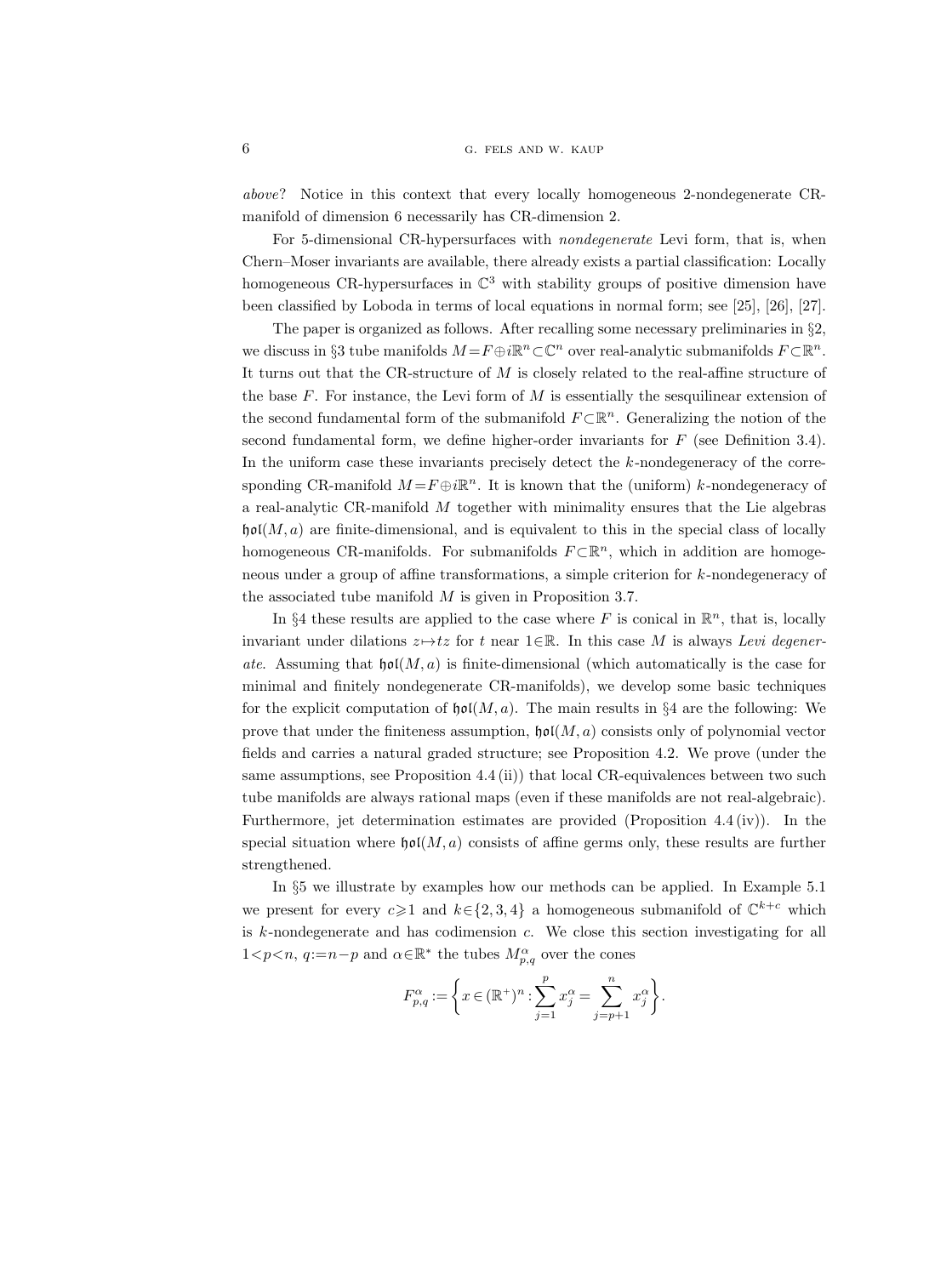Using our methods from the preceding section, we explicitly determine the Lie algebras  $\mathfrak{hol}(M_{p,q}^{\alpha},a)$  for arbitrary integers  $\alpha \geqslant 2$ .

In §6, we construct homogeneous CR-submanifolds  $M = M^{\varphi,d} \subset \mathbb{C}^n$  of tube type, depending on the choice of an endomorphism  $\varphi \in \text{End}(\mathbb{R}^n)$ , an integer  $1 \le d \le n$  and a cyclic vector  $a \in \mathbb{R}^n$  for  $\varphi$  in the following way: The powers  $\varphi^0, \varphi^1, ..., \varphi^{d-1}$  span an abelian Lie algebra h and, in turn, give a cone  $F := \exp(\mathfrak{h})(a) \subset \mathbb{R}^n$ . The corresponding tube manifold  $M^{\varphi,d} = F + i\mathbb{R}^n$  is 2-nondegenerate, minimal and of CR-dimension d. The key result here is the explicit determination of the CR-invariant  $\mathfrak{hol}(M^{\varphi,d},a)$  for  $\varphi$  in 'general position' (Propositions 6.5 and 6.17). The precise meaning for  $\varphi$  of being in 'general position' is stated in Lemma 6.8. Further results are, again for  $\varphi$  in general position, that the tube manifold  $M$  is simply connected and has trivial stability group at every point. As a consequence, the manifolds M of this type have the following remarkable property: Every homogeneous (real-analytic) CR-manifold locally CR-equivalent to M is globally CR-equivalent to M.

In §7 the results from §6 are further refined in the case of homogeneous CR-manifolds  $M^{\varphi} := M^{\varphi,2} := F^{\varphi} + i \mathbb{R}^n \subset \mathbb{C}^n$  of CR-dimension 2 but without restrictions on the codimension. In fact, every minimal and locally homogeneous tube CR-manifold  $M = S + i\mathbb{R}^n$ with a conical 2-dimensional  $S\subset \mathbb{R}^n$  is locally CR-equivalent to  $M^{\varphi}$  for some cyclic  $\varphi$ . In this section also the case is treated, where  $\varphi$  is not in 'general position', that is, the characteristic roots do form an arithmetic progression (see Lemma 6.8). The main results here are: Whether a cyclic  $\varphi$  is in general position or not, the Lie algebras  $\mathfrak{hol}(M^{\varphi},a)$ (Proposition 7.3) and the global automorphism groups  $\text{Aut}(M^{\varphi})$  (Proposition 7.5) are determined. Furthermore, the problem of local and global CR-equivalence among the  $M^{\varphi}$ 's is solved (Propositions 7.6 and 7.7) and a moduli space is constructed (§7.8).

Part I of the paper is concluded with §8, where the examples  $(1)-(3)$  from Theorem I are presented in more detail. The results of the preceding section are applied to this case of 5-dimensional tube manifolds M. In particular, Propositions 8.8 and 8.11 contain some additional information to that stated in Theorem I and also complete the proof of Theorem I.

Part II of the paper is mainly devoted to prove Theorem II. In the preliminary §9 we explain how the geometric properties such as  $k$ -nondegeneracy, minimality or the CR-dimension of an arbitrary locally homogeneous CR-germ  $(M, o)$  can be encoded in a pure Lie algebraic object, the associated CR-algebra  $(\mathfrak{g}, \mathfrak{q})$ . This is the key for our classification and is based on results taken from [15]. Specified to 5-dimensional CRgerms, we formulate the precise algebraic conditions on a CR-algebra  $(\mathfrak{g}, \mathfrak{q})$  ensuring that the associated CR-germ  $(M, o)$  is 2-nondegenerate.

Once the classification of 2-nondegenerate 5-dimensional locally homogeneous CR-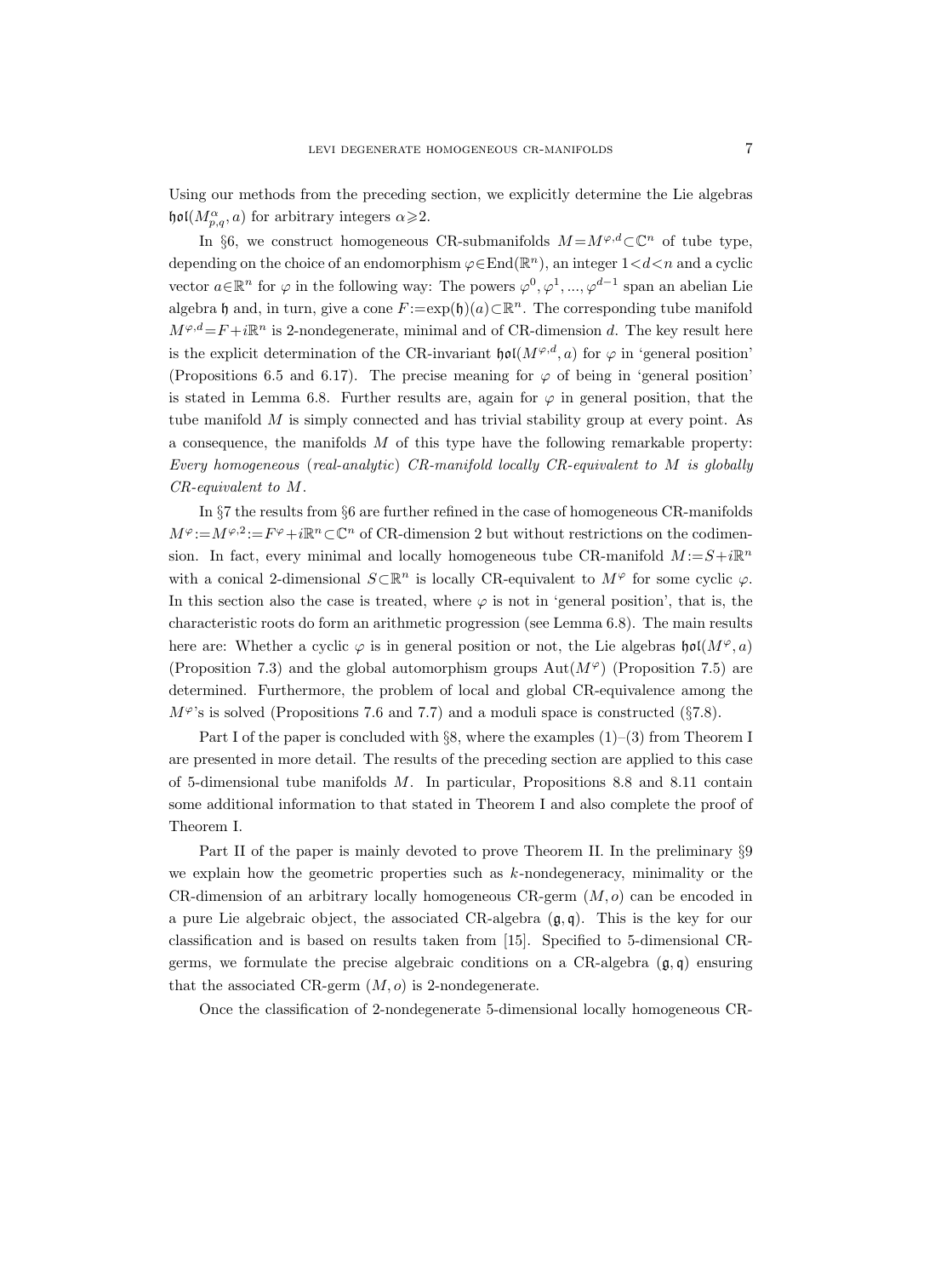germs  $(M, o)$  is reduced to a classification problem of certain CR-algebras, we begin in §10 to carry out the details of the proof. It is subdivided into several sections, lemmata and claims and will only be completed in §16. Our proof relies on a quite subtle analysis of Lie algebraic properties of CR-algebras and uses basic structure theory of Lie algebras and Lie groups. The methods are quite general and can be adapted to handle also higher-dimensional cases.

A more detailed outline of the proof can be found in the first part of §10.

## Part I. Levi degenerate CR-manifolds

## 2. Preliminaries

In the following let E always be a complex vector space of finite dimension and  $M\subset E$ an immersed connected real-analytic submanifold. In most cases  $M$  will be locally closed in E. Due to the canonical identifications  $T_aE=E$ , for every  $a\in M$  we consider the tangent space  $T_aM$  as an R-linear subspace of E. Then  $H_aM := T_aM \cap iT_aM$  is the largest complex linear subspace of E contained in  $T_aM$ . The manifold M is called a CR-submanifold if dim<sub>C</sub> H<sub>a</sub>M does not depend on  $a \in M$ . This dimension is called the  $CR$ -dimension of M and  $H_aM$  is called the *holomorphic tangent space* at a; compare [3] as general reference for CR-manifolds. Given another real-analytic CR-submanifold  $M'$ of a complex vector space  $E'$ , a smooth mapping  $g: M \to M'$  is called  $CR$  if for every  $a \in M$ the differential  $dg_a: T_a M \to T_{ga}M'$  maps the corresponding holomorphic tangent spaces in a complex-linear way to each other. Keeping in mind the identification  $T_aE=E$ , a vector field on M is a mapping  $f: M \to E$  with  $f(a) \in T_aM$  for all  $a \in M$ . For better distinction we also write  $\xi = f(z)\partial/\partial z$  instead of f and  $\xi_a$  instead of  $f(a)$ ; compare the convention (2.1) in [16].

An *infinitesimal CR-transformation* on M is by definition a real-analytic vector field  $f(z)\partial/\partial z$  on M such that the corresponding local flow consists of CR-transformations. Let us denote by  $\mathfrak{hol}(M)$  the space of all such vector fields, which is a real Lie algebra with respect to the usual bracket. For every  $f(z)\partial/\partial z \in \text{hol}(M)$  and every  $a \in M$ , there exist an open neighbourhood  $U \subset M$  of a with respect to the manifold topology on M, an open neighbourhood W of a with respect to E, and a holomorphic mapping  $h: W \rightarrow E$ with  $f(z)=h(z)$  for all  $z\in U\cap W$ ; compare [2] or [3, Proposition 12.4.22].

Further, for every  $a \in M$ , we denote by  $\mathfrak{hol}(M, a)$  the Lie algebra of all germs of infinitesimal CR-transformations defined on arbitrary open neighbourhoods of a with respect to the manifold topology of  $M$ . For simplicity and without essential loss of generality, we always assume that the CR-submanifold  $M$  is *generic* in  $E$ , that is,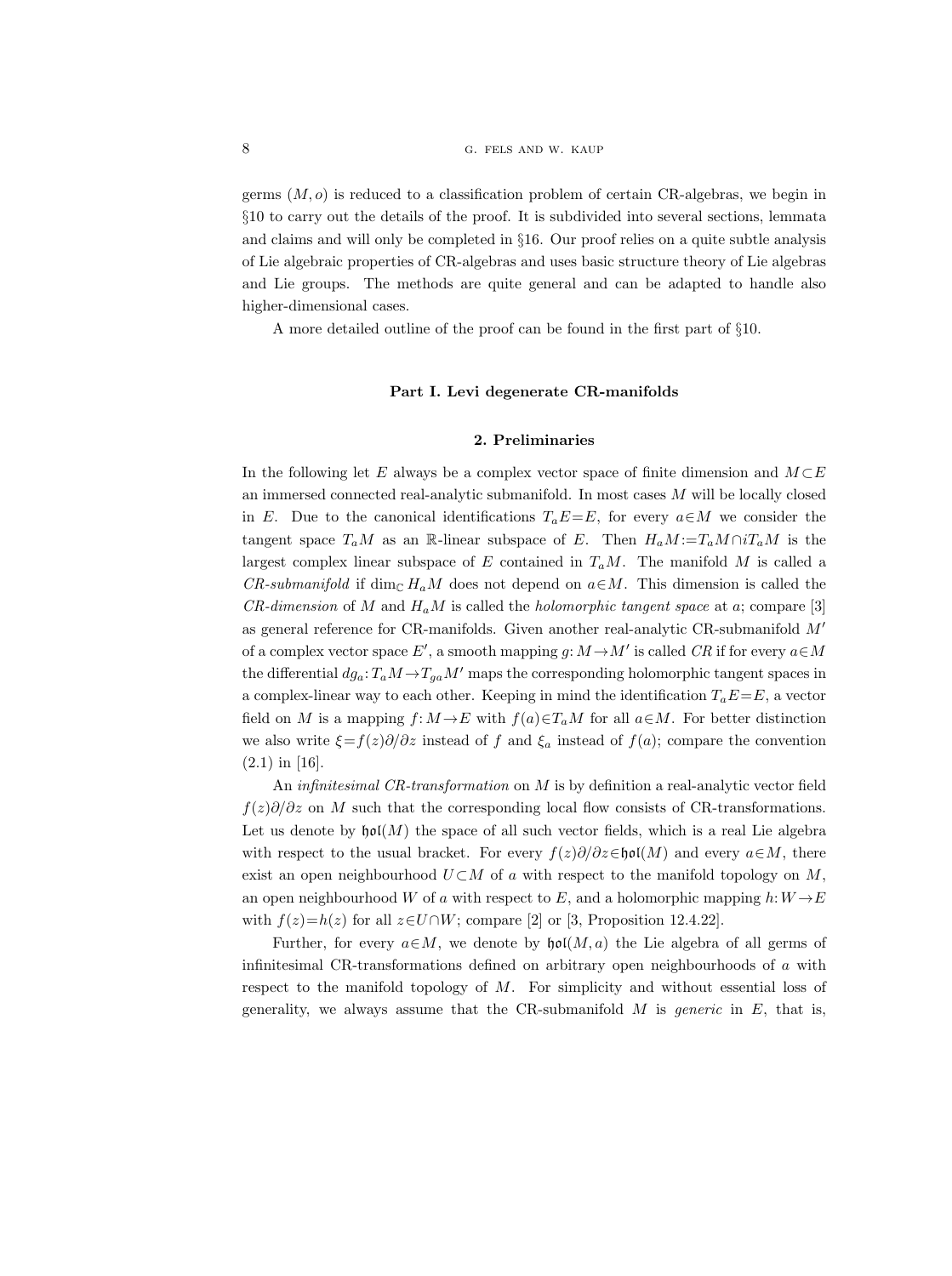$E=T_aM\oplus iT_aM$  for all  $a\in M$ . This assumption allows us to consider  $\mathfrak{hol}(M, a)$  in a canonical way as a real Lie subalgebra of the complex Lie algebra  $\mathfrak{hol}(E, a)$ , which we always do in the following. The CR-manifold  $M$  is called *holomorphically nondegenerate* at a if hol $(M, a)$  is totally real in hol $(E, a)$ , i.e. if hol $(M, a) \cap i$  hol $(M, a) = 0$  in hol $(E, a)$ . This condition together with the minimality of M at a implies that  $\dim \mathfrak{hol}(M, a) < \infty$ ; see [3, Theorem 12.5.3]. Here, the CR-submanifold  $M \subset E$  is called minimal at  $a \in M$  if  $T_aR=T_aM$  for every submanifold  $R\subset M$  with  $a\in R$ , and  $H_zM\subset T_zR$  for all  $z\in R$ . By [3, Proposition 15.5.1], dim  $\mathfrak{hol}(M, a) < \infty$  implies that M is holomorphically nondegenerate at a.

The CR-manifold M is called *locally homogeneous* at the point  $a \in M$  if there exists a Lie subalgebra  $\mathfrak{g}\subset\mathfrak{hol}(M,a)$  of finite dimension such that the canonical evaluation map  $\mathfrak{g}\rightarrow T_aM$  is surjective. By [33] this is already satisfied if the canonical evaluation map  $\mathfrak{hol}(M, a) \to T_aM$  is surjective. In the global setting the situation is quite different: In [21, p. 69], an example of a domain  $D\subset\mathbb{C}^2$  was given, on which the group  $Aut(D)$  of all biholomorphic automorphisms acts transitively but on which no connected Lie group of finite dimension can act transitively. In case the CR-manifold  $M$  is locally homogeneous at a, the condition dim  $\mathfrak{hol}(M, a) \leq \infty$  is equivalent to M being holomorphically nondegenerate and minimal at a.

By  $\mathfrak{aut}(M, a) := \{ \xi \in \mathfrak{hol}(M, a) : \xi_a = 0 \}$  we denote the *isotropy subalgebra* at  $a \in M$ . Clearly,  $\mathfrak{aut}(M, a)$  has finite codimension in  $\mathfrak{hol}(M, a)$ . Furthermore, we denote by Aut $(M, a)$  the group of all *germs* of real-analytic CR-isomorphisms  $h: W \rightarrow \widetilde{W}$  with  $h(a)=a$ , where W and W are arbitrary open neighbourhoods of a in M. It is known that every germ in Aut $(M, a)$  can be represented by a holomorphic map  $U \rightarrow E$ , where U is an open neighbourhood of a in E; compare, e.g., [3, Corollary 1.7.13]. Furthermore, Aut $(M)$  denotes the group of all global real-analytic CR-automorphisms h:  $M \rightarrow M$ and  $\text{Aut}(M)_a$  its isotropy subgroup at a. There is a canonical group monomorphism  $Aut(M)_a \hookrightarrow Aut(M, a)$  as well as an exponential map exp:  $aut(M, a) \rightarrow Aut(M, a)$  for every  $a \in M$ .

By  $\mathfrak{aff}(M) \subset \mathfrak{hol}(M)$  we denote the Lie subalgebra of all (complex) affine infinitesimal CR-transformations on M. For every  $a \in M$  furthermore  $\operatorname{\mathfrak{aff}}(M, a) \subset \operatorname{\mathfrak{hol}}(M, a)$  is the Lie subalgebra of all affine germs. The canonical embedding  $\operatorname{aff}(M) \hookrightarrow \operatorname{aff}(M, a)$  is an isomorphism for every  $a \in M$ .

Suppose that  $g: U \to U'$  is a biholomorphic mapping between open subsets  $U, U' \subset E$ . Then

$$
g_*(f(z)\partial/\partial z) = g'(g^{-1}z)(f(g^{-1}z))\partial/\partial z \tag{2.1}
$$

defines a complex Lie algebra isomorphism  $g_*: \mathfrak{hol}(U) \to \mathfrak{hol}(U')$ , where  $g'(u) \in \text{End}(E)$ , for every  $u\in U$ , is the derivative of g at u. For real-analytic CR-submanifolds  $M, M'\subset E$  ev-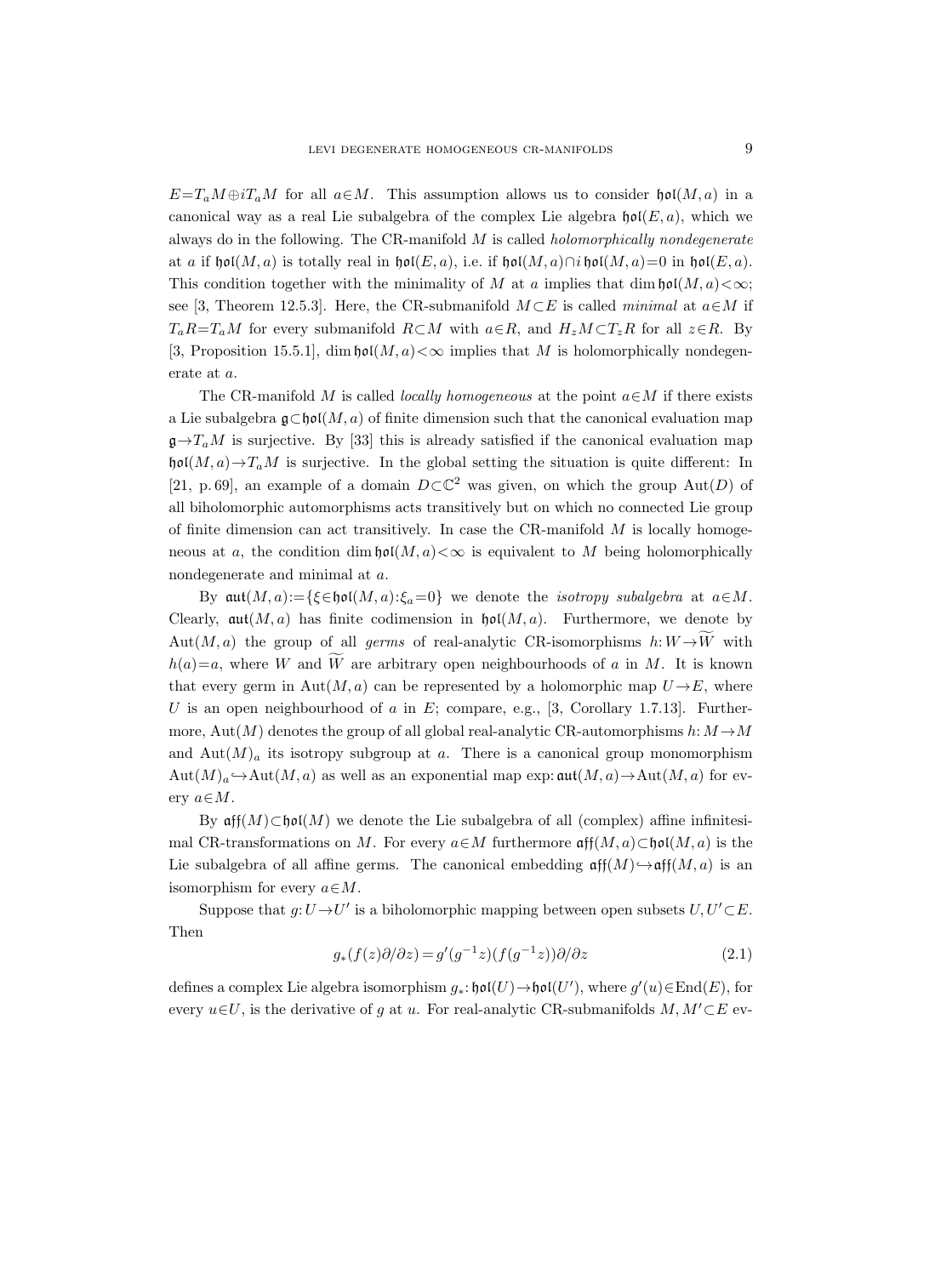ery CR-isomorphism  $g: (M, a) \rightarrow (M', a')$  of manifold germs induces a Lie algebra isomorphism  $g_*: \mathfrak{g} \to \mathfrak{g}'$ , where  $\mathfrak{g}:=\mathfrak{hol}(M,a)$  and  $\mathfrak{g}':=\mathfrak{hol}(M',a')$ . From  $(2.1)$  it is clear that  $g_*$ extends to a complex Lie algebra isomorphism  $\mathfrak{l} \rightarrow \mathfrak{l}'$ , where the sums  $\mathfrak{l} := \mathfrak{g} \oplus i\mathfrak{g} \subset \mathfrak{hol}(E, a)$ and  $\mathfrak{l}' := \mathfrak{g}' \oplus i\mathfrak{g}' \subset \mathfrak{hol}(E, a')$  are not necessarily direct. In particular,  $g \mapsto g_*$  defines a group homomorphism  $Aut(M, a) \to Aut(\mathfrak{g}).$ 

A basic invariant of a CR-manifold is the (vector-valued) Levi form. Its definitions found in the literature may differ by a constant factor. Here we choose the following one: It is well-known that for every point  $a$  in the CR-manifold  $M$  there is a well-defined alternating R-bilinear map

$$
\omega_a \colon H_a M \times H_a M \longrightarrow E/H_a M
$$

satisfying  $\omega_a(\xi_a, \zeta_a) \equiv [\xi, \zeta]_a \mod H_a M$ , where  $\xi$  and  $\zeta$  are arbitrary smooth vector fields on M with  $\xi_z, \zeta_z \in H_zM$  for all  $z \in M$ . We define the Levi form

$$
\mathcal{L}_a: H_a M \times H_a M \longrightarrow E/H_a M \tag{2.2}
$$

to be twice the sesquilinear part of  $\omega_a$ . By sesquilinear we always mean 'conjugate linear in the first and complex linear in the second variable', that is,

$$
\mathcal{L}_a(v, w) = \omega_a(v, w) + i\omega_a(iv, w) \quad \text{for all } v, w \in H_aM.
$$

In particular, the vectors  $\mathcal{L}_a(v, v)$ ,  $v \in H_aM$ , are contained in  $iT_aM/H_aM$ , which can be identified in a canonical way with the normal space  $E/T_aM$  to  $M\subset E$  at a. The following remark follows immediately from the way the Levi form is defined.

Remark 2.3. Suppose that Z is a complex manifold,  $\varphi: Z \to M$  is a smooth CRmapping and  $a=\varphi(c)$  for some  $c\in\mathbb{Z}$ . Then every vector  $v\in d\varphi_c(T_cZ)\subset H_aM$  satisfies  $\mathcal{L}_a(v, v) = 0$ . In general, v is not contained in the Levi kernel

$$
K_a M := \{ v \in H_a M : \mathcal{L}_a(v, w) = 0 \text{ for all } w \in H_a M \}.
$$

The CR-manifold M is called Levi nondegenerate at a if  $K_aM=0$ . Generalizing that, the notion of  $k$ -nondegeneracy for M at a has been introduced for every integer  $k\geqslant1$  (see [3] and [4]). As shown in [3, Theorem 11.5.1], a real-analytic and connected CR-manifold M is holomorphically nondegenerate at a (equivalently, at every  $z\in M$ ) if and only if there exists a  $k\geq 1$  such that M is k-nondegenerate at some point  $b\in M$ . For  $k=1$  this notion is equivalent to M being Levi nondegenerate at  $b \in M$ .

In the second part of our paper we also need a more general notion of a (realanalytic) CR-manifold. This is a connected real-analytic manifold M together with a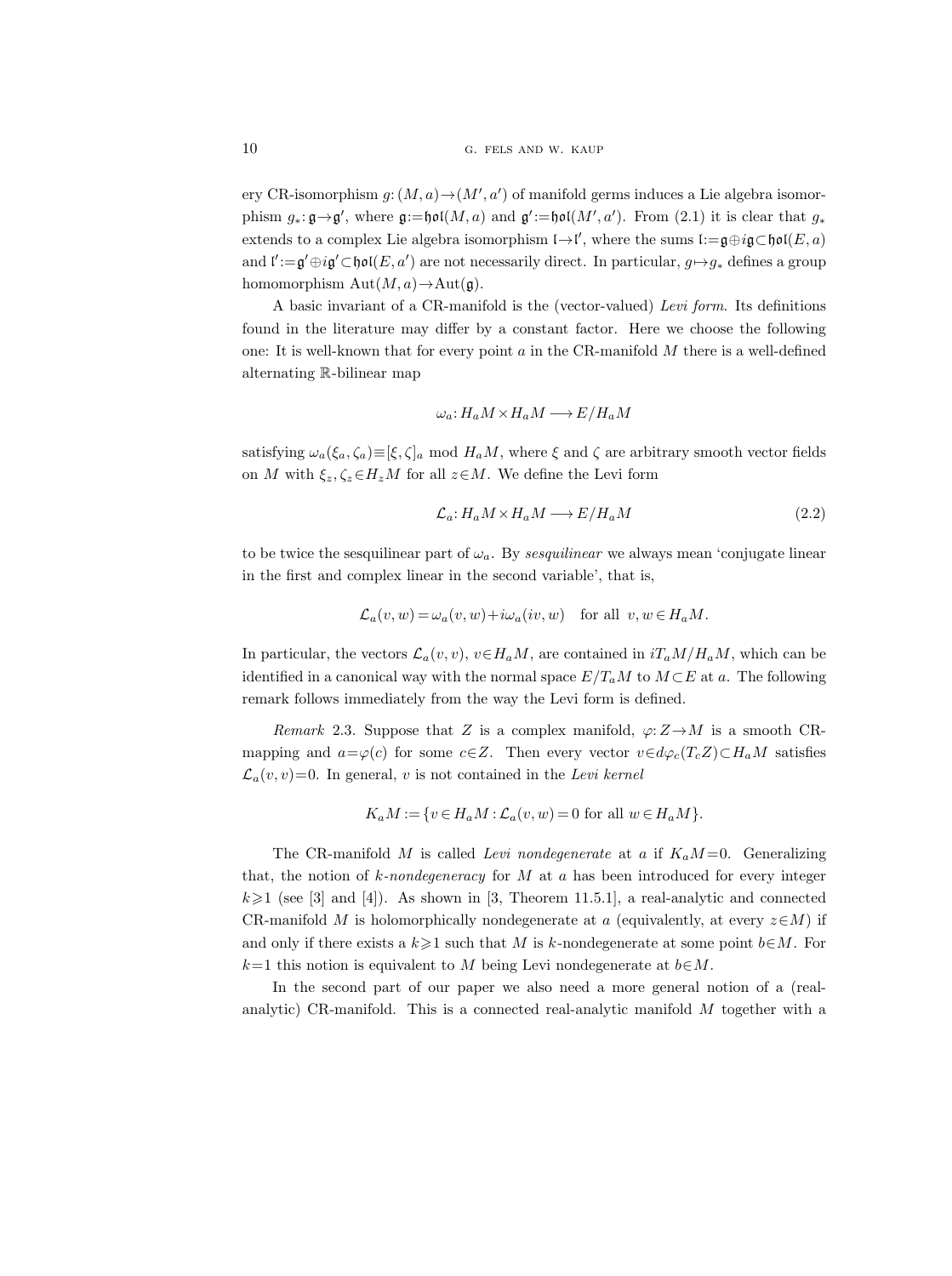subbundle  $HM\subset TM$  (called the 'holomorphic subbundle') and a bundle endomorphism J of HM, with  $J^2 = -id$ , such that  $(HM, J)$  is involutive; compare [6, §7.4]. By a theorem in [1], there exists an embedding  $M \rightarrow Z$  into a complex manifold Z, such that  $H_zM$  corresponds to  $T_zM \cap iT_zM$ , where  $T_zZ \rightarrow T_zZ$  is simply the multiplication by the imaginary unit  $i$  (here the real-analyticity is necessary). The bundle homomorphism  $J: HM \rightarrow HM$  is then the restriction to  $H_zM$ , for every  $z \in M$ , of that multiplication by *i*. For local considerations one can always assume that Z is (an open subset of)  $\mathbb{C}^n$ .

#### 3. Tube manifolds

Let V be a real vector space of finite dimension and  $E=V\oplus iV$  its complexification. Let furthermore  $F \subset V$  be a connected real-analytic submanifold and  $M = F + iV \subset E$  be the corresponding tube manifold. M is a generic CR-submanifold of E, invariant under all translations  $z \mapsto z + iv$ ,  $v \in V$ . In case V' is another real vector space of finite dimension, E' its complexification,  $F' \subset V'$  a real-analytic submanifold and  $\varphi: V \to V'$  an affine mapping with  $\varphi(F) \subset F'$ , then clearly  $\varphi$  extends in a unique way to a complex-affine mapping  $E \rightarrow E'$  with  $\varphi(M) \subset M'$ . However, it should be noted that higher-order real-analytic maps  $\psi: F \to F'$  also extend locally to holomorphic maps  $\psi: U \to E'$ , U open in E. But in contrast to the affine case, we have in general  $\psi(M \cap U) \not\subset M'$ . We may therefore ask how the CR-structure of M is related to the real affine structure of the submanifold  $F\subset V$ .

For every  $a \in F$  let  $T_a F \subset V$  be the tangent space and  $N_a F := V/T_a F$  be the normal space to F at a. Then  $T_aM = T_aF \oplus iV$  for the corresponding tube manifold M, and  $N_aF$ can be canonically identified with the normal space  $N_a M = E/T_a M$  of M in E. Define the map  $l_a: T_aF \times T_aF \to N_aF$  in the following way: For  $v, w \in T_aF$  choose a smooth map  $f: V \to V$  with  $f(a)=v$  and  $f(x) \in T_x F$  for all  $x \in F$  (actually it suffices to choose such an  $f$  only in a small neighborhood of  $a$ ). Then put

$$
l_a(v, w) := f'(a)(w) \mod T_a F,
$$
\n
$$
(3.1)
$$

where the linear operator  $f'(a) \in End(V)$  is the derivative of f at a. One shows that  $l_a$ does not depend on the choice of  $f$  and is a symmetric bilinear map. We mention that if V is provided with a flat Riemannian metric and  $N_aF$  is identified with  $T_aF^{\perp}$ , then l is nothing but the second fundamental form of F (see [30,  $\S$ II.3.3]). The form  $l_a$  can also be read off from local equations for F; more precisely, suppose that  $U\subset V$  is an open subset, W is a real vector space and  $h:U\rightarrow W$  is a real-analytic submersion with  $F = h^{-1}(0)$ . Then the derivative  $h'(a): V \to W$  induces a linear isomorphism  $N_a F \cong W$ , and modulo this identification  $l_a$  is nothing but the second derivative  $h''(a): V \times V \rightarrow W$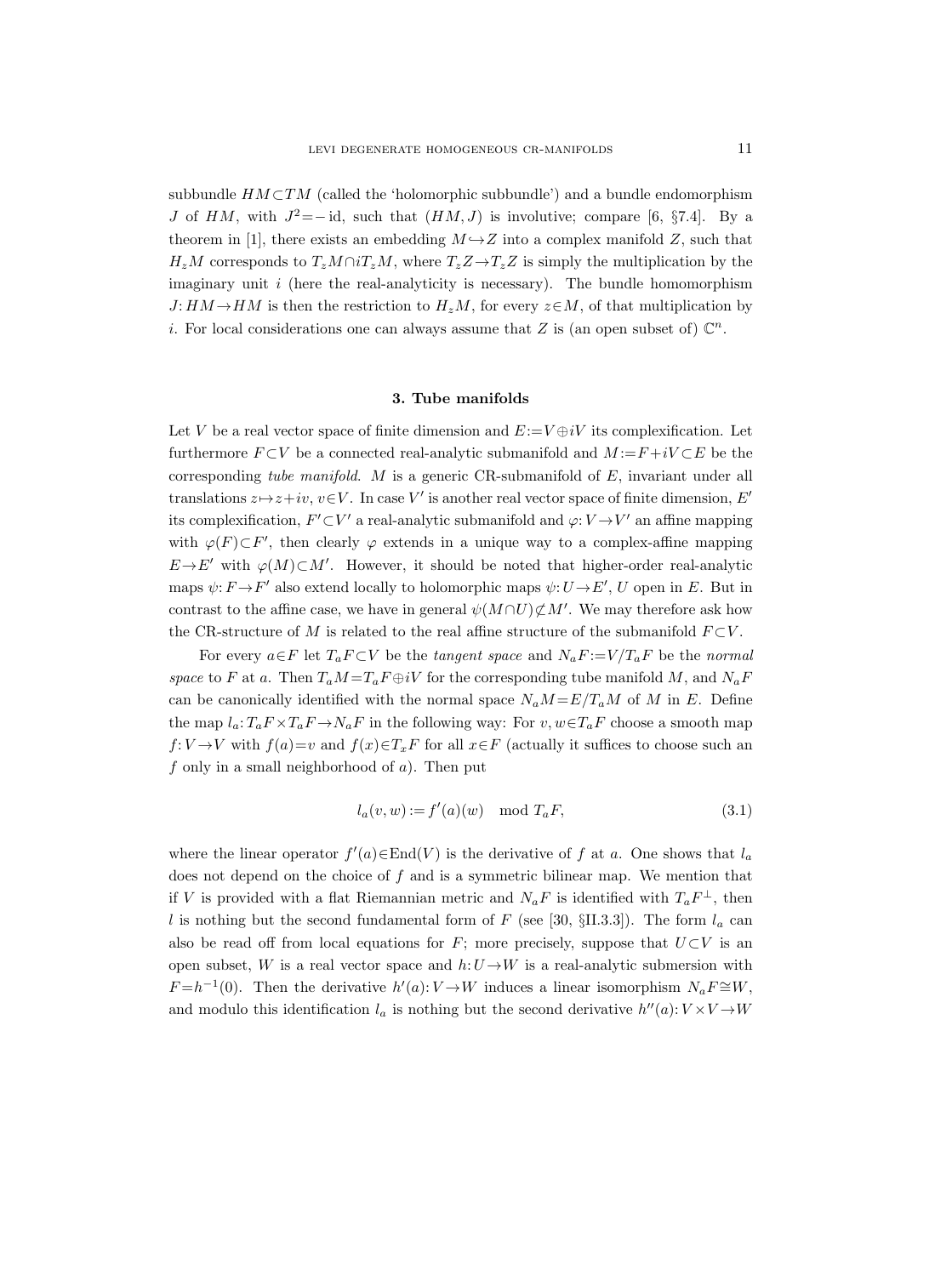at a, restricted to  $T_a F \times T_a F$ . By

$$
K_a F := \{ w \in T_a F : l_a(v, w) = 0 \text{ for all } v \in T_a F \}
$$

we denote the kernel of  $l_a$ . The manifold F is called (affinely) nondegenerate at a if  $K_aF=0$  holds. The following statement follows directly from the definition of  $l_a$ .

LEMMA 3.2. Suppose that  $\varphi \in \text{End}(V)$  satisfies  $\varphi(x) \in T_xF$  for all  $x \in F$ . Then  $\varphi(a) \in$  $K_aF$  if and only if  $\varphi(T_aF)\subset T_aF$ .

Lemma 3.2 applies in particular for  $\varphi = id$  in case F is a *cone*, that is,  $rF = F$  for all real r>0. More generally, we call the submanifold  $F \subset V$  conical if  $x \in T_xF$  for all  $x \in F$ . Then  $\mathbb{R}a\subset K_aF$  holds for all  $a\in F$ .

In the remaining part of this section we explain how the CR-structure of the tube manifold M is related to the real objects  $l_a$ , TF, KF and K<sup>r</sup>F, to be defined below, which depend only on the affine geometry of  $F$ . In general it needs some effort to check whether a given CR-manifold M is k-nondegenerate at a point  $a \in M$  (in the sense of [4]). For affinely homogeneous tube manifolds, however, there are simple criteria, see Propositions 3.5 and 3.7. We start with some preparations. For every  $a \in F \subset M$ ,

$$
H_a M = T_a F \oplus i T_a F \subset E \tag{3.3}
$$

is the holomorphic tangent space at a, and  $E/H_aM$  can be canonically identified with  $N_a F \oplus i N_a F$ . It is easily seen that the Levi form  $\mathcal{L}_a$  of M at a, compare (2.2), is nothing but the sesquilinear extension of the form  $l_a$  from  $T_a F \times T_a F$  to  $H_a M \times H_a M$ . In particular,

$$
K_aM = K_aF \oplus iK_aF
$$

is the Levi kernel of M at a. In case the dimension of  $K_aF$  does not depend on  $a\in F$ , these spaces form a subbundle KF ⊂TF. In this case, for every  $v \in K_aF$  there exists a smooth function  $f: V \to V$  with  $f(a)=v$  and  $f(x) \in K_xF$  for all  $x \in F$ , that is, the tangent vector  $v$  extends to a smooth section in  $KF$ . In any case, let us define inductively linear subspaces  $K_a^r F$  of  $T_a F$  as follows.

Definition 3.4. For every real-analytic submanifold  $F \subset V$ , every  $a \in F$  and every  $r \in \mathbb{N}$ , put

(i)  $K_a^0 F := T_a F$ , and define

(ii)  $K_a^{r+1}F$  to be the space of all vectors  $v \in K_a^rF$  such that there is a smooth mapping  $f: V \to V$  with  $f'(a)(T_a F) \subset K_a^r F$ ,  $f(a)=v$  and  $f(x) \in K_x^r F$  for all  $x \in F$ .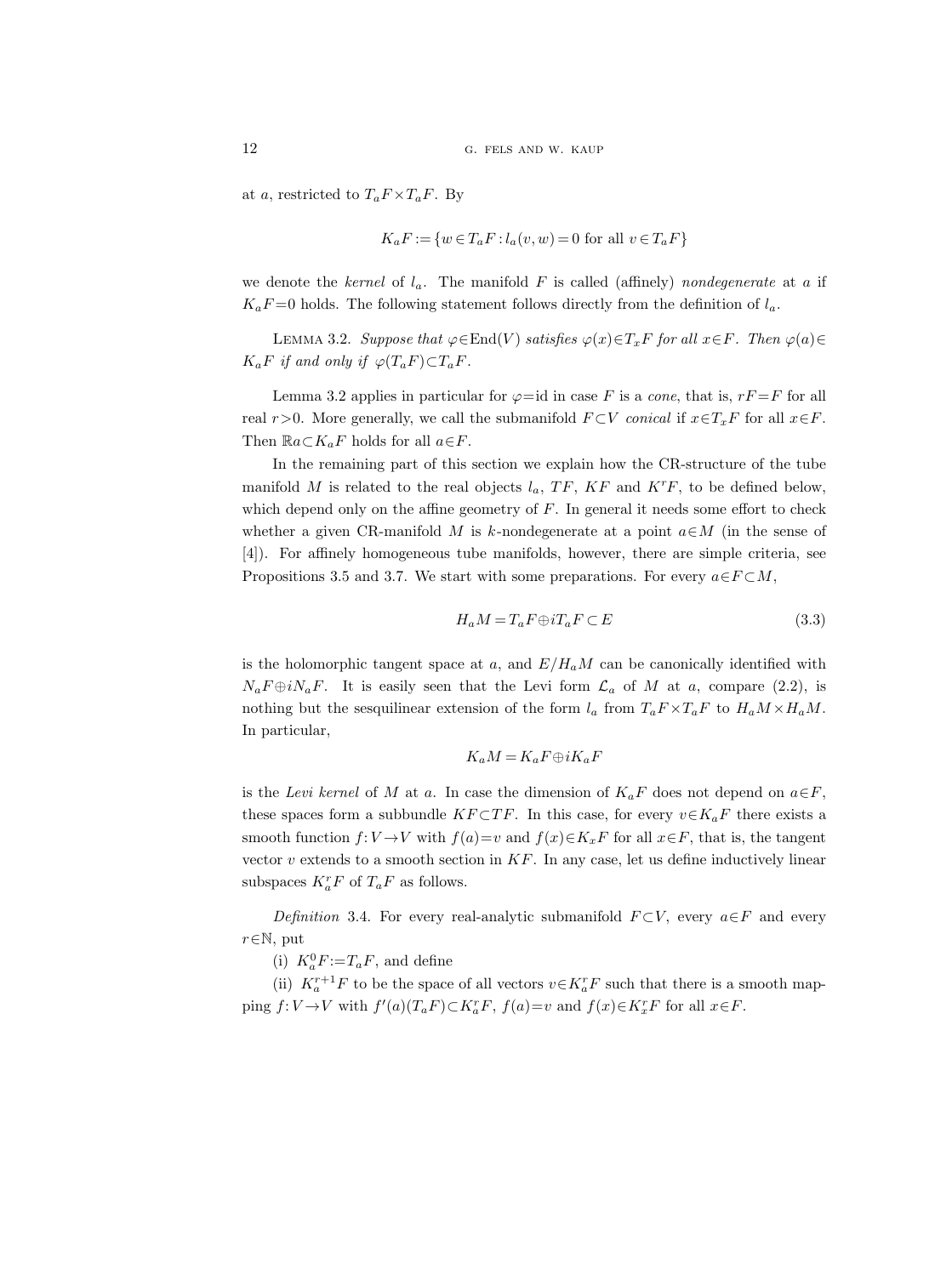It is clear that  $K_a^1 F = K_a F$  holds. Let us call F of uniform degeneracy or uniformly *degenerate* if for every  $r \in \mathbb{N}$  the dimension of  $K_a^r F$  does not depend on  $a \in F$ . In this case it can be shown that for every  $v \in K_a^r F$  the outcome of the condition  $f'(a)(T_a F) \subset K_a^r F$ in (ii) does not depend on the choice of the smooth mapping  $f: V \rightarrow V$  satisfying  $f(a)=v$ and  $f(x) \in K_x^r$  for all  $x \in F$ . For instance, F is of uniform degeneracy if F is locally affinely homogeneous, that is, if there exists a Lie algebra  $\alpha$  of affine vector fields on V such that every  $\xi \in \mathfrak{a}$  is tangent to F and such that the canonical evaluation map  $\mathfrak{a}\rightarrow T_aF$  is surjective for every  $a\in F$ . Clearly, if F is locally affinely homogeneous in the above sense, then the corresponding tube manifold  $M = F + iV$  is locally homogeneous as CR-manifold.

Recall our convention that every smooth map  $f: V \rightarrow V$  is considered as the smooth vector field  $\xi = f(x)\partial/\partial x$  on V. Our computations below are considerably simplified by the obvious fact that every smooth vector field  $\xi$  on V has a unique smooth extension to E that is invariant under all translations  $z \mapsto z+iv, v \in V$ . In case  $\xi$  is tangent to  $F \subset V$ , the extension satisfies  $\xi_z \in H_zM$  for all  $z \in M$ .

In case the submanifold  $F\subset V$  is uniformly degenerate in a neighbourhood of  $a\in F$ , we call F affinely k-nondegenerate at a if  $K_a^k F = 0$  and  $k \geq 1$  is minimal with respect to this property. It can be seen that 'affine k-nondegeneracy' is invariant under affine coordinate changes. As a consequence of [23] (compare the last five lines in the appendix therein) we state the following results.

PROPOSITION 3.5. Suppose that  $F$  is uniformly degenerate in a neighbourhood of  $a \in F$ . Then the corresponding tube manifold  $M = F + iV$  is k-nondegenerate as a CRmanifold at  $a \in M$  if and only if F is affinely k-nondegenerate at a.

COROLLARY 3.6. Suppose that  $\dim F \geqslant 2$  and  $K_x F = \mathbb{R}x$  for all  $x \in F$ . Then F is affinely 2-nondegenerate at every point.

*Proof.* The map f=id has the property that  $f(x) \in K_x F$  for every  $x \in F$ . Hence, the relation  $f'(x)(T_x F) = T_x F \not\subset K_x F$  implies that  $x \notin K_x^2 F$  and thus  $K_x^2 F = 0$  as well as  $x \neq 0$ . In particular,  $F$  is uniformly degenerate.  $\Box$ 

For locally affinely homogeneous submanifolds  $F\subset V$  the spaces  $K_a^rF$  can easily be characterized. For each affine vector field  $\xi=h(x)\partial/\partial x$  on V denote by  $\xi^{\text{lin}}:=h-h(0)\in$ End(V) the *linear part* of  $\xi$ .

PROPOSITION 3.7. Suppose that  $\mathfrak A$  is a linear space of affine vector fields on V such that every  $\xi \in \mathfrak{A}$  is tangent to F and the canonical evaluation mapping  $\mathfrak{A} \rightarrow T_aF$  is a linear isomorphism. Then, given any  $r \in \mathbb{N}$ , the vector  $v \in K_a^r F$  is in  $K_a^{r+1} F$  if and only if  $\xi^{\text{lin}}(v) \in K_a^r F$  for every  $\xi \in \mathfrak{A}$ .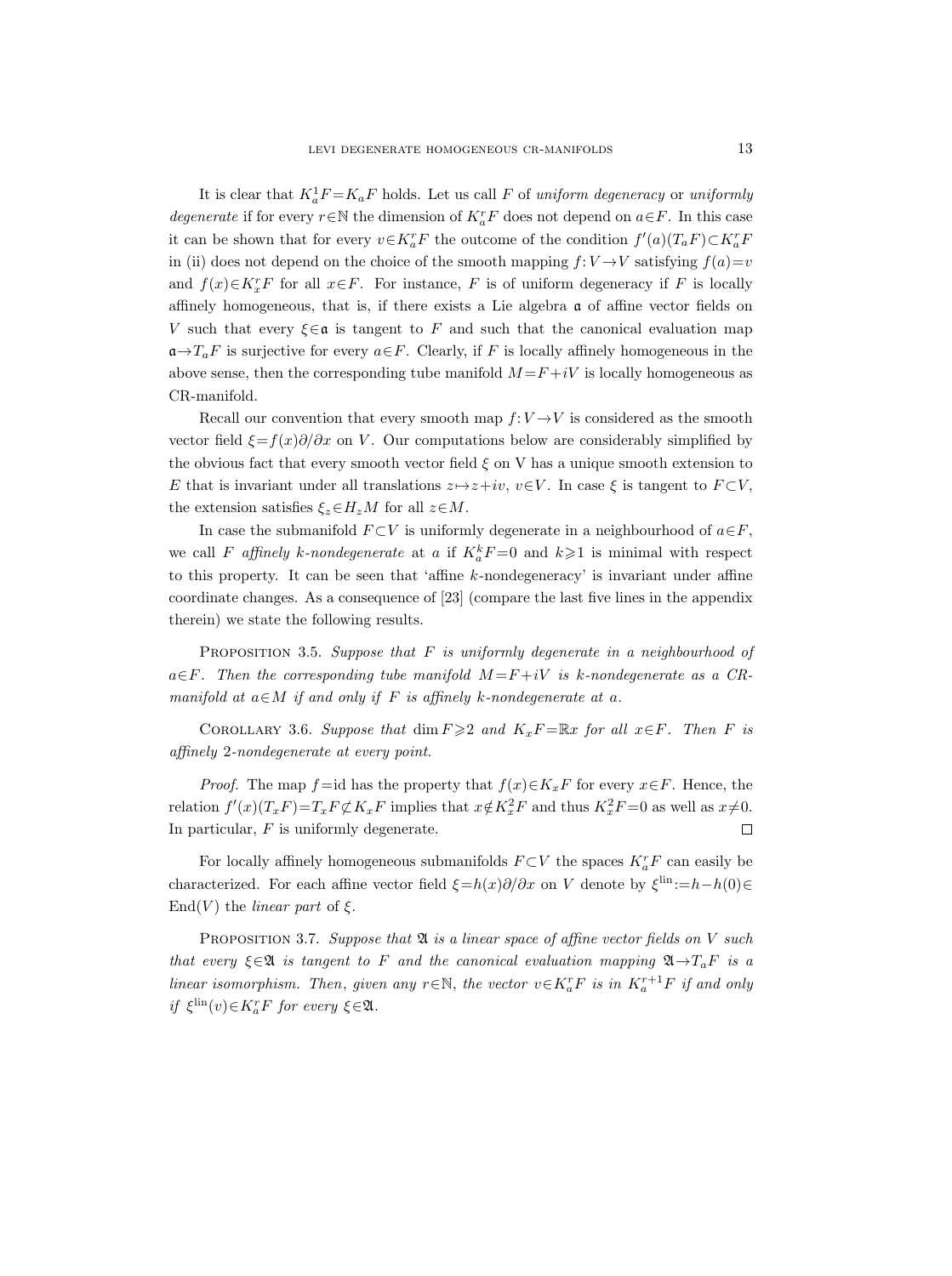*Proof.* By the implicit function theorem, there exist open neighbourhoods Y of  $0 \in \mathfrak{A}$ and X of  $a \in M$  such that  $g(y):=\exp(y)a$  defines a diffeomorphism  $g: Y \to X$ . Define the smooth map  $f: X \to V$  by  $f(x) = \mu_y(v)$ , where  $\mu_y$  for  $y:=g^{-1}(x)$  is the linear part of the affine transformation exp(y). Then  $f(a)=v$  and  $f(x)\in K_x^r$  for every  $x\in X$ . A simple computation shows that

$$
f'(a)(g'(0)\xi) = \xi^{\text{lin}}(v)
$$
 for every  $\xi \in \mathfrak{A}$ .

In view of Definition 3.4 (ii), this identity implies the claim.

It is easily seen that a necessary condition for  $M$  being minimal as a CR-manifold is that  $F$  is not contained in an affine hyperplane of  $V$ . For later use in Proposition 4.10 we state the following sufficient condition.

PROPOSITION 3.8. Suppose that  $\mathfrak A$  has the same properties as in Proposition 3.7 and denote by  $\Lambda \subset \text{End}(V)$  the associative real subalgebra generated by  $\{\xi^{\text{lin}}:\xi \in \mathfrak{A}\}\$ . Then the tube manifold  $M = F + iV$  is minimal at a if V is the linear span of all vectors  $\lambda(v)$ with  $v \in T_aF$  and  $\lambda \in \Lambda$ .

Proof. Without loss of generality we assume that the canonical evaluation mapping  $\mathfrak{A}\rightarrow T_xF$  is a linear isomorphism for every  $x\in F$ . We also assume that V is the linear span of all  $\lambda(v)$  as above. Define inductively for every integer  $r \geq 1$  the subbundle  $H^r M \subset TM$ in the following way:  $H^1M := HM$  and every  $H_z^{r+1}M$ ,  $z \in M$ , is the linear span of  $H_z^rM$ together with all vectors  $[\xi, \eta]_z$ , where  $\xi$  and  $\eta$  are arbitrary smooth sections in  $H^rM$ over M. For the proof, it is enough to show that  $T_aM = H_a^{\infty}M := \bigcup_{r \geq 1} T_aM$ .

From  $T_a F \oplus i T_a F \subset H_a^r M \subset T_a F \oplus i V$  we see that for every  $1 \leq r \leq \infty$  there is a unique linear subspace  $H_a^r F \subset V$  with  $H_a^r M = T_a F \oplus i H_a^r F$  and  $H_a^1 F = T_a F$ . Therefore, it is enough to show that  $H_a^{\infty}F = V$ . We claim that  $\xi^{\text{lin}}(H_a^rF) \subset H_a^{r+1}F$  holds for all  $\xi \in \mathfrak{A}$ . To see this, fix an arbitrary  $w \in H_a^r F$  and an arbitrary vector field  $\xi \in \mathfrak{A}$ . Choose a smooth section  $\eta$  over F in the bundle  $iH_a^rF$  with  $\eta_a=iw$  and extend  $\eta$  as well as  $\xi$  in the unique way to smooth vector fields on M that are invariant under all translations  $z \mapsto z+iv$ with  $v \in V$ . Then  $\xi$  and  $\eta$  are sections in  $H^rM$ , and  $[\xi, \eta]_a = i\xi^{\text{lin}}(w) \in H_a^{r+1}M$  implies that  $\xi^{\text{lin}}(w) \in H_a^{r+1}F$  as required. Now define inductively the linear subspaces  $W^r \subset V$  by  $W^1$ := $H_a^1F = T_aF$  and letting  $W^{r+1}$  be the linear span of  $W^r$  together with all  $\xi^{\text{lin}}(W^r)$ ,  $\xi \in \mathfrak{A}$ . Then  $V = \bigcup_{r \geq 1} W^r$  by assumption and  $W^r \subset H_a^r F$  by induction give  $V \subset H_a^{\infty} M \subset V$ as desired.  $\Box$ 

LEMMA 3.9. Suppose that  $F \subset V$  is a submanifold such that for every  $c \in V$  with  $c \neq 0$ there exists a linear transformation  $g \in GL(V)$  with  $g(F)=F$  and  $g(c) \neq c$  (this condition is automatically satisfied if F is a cone). Then for  $M = F + iV$  the CR-automorphism group  $\text{Aut}(M)$  has trivial center.

 $\Box$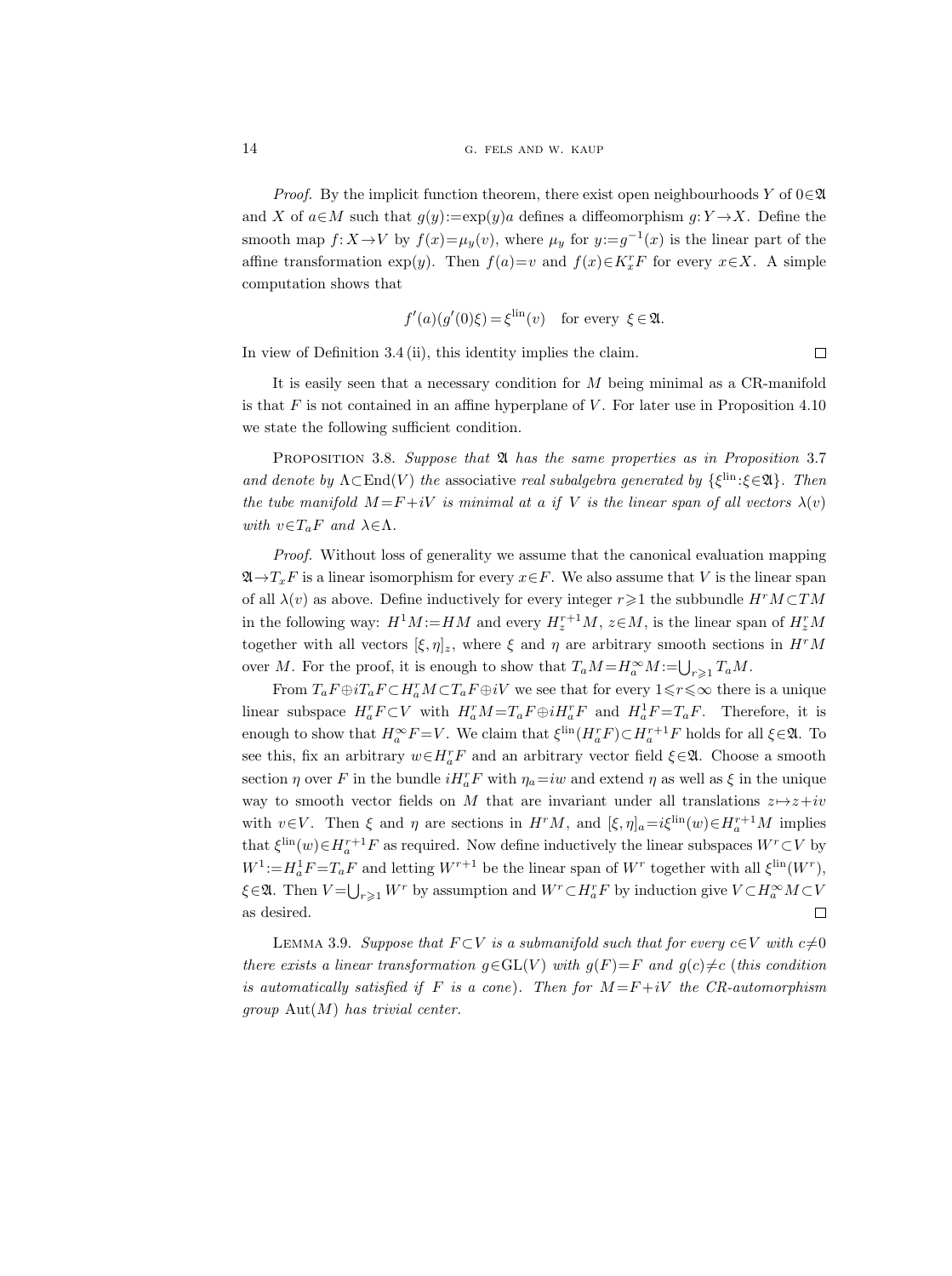*Proof.* Let an element in the center of  $Aut(M)$  be given and let  $h:U\to E$  be its holomorphic extension to an appropriate connected open neighbourhood  $U$  of  $M$ . Since h commutes with every translation  $z \mapsto z+iv$ ,  $v \in V$ , it is a translation itself. Indeed, for  $a \in F$  fixed and  $c:=h(a)-a$ , the translation  $\tau(z)=z+c$  coincides with h on  $a+iV$  and hence on U by the identity principle. For every  $g \in GL(V) \cap Aut(M)$  the identity  $gh=hg$ implies  $g(c)=c$ . This forces  $c=0$  by our assumption, that is,  $h(z)\equiv z$ .  $\Box$ 

PROPOSITION 3.10. Suppose that the homogeneous CR-manifold M is simply connected and that  $\text{Aut}(M)$  has trivial center. In case the stability group  $\text{Aut}(M, a)$  is trivial for some (and hence every)  $a \in M$ , the following properties hold:

(i) Let M' be an arbitrary homogeneous CR-manifold and  $D\subset M$  and  $D'\subset M'$  be nonempty domains. Then every real-analytic CR-isomorphism  $h: D \rightarrow D'$  extends to a real-analytic CR-isomorphism  $M \rightarrow M'$ .

(ii) Let M' be an arbitrary locally homogeneous CR-manifold and  $D' \subset M'$  be a domain that is CR-equivalent to M. Then  $D' = M'$ .

*Proof.* (i) Fix a point  $a \in D$ . For every  $g \in G := Aut(M)$  with  $g(a) \in D$  there exists a transformation  $g' \in G' := \text{Aut}(M')$  with  $hg(a) = g'h(a)$ . Since  $\text{Aut}(M', a') = \{\text{id}\},\$ the transformation g' is uniquely determined by g and satisfies  $hg = g'h$  in a neighbourhood of a. Since the Lie group G is simply connected,  $g \mapsto g'$  extends to a group homomorphism  $G \rightarrow G'$  and h extends to a CR-covering map h:  $M \rightarrow M'$ . The deck transformation group  $\Gamma = \{g \in G : gh = h\}$  is in the center of G and hence is trivial by assumption. Therefore,  $h: M \rightarrow M'$  is a CR-isomorphism.

 $\Box$ (ii) The proof is essentially the same as of Proposition 6.3 in [16].

The condition 'locally homogeneous' in Proposition 3.10 (ii) cannot be omitted. A counterexample is given for every integer  $k \geq 3$  by the tube  $M' \subset \mathbb{C}^3$  over

$$
F' := \{ x \in \mathbb{R}^3 : x_2^k = x_1^{k-1} x_3 \text{ and } x_1^2 + x_2^2 > 0 \}.
$$

Then with  $\mathbb{R}^+:=e^{\mathbb{R}}$  the tube M over  $F:=F' \cap (\mathbb{R}^+)^3$  is the Example 8.4 below for  $\theta=k$ , and M and M' satisfy for  $D'=M$  the assumption of Proposition 3.10 (ii).

#### 4. Tube manifolds over cones

In this section we always assume that the (connected) submanifold  $F\subset V$  is conical (that is,  $x \in T_xF$  for every  $x \in F$ ) and that  $a \in F$  is a given point. Then, for  $M := F + iV$ , the Lie algebra  $\mathfrak{g}:=\mathfrak{hol}(M, a)$  contains the Euler vector field  $\delta:=z\partial/\partial z$ . Denote by  $\mathfrak{P}$  the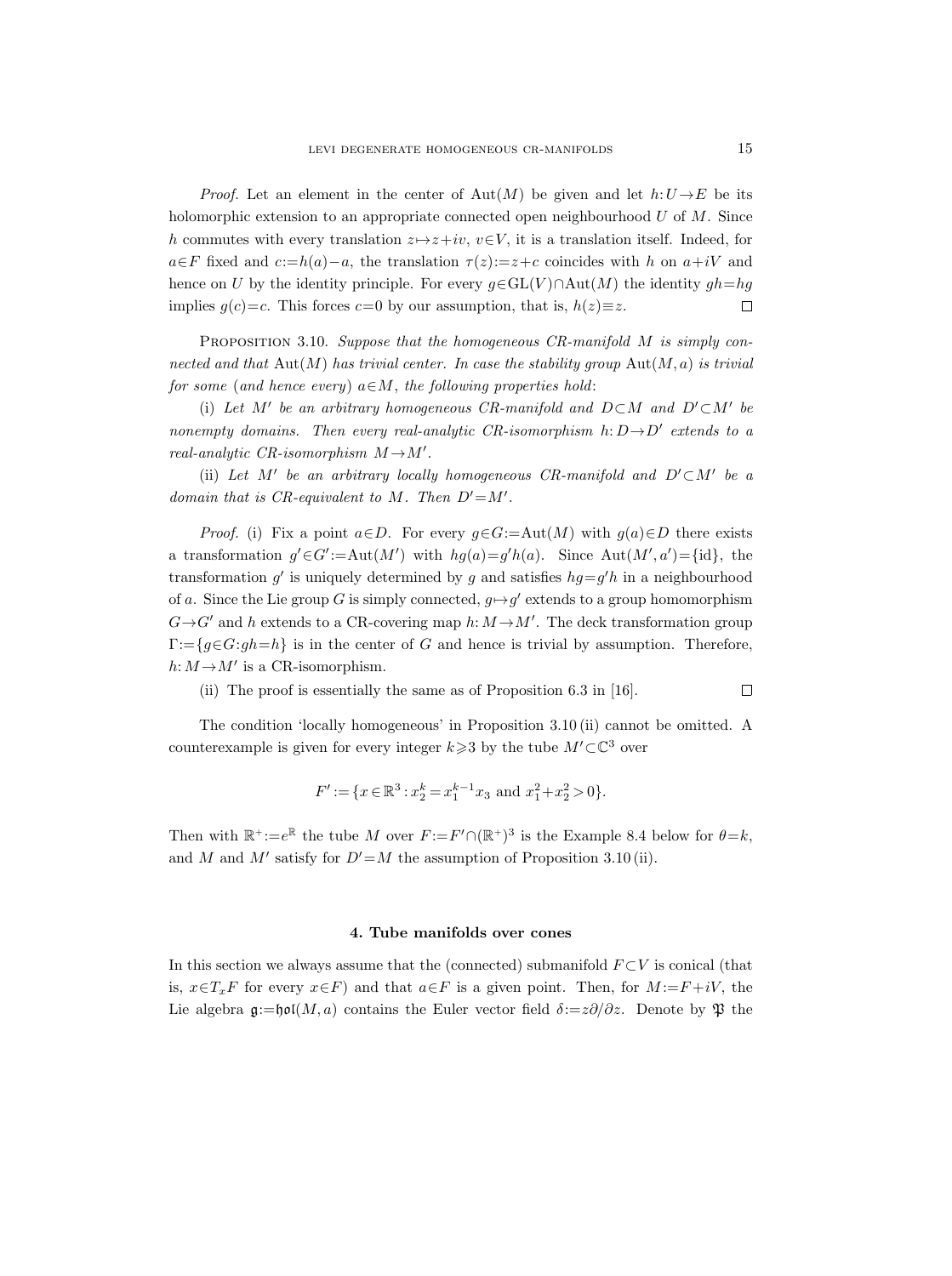complex Lie algebra of all polynomial holomorphic vector fields  $f(z)\partial/\partial z$  on E, that is,  $f: E \to E$  is a polynomial map. Then  $\mathfrak P$  has the Z-grading

$$
\mathfrak{P} = \bigoplus_{k \in \mathbb{Z}} \mathfrak{P}_k, \quad [\mathfrak{P}_k, \mathfrak{P}_l] \subset \mathfrak{P}_{k+l}, \tag{4.1}
$$

where  $\mathfrak{P}_k$  is the k-eigenspace of ad( $\delta$ ) in  $\mathfrak{P}_k$ . Then  $\mathfrak{P}_k$  is the subspace of all  $(k+1)$ homogeneous vector fields in  $\mathfrak{P}$  if  $k \geq -1$  and is 0 otherwise. Define  $\mathfrak{g}_k := \mathfrak{g} \cap \mathfrak{P}_k$ . Clearly,  $\bigoplus_{k\in\mathbb{Z}}\mathfrak{g}_k$  is a graded, in general proper subalgebra of  $\mathfrak{g}$ , and  $\mathfrak{aff}(M,a) = \mathfrak{g}_{-1} \oplus \mathfrak{g}_0$ .

PROPOSITION 4.2. Retaining the above notation, suppose that  $\mathfrak{g}=\mathfrak{hol}(M, a)$  has finite dimension. Then, the following properties hold:

(i)  $\mathfrak{g}\subset \mathfrak{P}$ , that is, every  $f(z)\partial/\partial z\in \mathfrak{g}$  is a polynomial vector field on  $E=V\oplus iV$ . Furthermore,  $f(iV) \subset iV$ .

(ii)  $\mathfrak{g} = \bigoplus_{k \geq -1} \mathfrak{g}_k$ ,  $[\mathfrak{g}_k, \mathfrak{g}_l] \subset \mathfrak{g}_{k+l}$  and  $\mathfrak{g}_{-1} = \{iv\partial/\partial z : v \in V\}$ .

(iii) For every  $z \in M$  the canonical map  $\mathfrak{hol}(M) \to \mathfrak{hol}(M, z)$  is a Lie algebra isomorphism.

(iv)  $\mathfrak{g}_k=0$  for some  $k\in\mathbb{N}$  implies that  $\mathfrak{g}_j=0$  for every  $j\geq k$ .

*Proof.* Consider l:= $\mathfrak{g} \oplus i\mathfrak{g} \subset \mathfrak{hol}(E, a)$ , which contains the vector field  $\eta:=(z-a)\partial/\partial z$ . We first show that  $\mathfrak{l}\subset \mathfrak{P}$ . Fix an arbitrary  $\xi:=f(z)\partial/\partial z\in\mathfrak{l}$ . Then in a certain neighbourhood of  $a \in E$  there exists a unique expansion  $\xi = \sum_{k \in \mathbb{N}} \xi_k$ , where  $\xi_k = p_k(z-a)\partial/\partial z$  for a k-homogeneous polynomial map  $p_k: E \to E$ . It is easily verified that the vector field  $ad(\eta)\xi \in I$  has the expansion  $ad(\eta)\xi = \sum_{k\in\mathbb{N}} (k-1)\xi_k$ . Now assume that for  $d:=$ dim l there exist indices  $k_0 < k_1 < ... < k_d$  such that  $\xi_{k_l} \neq 0$  for  $0 \leq l \leq d$ . Since the Vandermonde matrix  $((k_l-1)^j)$  is nonsingular, we get that the vector fields  $(\text{ad}(\eta))^j \xi = \sum_{k \in \mathbb{N}} (k-1)^j \xi_k$ ,  $0 \leq j \leq d$ , are linearly independent in l, a contradiction. This implies that  $\xi \in \mathfrak{P}$  as claimed.

Since  $\mathfrak{g}\subset \mathfrak{P}$  has finite dimension, every  $\eta\in \mathfrak{g}$  is a finite sum  $\eta=\sum_{k=-1}^m\eta_k$  with  $\eta_k\in \mathfrak{P}_k$ and  $m \in \mathbb{N}$  not depending on  $\eta$ . For every polynomial  $p \in \mathbb{R}[X]$  then

$$
p(\text{ad}(\delta))\eta = \sum_{k=-1}^{m} p(k)\eta_k
$$

shows that  $\eta_k \in \mathfrak{g}_k$  for all k, that is,  $\mathfrak{g} = \bigoplus \mathfrak{g}_k$ . The identity  $\mathfrak{g}_{-1} = \{iv\partial/\partial z : v \in V\}$  follows from the fact that  $\mathfrak{g}_{-1}$  is totally real in  $\mathfrak{P}_{-1}$  and this implies that  $f(iV) \subset iV$  for all  $f(z)\partial/\partial z \in \mathfrak{g}_k$ , by  $[\mathfrak{g}_{-1}, \mathfrak{g}_k] \subset \mathfrak{g}_{k-1}$  and induction on k. For the proof of the last claim, assume that  $\mathfrak{g}_k=0$  for some  $k\geqslant 0$ . Then  $[\mathfrak{P}_{-1}, \mathfrak{g}_{k+1}]\subset (\mathfrak{g}_k\oplus i\mathfrak{g}_k)=0$  implies  $\mathfrak{g}_{k+1}\subset \mathfrak{g}_{-1}$  $\Box$ and hence  $\mathfrak{g}_{k+1}=0$ .

COROLLARY 4.3. In case  $\mathfrak{g} = \mathfrak{hol}(M, a)$  has finite dimension, the CR-manifold  $M =$  $F+iV$  is locally homogeneous at a if and only if F is locally linearly homogeneous at  $a \in F$ .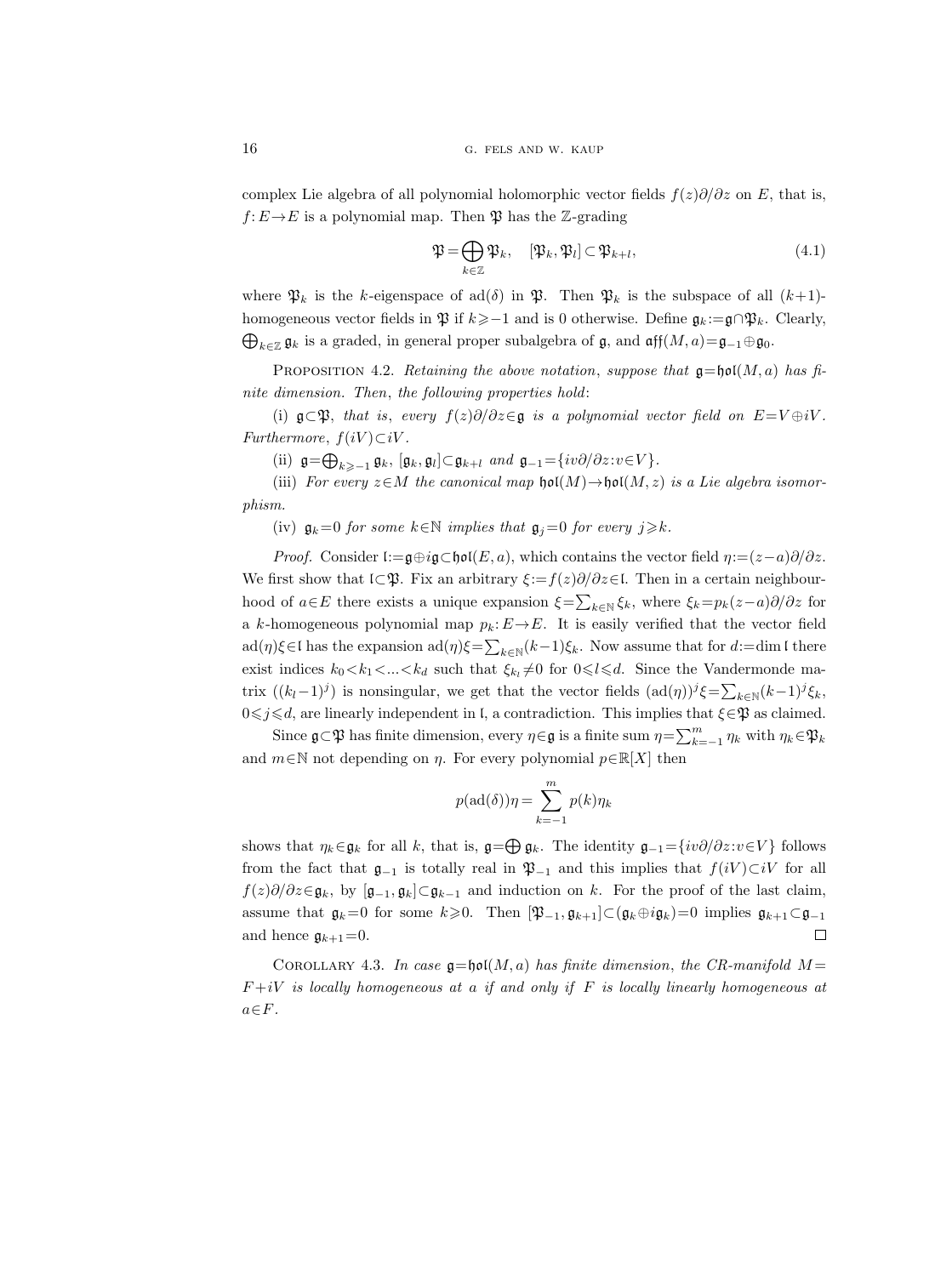*Proof.* From Proposition 4.2 follows that  $W := \{ \xi_a : \xi \in \bigoplus_{k \in \mathbb{N}} \mathfrak{g}_{2k} \}$  is a subspace of V, while  $\{\xi_a:\xi\in\bigoplus_{k\in\mathbb{N}}\mathfrak{g}_{2k-1}\}=iV$ . Hence, M is locally homogeneous at a if and only if W =  $T_aF$ . But for every  $k \in \mathbb{N}$  and every  $\xi \in \mathfrak{g}_{2k}$  the vector field  $\eta := (ad(ia\partial/\partial z))^{2k}\xi$  is in  $\mathfrak{g}_0$  and satisfies  $\eta_a = (-1)^k (2k+1)!\xi_a$ , that is,  $W = {\xi_a : \xi \in \mathfrak{g}_0}.$  $\Box$ 

Notice that the conclusion  $\mathfrak{g}\subset \mathfrak{P}$  together with an eigenspace decomposition as in Proposition 4.2 can for  $V = \mathbb{R}^n$  be obtained in the same way if instead of 'F conical' it is only assumed for  $M = F + i\mathbb{R}^n$  that  $\mathfrak{g} = \mathfrak{hol}(M, a)$  contains a vector field  $\alpha_1 z_1 \partial/\partial z_1 +$  $\alpha_2 z_2 \partial/\partial z_2 + ... + \alpha_n z_n \partial/\partial z_n$  with  $\alpha_k > 0$  for all k; compare e.g. (7.13).

PROPOSITION 4.4. Assume that  $\mathfrak{g}:=\mathfrak{hol}(M,a)$  has finite dimension, that  $F'\subset V$  is another conical submanifold with tube manifold  $M' = F' + iV$ , and that  $\mathfrak{g}' := \mathfrak{hol}(M', a')$ for some  $a' \in F'$ . Assume that the CR-germs  $(M, a)$  and  $(M', a')$  are isomorphic and let  $g, \tilde{g}: (M, a) \to (M', a')$  be arbitrary CR-isomorphisms. Then, the following properties hold:

(i) dim  $\mathfrak{g}_k = \dim \mathfrak{g}'_k$  for all  $k \in \mathbb{Z}$ , where  $\mathfrak{g}_k$  and  $\mathfrak{g}'_k$  are given by the decomposition in Proposition 4.2 (ii).

(ii)  $g$  is represented by a rational transformation on  $E$ .

(iii) In case  $\mathfrak{g}_1=0$ , g is represented by a linear transformation in  $GL(V) \subset GL(E)$ mapping every  $K_a^r$ F onto  $K_a^r$ , F'.

(iv)  $g=\tilde{g}$  if and only if g and  $\tilde{g}$  have the same d-jet at a, where

$$
d:=\min\{k\in\mathbb{N}:\mathfrak{g}_k=0\}.
$$

Proof. Let  $\mathfrak{l}:=\mathfrak{g}\oplus i\mathfrak{g}$  and  $\mathfrak{l}_k:=\mathfrak{l}\cap \mathfrak{P}_k$  for all k. The Lie algebra automorphism  $\Psi:=$  $\exp(ad(a\partial/\partial z))$  of l maps every  $f(z)\partial/\partial z$  to  $f(z+a)\partial/\partial z$ . For every k denote by l<sup>k</sup> ⊂l the subspace of all vector fields that vanish of order at least  $k+1$  at a. Then  $\Psi(\mathfrak{l}^k) = \bigoplus_{j \geq k} \mathfrak{l}_j$ implies that dim  $\mathfrak{l}_k = \dim \mathfrak{l}^k / \mathfrak{l}^{k+1}$ . As a consequence,  $\dim_{\mathbb{R}} \mathfrak{g}_k = \dim_{\mathbb{C}} \mathfrak{l}_k$  is a CR-invariant of the germ  $(M, a)$  for every k.

For the proof of (ii) and (iii), put  $\mathfrak{l}' := \mathfrak{g}' + i\mathfrak{g}'$  and extend g to a biholomorphic mapping  $g: U \to U'$  with  $g(a) = a'$  and  $g(U \cap M) = U' \cap M'$  for suitable connected open neighbourhoods  $U$  and  $U'$  of  $a$  and  $a'$  in  $E$ . Consider the induced Lie algebra isomorphism  $g_*: \mathfrak{l} \to \mathfrak{l}'$ ; compare (2.1). Its inverse  $\Theta := g_*^{-1}$  is given by

$$
\Theta(f(z)\partial/\partial z) = g'(z)^{-1} f(g(z))\partial/\partial z.
$$
\n(4.5)

Since l consists of polynomial vector fields (Proposition 4.2), there exist polynomial maps  $p: E \to E$  and  $q: E \to \text{End}(E)$  such that

$$
\Theta(z\partial/\partial z) = p(z)\partial/\partial z \quad \text{and} \quad \Theta(e\partial/\partial z) = (q(z)e)\partial/\partial z
$$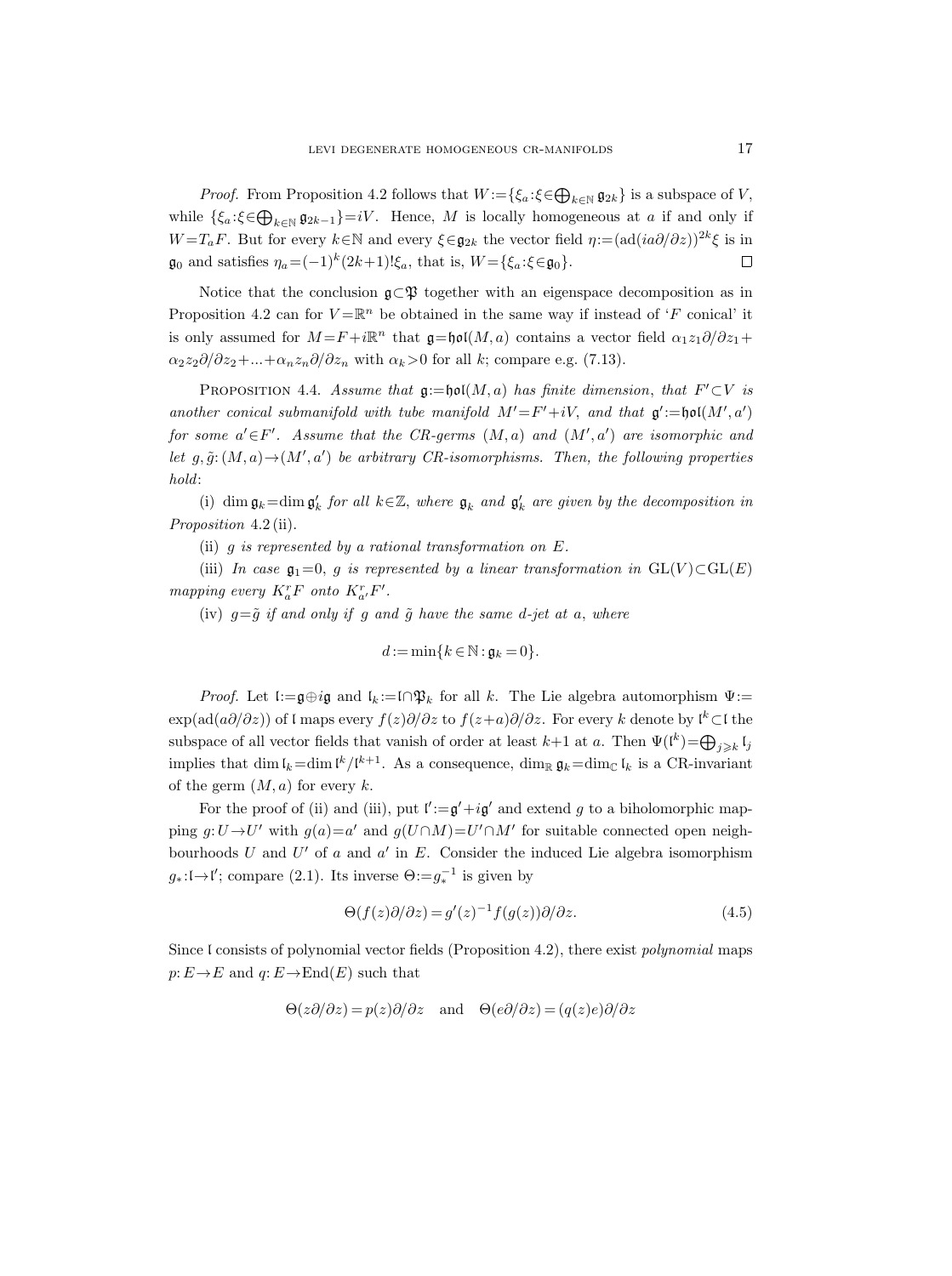for all  $e \in E$ . Then (4.5) implies that  $g'(z)^{-1} = q(z)$  and  $g'(z)^{-1}g(z) = p(z)$ , that is,

$$
g(z) = q(z)^{-1} p(z)
$$
\n(4.6)

in a neighbourhood of  $a \in E$  and, in particular, q is rational.

Now suppose  $\mathfrak{g}_1=0$ . Then also  $\mathfrak{g}_k=\mathfrak{g}_k'=0$  for all  $k\geq 1$  by (i) and Proposition 4.2 (iv). Clearly  $\Theta(\mathfrak{l}'_{a'}) = \mathfrak{l}_a$ , where  $\mathfrak{l}_a := {\{\xi \in \mathfrak{l} : \xi_a = 0\}}$ , and similarly  $\mathfrak{l}'_{a'} \subset \mathfrak{l}'$ , are the isotropy subalgebras at a and a'. Also,  $\delta_a := (z-a)\partial/\partial z$  is the unique element in  $\mathfrak{l}_a$  such that  $ad(\delta_a)$ induces the negative identity on the factor space  $I/I_a$ . As  $\delta_{a'}$  has the same uniqueness property for  $\mathfrak{l}'_a$ , we must have  $\Theta(\delta_{a'})=\delta_a$ . Since  $\delta=z\partial/\partial z$  is the g-component of  $\delta_a$  as well as of  $\delta_{a'}$  in  $\mathfrak{g} \oplus i\mathfrak{g}$ , we actually get  $\Theta(\delta) = \delta$ , that is,  $p(z) \equiv z$ . Also l<sub>−1</sub> is  $\Theta$ -invariant, implying that q is constant. Therefore  $g=q(a)^{-1}$ .

For the proof of (iv) we assume without loss of generality that  $M = M', a = a'$  and that g, id∈Aut $(M, a)$  have the same d-jet at a. This implies that  $g(z) - z$  vanishes of order  $> d$ and  $g'(z)$  – id vanishes of order  $\geq d$  at a. Therefore also  $g'(z)^{-1}$  – id =  $q(z)$  – id vanishes of order  $\geq d$  at a. Since q is a polynomial of degree  $\leq d$ , there is a d-homogeneous polynomial s:  $E \rightarrow \text{End}(V)$  with  $q(z)=id + s(z-a)$ . Consider the vector field  $\eta:=(z-a)\partial/\partial z\in I$  and define the holomorphic mappings  $h, r: U \rightarrow E$  by

$$
h(z) := q(z)(g(z) - a) = (z - a) + r(z).
$$

Then  $\Theta(\eta) = h(z)\partial/\partial z \in \mathfrak{g}$  shows that h and r are polynomials of degree  $\le d$ . But

$$
r(z) = (g(z) - z) + s(z - a)(g(z) - a)
$$

vanishes of order >d at a, that is,  $r=0$  and  $\Theta(\eta)=\eta$ . This implies that  $\Theta(\mathfrak{l}_{-1})=\mathfrak{l}_{-1}$ , since l<sup>−</sup><sup>1</sup> is the (−1)-eigenspace of ad(η). Therefore g is an affine transformation on E. From  $g(a)=a$  and  $g'(a)=id$  we finally get  $g=id$ .  $\Box$ 

COROLLARY 4.7. Let  $M := F + iV$  and  $M' := F' + iV$ , with  $F, F' \subset V$  being conical submanifolds, and let  $a \in F$  and  $a' \in F'$  be arbitrary points. Assume furthermore that  $\mathfrak{hol}(M, a) = \mathfrak{aff}(M, a)$  holds. Then, the following conditions are equivalent:

- (i) the manifold germs  $(M, a)$  and  $(M', a')$  are CR-equivalent;
- (ii) the manifold germs  $(M, a)$  and  $(M', a')$  are affinely equivalent;
- (iii) the manifold germs  $(F, a)$  and  $(F', a')$  are linearly equivalent.

Recall that  $\operatorname{\mathfrak{aut}}(M, a) \subset \mathfrak{g} = \operatorname{\mathfrak{hol}}(M, a)$  is defined as the isotropy subalgebra at a and  $Aut(M, a)$  is the CR-automorphism group of the manifold germ  $(M, a)$ , also called the stability group at  $a \in M$ .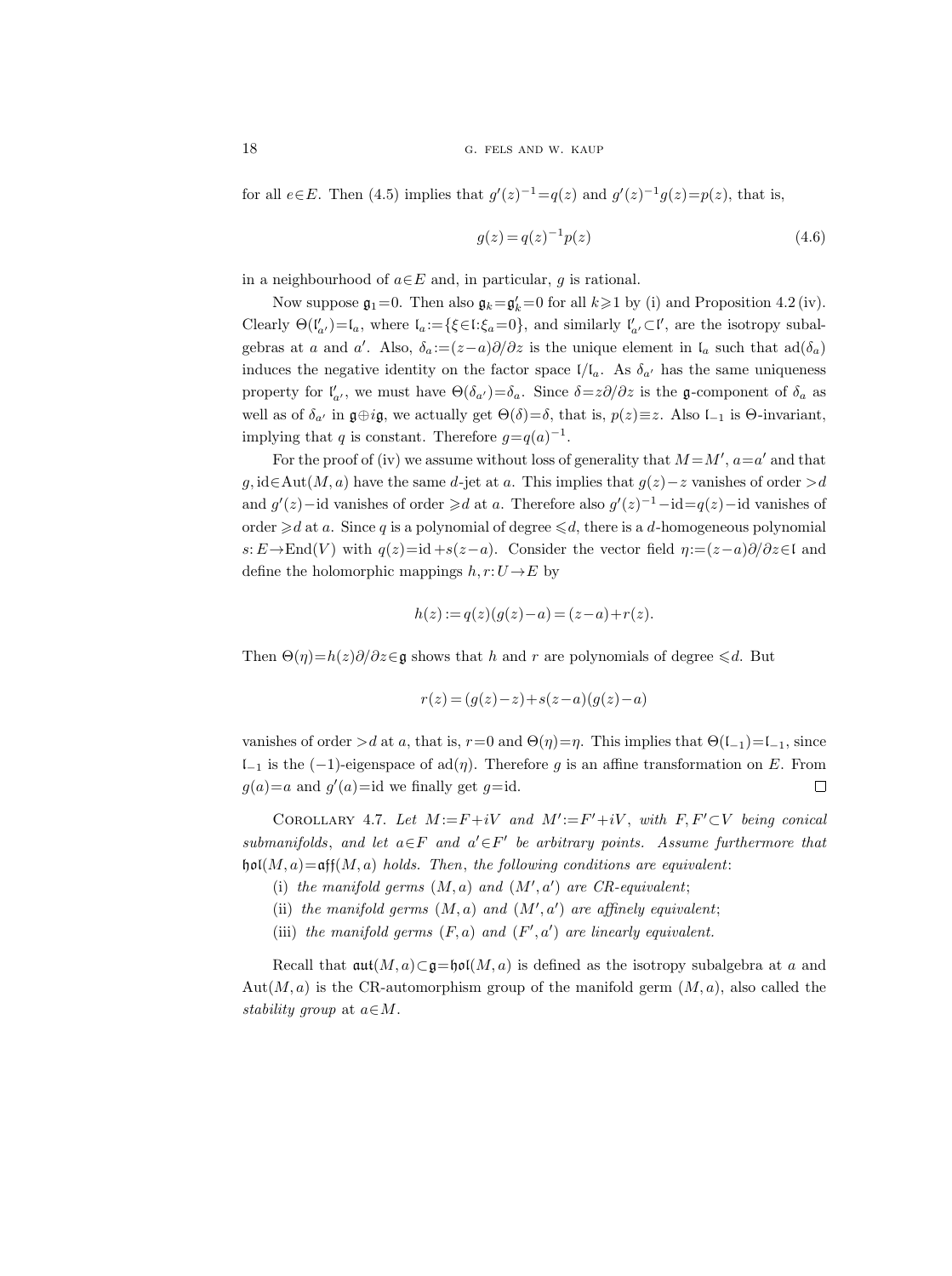PROPOSITION 4.8. Let  $F \subset V$  be conical and let  $M = F + iV$ . In case  $\mathfrak{g} = \mathfrak{hol}(M, a)$ has finite dimension, the following conditions are equivalent:

- (i)  $\mathfrak{g}_1 = 0$ ;
- (ii)  $\mathfrak{g}=\operatorname{aff}(M,a);$
- (iii) the tangential representation  $g \mapsto g'(a)$  induces a group monomorphism

$$
\mathrm{Aut}(M,a) \hookrightarrow \mathrm{GL}(V).
$$

Each of these conditions is satisfied if  $\mathfrak{aut}(M, a) = 0$ .

*Proof.* Let  $\mathfrak{l}:=\mathfrak{g}\oplus i\mathfrak{g}\subset \mathfrak{hol}(E,a)$  and  $\mathfrak{l}_k:=\mathfrak{g}_k\oplus i\mathfrak{g}_k$  for all k.

 $(i) \Rightarrow (ii)$  Follows from the last claim in Proposition 4.2.

(ii)  $\Rightarrow$  (iii) By Proposition 4.4 (iii), every g∈Aut(M, a) is represented by a linear transformation on  $V$ .

 $(iii) \Rightarrow (i)$  Let  $\xi \in \mathfrak{g}_1$  be an arbitrary vector field. Then there exists a unique symmetric bilinear map  $b: E \times E \to E$  with  $\xi = b(z, z)\partial/\partial z$ . Now,

$$
(\mathrm{ad}(ia\partial/\partial z))^2 \xi = -2b(a,a)\partial/\partial z \in \mathfrak{g},
$$

i.e.,  $\eta:=h(z)\partial/\partial z$  is in aut $(M, a)$ , where  $h(z):=b(z, z)-b(a, a)$ . For every  $t\in\mathbb{R}$  therefore the transformation  $\psi_t := \exp(t\eta) \in \text{Aut}(M, a)$  has derivative  $\psi'_t(a) = \exp(th'(a)) \in \text{GL}(E)$ in a. But  $\psi'_t(a) \in GL(V)$  by Proposition 4.4 (iii) and thus  $2b(a, v) = h'(a)v \in V$  for all  $v \in V$ . On the other hand,  $b(a, v) \in iV$  by Lemma 3.9, implying that  $\psi'_t(a) = id$  for all t∈R. By the injectivity of the tangential representation, therefore,  $\eta_t$  does not depend on t, and we get  $\xi = 0$ . This proves (i) and thus the equivalence of (i)–(iii).

Suppose  $\mathfrak{aut}(M, a) = 0$  and that there exists a nonzero vector field  $\xi \in \mathfrak{g}_1$ . Then  $\xi_a \in iV$ and there exists an  $\eta \in \mathfrak{g}_{-1}$  with  $\xi - \eta \in \mathfrak{aut}(M, a)$ , a contradiction.  $\Box$ 

Remark 4.9. Notice that condition (iii) in Proposition 4.8 states that the tangential representation takes its values in the subgroup  $GL(V) \subset GL(E)$ . In general, the tangential representation is not injective and also takes values outside  $GL(V)$ . The tube M over the future light cone can serve as a counterexample for both of these phenomena.

PROPOSITION 4.10. Suppose that  $M = F + iV$ , with  $F \subset V$  being a conical submanifold, is locally homogeneous and that  $\mathfrak{g}=\mathfrak{g}_{-1}\oplus\mathfrak{g}_0$  for  $\mathfrak{g}=\mathfrak{hol}(M,a)$ . Then the tangential representation at a induces a group isomorphism

$$
Aut(M, a) \cong \{ g \in GL(V) : g\mathfrak{g}_0 g^{-1} = \mathfrak{g}_0 \text{ and } g(a) = a \},
$$

where  $\mathfrak{g}_0$  is considered in the canonical way as a linear subspace of  $\text{End}(V)$ .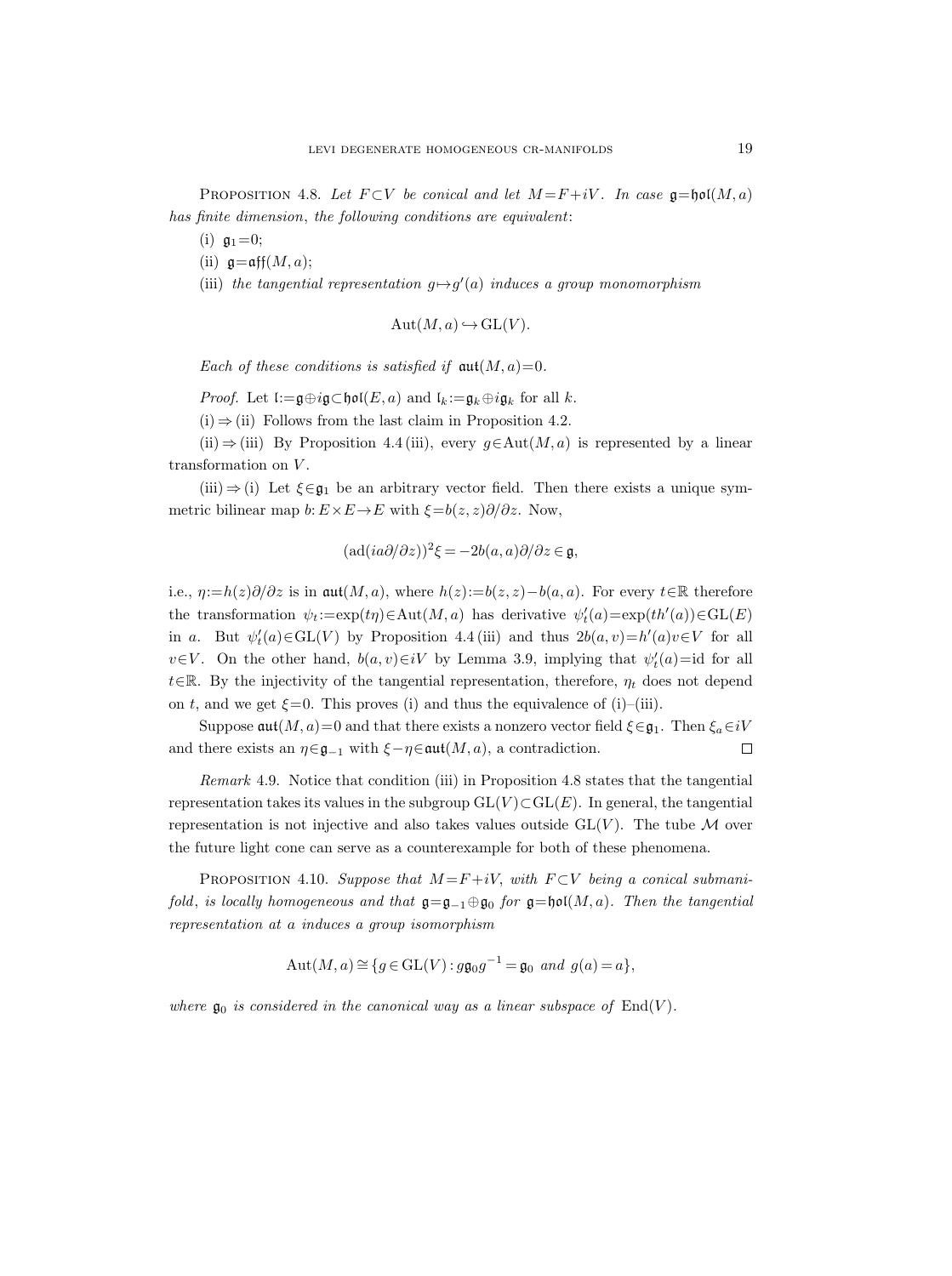## 20 G. FELS AND W. KAUP

*Proof.* The assumptions imply that  $H(a) \cap F$  is a neighbourhood of a in F for  $H:=\exp(\mathfrak{g}_0)\subset GL(V)$ . Let  $g\in GL(V)$  be an arbitrary linear transformation with  $g(a)=a$ and  $g\mathfrak{g}_0g^{-1}=\mathfrak{g}_0$ . Then  $gHg^{-1}=H$  and hence  $gH(a)=Hg(a)=H(a)$ , that is  $g\in \text{Aut}(M, a)$ . Conversely, by Proposition 4.4 (iii), every element of  $Aut(M, a)$  can be represented by some  $g \in GL(V)$  with  $g(a)=a$ . Since  $\delta$  is invariant under the Lie algebra automorphism  $\Theta = g_*$  of  $\mathfrak g$ , also  $\mathfrak g_0$  is invariant under  $\Theta$ . As a consequence,  $\Theta(\varphi) = g\varphi g^{-1}$  for every  $\varphi \in \mathfrak g_0$ , that is,  $g\mathfrak{g}_0g^{-1}=\mathfrak{g}_0$ .  $\Box$ 

The real Lie algebra structure of  $\mathfrak{hol}(M, a)$  is a CR-invariant for the manifold germ  $(M, a)$ . For certain classes of conical tube manifolds this gives a complete invariant.

PROPOSITION 4.11. Let  $F, F' \subset V$  be conical submanifolds for which the corresponding tubes  $M := F + iV$  and  $M' := F' + iV$  are locally homogeneous CR-manifolds. Let  $a \in F$ and  $a' \in F'$  be arbitrary points and assume that for  $\mathfrak{g}:=\mathfrak{hol}(M,a)$  the spaces  $\mathfrak{g}_k$  occurring in the grading of Proposition 4.2 (ii) satisfy  $\mathfrak{g}_k=[\mathfrak{g}_0,\mathfrak{g}_0]=0$ . Then, the following conditions are equivalent:

- (i) the germs  $(M, a)$  and  $(M', a')$  are CR-equivalent;
- (ii)  $\mathfrak{hol}(M, a)$  and  $\mathfrak{hol}(M', a')$  are isomorphic as real Lie algebras.

*Proof.* Only the implication (ii)  $\Rightarrow$  (i) is not obvious. Suppose that

 $\Theta$ : g  $\rightarrow$  g' := hol $(M',a')$ 

is a Lie algebra isomorphism. We use the same symbol for the complex linear extension:

 $\Theta: \mathfrak{l} \to \mathfrak{l}'.$ 

Our first step is to show that Θ can be modified in such a way that it respects the gradings. To begin with,  $[g', g']$  is abelian since our assumption implies that  $[g, g] = g_{-1}$ has this property. With  $\mathfrak{g}' = \bigoplus_{k \in \mathbb{Z}} \mathfrak{g}'_k$  being the grading for  $\mathfrak{g}'$  as in Proposition 4.2 (ii), assume that there exists a minimal integer  $k \geq 1$  with  $\mathfrak{g}'_k \neq 0$ . Then  $\mathfrak{g}'_{-1} = [\delta, \mathfrak{g}'_{-1}]$  and  $\mathfrak{c} :=$  $[g'_{-1}, g'_{k}] \neq 0$  imply that  $g'_{-1}, c \in [g', g']$  together with  $[g'_{-1}, c] \neq 0$ , a contradiction. Therefore  $\mathfrak{g}'=\mathfrak{g}'_{-1}\oplus\mathfrak{g}'_0$ , with  $[\mathfrak{g}',\mathfrak{g}']=\mathfrak{g}'_{-1}$ , and, as a consequence,  $\Theta(\mathfrak{g}_{-1})=\Theta([\mathfrak{g},\mathfrak{g}])=[\mathfrak{g}',\mathfrak{g}']=\mathfrak{g}'_{-1}$ . Since ad:  $\mathfrak{g}'_0 \rightarrow \mathfrak{gl}(\mathfrak{g}'_{-1})$  is injective,  $\delta + \mathfrak{g}'_{-1}$  is precisely the set of all  $\xi \in \mathfrak{g}'$  such that  $ad(\xi)$ induces the negative identity on  $\mathfrak{g}'_{-1}$ . Therefore, there exists  $\eta \in \mathfrak{g}'_{-1}$  with  $\Theta(\delta) = \delta - \eta$ . Replacing  $\Theta$  by  $\exp(\text{ad}(\eta))\Theta = (\text{id} + \text{ad}(\eta))\Theta$ , we get  $\Theta(\delta) = \delta$  and finally  $\Theta(\mathfrak{g}_k) = \mathfrak{g}'_k$  for all k.

There exists a linear operator  $\theta \in GL(V) \subset GL(E)$  with  $\Theta(e\partial/\partial z) = \theta(e)\partial/\partial z$  for all  $e \in E=V \oplus iV$ . We claim that  $H'=\theta H\theta^{-1}$  holds for the abelian subgroups  $H:=\exp \mathfrak{g}_0$ and  $H' := \exp \mathfrak{g}'_0$  of GL(V). Indeed, applying  $\Theta$  to  $[e\partial/\partial z, \lambda(z)\partial/\partial z] = \lambda(e)\partial/\partial z$  yields

$$
\tilde{\lambda}\theta = \theta\lambda \quad \text{for all } \lambda(z)\partial/\partial z \in \mathfrak{g}_0 \text{ and } \tilde{\lambda}(z)\partial/\partial z := \Theta(\lambda(z)\partial/\partial z) \in \mathfrak{g}_0'.
$$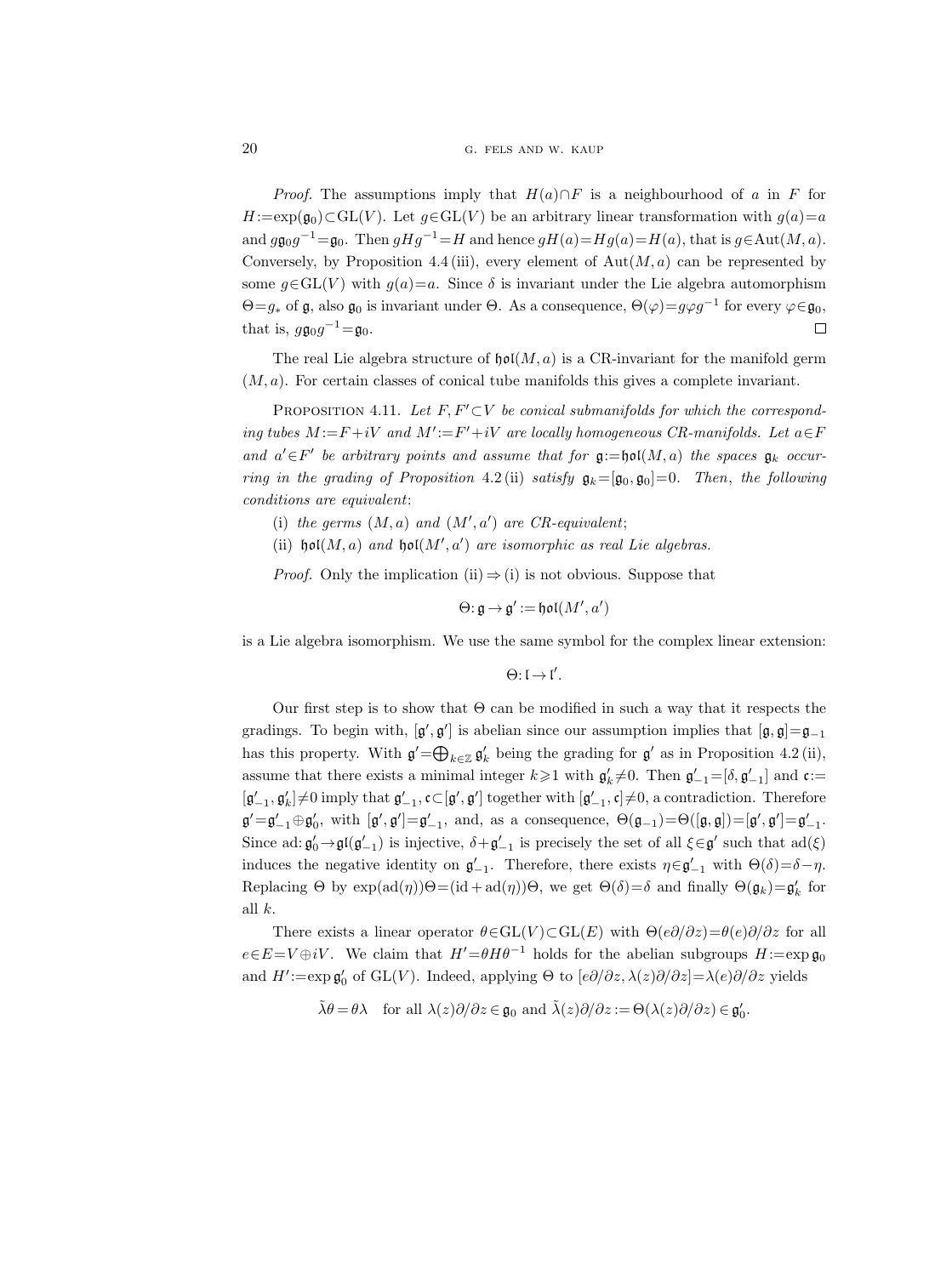We may therefore assume (possibly after replacing F by  $\theta F$  and a by  $\theta a$ ) that  $H=H'$ ,  $F = H(a)$  and  $F' = H(a')$ . Denote by  $\Lambda \subset \text{End}(V)$  the associative subalgebra generated by all  $\lambda \in \text{End}(V)$  with  $\lambda(z)\partial/\partial z \in \mathfrak{g}_0$ . Then  $\Lambda$  is abelian, contains the identity of End(V) and  $H \subset \Lambda$ . Since dim  $g \lt \infty$ , the CR-manifold  $F + iV$  is minimal and consequently F cannot be contained in a hyperplane of V. This implies that  $\Lambda(a)=V$ , and thus the existence of a  $g \in \Lambda$  with  $a' = g(a)$ . From  $gH = Hg$  we get  $F' = g(F)$ . Since  $g(F)$  also cannot be contained in a hyperplane of V, finally  $g \in GL(V)$  follows.  $\Box$ 

In Propositions 6.5 and 6.17 a large class of linearly homogeneous conical submanifolds  $F \subset V$  is given for which the corresponding tubes M satisfy the condition  $\mathfrak{g}_1=[\mathfrak{g}_0, \mathfrak{g}_0]=0$  in Proposition 4.11.

We note that we do not know a single example with dim  $\mathfrak{g} < \infty$  and dim  $\mathfrak{g}_k > \dim \mathfrak{g}_{-k}$ for some  $k \in \mathbb{N}$ . We also do not know any pair  $M, M'$  of holomorphically nondegenerate conical tube manifolds, that are locally CR-equivalent but are not locally affinely equivalent. For Levi nondegenerate tube manifolds (which necessarily cannot be conical) such examples can be found in [10]. In [20] even two affinely homogeneous examples are contained which are locally affinely inequivalent but whose associated tube manifolds are locally CR-equivalent.

## 5. Some examples

In this section we present two classes of examples. To our knowledge, the only known example of a homogeneous k-nondegenerate CR-manifold with  $k \geqslant 3$  occurs in [15] for the case  $k=3$ : this is a hypersurface M in a 7-dimensional compact complex manifold, on which the simple Lie group  $SO(3, 4)^0$  acts by biholomorphic transformations with orbit M. In our first example we give, for arbitrary CR-codimension  $c \geq 1$ , a minimal homogeneous 3-nondegenerate as well as a minimal homogeneous 4-nondegenerate CRmanifold. The second class of examples deals with tubes M over cones of the form

$$
\left\{ x \in (\mathbb{R}^+)^n : \sum_{j \leq p} x_j^{\alpha} = \sum_{j > p} x_j^{\alpha} \right\},\
$$

with  $1 \leqslant p \leq n$  and  $\alpha \neq 0, 1$ . Using results from the preceding section, we explicitly determine all Lie algebras  $\mathfrak{g}=\mathfrak{hol}(M, a)$  for certain  $\alpha$ . Among these are all hyperquadrics (that is,  $\alpha=2$ ) of signature  $(p, q)$  with  $q:=n-p$ , where g turns out to be isomorphic to  $\mathfrak{so}(p+1,q+1)$ .

The first example of CR-manifolds introduced below consists of tubes  $M = \Gamma(a) + iV$ over certain group orbits  $\Gamma(a)$ , where the connected group  $\Gamma := \{g \in GL(2, \mathbb{R}) : \det(g) > 0\}$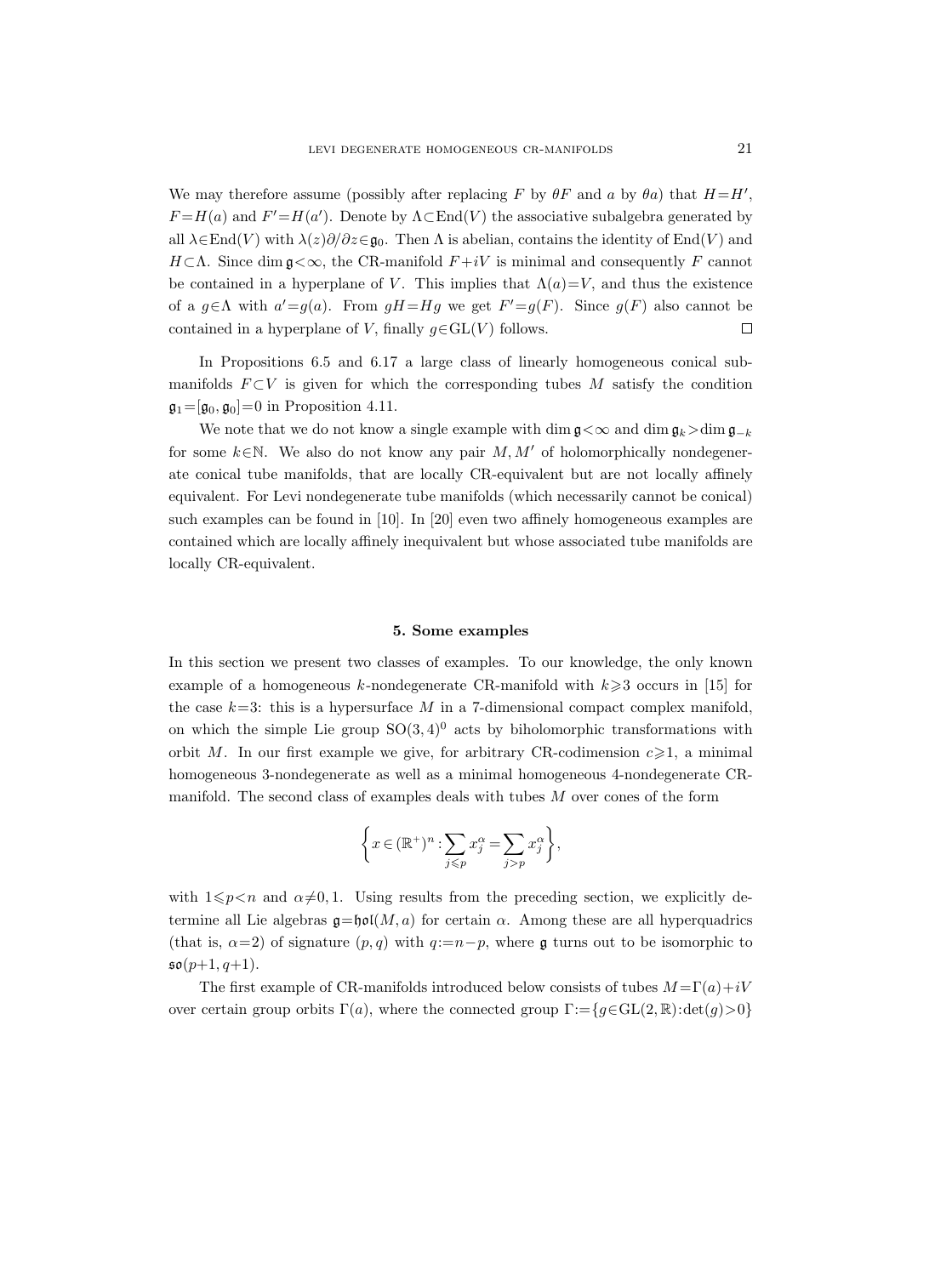acts linearly on the real vector space  $V$ . In that way we obtain homogeneous  $k$ -nondegenerate CR-manifolds for  $k \in \{2, 3, 4\}$ . For dimensional reasons, it is impossible to construct CR-manifolds of higher nondegeneracy, employing the group  $\Gamma = GL(2, \mathbb{R})^0$ . We do not know how to construct k-nondegenerate homogeneous tube manifolds with  $k \geqslant 5$  (should these exist) with suitable other groups, either.

Example 5.1. For fixed integers  $k \in \{2, 3, 4\}$  and  $c \geq 1$  let  $V \subset \mathbb{R}[u, v]$  be the subspace of all homogeneous polynomials of degree  $m:=k+c-1$ . Then the group  $\Gamma$  (see above) acts irreducibly on V by  $p \mapsto p \circ g^{-1}$  for all  $g \in \Gamma$ , and has the subgroup  $\{g \in \mathbb{R} \text{ id}: g^m = \text{id}\}$  as kernel of ineffectivity. For  $a:=\sum_{j=0}^{k-2} u^j v^{m-j} \in V$  the orbit  $F = \mathcal{F}^{k,c} := \Gamma(a)$  is a connected conical submanifold of dimension  $k$  in  $V$ . With Proposition 3.7 it is easily seen that

$$
K_a^r F = \sum_{j=0}^{k-1-r} \mathbb{R} u^j v^{m-j} \quad \text{for all} \ \ r \geqslant 0.
$$

In particular, the tube manifold  $\mathcal{M}^{k,c} := F + iV$  is a k-nondegenerate homogeneous CRmanifold of CR-dimension k and CR-codimension c. The manifolds  $\mathcal{M}^{2,c}$  will be discussed in more detail in §7. In particular,  $\mathcal{M}^{2,1}$  is linearly equivalent to the future light cone tube M. For easier handling let us identify  $\mathbb{R}^{m+1}$  with V via

$$
(x_0, x_1, ..., x_m) \longleftrightarrow \sum_{j=0}^m x_j {m \choose j} u^j v^{m-j}.
$$

Since Γ acts on  $\mathcal{M}^{k,c}$  by (linear) CR-automorphisms, the linear part  $\mathfrak{g}_0$  of  $\mathfrak{g}=\mathfrak{hol}(\mathcal{M}^{k,c},a)$ (compare Proposition 4.2 (ii)) contains a copy of  $\mathfrak{gl}(2,\mathbb{R})$ . More explicitly, this subalgebra is spanned by the vector fields

$$
\zeta_1 := \sum_{j=1}^m j z_j \partial/\partial z_j, \qquad \xi^{-1,1} := \sum_{j=0}^{m-1} (m-j) z_{j+1} \partial/\partial z_j,
$$
  

$$
\xi^{1,-1} := \sum_{j=1}^m j z_{j-1} \partial/\partial z_j, \qquad \zeta_2 := \sum_{j=0}^{m-1} (m-j) z_j \partial/\partial z_j.
$$
  
(5.2)

In particular, the vector fields  $\xi^{1,-1}$ ,  $\xi^{-1,1}$  and  $\xi^{0,0} := \zeta_1 - \zeta_2 = \sum_{j=0}^m (2j-m)z_j \partial/\partial z_j$  span a copy of  $\mathfrak{sl}(2,\mathbb{R})$  in  $\mathfrak{g}_0$ . In case  $k=2$ , a straightforward computation shows that

$$
\Gamma_a = \left\{ \begin{pmatrix} \alpha & \beta \\ 0 & \varepsilon \end{pmatrix} \in \Gamma : \varepsilon^m = 1 \right\}
$$

is the isotropy subgroup at  $a \in \mathcal{M}^{2,c}$ . Hence,

$$
\left\{ \begin{pmatrix} \alpha & \beta \\ -\beta & \alpha \end{pmatrix} \in \Gamma \right\} \cong \mathbb{C}^*
$$

acts transitively on F, that is,  $\mathcal{M}^{2,c}$  is diffeomorphic to  $\mathbb{R}^n \times \mathbb{C}^*$ , where  $n:=m+1=\dim V$ .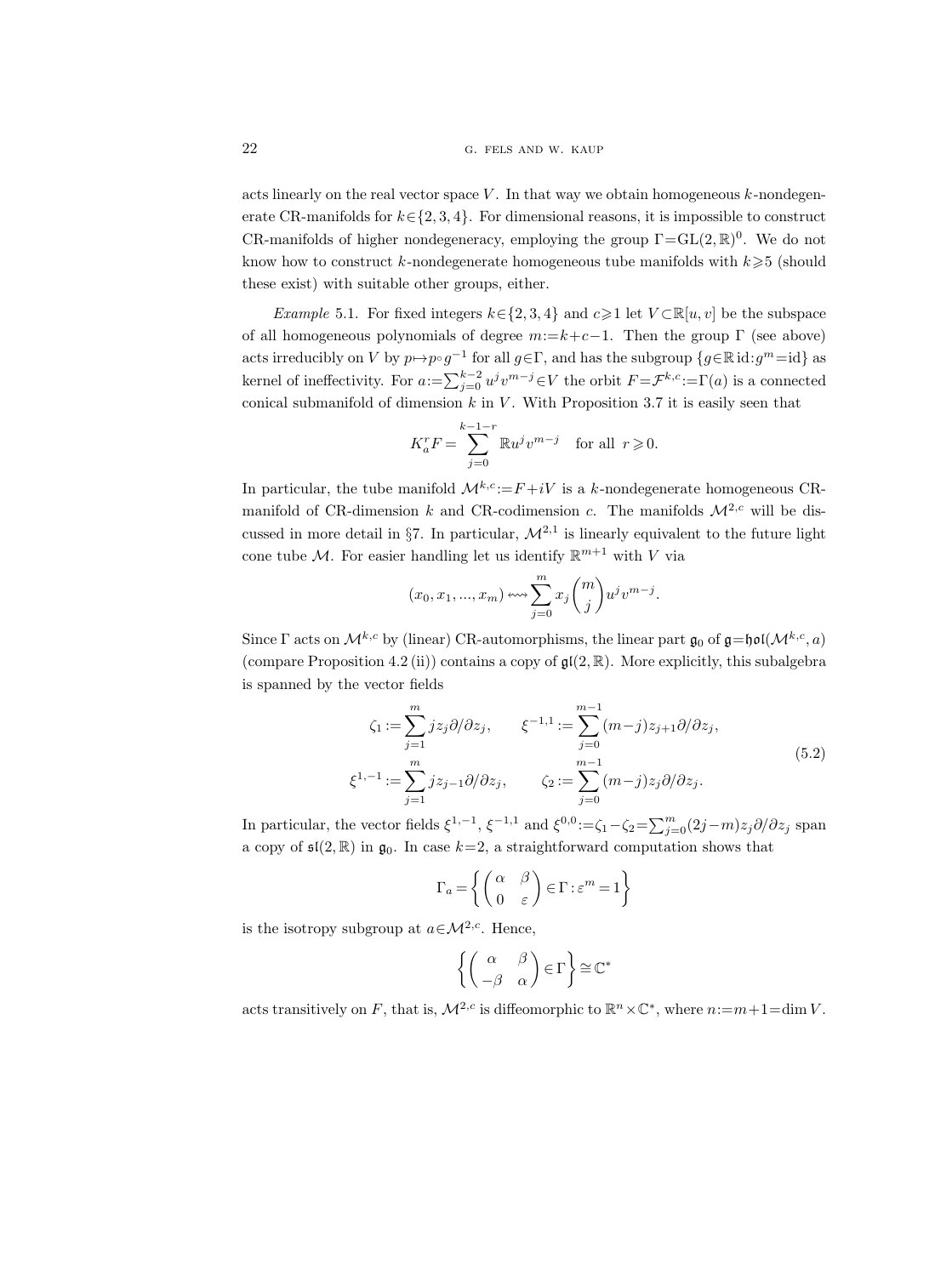It seems quite hard to find explicit global equations for  $\mathcal{M}^{k,c}$ . For  $k=2$  see (7.2) and for  $k=3$  we have the following: Denote by  $S\subset V = \mathbb{R}^n$ ,  $n=3+c=m+1$ , the union of all Γ-orbits in V that have dimension  $\leq 3$ . Then  $\mathcal{M}^{3,c} \subset S + i\mathbb{R}^n$  and  $\mathcal{M}^{2,c+1}$  is contained in the closure of  $\mathcal{M}^{3,c}$  in  $S+i\mathbb{R}^n$ . Consider the  $4\times n$ -matrix

$$
D(x) := \begin{pmatrix} 0 & x_1 & 2x_2 & \dots & (m-1)x_{m-1} & mx_m \\ mx_1 & (m-1)x_2 & (m-2)x_3 & \dots & x_m & 0 \\ 0 & x_0 & 2x_1 & \dots & (m-1)x_{m-2} & mx_{m-1} \\ mx_0 & (m-1)x_1 & (m-2)x_2 & \dots & x_{m-1} & 0 \end{pmatrix}
$$

formed by the (real parts of the) coefficients of the four vector fields in (5.2). Then, for every  $x \in \mathbb{R}^n$ , the rank of  $D(x)$  is just the dimension of the orbit  $\Gamma(x)$ . In particular, the algebraic subvariety  $S\subset\mathbb{R}^n$  is given by the simultaneous vanishing of all minors of order 4 in  $D(x)$ . For  $k=4$  an explicit equation of the 4-nondegenerate hypersurface  $\mathcal{M}^{4,1}$ can be found in [22].

For the rest of the example we concentrate on the hypersurface  $\mathcal{M}^{3,1}$ . Then

$$
S = \{x \in \mathbb{R}^4 : \varrho(x) = 0\}
$$

for

$$
\varrho(x) := \det D(x) = 9(x_0^2 x_3^2 + 4x_0 x_2^3 - 6x_0 x_1 x_2 x_3 - 3x_1^2 x_2^2 + 4x_1^3 x_3).
$$

Every connected component U of  $\mathbb{R}^4 \setminus S$  is an open  $\Gamma$ -orbit and  $U + i\mathbb{R}^4$  is an affinely homogeneous tube domain in  $\mathbb{C}^4$ .

Now consider the subgroup  $\Sigma:=SL(2,\mathbb{R})\subset\Gamma$ . As  $\Sigma$  is normal in  $\Gamma$  and  $\Sigma(a)$  is open in  $Γ(a)$ , the orbits  $Σ(a)$  and  $Γ(a)$  coincide. As every vector field in  $\mathfrak{sl}(2,\mathbb{R}) \subset \mathfrak{g}_0$  annihilates the function  $\varrho$ , every hypersurface  $S_{\alpha} := \{x \in \mathbb{R}^4 : \varrho(x) = \alpha\}$ ,  $\alpha \in \mathbb{R}$ , is invariant under the group Σ. For every  $b \in \mathbb{R}^4 \setminus S$  the orbit  $\Gamma(b)$  has dimension 4, and hence the orbit  $\Sigma(b)$ has dimension 3. As a consequence, for every  $\alpha \neq 0$  the variety  $S_{\alpha}$  is nonsingular and every orbit  $\Sigma(b)$ ,  $b \notin S$ , is a closed hypersurface in  $\mathbb{R}^4$ . Actually it can be shown that for every  $b \in V \backslash S$  near a, the homogeneous tube manifold  $\Sigma(b) + i\mathbb{R}^4$  is Levi nondegenerate and has indefinite Levi form.

Example 5.3. Fix integers  $p \geqslant q \geqslant 1$  with  $n:=p+q \geqslant 3$  and a real number  $\alpha$  with  $\alpha^2 \neq \alpha$ . Then

$$
F=F_{p,q}^{\alpha}:=\left\{x\in(\mathbb{R}^{+})^{n}:\sum_{j=1}^{p}x_{j}^{\alpha}=\sum_{j=p+1}^{n}x_{j}^{\alpha}\right\}
$$

is a hypersurface in  $V := \mathbb{R}^n$ . Furthermore, F is a cone and therefore  $\dim K_a F \geq 1$  for every  $a \in F$ . On the other hand, the second derivative at a of the defining equation for F gives a nondegenerate symmetric bilinear form on  $V \times V$ , whose restriction to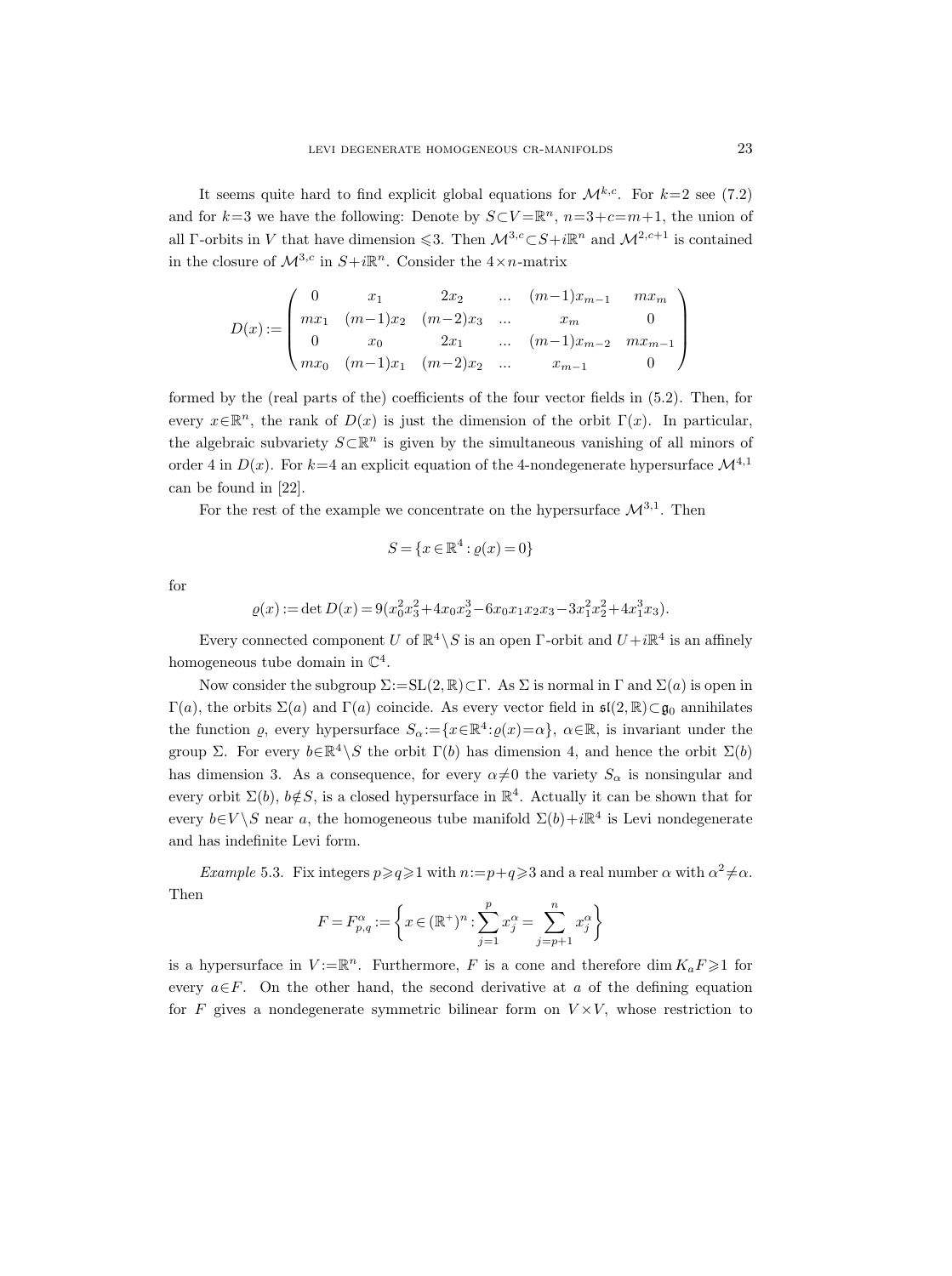$T_a F \times T_a F$  then has a kernel of dimension  $\leq 1$ . Therefore dim  $K_a F = 1$  for every  $a \in F$  and, by Corollary 3.6, the CR-manifold  $M = M_{p,q}^{\alpha} := F_{p,q}^{\alpha} + iV$  is everywhere 2-nondegenerate (compare [13, Example 4.2.5] for the special case  $n=\alpha=3$ ). Since M as a hypersurface is also minimal,  $\mathfrak{g}=\mathfrak{hol}(M, a)$  has finite dimension.

For the special case  $\alpha=2$  and  $q=1$ , the above cone  $F=F_{n-1,1}^2$  is an open piece of the future light cone

$$
\{x \in \mathbb{R}^n : x_1^2 + \dots + x_{n-1}^2 = x_n^2 \text{ and } x_n > 0\}
$$

in  $n$ -dimensional space-time, which is affinely homogeneous. In [23] it has been shown that for the corresponding tube manifold M the Lie algebra  $\mathfrak{g} = \mathfrak{hol}(M, a)$  is isomorphic to  $\mathfrak{so}(n,2)$  for every  $a\in M$ . In case  $q>1$ , the following result seems to be new.

Case  $\alpha = 2$ . Consider on  $\mathbb{C}^n$  the symmetric bilinear form

$$
\langle z|w\rangle\mathop{{:}{=}} \sum_{j\leqslant p} z_jw_j-\sum_{j>p} z_jw_j.
$$

Then F is an open piece of the hypersurface  $\{x \in \mathbb{R}^n : x \neq 0 \text{ and } \langle x|x\rangle = 0\}$ , on which the reductive group  $\mathbb{R}^*\cdot O(p,q)$  acts transitively. Therefore,  $\mathfrak{s}_0:=\mathbb{R}\delta\oplus\mathfrak{so}(p,q)$  is contained in  $\mathfrak{g}_0$ . One checks that

$$
\mathfrak{s}:=\mathfrak{g}_{-1}\oplus \mathfrak{s}_0\oplus \mathfrak{s}_1, \quad \mathfrak{s}_1:=\{(2i\langle c|z\rangle z-i\langle z|z\rangle c)\partial/\partial z:c\in\mathbb{R}^n\}
$$

is a Lie subalgebra of g. The radical r of s is  $ad(\delta)$ -invariant and hence of the form  $\mathfrak{r}=\mathfrak{r}_{-1}\oplus\mathfrak{r}_0\oplus\mathfrak{r}_1$  for  $\mathfrak{r}_k:=\mathfrak{r}\cap\mathfrak{g}_k$ . From  $\mathfrak{so}(p,q)$  being semisimple we conclude that  $\mathfrak{r}_0\subset\mathbb{R}\delta$ . But  $\delta$  cannot be in  $\mathfrak r$  since otherwise  $\mathfrak g_{-1} \subset \mathfrak r$  would give the false statement  $[\mathfrak g_{-1}, \mathfrak s_1] \subset \mathbb R\delta$ . Therefore  $\mathfrak{r}_0 = 0$ , and  $[\mathfrak{g}_{-1}, \mathfrak{r}_1] = [\mathfrak{r}_{-1}, \mathfrak{s}_1] = 0$  implies  $\mathfrak{r} = 0$ . Now, [23, Proposition 3.8] implies that  $\mathfrak{g}=\mathfrak{s}$ , and, in particular, that  $\mathfrak{g}$  has dimension  $\binom{n+2}{2}$ . In fact, it can be seen that  $\mathfrak{g}$ is isomorphic to  $\mathfrak{so}(p+1,q+1)$ .

Case  $\alpha$  an integer  $\geqslant$ 3. Then F is an open piece of the real-analytic submanifold

$$
S := \left\{ x \in \mathbb{R}^n : x \neq 0 \text{ and } \sum_{j=1}^p x_j^{\alpha} = \sum_{j=p+1}^n x_j^{\alpha} \right\}
$$
 (5.4)

which is connected in case  $q>1$  and has two connected components otherwise. For every  $x \in \mathbb{R}^n$  let  $d(x) \in \mathbb{N}$  be the cardinality of the set  $\{j : x_j = 0\}$ . It is easily seen that  $\dim K_xS=1+d(x)$  holds for every  $x\in S$ . Now consider the group

$$
GL(F) := \{ g \in GL(V) : g(F) = F \}.
$$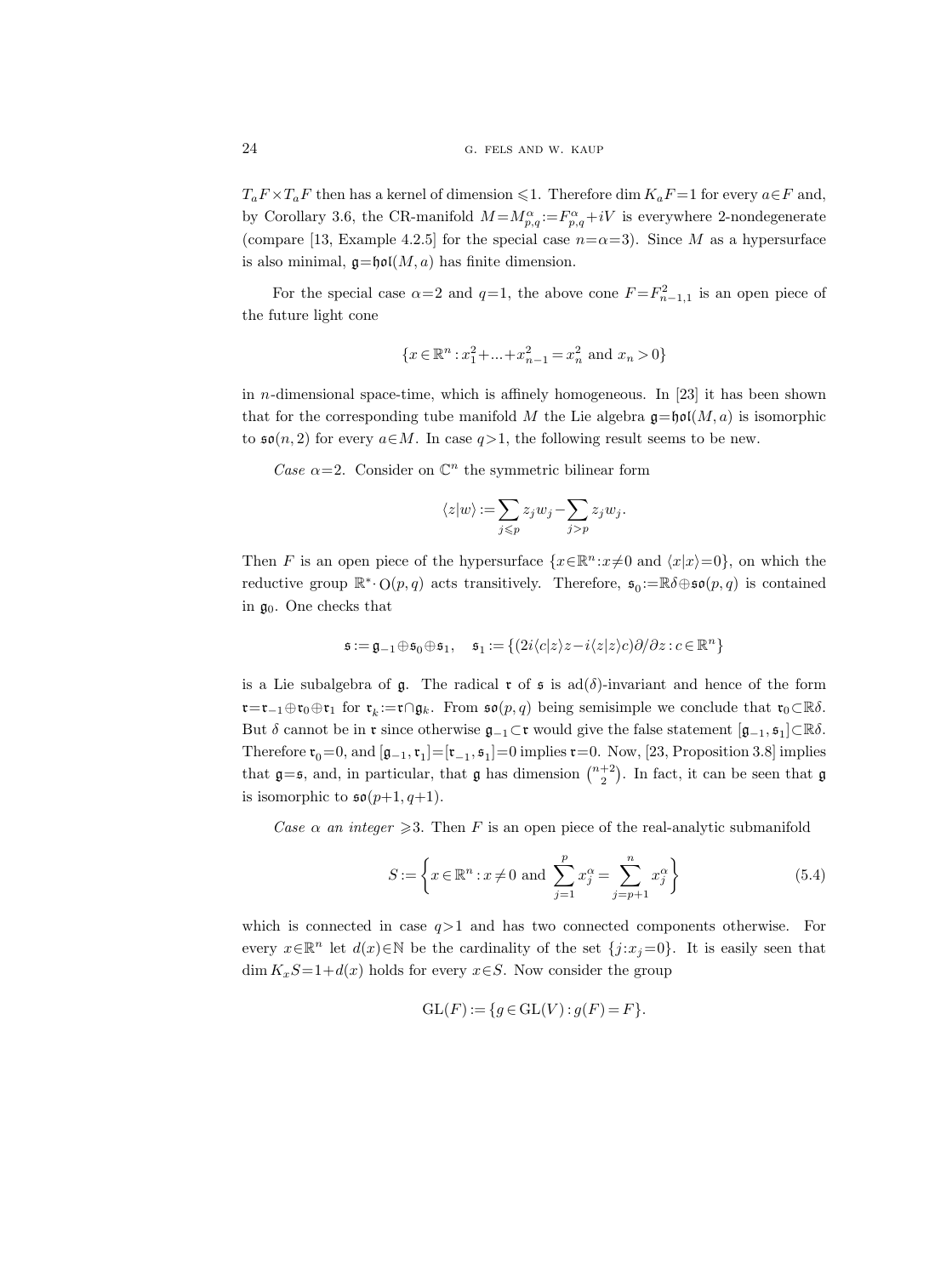Every  $g \in GL(F)$  leaves S and hence also  $H := \{x \in \mathbb{R}^n : d(x) > 0\}$  invariant, that is, g is the product of a diagonal matrix and a permutation matrix. Inspecting the action of  $GL(F)$  on  $\{c \in \overline{F} : d(c)=n-2\}$ , we see that  $GL(F)$ , as a group, is generated by  $\mathbb{R}^+$  id and certain coordinate permutations. As a consequence,  $\mathfrak{g}_0 = \mathbb{R}\delta$ . Now suppose that there exists a nonzero vector field  $\xi \in \mathfrak{g}_1$ . Then  $\xi = q(z, z)\partial/\partial z$  for some symmetric bilinear map  $q: \mathbb{C}^n \times \mathbb{C}^n \to \mathbb{C}^n$  with  $q(c, z)\partial/\partial z \in \mathbb{C}\delta$  for every  $c \in \mathbb{C}^n$ . As  $q \neq 0$  is symmetric, any two vectors in  $\mathbb{C}^n$  must be linearly dependent, which contradicts  $n \geq 3$ . Therefore  $\mathfrak{g}_1=0$  and hence  $\mathfrak{g}_k=0$  for all  $k\geqslant1$ , by Proposition 4.4 (iv). In particular, dim  $\mathfrak{g}=n+1<\dim M$  for the tube manifold  $M = F + iV$ , that is, M is not locally homogeneous. For  $n=3$  this gives an alternative proof for [14, Proposition 6.36].

PROPOSITION 5.5. Let  $a, a' \in F = F^{\alpha}_{p,q}$  be arbitrary points. Then in case  $3 \le \alpha \in \mathbb{N}$  the  $CR\text{-}manifold \, \, germs \, \left(M, a\right) \, \,and \, \left(M, a'\right) \, \,are \, \,CR\text{-}equivalent \, \,if \, \,and \, \,only \, \,if \, \,a' \in GL(F)(a).$ 

*Proof.* Suppose that  $g: (M, a) \to (M, a')$  is an isomorphism of CR-manifold germs. From  $\mathfrak{g}' = \mathfrak{g}'_{-1} \oplus \mathbb{R} \delta$  for  $\mathfrak{g}' := \mathfrak{hol}(M', a')$ , Proposition 4.4 (iii) implies that g is represented by a linear transformation in  $GL(V)$  that we also denote by g. But then  $g(F) \subset S$  with S defined in (5.4). Because  $g(F)$  has empty intersection with H, we actually have  $g(F) \subset F$ . Replacing g by its inverse, we get the opposite inclusion, that is  $g \in GL(F)$ .  $\Box$ 

#### 6. Levi degenerate CR-manifolds associated with an endomorphism

The lowest CR-dimension for which there exist homogeneous CR-manifolds that are Levi degenerate but not holomorphically degenerate is 2. The construction recipe below will give, up to local affine equivalence, all affinely homogeneous conical tube submanifolds of  $\mathbb{C}^n$  with CR-dimension 2. Indeed, it is based on the following simple observation. Suppose that  $F\subset V:=\mathbb{R}^n$  is a conical locally linearly homogeneous submanifold of dimension 2. Denote by  $\mathfrak a$  the Lie algebra of all linear vector fields on V that are tangent to F. Then, fixing a point  $a \in F$ , there exists a  $\varphi \in \text{End}(V)$  with  $\varphi(x)\partial/\partial x \in \mathfrak{a}$  and  $T_aF = \mathbb{R}a \oplus \mathbb{R} \varphi(a)$ . Therefore, the orbit  $H(a)$  under the subgroup  $H:=\{\exp(r \operatorname{id} + t\varphi): r, t \in \mathbb{R}\}\$ is an (immersed) surface in  $V$  having the same germ at  $a$  as  $F$ .

## 6.1. Construction recipe

Throughout this section, let  $1 < d < n$  be arbitrary integers and V be a real vector space of dimension *n*. Let furthermore  $\varphi \in \text{End}(V)$  be a fixed endomorphism and  $\mathfrak{h} \subset \text{End}(V)$  the linear span of all powers  $\varphi^k$  for  $k=0,1,...,d-1$ . Then  $H:=\exp(\mathfrak{h})\subset GL(V)$  is an abelian subgroup, and for given  $a \in V$  the orbit  $F := H(a)$  is a cone and an immersed submanifold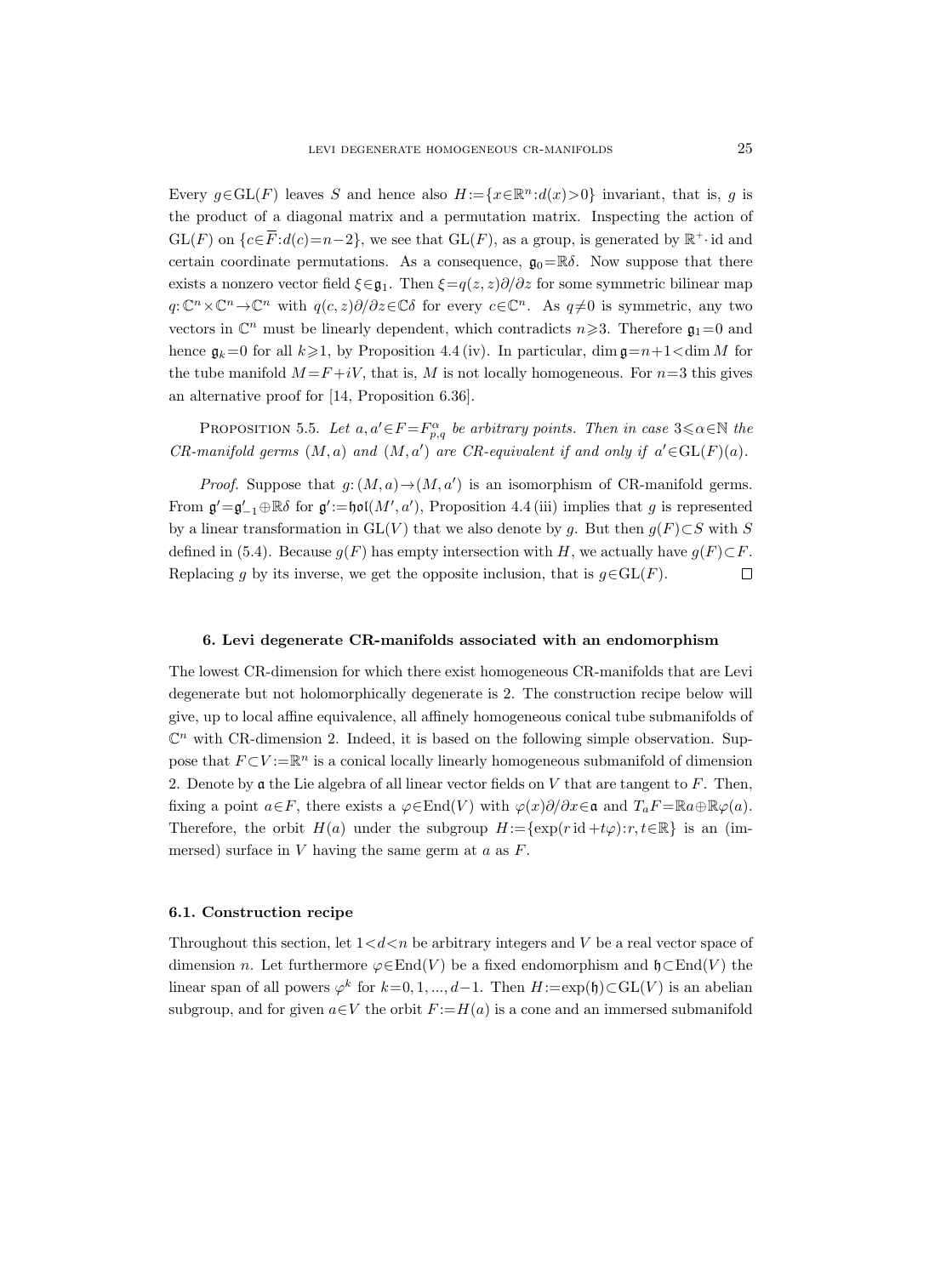of V (not necessarily locally closed in case  $n\geq 4$ ). Furthermore, the tube  $M = F + iV \subset E$ is an immersed CR-submanifold of E.

#### 6.2. Cyclic endomorphisms and vectors

A vector  $a \in V$  is called *cyclic* with respect to  $\varphi \in \text{End}(V)$  if the  $\varphi^k(a), k \geq 0$ , span V. This is equivalent to  $a, \varphi(a), ..., \varphi^{n-1}(a)$  being a basis of V. We call  $\varphi \in \text{End}(V)$  cyclic if it has a cyclic vector and denote by  $Cyc(V) \subset End(V)$  the subset of all cyclic endomorphisms. If a,  $b \in V$  both are cyclic vectors of  $\varphi$  then there exists a transformation  $g \in \mathbb{R}[\varphi] \subset \text{End}(V)$ with  $b=q(a)$ . But g commutes with every element of the group  $H=\exp(\mathfrak{h})$  and hence maps the orbit  $H(a)$  onto  $H(b)$ . In particular, the CR-isomorphism type of  $M = H(a) + iV$ only depends on  $\varphi$  and d, but not on the choice of the cyclic vector a. To emphasize this dependence, we also write  $M^{\varphi,d}$  for M and  $F^{\varphi,d}$  for  $H(a)$ , but only if  $\varphi$  is cyclic. We tacitly assume that a choice for a cyclic vector  $a$  has been made. In case  $d=2$  we even write  $M^{\varphi}$  and  $F^{\varphi}$  instead of  $M^{\varphi,2}$  and  $F^{\varphi,2}$ , respectively. The following proposition shows the relevance of these manifolds in our discussion.

PROPOSITION 6.3. For  $F = H(a)$  and  $M = F + iV$  as in §6.1, the following conditions are equivalent:

- (i)  $\mathfrak{hol}(M, a)$  has finite dimension;
- (ii) a is a cyclic vector of  $\varphi$ .

If these conditions are satisfied,  $M$  is a minimal 2-nondegenerate homogeneous  $CR$ manifold with CR-dimension d and Levi kernel  $K_aM = \mathbb{C}a$ .

*Proof.* (i)  $\Rightarrow$  (ii) Condition (i) together with the homogeneity of M implies that M is minimal. Let  $W\subset V$  be the linear span of all vectors  $\varphi^k(a), k\geq 0$ . Then  $H\subset \mathbb{R}[\varphi]$ implies  $H(a) ⊂ W$  and hence  $W = V$  by the minimality of M. Therefore, a is a cyclic vector, and the  $\varphi^k(a)$ ,  $0 \le k \le d$ , form a basis of the tangent space  $T_a F$ . In particular, F has dimension d, which is also the CR-dimension of M.

(ii)  $\Rightarrow$  (i) Suppose that a is a cyclic vector of  $\varphi$ . Lemma 3.2 gives  $\mathbb{R}a\subset K_aF$ , since F is a cone in V. For the proof of the opposite inclusion fix an arbitrary  $w \in T_aF$  with  $w \notin \mathbb{R}$ a. Then  $w = \sum_{j=0}^{m} c_j \varphi^j(a)$  with  $c_m \neq 0$  for some  $1 \leq m < d$  and  $\varphi^{d-m}(w) \notin T_aF$  shows that  $w \notin K_aF$  by Proposition 3.7. Therefore, M is 2-nondegenerate by Corollary 3.6 and  $K_aM=\mathbb{C}a$ . It remains to show that M is minimal at a. But this immediately follows from Proposition 3.8.  $\Box$ 

For the manifolds  $M = M^{\varphi,d}$  it is possible to compute the Lie algebras  $\mathfrak{q} = \mathfrak{hol}(M, a)$ in 'most cases'. Clearly, the Lie algebra  $\mathfrak{g}_0$  contains the d-dimensional Lie algebra  $\mathfrak{h}$  (as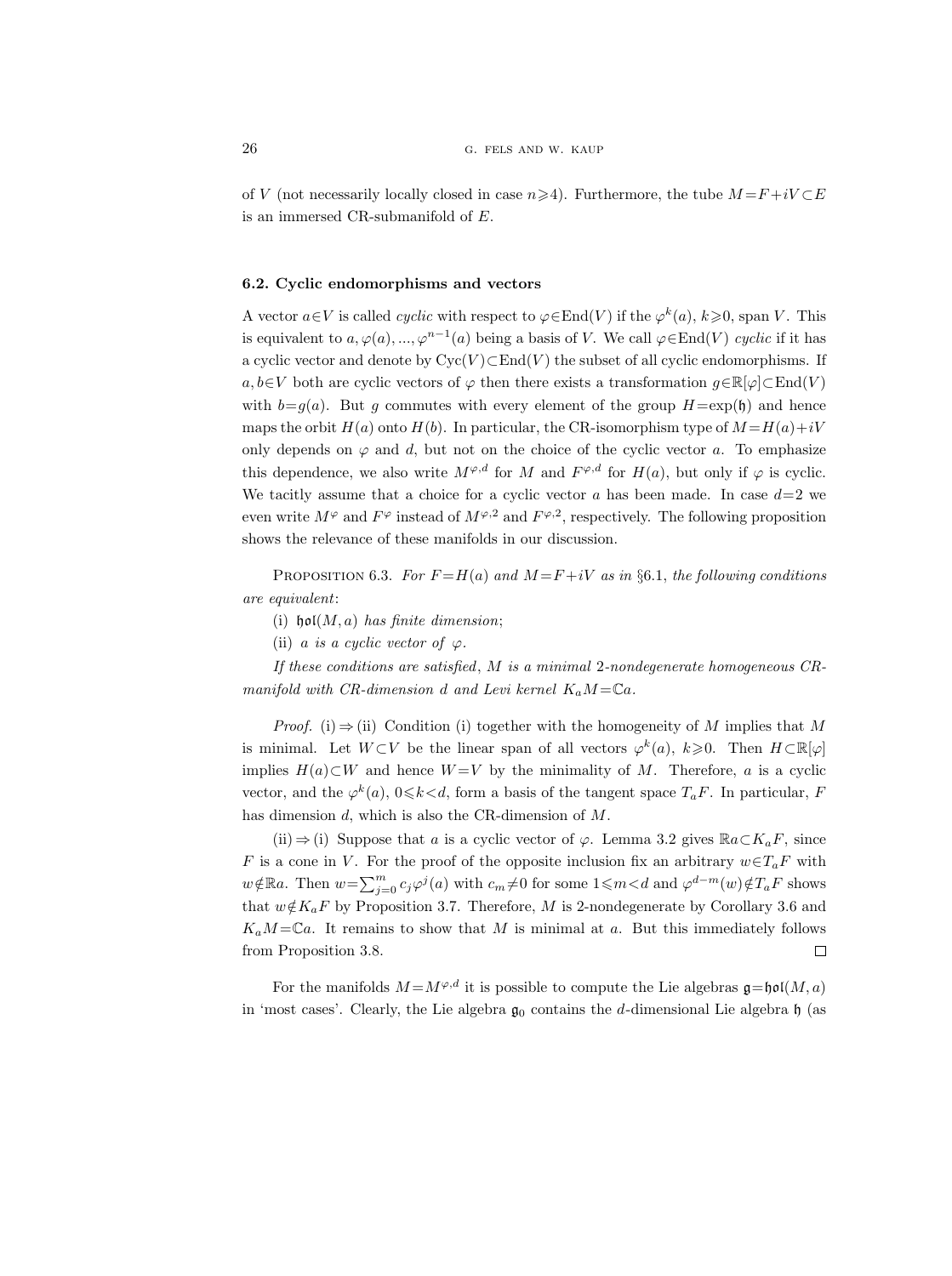before,  $\mathfrak{g}_0$  is canonically identified with a linear subspace of End(V)). In Propositions 6.5 and 6.17 we will show that the equality  $\mathfrak{g}=\mathfrak{g}_{-1}\oplus\mathfrak{h}$  holds for all  $\varphi$  in 'general position'.

Suppose that  $\varphi \in \text{End}(V)$  has the cyclic vector  $a \in V$  and that the integer d satisfies  $1 < d < n$ . Let

$$
\chi_{\varphi} := \prod_{j=1}^{s} (X - \lambda_j)^{n_j} \in \mathbb{R}[X], \quad n_j \geqslant 1,
$$
\n(6.4)

with mutually distinct eigenvalues  $\lambda_1, ..., \lambda_s \in \mathbb{C}$ , be the characteristic polynomial of  $\varphi$ . Let furthermore  $\alpha_1, ..., \alpha_n$  be the family of all roots of  $\chi_{\varphi}$ , that is, each  $\lambda_j$  occurs  $n_j$ times in this family. As usual,  $\alpha_1, ..., \alpha_n$  is called an *arithmetic progression* in  $\mathbb C$  if there exists a  $\beta \in \mathbb{C}$  such that, after a suitable permutation,  $\alpha_i = \alpha_1 + (j-1)\beta$  for all  $1 \leq j \leq n$ .

PROPOSITION 6.5. Let  $M = M^{\varphi,d}$  and  $\mathfrak{g} := \mathfrak{hol}(M, a)$  for a cyclic vector  $a \in V \cap M$ of  $\varphi$ . Then  $\mathfrak{g}_0 = \mathfrak{h}$  holds if one of the following conditions is satisfied:

- (i)  $d=2$  and the characteristic roots of  $\varphi$  do not form an arithmetic progression;
- (ii)  $d \geqslant 3$  and  $s > d$ .

For the proof we need several preparations. To simplify the notation at various places let us introduce

$$
S := \{1, ..., s\}, \quad m := d - 1 \quad \text{and} \quad m_k := n_k - 1 \text{ for all } k \in S. \tag{6.6}
$$

For every  $K\subset S$  define furthermore

$$
\Delta_K := \{ \beta_{jk} : j \in S \text{ and } k \in K \} \quad \text{with} \quad \beta_{jk} := (\lambda_j - \lambda_k, \lambda_j^2 - \lambda_k^2, \dots, \lambda_j^m - \lambda_k^m) \in \mathbb{C}^m, \tag{6.7}
$$

and denote by  $K$  the set of all nonempty subsets  $K\subset S$  such that there exist subsets  $P \subset Q \subset S \backslash K$  with the following two properties, where the maximum over the empty set here is defined to be 0:

(i)  $\sum_{k \in K} n_k + \sum_{q \in Q} n_q \ge d + \max\{n_p - 1 : p \in P\};$ 

(ii) for every  $\beta \in \Delta_Q \backslash \Delta_K$  there exist uniquely determined  $j \in S$  and  $q \in Q$  with  $\beta = \beta_{jq}$ such that  $n_j < n_q$  and  $q \in P$ .

Notice that  $\mathscr K$  contains every subset  $K\subset S$  with  $\sum_{k\in K} n_k\geqslant d$  (just take  $Q=\varnothing$ ). In the following lemma we show that (i) or (ii) in Proposition 6.5 will follow from a more general technical condition that will allow us to give a uniform proof of Proposition 6.5 for all  $d$ .

LEMMA 6.8. Suppose that  $s \geq d$  and that  $\bigcap_{K \in \mathcal{K}} \Delta_K = \{0\}$  holds. Then one of the conditions (i) and (ii) in Proposition 6.5 is satisfied.

*Proof. Case d*=2. Assume that the characteristic roots  $\alpha_1, ..., \alpha_n$  do not form an arithmetic progression and that there exists a nonzero  $\beta \in \bigcap_{K \in \mathcal{K}} \Delta_K$ . We claim that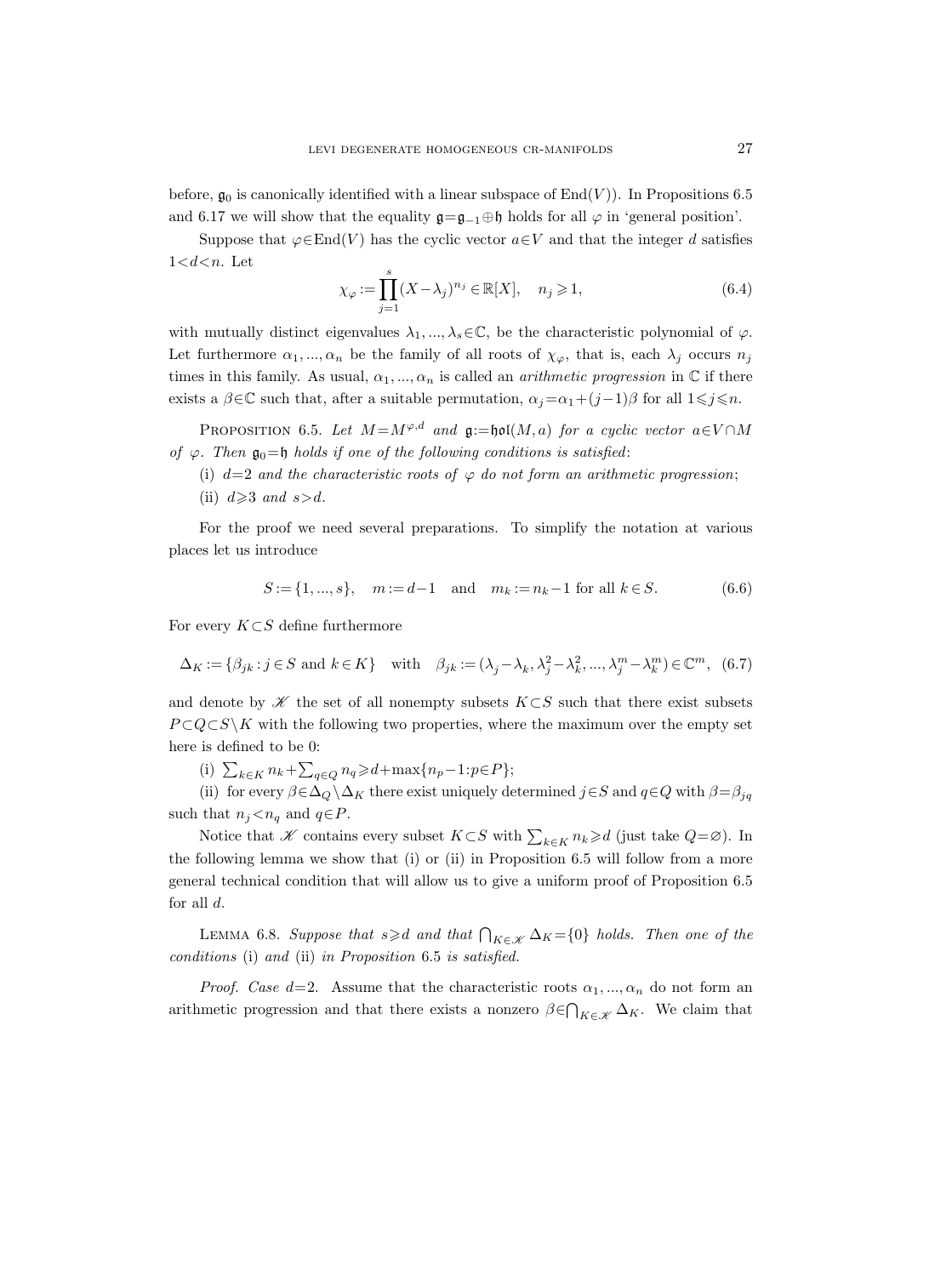$\lambda_1, ..., \lambda_s$  is an arithmetic progression. Otherwise  $s \geq 3$  and there exists a k with  $1 < k < s$ such that, without loss of generality,  $\lambda_j = \lambda_1 + (j-1)\beta$  for all  $1 \leq j \leq k$  and  $\lambda_1 - \beta \neq \lambda_r \neq$  $\lambda_k+\beta$  for all  $r>k$ . For every  $j>k$  the set  $\Delta_{\{k,j\}}$  contains the number  $\beta$ , that is, there is an  $r \in S$  with  $\lambda_r = \lambda_k + \beta$  or  $\lambda_r = \lambda_j + \beta$ . The first possibility violates our assumptions. In the second case necessarily  $r>k$  must hold, since  $r\leq k$  would imply  $\lambda_i=\lambda_1-\beta$ , and thus the second possibility cannot be true for all j with  $k < j \leq s$ . This proves that  $\lambda_1, ..., \lambda_s$ is an arithmetic progression, and also  $s < n$  by assumption. In particular,  $n_j > 1$  for some j∈S. Next, we claim that  $\{1\} \in \mathcal{K}$  and  $\{s\} \in \mathcal{K}$ . To see that  $\{1\} \in \mathcal{K}$ , let  $k \in \{1, ..., s\}$  be minimal with  $n_k>1$ . With  $P:=Q:=\{k\}\{1\}$ , condition (ii) after (6.7) is fulfilled and the first part of the claim follows. A similar argument proves also that  $\{s\} \in \mathscr{K}$ . But then  $\Delta_{\{1\}} \cap \Delta_{\{s\}} = \{0\}$  gives a contradiction.

*Case d* $\geq$ 3. Suppose that  $0 \neq \beta_{jk} \in \bigcap_{K \in \mathcal{K}} \Delta_K$  and that  $s > d$ . Then  $L := S \setminus \{k\} \in \mathcal{K}$ (with  $Q=\emptyset$ ) and there are  $l\in L$  and  $r\in S$  with  $\beta_{jk}=\beta_{rl}$ . Since  $d\geqslant 3$ , the equation  $\beta_{jk}=\beta_{rl}$ implies  $k=l$ , a contradiction.  $\Box$ 

Proof of Proposition 6.5. It is enough to assume that the assumption of Lemma 6.8 is satisfied. Consider the decomposition  $E=E_1\oplus...\oplus E_s$  with  $E_k$  being the kernel of  $(\varphi - \lambda_k)^n$  for every  $k \in S$ . Let  $\pi_k : E \to E_k$  be the canonical projection and let  $\varepsilon_k : E_k \to E$ be the canonical injection. Then  $a_k := \pi_k(a)$  is a cyclic vector for  $\varphi_k := \pi_k \varphi \varepsilon_k \in \text{End}(E_k)$ . Furthermore, if we put  $a_k^j := (\varphi_k - \lambda_k)^j (a_k)$  for all  $j \geqslant 0$ , then  $a_k^0, \ldots, a_k^{m_k}$  is a basis of  $E_k$ . With  $m=d-1$  as defined above let  $\Phi := (\varphi^1, ..., \varphi^m) \in \text{End}(V)^m$ .

For every real (or complex) vector space W and all tuples  $t = (t_1, ..., t_m) \in \mathbb{R}^m$  and  $w=(w_1, ..., w_m) \in W^m$  let us write as shorthand  $t \cdot w := \sum_{j=1}^m t_j w_j$ . For every  $t \in \mathbb{R}^m$  the point  $e^{t \cdot \Phi}(a)$  is contained in  $F = M \cap V$ .

Now fix an arbitrary  $\mu \in \mathfrak{g}_0 \subset \text{End}(V)$ . Since the vector field  $\mu$  is tangent to F, for every  $t \in \mathbb{R}^m$  there exist real coefficients  $r_0, r_1, ..., r_m$  with

$$
\mu e^{t \cdot \Phi}(a) = Re^{t \cdot \Phi}(a)
$$
 for  $R := \sum_{l=0}^{m} r_l \varphi^l$ . (6.9)

Actually, every  $r_l$  has to be considered as a real-valued function on  $\mathbb{R}^m$ . Put

$$
\mu_k := \pi_k \mu
$$
 and  $N_k := (\varphi_k - \lambda_k, ..., \varphi_k^m - \lambda_k^m) \in \text{End}(E)^m$ 

for all  $k \in S$ . Applying  $\pi_k$  to (6.9) gives

$$
Re^{t \cdot N_k}(a_k) = e^{t \cdot N_k} R(a_k) = \sum_{j=1}^{s} e^{t \cdot \beta_{jk}} \mu_k e^{t \cdot N_j}(a_j) \quad \text{with}
$$

$$
R(a_k) = \sum_{j=0}^{m_k} \varrho_{k,j} a_k^j \quad \text{for} \quad \varrho_{k,j}(t) := \sum_{l=j}^{m} \binom{l}{j} \lambda_k^{l-j} r_l(t).
$$
(6.10)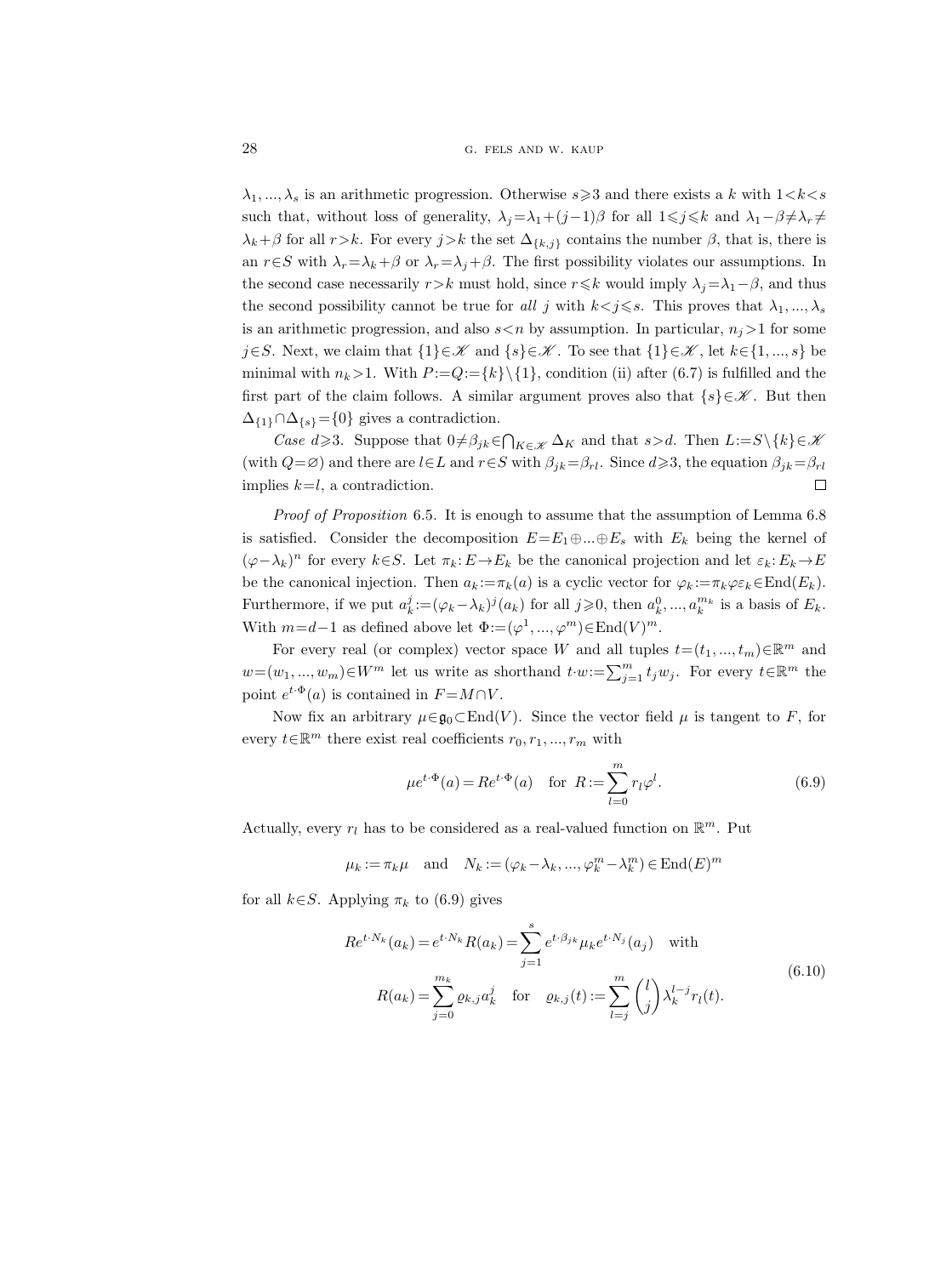For every subset  $B \subset \mathbb{C}^m$  denote by  $\mathscr{F}(B) \subset \mathcal{C}(\mathbb{R}^m,\mathbb{C})$  the smallest linear subspace containing all functions  $h(t)e^{t\cdot\beta}$  with  $\beta \in B$  and  $h \in \mathbb{C}[t] = \mathbb{C}[t_1, ..., t_m]$  being a polynomial function on  $\mathbb{R}^m$ . Then, it is well known that every  $f \in \mathscr{F}(B)$  has a unique representation  $f = \sum_{\beta \in B} f^{[\beta]} e^{t \cdot \beta}$  with  $f^{[\beta]} \in \mathbb{C}[t]$  and  $\{\beta \in B : f^{[\beta]} \neq 0\}$  finite. Since  $t \cdot N_j$  is nilpotent, i.e.,  $e^{\pm t \cdot N_j}$  is polynomial, as a consequence of the identities (6.10) we get for every  $K \subset S$ ,

$$
\varrho_{k,j} \in \mathcal{F}(\Delta_K) \quad \text{for every } k \in K \text{ and } 0 \leqslant j \leqslant m_k. \tag{6.11}
$$

Denote by  $\mathscr B$  the set of all subsets  $B\subset\mathbb C^m$  with  $r_l\in\mathscr F(B)$  for all l.

CLAIM 1.  $\bigcap_{K \in \mathcal{K}} \Delta_K \in \mathcal{B}$ , that is,  $r_l \in \mathbb{C}[t]$  for all l.

*Proof.* Fix an arbitrary  $K \in \mathcal{K}$  and let  $P \subset Q$  be as in the definition of  $\mathcal{K}$ . Since  $\mathcal{B}$ is closed under intersections, it is enough to show that  $\Delta_K \in \mathcal{B}$ . Assume on the contrary that this is not true. Consider the following linear system of equations for the  $r_l$  (compare also Remark 6.16):

$$
\varrho_{k,j} = \sum_{l=j}^{m} \binom{l}{j} \lambda_k^{l-j} r_l \in \mathcal{F}(\Delta_{K \cup Q}) \quad \text{for all } k \in K \cup Q \text{ and } 0 \leqslant j \leqslant m_k. \tag{6.12}
$$

The coefficient matrix is of generalized Vandermonde type and hence has rank  $d=m+1$ , since by the definition of  $\mathscr K$  the number of equations is at least d. This implies that  $r_l \in \mathscr{F}(\Delta_K \cup \Delta_O)$  for all l. Since, by assumption, not all  $r_l$  are in  $\mathscr{F}(\Delta_K)$ , there is a  $\beta \in \Delta_Q \setminus \Delta_K$  such that the  $\beta$ -components  $r_l^{[\beta]} \in \mathbb{C}[t]$  do not vanish for all l simultaneously. By the definition of  $\mathscr K$ , there are uniquely determined  $p \in S$  and  $q \in P$  with  $\beta = \beta_{pq}$ . Define  $L:=K\cup Q\setminus\{q\}.$  Since  $\beta \notin \Delta_L$ , we get from (6.10) the linear system

$$
\varrho_{k,j}^{[\beta]} = \sum_{l=j}^{m} \binom{l}{j} \lambda_k^{l-j} r_l^{[\beta]} = 0, \quad \text{where } k \text{ runs through } L \text{ and } 0 \le j \le m_k. \tag{6.13}
$$

By the very definition of  $K$ ,  $P$  and  $Q$ , it follows that the above linear system consists of at least d−1 equations. Consequently, we can write it in the form

$$
\sum_{l=j}^{m-1} \binom{l}{j} \lambda_k^{l-j} r_l^{[\beta]} \in \mathbb{C} r_m^{[\beta]} \quad \text{for all } k \in L \text{ and } 0 \leqslant j \leqslant m_k.
$$

Since its coefficient matrix is of generalized Vandermonde type, every  $r_l^{[\beta]}$  $\iota_l^{[\rho]}$  is a complex multiple of  $r_m^{[\beta]}$  and, in particular,  $r_m^{[\beta]} \neq 0$ . We claim that  $\varrho_{q,0}^{[\beta]} \neq 0$ . Indeed, otherwise we could add the equation  $\varrho_{q,0}^{[\beta]}=0$  to the linear system (6.13), which then has a coefficient matrix of generalized Vandermonde type with rank d, contradicting  $r_m^{[\beta]} \neq 0$ . Denote by D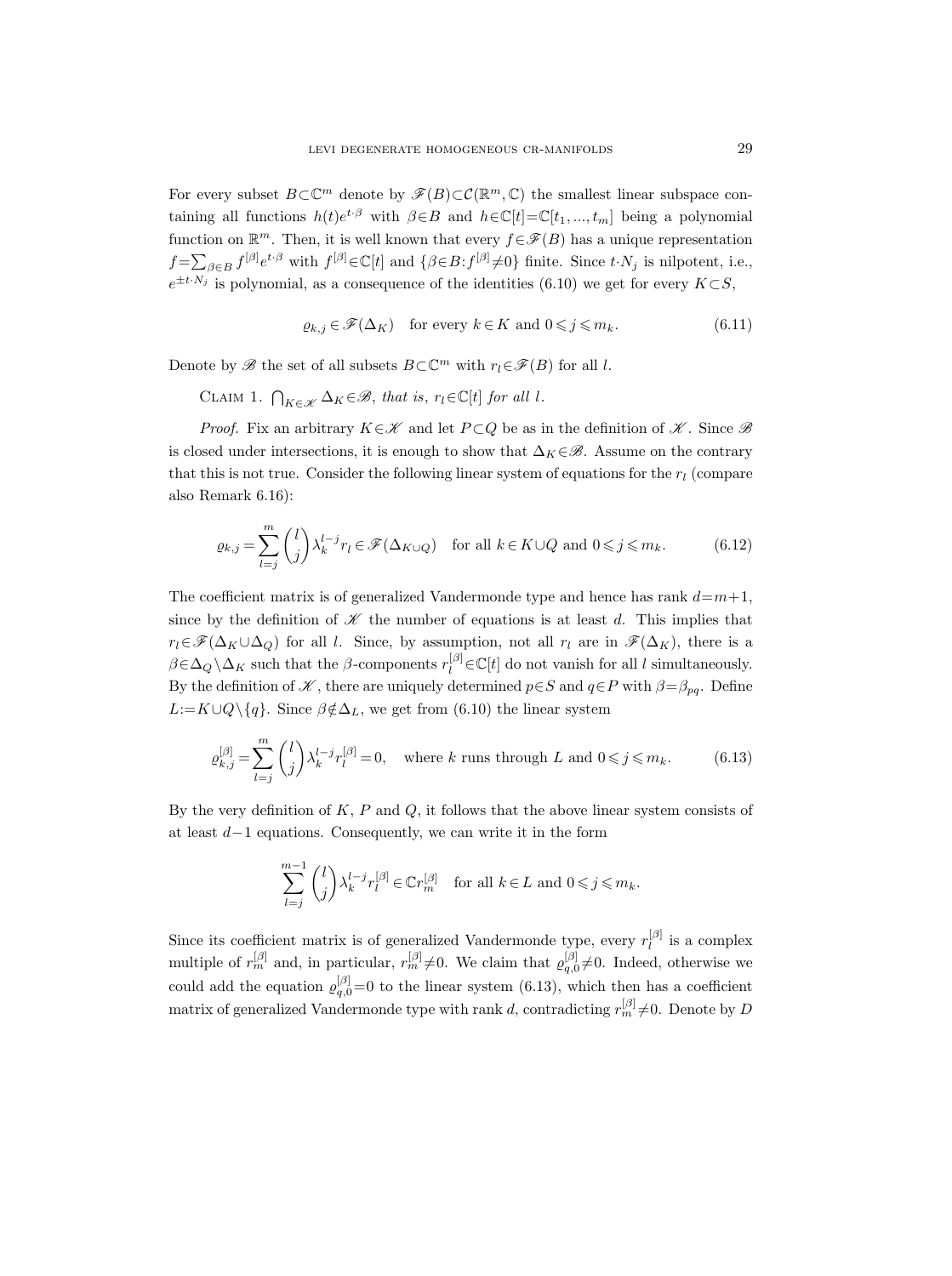the degree of  $\varrho_{q,0}^{|\beta|} = \sum_{l=0}^{m} \lambda_q^l r_l^{|\beta|}$  $\int_l^{[\beta]}$ . Then  $D = \text{deg } \varrho_{q,0}^{[\beta]} = \text{deg } r_m^{[\beta]} \geqslant 0$  and all  $r_l$  and  $\varrho_{q,j}^{[\beta]}$  have degree  $\leq D$ . The equations (6.10) imply (replace k by q, form the β-components for  $\beta = \beta_{pq}$  and carry out the multiplication by  $e^{t \cdot N_q}$  that

$$
\mu_q e^{t \cdot N_p}(a_p) = e^{t \cdot N_q} \sum_{j=0}^{m_q} \varrho_{q,j}^{[\beta]} a_q^j = \sum_{j=0}^{m_q} (f_j \varrho_{q,0}^{[\beta]} + g_j) a_q^j \tag{6.14}
$$

for certain polynomials  $f_j, g_j \in \mathbb{C}[t]$  with  $\deg(g_j) < \deg(f_j) = j$ . Comparing degrees on both sides in (6.14) and keeping in mind that  $n_p < n_q$  (by the definition of  $\mathscr{K}$ ), we get

$$
D + m_q = \deg(f_{m_q} \varrho_{q, m_q}^{[\beta]} + g_{m_q}) \leqslant m_p < m_q.
$$

This contradicts  $r_m^{[\beta]} \neq 0$  and Claim 1 is proved.

CLAIM 2. Every  $r_l$  is a constant polynomial.

*Proof.* Fix a  $k \in S$  with  $D:=\deg(\varrho_{k,0})=\max_{j\in S}\deg(\varrho_{j,0})$ . With  $s\geq d$ , a Vandermonde argument applied to the linear system  $\varrho_{j,0} = \sum_{l=0}^{m} \lambda_j^l r_l$ ,  $j \in S$ , gives that every  $r_l$  has degree  $\leq D$ . As in (6.14), we have

$$
\mu_k e^{t \cdot N_k}(a_k) = e^{t \cdot N_k} \sum_{j=0}^{m_k} \varrho_{k,j} a_k^j = \sum_{j=0}^{m_k} (f_j \varrho_{k,0} + g_j) a_k^j
$$
\n(6.15)

for polynomials  $f_j, g_j \in \mathbb{C}[t]$  with  $\deg(g_j) < \deg(f_j) = j$ . All coefficient polynomials in (6.15) in front of the  $a_k^j$  have degree  $\leqslant m_k$ , that is  $D+m_k\leqslant m_k$ , and hence  $D\leqslant 0$ . This proves Claim 2.  $\Box$ 

The proof of Proposition 6.5 is now complete. Indeed, since  $F$  contains a basis of V, the endomorphism  $\mu$  is uniquely determined by the function tuple  $(r_l)$ , that is, dim  $\mathfrak{g}_0 \leq d = \dim \mathfrak{h}$ .  $\Box$ 

Remark 6.16. For given tuples  $\lambda_1, ..., \lambda_s \in \mathbb{C}$  and  $n_1, ..., n_s \in \mathbb{N}$ , with  $n_k \geq 1$  for all k and  $n:=\sum_{k=1}^s n_k$ , let  $L:=\{(k,j):1\leq k\leq s$  and  $0\leq j\leq n_k\}$  be endowed with the lexicographic order. Then it can be seen that the following  $n \times n$ -matrix of *generalized* Vandermonde type (every entry with  $l < j$  is zero)

$$
\left( \binom{l}{j} \lambda_k^{l-j} \right)_{0 \leq l < n, (k,j) \in L}
$$

has determinant

$$
\prod_{p
$$

$$
\Box
$$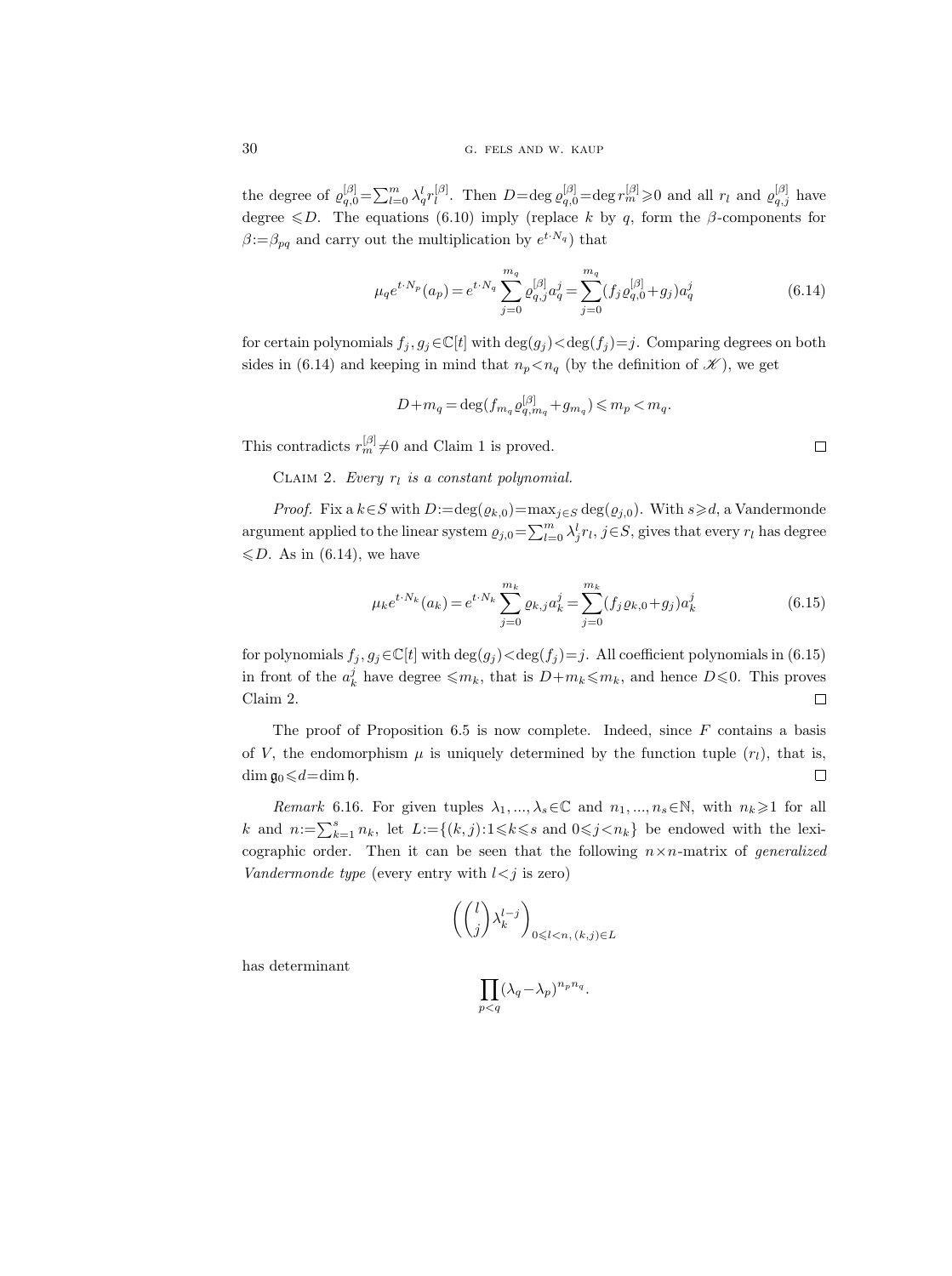Notice from the proof of Proposition 6.5 that the condition  $\bigcap_{K \in \mathcal{K}} \Delta_K = \{0\}$  guarantees that every  $\mu \in \mathfrak{g}_0$  leaves every generalized eigenspace  $E_k$  of  $\varphi$  invariant, while  $s \geq d$ guarantees that every such  $\mu$  actually is in  $\mathfrak{h}$ . In the next section we will see that condition (i) in Proposition 6.5 for  $d=2$  is optimal (compare Proposition 7.3).

PROPOSITION 6.17. Let  $M = M^{\varphi,d}$  and assume that  $\mathfrak{g}_0 = \mathfrak{h}$  for  $\mathfrak{g} = \mathfrak{hol}(M, a)$ . Then  $\mathfrak{g}=\mathfrak{aff}(M,a)$  and  $\mathfrak{aut}(M,a)=0$ .

*Proof.* For the proof of  $\mathfrak{g}=\mathfrak{aff}(M, a)$ , it is enough to show that  $\mathfrak{g}_1=0$  by Proposition 4.2 (iv). This is more easily done in the more general complex setting (compare the following Lemma 6.18). Finally, counting dimensions yields  $\operatorname{aut}(M, a) = 0$ .  $\Box$ 

It remains to show the next lemma. As before, we identify the spaces  $\text{End}(E)$  and  $\mathfrak{P}_0$ ; see (4.1).

LEMMA 6.18. Let  $\varphi \in \text{Cyc}(E)$  be an arbitrary cyclic endomorphism. For a given integer  $d < n = \dim E$ , let furthermore h be the complex linear span of all powers  $\varphi^j$ ,  $0 \leq j \leq d$ . Then

$$
\{\xi\in\mathfrak{P}_1:[\mathfrak{P}_{-1},\xi]\subset\mathfrak{h}\}=0.
$$

*Proof.* We identify E with  $\mathbb{C}^n$  in such a way that the matrix  $\Phi$  of  $\varphi$  is in Jordan normal form. More precisely,  $\Phi$  is a block diagonal matrix with Jordan blocks  $J_1, ..., J_s$ , where each block  $J_l$  is lower triangular, has the eigenvalue  $\lambda_l$  on its main diagonal and is of size  $n_l \times n_l$  for some  $n_l \geq 1$ . We also introduce an equivalence relation on  $\{1, ..., n\}$ in the following way: put j∼k if the jth row and the kth column in  $\Phi$  intersect in one of the Jordan blocks.

Now suppose that there exists a nonzero vector field  $\xi \in \mathfrak{P}_1$  with  $[\mathfrak{P}_{-1}, \xi] \subset \mathfrak{h}$ . This  $\xi$ has a unique representation

$$
\xi = \sum_{j,k,p=1}^n c_p^{jk} z_j z_k \partial/\partial z_p \quad \text{with } c_p^{jk} = c_p^{kj} \in \mathbb{C}.
$$

For every  $j \le n$  the vector field  $\partial/\partial z_j$  is contained in  $\mathfrak{P}_{-1}$ . Therefore

$$
\xi_j := \frac{1}{2} [\partial/\partial z_j, \xi] = \sum_{k,p=1}^n c_p^{jk} z_k \partial/\partial z_p
$$

is contained in h, implying that  $c_p^{jk}=0$  if  $k \not\sim p$  and, by symmetry, that  $c_p^{jk}=0$  if  $j \not\sim p$ . This implies that

$$
\xi_j = \sum_{p \sim j} \sum_{k \sim j} c_p^{jk} z_k \partial / \partial z_p. \tag{6.19}
$$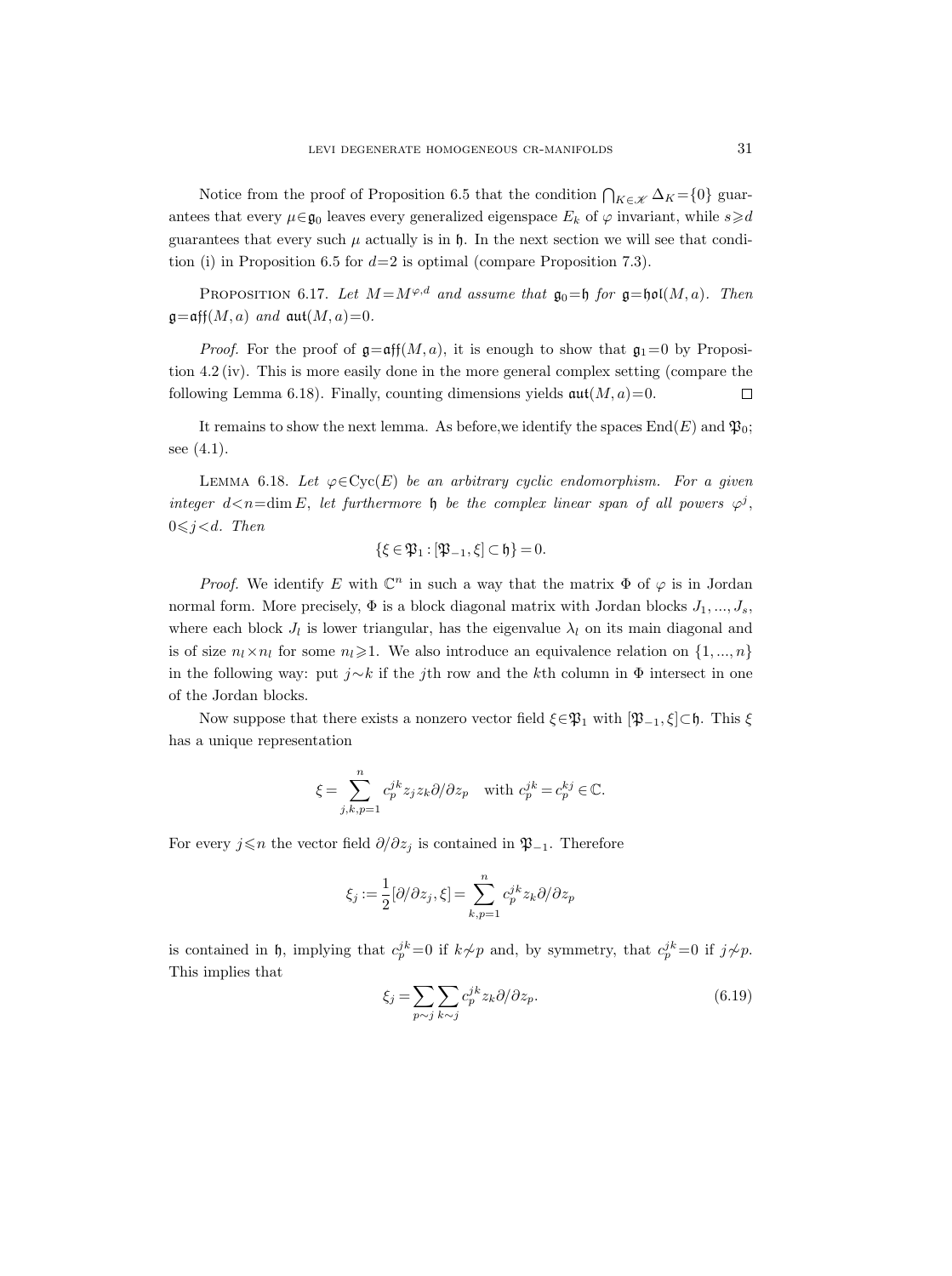By assumption,  $\xi \neq 0$ , and therefore  $\xi_r \neq 0$  for some  $r \leq n$ . Without loss of generality, we may assume that  $r \sim 1$ . Replacing  $\varphi$  by  $\varphi - \lambda_1$ , we may also assume that  $\lambda_1 = 0$ . Put  $b := n_1$ , that is, the Jordan block  $J_1$  has size  $b \times b$  and is nilpotent. Define, for all  $1 \leq p, k \leq b$ ,

$$
\eta_p := z_1 \partial/\partial z_p + z_2 \partial/\partial z_{p+1} + \dots + z_{b+1-p} \partial/\partial z_b,
$$
  

$$
\mathfrak{D}_k := \sum_{j=k}^b \mathbb{C} \eta_j,
$$
  

$$
\psi_k := \varphi^{k-1} \prod_{l=2}^s (\varphi - \lambda_l)^{n_l} \in \text{End}(E).
$$

From (6.19), we know that  $\xi_j \in \mathfrak{D}_1 \cap \mathfrak{h}$  for all  $j \leq b$ . In particular,

$$
\xi_j = \sum_{p=1}^b c_p^{j1} \eta_p, \quad \text{where } c_p^{jk} = \begin{cases} c_{p+1-k}^{j1}, & \text{if } k \leq p, \\ 0, & \text{otherwise,} \end{cases}
$$

and hence

$$
\xi_j = c_1^{11} \eta_j + c_2^{11} \eta_{j+1} + \ldots + c_{b+1-j}^{11} \eta_b
$$

for all j, due to the symmetry of  $c_p^{jk}$  in the upper indices. As a consequence, there exists a minimal  $q \leq b$  with  $q \geq 1$  and  $c_q^{11} \neq 0$ . But then  $\xi_{b+1-q} = c_q^{11} \eta_b$  implies that  $\eta_b \in \mathfrak{D}_b \cap \mathfrak{h}$ . We show that this cannot be true: Since  $\psi_1$  as polynomial in  $\varphi$  has constant term  $\lambda_2\lambda_3...\lambda_s\neq 0$ , we get that  $\psi_k$  spans  $\mathfrak{D}_k$  over  $\mathfrak{D}_{k+1}$  for every  $k\geqslant 1$ . This implies that  $\eta_b = \sum_{j=1}^n e_j \varphi^{j-1}$  for suitable real coefficients  $e_j$ , with  $e_n \neq 0$ , and thus  $\eta_b \notin \mathfrak{h}$ .  $\Box$ 

For the application of Proposition 3.10 to manifolds of the type  $M = M^{\varphi,d}$ , it is necessary to know when M is simply connected and when  $\text{Aut}(M, a)$  is the trivial group.

A sufficient condition for  $M^{\varphi,d}$  (and  $F^{\varphi,d} = H(a)$ ) to be simply connected is the following: There exist eigenvalues  $\lambda_1, ..., \lambda_d$  of  $\varphi$  such that  $\det(A+\overline{A})\neq 0$ , where

$$
A = (\lambda_j^{k-1})_{1 \leq j,k \leq d}
$$

is the corresponding Vandermonde matrix.

To get a partial answer to the second question, suppose that  $g \in GL(V)$  satisfies  $g(a)=a$  and  $g\varphi g^{-1}=\varepsilon\varphi$  for some  $\varepsilon \in \mathbb{R}$ . From  $g\varphi^k g^{-1} = (\varepsilon\varphi)^k$  we get  $g(\varphi^k(a)) = \varepsilon^k \varphi^k(a)$ and thus  $g \exp(t\varphi^k)g^{-1} = \exp(t\varepsilon^k\varphi^k)$  for all  $t \in \mathbb{R}$  and  $k \geqslant 0$ . This means that  $gHg^{-1} = H$ for the group  $H=\exp(\mathfrak{h})$ . But then  $g(F)=F$  for  $F = H(a)$  and consequently  $g \in \text{Aut}(M, a)$ .

As an example, suppose that  $\varphi$ , with cyclic vector a, is nilpotent. For every  $t \in \mathbb{R}$ there is a unique  $g_t \in GL(V)$  with  $g_t(\varphi^k(a)) = e^{kt} \varphi^k(a)$  for all  $k \geq 0$ . Then  $g_t \in Aut(M, a)$ shows that  $\mathfrak{g}_0\neq \mathfrak{h}$  as well as  $\mathfrak{aut}(M, a)\neq 0$ .

Notice that we always may assume without loss of generality that  $\varphi \in \mathrm{Cyc}(V)$  has trace 0 (otherwise replace  $\varphi$  by  $\varphi - c \operatorname{id} \in \text{End}(V)$  for  $c := n^{-1} \operatorname{tr}(\varphi)$ , since this procedure does not change the algebra  $\mathfrak{h}$ ).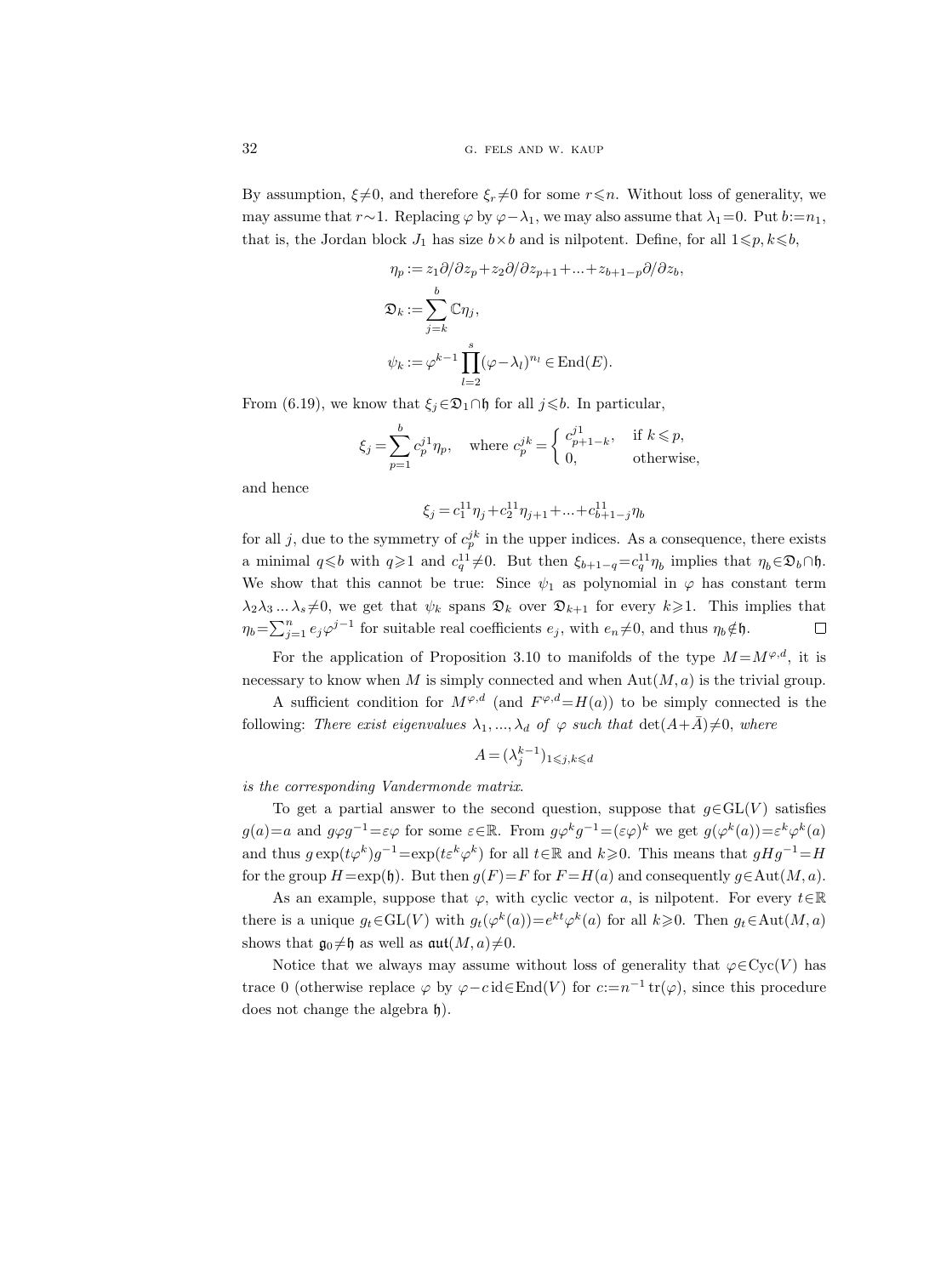LEMMA 6.20. Suppose that  $2d \leq n+1$  for  $n=\dim V$  and that  $\varphi$  is trace-free. Suppose in addition that  $\operatorname{aut}(M, a) = 0$  holds for the cyclic vector  $a \in V$  and  $M := M^{\varphi, d}$ . Then

$$
Aut(M, a) = \{ g \in GL(V) : g(a) = a \text{ and } g\varphi g^{-1} = \pm \varphi \}.
$$

In particular, Aut $(M, a)$  has always order  $\leq 2$  and is trivial, for instance, if the spectrum of  $\varphi$  in  $\mathbb C$  is not symmetric with respect to the origin of  $\mathbb C$ .

*Proof.* By Proposition 4.8, the assumption  $\mathfrak{aut}(M, a) = 0$  implies that  $\mathfrak{g}_1 = 0$  and  $\mathfrak{g}_0 = \mathfrak{h}$ . As a consequence of Proposition 4.10, therefore,

$$
Aut(M, a) = \{ g \in GL(V) : g(a) = a \text{ and } g \mathfrak{h}g^{-1} = \mathfrak{h} \}
$$

holds. Let  $g \in \text{Aut}(M, a)$  be an arbitrary automorphism. Then  $g \varphi g^{-1} = \sum_{j=0}^m c_j \varphi^j$  for some real coefficients  $c_i$  and  $m:=d-1$ . We show, by induction on k, that  $c_i=0$  holds for all  $j>m/k$  and all  $1\leq k\leq m$ . For  $k=1$  this is obvious. So fix a  $k>1$  with  $k\leq m$ . By the induction hypothesis,  $g\varphi^k g^{-1} = (\sum_{j=0}^m c_j\varphi^j)^k = \sum_{l=0}^{2m} e_l\varphi^l \in \mathfrak{h}$ , with real coefficients  $e_l$ . Since  $2m < n$  by assumption, we must have  $e_l=0$  for all  $l>m$ , that is  $c_j=0$  for all  $j>m/k$ . For k=m this implies that  $c_j=0$  for all  $j>1$ . Taking traces finally gives  $g\varphi g^{-1}=\varepsilon\varphi$  for  $\varepsilon:=c_1$ . By the above example,  $\varphi$  cannot be nilpotent, that is,  $\varphi$  has nonzero spectrum in C. Since this spectrum is invariant under multiplication by  $\varepsilon$ , necessarily  $\varepsilon = \pm 1$  holds.  $\square$ 

#### 7. Homogeneous 2-nondegenerate manifolds of CR-dimension 2

In this section we specialize to homogeneous tube manifolds  $M = F + iV$  in  $E = V \oplus iV$ of CR-dimension 2, that is, where  $F \subset V$  is a surface of dimension 2. We begin with manifolds of type  $M^{\varphi} = M^{\varphi,2}$  that are obtained by the construction recipe in §6.1. Since Propositions 6.5 and 6.17 of the preceding section do not cover the case where the characteristic roots  $\alpha_1, ..., \alpha_n$  of  $\varphi \in \mathrm{Cyc}(V)$ ,  $n = \dim V$ , form an arithmetic progression, let us discuss this case first.

Possibly after replacing  $\varphi$  by  $\varphi-r$  id with an appropriately chosen constant r, we may assume without loss of generality that  $\varphi$  is trace-free. Since multiplication of  $\varphi$  by any nonzero real number does not change the algebra  $\mathfrak{h}=\mathbb{R}$  id  $\oplus\mathbb{R}\varphi$ , there are essentially three different cases for  $\varphi$  with characteristic roots forming an arithmetic progression: either  $\varphi$  is nilpotent or  $\varphi$  has pairwise different characteristic roots in R or in iR. Consider the manifold  $M := \mathcal{M}^{2,n-2} = \mathcal{F}^{2,n-2} + iV$  from Example 5.1. As already remarked in Example 5.1, the conformal subgroup  $H^i := \mathbb{R}^+ \cdot SO(2) \subset GL(2, \mathbb{R})$  acts transitively on  $\mathcal{F}^{2,n-2}$ . The corresponding Lie algebra is  $\mathfrak{h}_i := \mathbb{R} \text{ id } \oplus \mathbb{R} \varphi_i$ , where  $\varphi_i := \xi^{1,-1} - \xi^{-1,1} \in \mathfrak{g}_0$ is a trace-free semisimple endomorphism with eigenvalues in  $i\mathbb{R}$ ; see Example 5.2 for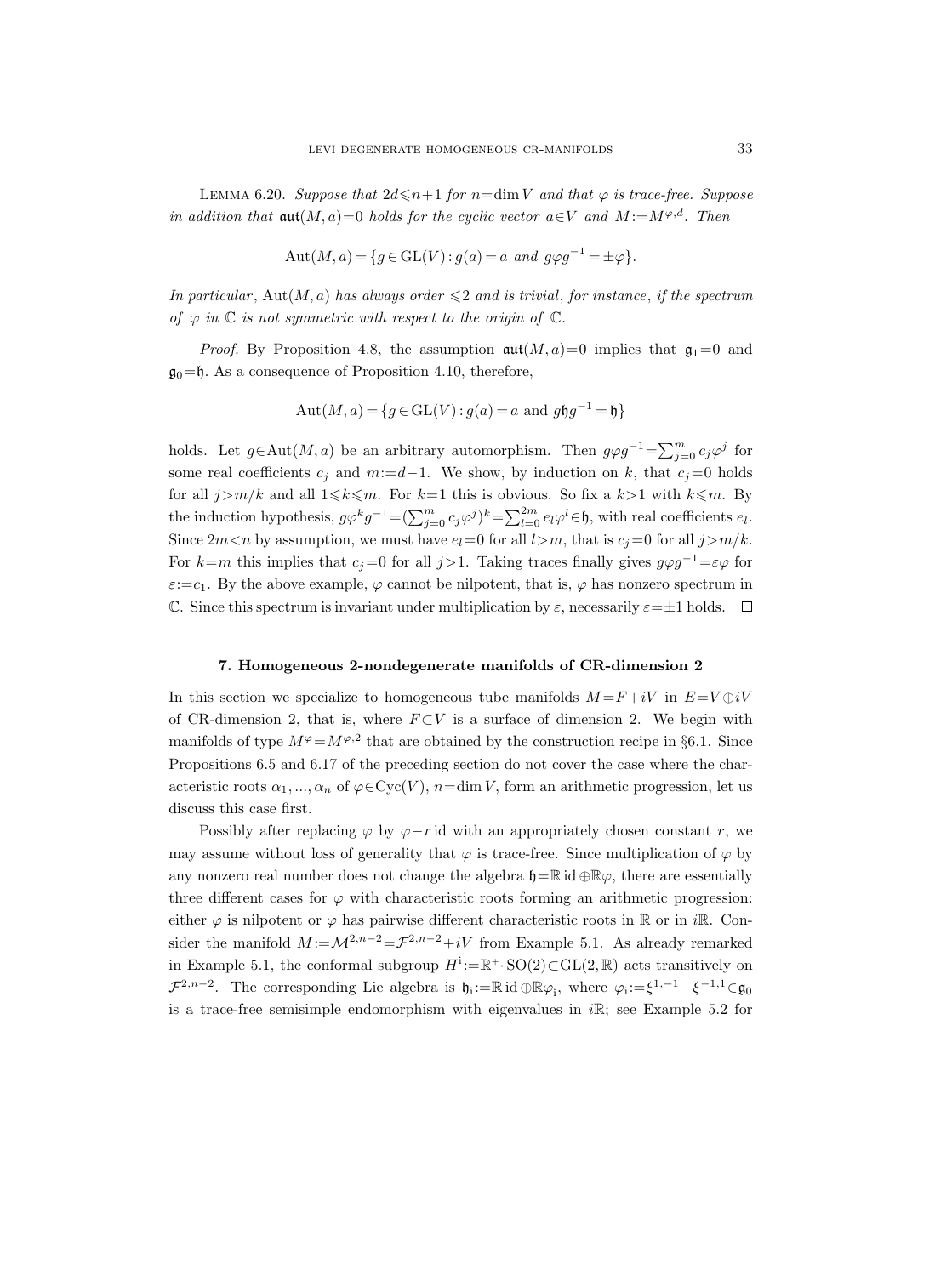the notation. Next consider the subgroup  $H^r := \mathbb{R}^+ \cdot SO(1,1) \subset GL(2,\mathbb{R})$  with Lie algebra  $\mathfrak{h}^r := \mathbb{R}$  id  $\oplus \mathbb{R} \varphi_r$ , where  $\varphi_r := \xi^{1,-1} + \xi^{-1,1} \in \mathfrak{g}_0$  is a trace-free semisimple endomorphism with real eigenvalues. In particular,  $H^{\text{r}}(a)$  is open in  $H^{\text{i}}(a)$ . Finally, consider the solvable subgroup

$$
H^{\mathbf{z}} := \left\{ \begin{pmatrix} \alpha & 0 \\ \beta & \alpha \end{pmatrix} \in \text{GL}(2,\mathbb{R}) : \alpha > 0 \right\} \quad \text{with Lie algebra } \mathfrak{h}^{\mathbf{z}} := \mathbb{R} \text{ id } \oplus \mathbb{R} \varphi_{\mathbf{z}},
$$

where  $\varphi_z := \xi^{1,-1}$  has only zero eigenvalues. Again, the orbit  $H^z(a)$  is open in  $H^i(a)$ . This implies that the manifolds  $M^{\varphi_r}$  and  $M^{\varphi_z}$  are open subsets of  $M^{\varphi_i} = M^{2,n-2}$ , and hence that all three of them are locally CR-equivalent. Since  $\mathcal{M}^{2,n-2}$  is minimal as a CR-manifold, the endomorphisms  $\varphi_i$ ,  $\varphi_r$  and  $\varphi_z$  have a as cyclic vector by Proposition 6.3 (which also can easily be verified directly). By construction, the characteristic roots of the endomorphisms  $\varphi_i$ ,  $\varphi_r$  and  $\varphi_z$  form an arithmetic progression and represent the three types with imaginary, real and zero characteristic roots. The estimate  $\dim \mathfrak{g}_0 \geq 4$   $>$   $\dim \mathfrak{h}^{\psi}$ for  $\psi = \varphi_i, \varphi_r, \varphi_z$ , together with Propositions 6.5 and 6.17, implies that the characteristic roots of all three endomorphisms form an arithmetic progression. Summing up, we have proved the following result.

PROPOSITION 7.1. Let  $\varphi, \varphi' \in End(V)$  be endomorphisms with cyclic vectors  $a, a' \in V$ . Assume that for both endomorphisms the families of characteristic roots  $\alpha_1, ..., \alpha_n$  and  $\alpha'_1, ..., \alpha'_n$  form arithmetic progressions. Then the germs  $(M^\varphi,a)$  and  $(M^{\varphi'},a')$  are CRequivalent.

We can use Proposition 7.1 to get explicit global equations for every  $M^{\varphi}$  where the characteristic roots of  $\varphi \in \mathrm{Cyc}(V)$  form an arithmetic progression. Indeed, we may take  $\varphi:=\xi^{1,-1}$  from (5.2) on  $\mathbb{C}^{m+1}$  with coordinates  $(z_0, z_1, ..., z_m)$  and  $a:=(1,0,...,0)$ . Then  $\varphi$  is nilpotent and  $S := \exp(\mathbb{R}\varphi)(a) = \{(1, t, t^2, ..., t^m): t \in \mathbb{R}\}\.$  Consequently,  $M^{\varphi} = F + iV$ is the tube over the cone F generated by S (that is  $F = \mathbb{R}^+, S$ ). As a consequence, F is an open piece of the algebraic surface given by the following explicit system of quadratic equations on  $\mathbb{R}^{m+1}$  with coordinates  $(x_0, x_1, ..., x_m)$ :

$$
x_0 x_{j+1} = x_1 x_j \quad \text{for } 0 < j < m. \tag{7.2}
$$

This can be reformulated also in the following slightly different form. Let

$$
C := \{ (t, t^2, ..., t^n) : t \in \mathbb{R} \}
$$

be the *twisted*  $n$ -ic in  $\mathbb{R}^n$  (also called twisted cubic, quartic, etc.; see [18] for interesting properties of these curves). Then the cone  $\mathbb{R}^+ \cdot C$  generated by C is a nonsingular surface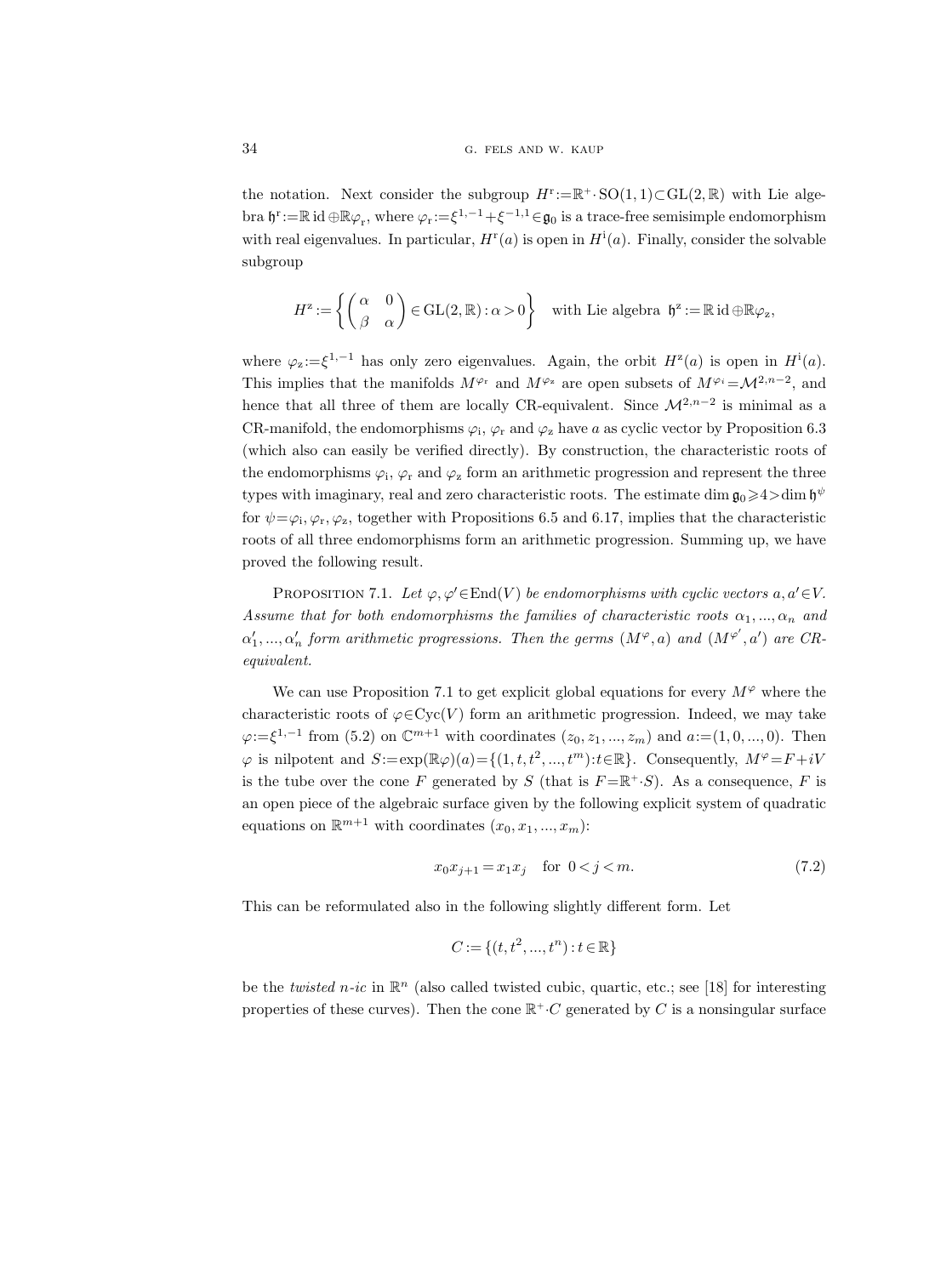outside the origin and the corresponding tube manifold is locally CR-equivalent to  $M^{\varphi}$ , with  $\varphi$  as in Proposition 7.1. The twisted *n*-ic will also show up in another type of examples (compare Proposition 7.10 below).

Next, we extend Propositions 6.5 and 6.17 to the case  $d=2$  where the characteristic roots of  $\varphi$  do form an arithmetic progression. Recall that for the light cone tube  $\mathcal{M} \cong \mathcal{M}^{2,1}$ the Lie algebra  $\mathfrak{g} = \mathfrak{hol}(\mathcal{M}, a)$  is isomorphic to  $\mathfrak{so}(2, 3)$ ; compare [23], [16]. In particular,  $\mathfrak{g}_0 \cong \mathfrak{gl}(2,\mathbb{R})$  and dim  $\mathfrak{g}_1 = 3$  in this case.

PROPOSITION 7.3. Assume that the characteristic roots of  $\varphi \in \text{Cyc}(V)$  form an arithmetic progression. Then for  $M = M^{\varphi}$ ,  $n = \dim V$  and  $\mathfrak{g} = \mathfrak{hol}(M, a)$ , the following properties hold:

- (i)  $\mathfrak{g}_0$  is isomorphic to  $\mathfrak{gl}(2,\mathbb{R})$  and hence has dimension 4.
- (ii)  $\mathfrak{g}=\mathfrak{aff}(M,a)$  in case  $n\geqslant 4$ . In particular,  $\dim \mathfrak{g}=n+4$  in this case.

*Proof.* (i) We may assume that  $\lambda_j = \frac{1}{2}(1-n)+(j-1)$  for all  $j \in S$  using the notation in (6.6) and (6.7). Then  $\bigcap_{K \in \mathcal{K}} \Delta_K = \{-1, 0, 1\}$ . Solving (6.9) for  $r_0$  and  $r_1$  gives that all pairs

$$
r_0 = (n-1)(ue^{-t} + v_0 - we^t),
$$
  
\n
$$
r_1 = 2(ue^{-t} + v_1 + we^t),
$$
\n(7.4)

with  $u, v_0, v_1, w \in \mathbb{R}$  arbitrary, form the solution space. This implies that dim  $\mathfrak{g}_0 = 4$ . Since M is locally CR-equivalent to  $\mathcal{M}^{2,n-2}$ , the Lie algebra  $\mathfrak{g}_0$  contains a copy of  $\mathfrak{gl}(2,\mathbb{R})$ , that is  $\mathfrak{g}_0 \cong \mathfrak{gl}(2,\mathbb{R})$ .

(ii) Let  $n\geqslant 4$ . We may assume that for  $m=n-1$  the Lie algebra  $\mathfrak{g}_0$  is the linear span of the vector fields (5.2). For every  $\nu \in \mathbb{Z}^2$  let  $\mathfrak{g}^{\nu} := {\{\xi \in \mathfrak{g} : [\zeta_j, \xi] = \nu_j \xi \text{ for } j = 1, 2\}}$ . Then  $\mathfrak{g}^{\nu} \subset \mathfrak{g}_k$  for  $k = (\nu_1 + \nu_2)/m$  and

$$
\mathfrak{g}=\bigoplus_{\nu\in\mathbb{Z}^2}\mathfrak{g}^\nu\quad\text{with}\quad [\mathfrak{g}^\nu,\mathfrak{g}^\mu]\subset\mathfrak{g}^{\nu+\mu},
$$

compare also [16, (3.5)]. Clearly  $i\partial/\partial z_k \in \mathfrak{g}^{-k,k-m}$  for all  $0 \leq k \leq m$ . Because of Proposition 4.2 (iv), it is enough to show that  $\mathfrak{g}_1=0$ . Assume on the contrary that there exists a nonzero  $\xi \in \mathfrak{g}_1$ . Then we may assume, without loss of generality, that  $\xi \in \mathfrak{g}^{k,m-k}$  for some  $k\in\mathbb{Z}$ . Let c be the cardinality of  $\{0\leqslant j\leqslant m: [\partial/\partial z_j,\xi]\neq 0\}$ . From  $\mathfrak{g}_0=\mathfrak{g}^{-1,1}\oplus\mathfrak{g}^{0,0}\oplus\mathfrak{g}^{1,-1}$ and  $[i\partial/\partial z_j, \xi] \in \mathfrak{g}^{k-j,j-k}$ , we see that  $c \leq 3$ . Assume that  $c=3$ , which implies  $0 < k < m$ . From  $[\partial/\partial z_j, \xi] \neq 0$ , for  $j = k \pm 1$  and the special form of  $\xi^{-1,1}$  and  $\xi^{1,-1}$  in (5.2), we see that  $\xi$  must depend on all n variables, a contradiction to  $n>3$ . But  $c\leq 2$  also gives a contradiction since in all spaces  $\mathfrak{g}^{-1,1}$ ,  $\mathfrak{g}^{0,0}$  and  $\mathfrak{g}^{1,-1}$  every nonzero vector field must depend on at least  $n-2$  variables.  $\Box$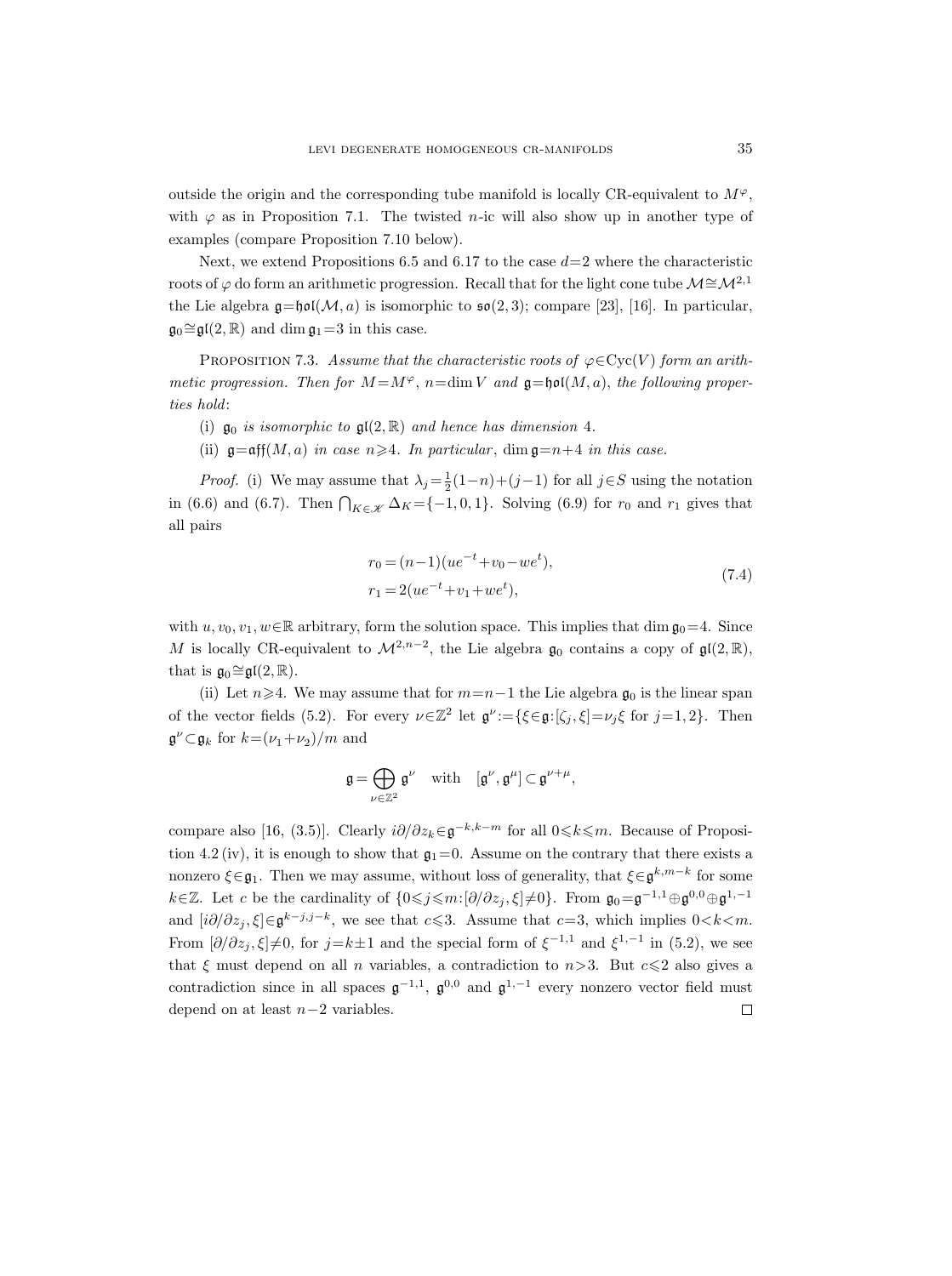Recall that  $Aut(M)$  is the group of all global CR-automorphisms and  $Aff(M)$  is the subgroup of all affine transformations of M.

PROPOSITION 7.5. Let  $\varphi \in \text{End}(V)$  be a trace-free cyclic endomorphism. Then the groups Aut $(M)$  and Aff $(M)$  coincide. Furthermore, with n=dim V, the following dimension estimates hold:

(i) dim Aut $(M)=n+4$  if the characteristic roots of  $\varphi$  are pairwise distinct and form an arithmetic progression in  $i\mathbb{R}$ ;

- (ii) dim Aut $(M)=n+3$  if  $\varphi$  is nilpotent;
- (iii) dim Aut $(M)=n+2$  in all other cases.

*Proof.* Let  $F := M \cap V$  and denote by  $\mathfrak{a} \subset \mathfrak{g} = \mathfrak{hol}(M, a)$  the Lie algebra of Aut $(M)$ . Since a contains the Euler vector field, we have  $\mathfrak{a} = \mathfrak{a}_{-1} \oplus \mathfrak{a}_0 \oplus \mathfrak{a}_1$  for  $\mathfrak{a}_i := \mathfrak{a} \cap \mathfrak{g}_i$ . We first determine dim  $\mathfrak{a}_0$ . Because of  $\mathfrak{h}:=\mathbb{R}$  id  $\oplus \mathbb{R} \varphi \subset \mathfrak{a}_0$ , we have dim  $\mathfrak{a}_0 \geq 2$ .

In case (i), M is CR-equivalent to  $\mathcal{M}^{2,n-2}$ ; compare Example 5.1. Therefore  $GL(2,\mathbb{R})$  acts transitively on F and dim  $\mathfrak{a}_0=4$  by Proposition 7.3.

Next consider case (ii), that is,  $\varphi$  is nilpotent. Then  $\mathfrak{a}_0$  consists of all  $\xi \in \mathfrak{g}_0 \subset \text{End}(V)$ with  $\xi(c) \in \mathbb{R}c$  for all  $c \in \partial F := \overline{F} \setminus F$ , where  $\overline{F}$  is the closure of F in V. We may assume that  $a = (1, 0, ..., 0) \in \mathbb{R}^n$  and  $\varphi = \xi^{1,-1}$  in the notation of  $(5.2)$ . This implies that

$$
F = \{e^s(1, t, t^2, ..., t^{n-1}) \in \mathbb{R}^n : s, t \in \mathbb{R}\},\
$$

and hence  $\partial F = \mathbb{R}c$  for  $c := (0, ..., 0, 1)$ . Therefore,  $\mathfrak{a}_0$  is the linear span of  $\zeta_1$ ,  $\zeta_2$  and  $\xi^{1,-1}$ and dim  $a_0=3$  in this situation.

Next consider the case  $V = V_1 \oplus V_2 \oplus ... \oplus V_n$ , where every  $V_j$  is the  $\left(\frac{1}{2}(1-n)+j-1\right)$ eigenspace of  $\varphi$ , that is, the characteristic roots of  $\varphi$  form an arithmetic progression in R. Here  $\partial F = V_1 \cup V_n$  is easily verified. The vector fields in  $\mathfrak{g}_0$  are characterized by the function tuples  $(r_0, r_1)$  in (7.4). The condition  $\xi(V_i) \subset V_i$  for  $j=1, n$  implies that  $r_0$ and  $r_1$  are constant for every  $\xi \in \mathfrak{a}_0$ , that is  $\mathfrak{a}_0 = \mathfrak{h}$ . On the other hand, if the characteristic roots of  $\varphi$  do not form an arithmetic progression, then also  $\mathfrak{g}_0=\mathfrak{h}$  by Proposition 6.5 (i), that is,  $\dim \mathfrak{a}_0 = 2$  always holds in case (iii).

Next we show that  $a_1=0$  in all cases. For  $n\geq 4$  this follows from  $a_1=0$ , see Proposition 7.3 (ii). In case (iii) we have  $a_0 = \mathfrak{h}$  and the claim follows by Lemma 6.18. Therefore we only have to consider cases (i) and (ii) for  $n=3$ . In case (i), M is the future light cone tube M and Aut $(\mathcal{M})$ =Aff $(\mathcal{M})$  follows as a special case of [23, Proposition 6.9]. In case (ii), M is a proper domain in M: we realize  $\mathcal{M} = \mathcal{F} + i\mathbb{R}^3$  in  $\mathbb{C}^3$  with coordinates  $(z_0, z_1, z_2)$  as  $\mathcal{F} = \{x \in \mathbb{R}^3 : x_0 x_2 = x_1^2 \text{ and } x_0 + x_2 > 0\}$ . Then  $\mathfrak{hol}(\mathcal{M})$  is the linear span of the vector fields (3.5) and (3.7) in [16]. We may assume without loss of generality that  $\varphi = \xi^{-1,1} = 2z_1\partial/\partial z_0 + z_2\partial/\partial z_1$ . This implies that  $\mathcal{M}\setminus M = \mathbb{R}^+ \cdot c + i\mathbb{R}^3$  for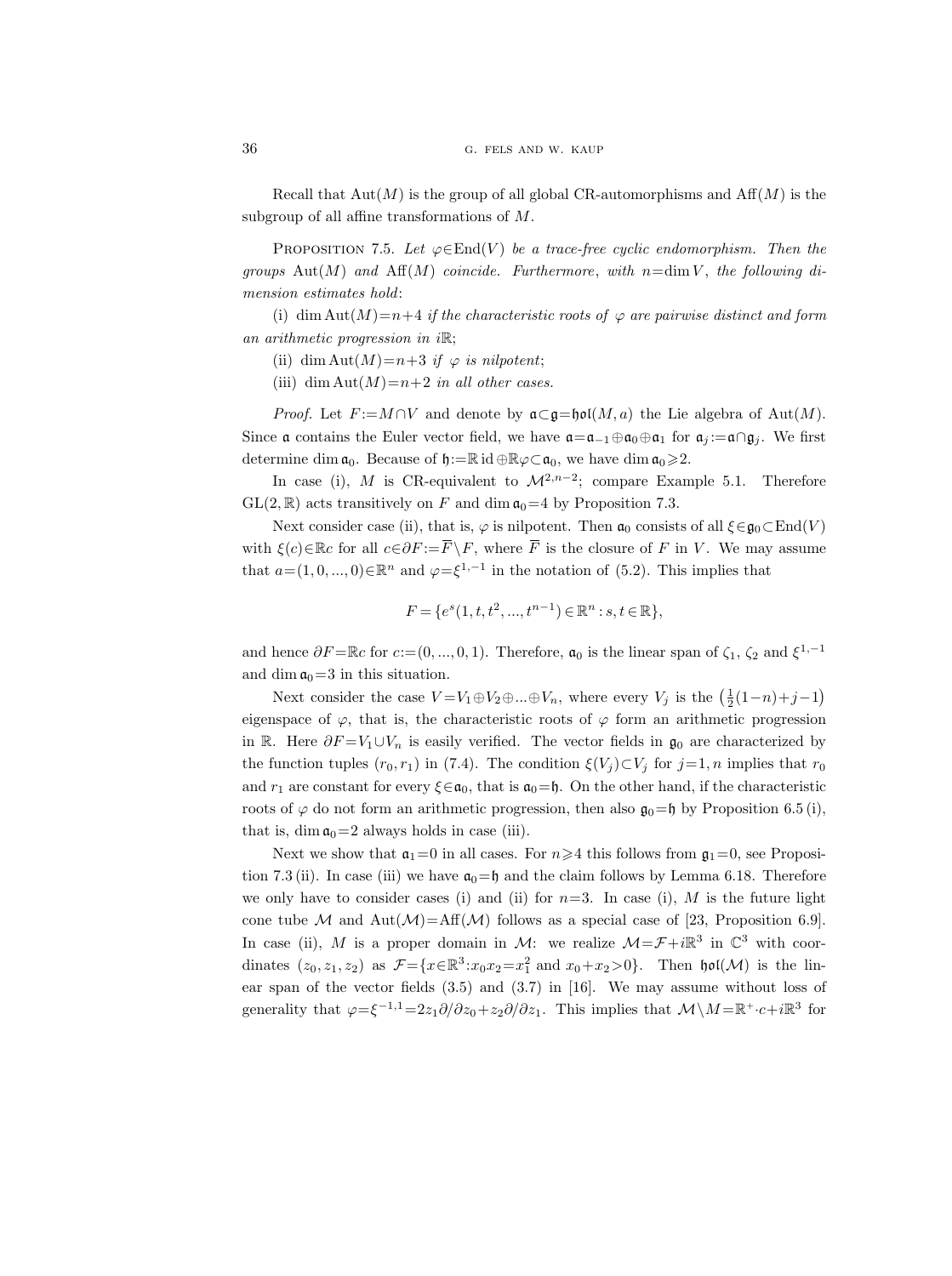$c:=(1, 0, 0)\in\mathcal{F}$ . We know already that **a** is the linear span of the vector fields  $\zeta_1$ ,  $\zeta_2$  and  $\xi^{-1,1}$ . From [16, Figure 1 and (3.7)] we therefore derive that either  $\mathfrak{a}_1=0$  or  $\mathfrak{a}_1=\mathbb{R}\xi^{0,2}$  for  $\xi^{0,2}:=iz_1^2\partial/\partial z_0+iz_1z_2\partial/\partial z_1+iz_2^2\partial/\partial z_2$ . The latter possibility cannot occur, since  $\xi^{0,2}$  is not tangent to  $\mathcal{M}\setminus M$ : check, for instance, the point  $(1, i, 0)$ . This proves that  $\mathfrak{a}=\mathfrak{g}_{-1}\oplus\mathfrak{a}_0$ in all cases. As in the proof of Proposition 4.4 (iii), it is shown that this implies that  $Aut(M)=Aff(M)$ . The above dimension estimates for  $\mathfrak{a}_0$  imply the dimension estimates in  $(i)$ – $(iii)$ .  $\Box$ 

Next we solve the local as well as the global CR-equivalence problem for all manifolds  $M^{\varphi}$ . Because of Proposition 7.1, in the local situation only the case has to be considered where the characteristic roots of  $\varphi$  do not form an arithmetic progression. Recall that without loss of generality we always may assume that  $\varphi$  is trace-free.

PROPOSITION 7.6. Let  $\varphi, \varphi' \in End(V)$  be trace-free cyclic endomorphisms with characteristic roots  $\alpha_1, ..., \alpha_n$  and  $\alpha'_1, ..., \alpha'_n$  respectively. Suppose that  $\alpha_1, ..., \alpha_n$  do not form an arithmetic progression. Then for given cyclic vectors  $a, a' \in V$  and corresponding  $M = M^{\varphi}$  and  $M' = M^{\varphi'}$ , the Lie algebras hol $(M, a)$  and aff $(M, a)$  coincide. Furthermore, the following conditions are equivalent:

- (i) the Lie algebras  $\mathfrak{hol}(M, a)$  and  $\mathfrak{hol}(M', a)$  are isomorphic;
- (ii) the germs  $(M, a)$  and  $(M', a')$  are CR-equivalent;
- (iii)  $g\varphi'g^{-1}=r\varphi$  for some suitable  $g\in GL(V)$  and  $r\in \mathbb{R}^*$ ;
- (iv) there exists a permutation  $\pi \in \mathfrak{S}_n$  and an  $r \in \mathbb{R}^*$  with  $\alpha'_j = r \alpha_{\pi(j)}$  for all j.

*Proof.* The fact that  $\mathfrak{g}:=\mathfrak{hol}(M, a)=\mathfrak{aff}(M, a)$  and dim  $\mathfrak{g}=n+2$  follows from Propositions 6.5 and 6.17.

(i) ⇒ (ii) With  $\mathfrak{g}$ , also  $\mathfrak{g}' := \mathfrak{hol}(M', a')$  has dimension  $n+2$ . Therefore  $\alpha'_1, ..., \alpha'_n$  do not form an arithmetic progression either; see Proposition 7.3. This implies that  $\mathfrak{g}_0 = \mathfrak{h}$ and  $\mathfrak{g}'_0 = \mathfrak{h}'$ , and (ii) follows by Proposition 4.11.

(ii)  $\Rightarrow$  (iii) Let g be a CR-isomorphism  $(M, a) \rightarrow (M', a')$ . Then  $g \in GL(V)$  as a consequence of Proposition 4.4(iii), and clearly  $g \mathfrak{h} g^{-1} = \mathfrak{h}'$ . Since  $\mathbb{R} \varphi' \subset \mathfrak{h}'$  is precisely the subset of all trace-free endomorphisms, (iv) follows.

The remaining implications are easy to check and left to the reader.

 $\Box$ 

PROPOSITION 7.7. Let  $\varphi, \varphi' \in End(V)$  be trace-free cyclic endomorphisms and let  $M := M^{\varphi}$  and  $M' := M^{\varphi'}$ . Then, the following conditions are equivalent:

(i) the groups  $\mathrm{Aff}(M)$  and  $\mathrm{Aff}(M')$  are isomorphic;

(ii)  $M$  and  $M'$  are globally CR-equivalent;

(iii)  $g\varphi'g^{-1}=r\varphi$  for suitable  $g\in GL(V)$  and  $r\in \mathbb{R}^*$ .

*Proof.* (i)  $\Rightarrow$  (iii) Suppose that (i) holds. By Proposition 7.5, we may assume that  $\dim \text{Aut}(M)=n+2$  without loss of generality. Then (iii) follows from Proposition 7.6 if, at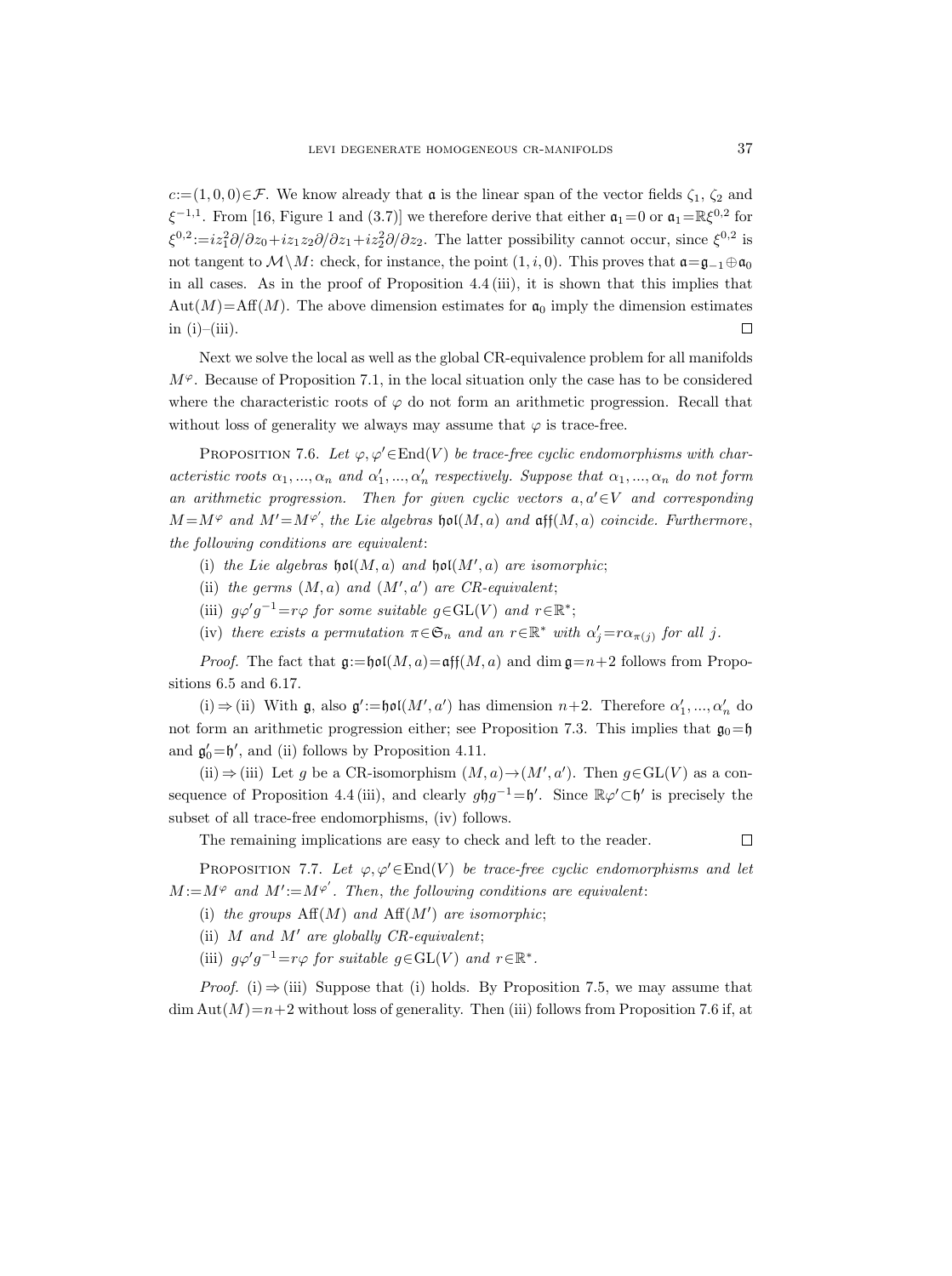least for one of  $\varphi$  and  $\varphi'$ , the characteristic roots do not form an arithmetic progression. In the remaining cases the claim follows from Proposition 7.5, since for both endomorphisms the characteristic roots form an arithmetic progression in R and are pairwise distinct.

 $(iii) \Rightarrow (ii) \Rightarrow (i)$  This is obvious, since Aut $(M) = Aff(M)$  and Aut $(M') = Aff(M')$  by Proposition 7.5.  $\Box$ 

### 7.8. Some moduli spaces

For fixed  $n=\dim V$ , let  $\mathcal M$  be the space of all global CR-equivalence classes  $[M^{\varphi}]$  of manifolds  $M^{\varphi}$  with  $\varphi \in Cyc(V)$ , that is, every  $[M^{\varphi}]$  is the set of all  $M^{\psi}$  that are globally CR-equivalent to  $M^{\varphi}$ . Furthermore, put

$$
\Phi := \{ \varphi \in \text{Cyc}(V) : \text{tr}(\varphi) = 0 \} \quad \text{and} \quad \mathscr{M}^* := \{ [M^\varphi] \in \mathscr{M} : \varphi \in \Phi \text{ and } \varphi^n \neq 0 \}.
$$

The reductive group  $\mathbb{R}^* \times GL(V)$  acts on  $End(V)$  by

$$
\varphi \longmapsto rg\varphi g^{-1}
$$
 for every  $(r, g) \in \mathbb{R}^* \times GL(V)$ 

and leaves the cone  $\Phi$  invariant. By Proposition 7.7,  $\mathcal{M}$  can be identified, as a set, with the quotient  $\Phi/(\mathbb{R}^* \times GL(V))$ . This quotient can be built in several steps: For every j let  $\sigma_i(\varphi) \in \mathbb{R}$  be the jth elementary symmetric function in n variables evaluated on the characteristic roots of  $\varphi$ , that is,

$$
X^n+\sum_{j=2}^n(-1)^j\sigma_j(\varphi)X^{n-j}\in\mathbb{R}[X]
$$

is the characteristic polynomial of  $\varphi \in \Phi$ . Let  $W := \mathbb{R}^{n-1}$  with coordinates  $(x_2, ..., x_n)$ , and denote by  $\sigma: \Phi \to W$  the mapping given by  $\varphi \mapsto (\sigma_2(\varphi), ..., \sigma_n(\varphi))$ . Since every real polynomial factors into a product of linear and quadratic real polynomials, the map  $\sigma$ is surjective and  $\mathscr M$  can be canonically identified, as a set, with the quotient  $W/\mathbb{R}^*$ , where  $\mathbb{R}^*$  acts on W by  $(x_2, x_3, ..., x_n) \mapsto (t^2x_2, t^3x_3, ..., t^nx_n)$  for every  $t \in \mathbb{R}^*$ . The subgroup  $\{\pm 1\} \subset \mathbb{R}^*$  leaves the sphere  $S^{n-2} = \{x \in W : \sum_{j=2}^n x_j^2 = 1\}$  invariant, and  $\mathscr{M}^*$  can be identified with the quotient  $Q^{n-2} := S^{n-2}/\{\pm 1\}$ . In general,  $Q^{n-2}$  can be stratified into a finite number of manifolds. For instance,  $Q^1$  is a compact line segment and  $Q^2$  is homeomorphic to the sphere  $S^2$ . At this point a word of caution is necessary: we do not give a topology on  $\mathcal{M}$ , the topology on  $Q^{n-2}$  only serves for the readers imagination.

Instead of  $M$ , we can also consider the space of *local* CR-equivalence classes for manifolds of type  $M^{\varphi}$ . By our results, this space is of the form  $\mathcal{M}/\sim$ , where the equivalence relation  $\sim$  on M just identifies the three equivalence classes  $[M^{\varphi}]\in\mathscr{M}$  such that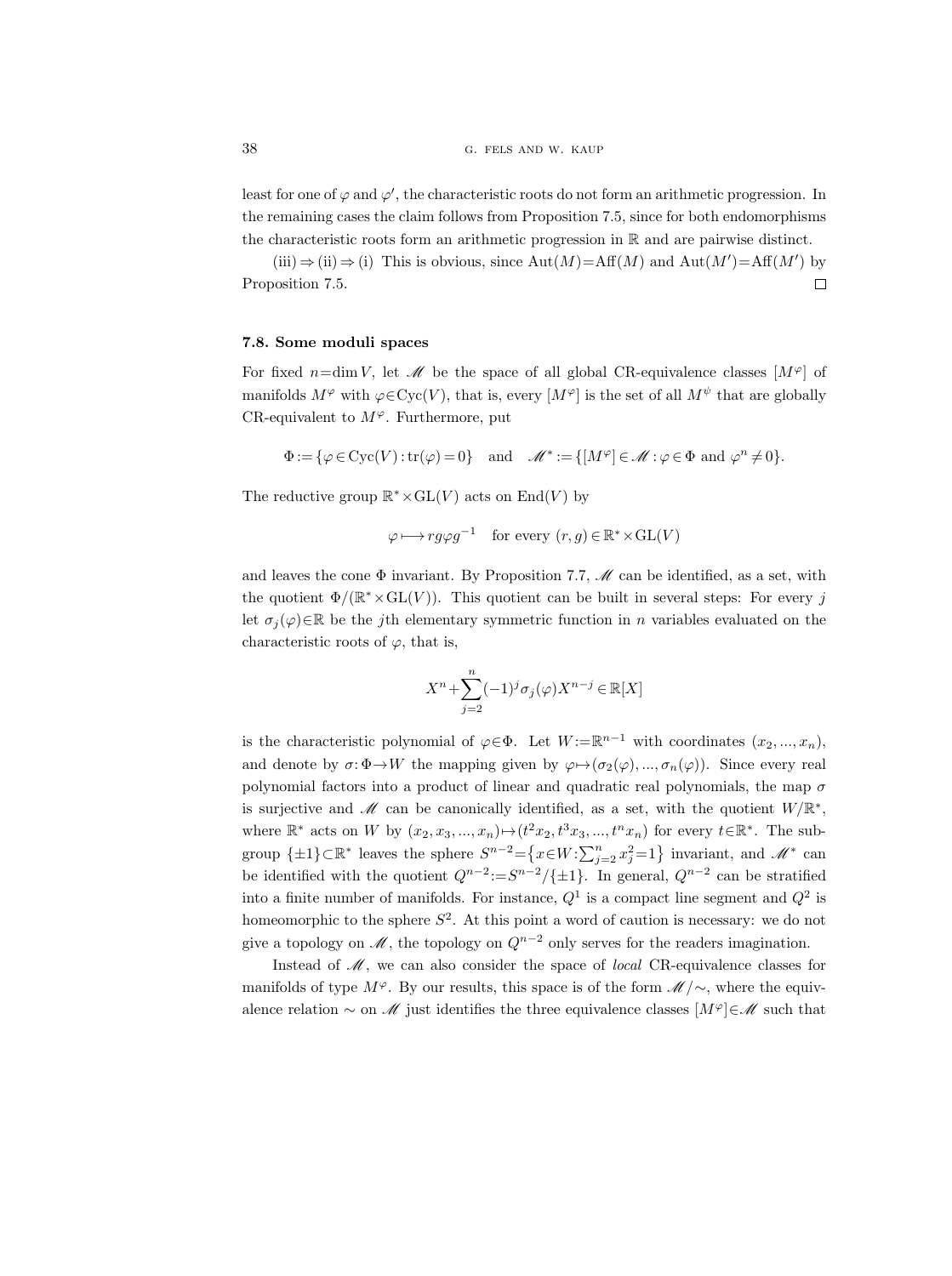the characteristic roots of  $\varphi$  form an arithmetic progression. Clearly,  $\mathcal{M}/\sim=\mathcal{M}^*/\sim$  can be obtained by identifying two points in  $Q^{n-2}$ . In the special case  $n=3$ , the endpoints of the line segment  $Q^1$  have to be identified, that is,  $\mathcal M$  can be thought of in this case as the circle  $\mathbb{R}:=\mathbb{R}\cup\infty$  (without topology), where the point  $\infty$  corresponds to the class represented by the future light cone tube  $\mathcal M$ . To be more specific, in case  $n=3$ , for every  $\varphi \in \Phi$  call

$$
\mu(M^{\varphi}) := -\frac{\sigma_2(\varphi)^3}{\sigma_3(\varphi)^2} \in \overline{\mathbb{R}} \tag{7.9}
$$

the modulus of the CR-manifold  $M^{\varphi}$  (with  $t/0:=\infty$  for all  $t\in\mathbb{R}$ ). It is clear that  $M^{\varphi}$  and  $M^{\psi}$ , in case  $n=3$ , are locally CR-equivalent if and only if they have the same modulus. A special meaning has the modulus  $\mu_0 := \frac{27}{4}$ : For real moduli  $>\mu_0$  the endomorphism  $\varphi$ has three distinct real eigenvalues, while in case of real moduli  $\lt \mu_0$  the endomorphism  $\varphi$  has one real and two purely imaginary eigenvalues.

### 7.10. Another type of examples

For  $k=3$  and  $c\geq 1$  let  $m:=c+2$  and V be as in Example 5.1. Then also the subgroup

$$
\Sigma := \left\{ \begin{pmatrix} r & 0 \\ t & 1 \end{pmatrix} : r \in \mathbb{R}^+ \text{ and } t \in \mathbb{R} \right\} \subset \text{GL}(2, \mathbb{R}) \tag{7.11}
$$

acts on V by  $p \mapsto p \circ g^{-1}$ , and the Lie algebra of  $\Sigma$  corresponds to the linear span of the two vector fields  $\zeta_1$  and  $\xi^{1,-1}$  in Example 5.2. For  $a:=v^m+mu v^{m-1}\in V$  the orbit  $F := \Sigma(a)$  is a surface in V, and for  $o:=v^m$  the orbit  $C:=\Sigma(o)$  is a curve in the closure of F. Identifying  $\mathbb{R}^{m+1}$  with coordinates  $(x_0, x_1, ..., x_m)$  and V as in Example 5.1, we get  $o=(1, 0, ..., 0), a=(1, 1, 0, ..., 0)$  and

$$
C = \{(1, t, t^2, ..., t^m) : t \in \mathbb{R}\}.
$$

Furthermore  $T_oC=\mathbb{R}\cdot b$ , with  $b:=(0,1,0,\ldots,0)$ , for the tangent space at  $o\in C$ . On the other hand, the affine half-line  $o+\mathbb{R}^+ \cdot b$  is contained in F. The geometric meaning of this is the following: The development  $S = \bigcup_{c \in C} (c + T_c C)$  of the curve C is divided by C into two  $\Sigma$ -orbits, one of which is F (compare [12, p. 45] for the special case  $m=3$ ). Now identify the  $\Sigma$ -invariant hyperplane  $W := \{x \in V : x_0 = 1\}$  with  $\mathbb{R}^m$  by 'dropping the coordinate'  $x_0$ . Then C becomes the twisted m-ic  $\{(t, t^2, ..., t^m): t \in \mathbb{R}\},\ o$  becomes the origin and a the first basis vector  $(1,0,...,0)$  in  $\mathbb{R}^m$ . In the coordinates of  $\mathbb{R}^m$  the vector fields  $\zeta_1$  and  $\xi^{1,-1}$  are affine and have the forms

$$
\zeta_1 = \sum_{j=1}^m jz_j \partial/\partial z_j \quad \text{and} \quad \xi^{1,-1} = \partial/\partial z_1 + \sum_{j=2}^m jz_{j-1} \partial/\partial z_j.
$$
 (7.12)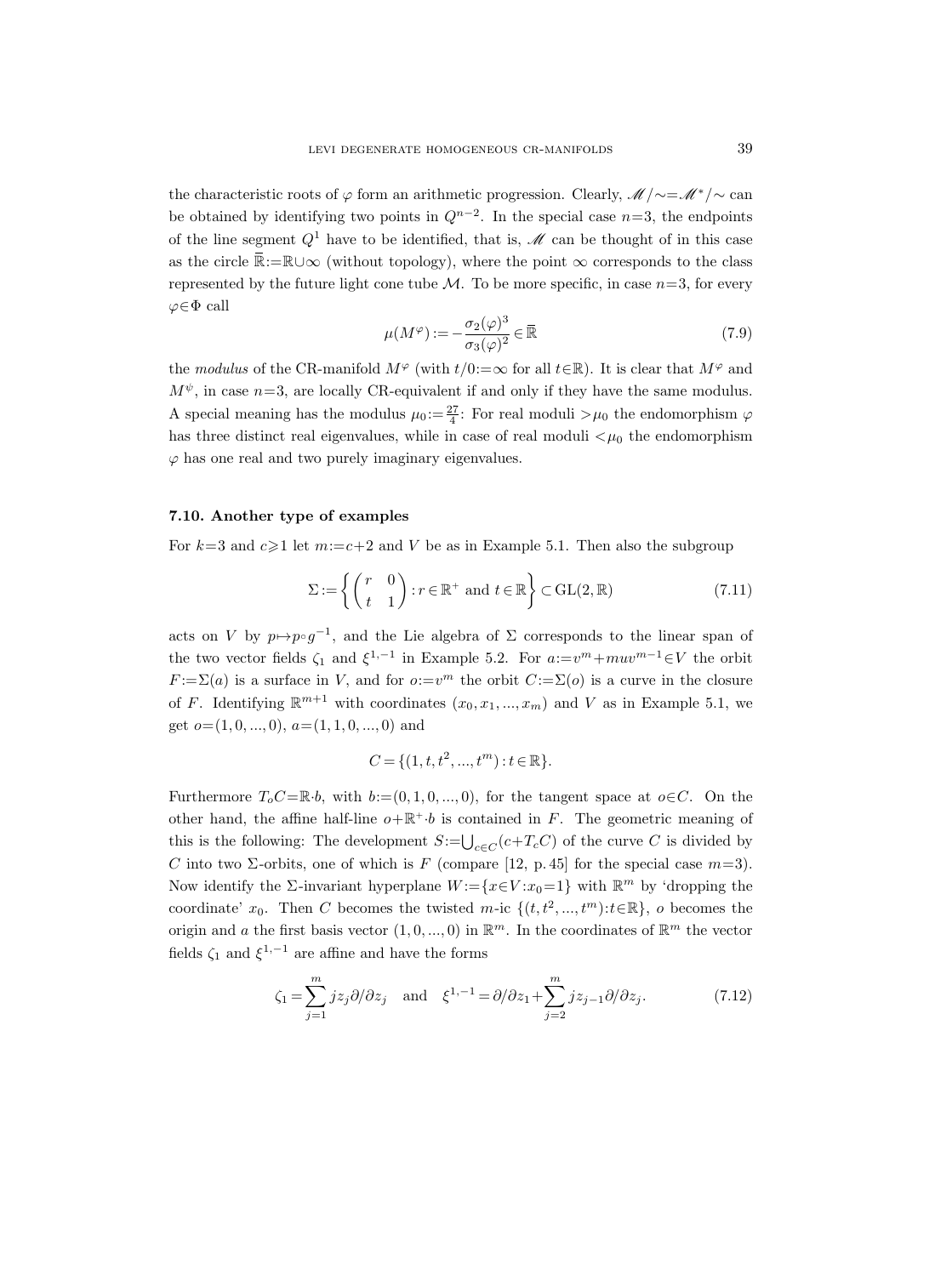By Proposition 3.7, it is easily verified that  $K_a^r F = \{x \in \mathbb{R}^m : x_j = 0 \text{ if } j + r > 2\}$  for all  $r \geq 0$ . Since the twisted m-ic is not contained in any hyperplane of  $\mathbb{R}^m$ , we therefore get that the tube  $M := C + i\mathbb{R}^m$  is a homogeneous minimal 2-nondegenerate submanifold of  $\mathbb{C}^m$  with CR-dimension 2 and CR-codimension  $m-2$ . Notice that for the cone  $\mathbb{R}^+ \cdot F$  generated by F in V, the tube  $\mathbb{R}^+ \cdot F + iV$  is an open piece of  $\mathcal{M}^{3,n-3}$ ,  $n := m+1$ , and hence is 3-nondegenerate.

For every integer j, denote by  $\mathfrak{g}^{(j)}$  the k-eigenspace of  $\text{ad}(\zeta_1)$  in  $\mathfrak{g}:=\text{hol}(M,a)$ . Then every  $\xi \in \mathfrak{g}^{(j)}$  is a complex linear combination of monomial vector fields  $z_1^{\nu_1} z_2^{\nu_2} \dots z_m^{\nu_m} \partial/\partial z_p$ with  $\nu_1+2\nu_2+\ldots+m\nu_m=j+p$ . As in the proof of Proposition 4.2, it is shown that g has the Z-grading

$$
\mathfrak{g} = \bigoplus_{j \geq -m} \mathfrak{g}^{(j)}.\tag{7.13}
$$

It can be seen that  $\mathfrak g$  is the linear span of all  $i\partial/\partial z_j$ ,  $1\leqslant j\leqslant m$ , as well as  $\zeta_1$  and  $\xi^{1,-1}$ . In particular, g is a solvable Lie algebra of dimension  $m+2$ , coincides with  $\operatorname{aff}(M, a)$  and has commutator subgroup of dimension  $m+1$ . A proof will be sketched for the special case  $m=3$  in Example 8.5 below.

#### 8. Homogeneous 2-nondegenerate CR-manifolds in dimension 5

In this section we specialize the examples of the previous section to the case  $V = \mathbb{R}^3$ . We start with manifolds of type  $M = M^{\varphi} = F^{\varphi} + i\mathbb{R}^3$  in  $\mathbb{C}^3$ . Then the local CR-equivalence classes of these manifolds are parameterized by the modules  $\mu(M)\in\mathbb{R}$ ; compare (7.9). The  $\varphi$  occurring in the following examples are not necessarily trace-free but easily could be transformed to be so. As defined in the previous section, let  $\mu_0 := \frac{27}{4}$ .

Example 8.1.  $(\mu = \infty)$  Let  $F := \{x \in \mathbb{R}^3 : x_1^2 + x_2^2 = x_3^2 \text{ and } x_3 > 0\}$  be the future light cone. This surface occurs as  $F^{\varphi}$  for  $\varphi:=x_2\partial/\partial x_1-x_1\partial/\partial x_2$  having spectrum  $\{\pm i, 0\}$ .

*Example* 8.2.  $(\mu < \mu_0)$  For  $\omega > 0$ , let  $F \subset \mathbb{R}^3$  be the orbit of  $(1, 0, 1)$  under the group of all linear transformations  $x \mapsto r(\cos tx_1 - \sin tx_2, \sin tx_1 + \cos tx_2, e^{\omega t}x_3), r \in \mathbb{R}^+, t \in \mathbb{R}$ .

With  $r = (x_1^2 + x_2^2)^{1/2}$ , the manifold F is given in  $\{x \in \mathbb{R}^3 : r > 0\}$  by the explicit equa-

tions

$$
x_3 = r \exp(\omega \cos^{-1}(x_1/r)) = r \exp(\omega \sin^{-1}(x_2/r)),
$$

where locally always one of these suffices. A suitable choice is

$$
\varphi = x_1 \partial/\partial x_2 - x_2 \partial/\partial x_1 + \omega x_3 \partial/\partial x_3
$$

with spectrum  $\{\pm i, \omega\}.$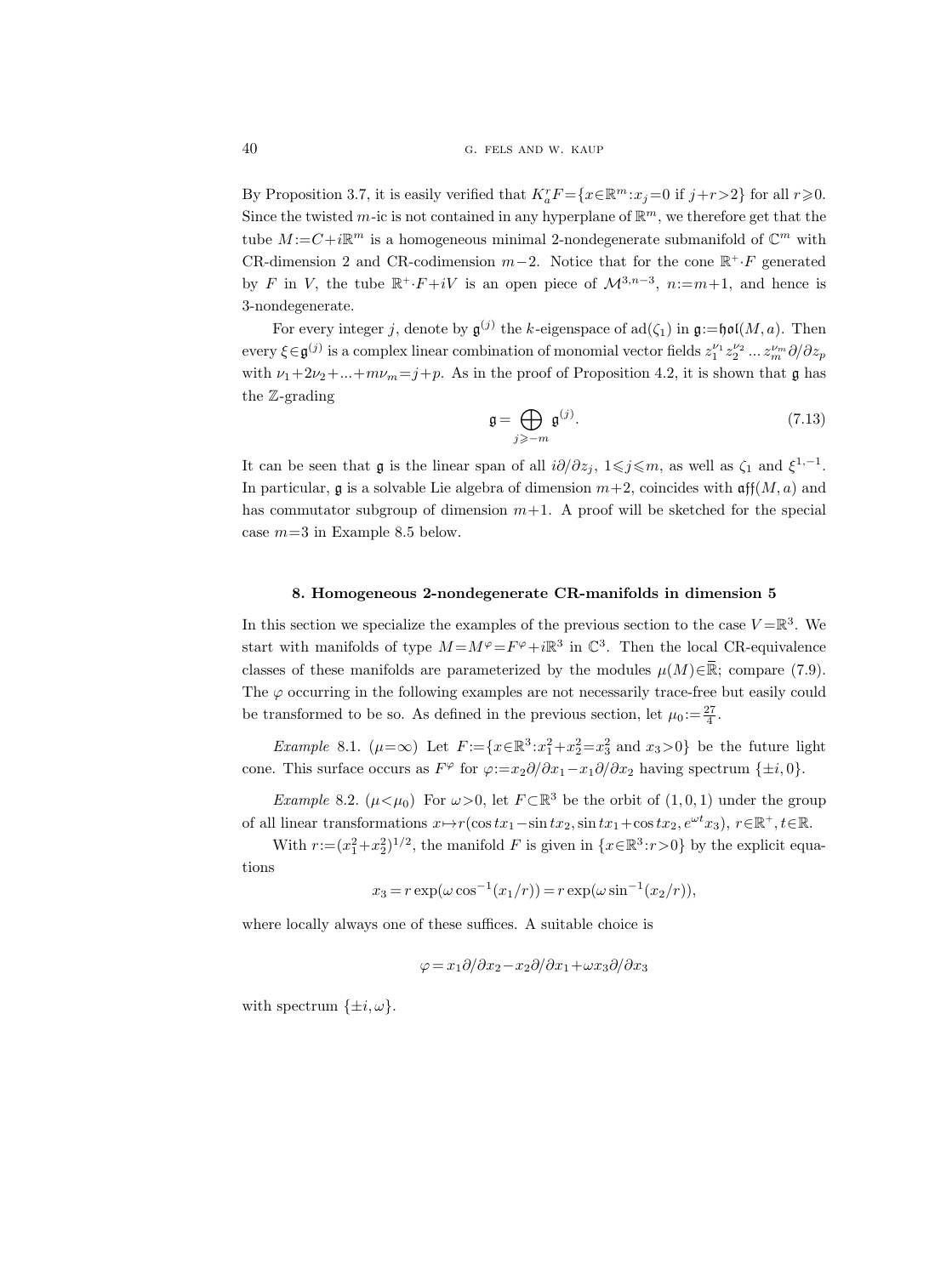Example 8.3.  $(\mu = \mu_0)$  Let  $F \subset \mathbb{R}^3$  be the orbit of  $(1, 0, 1)$  under the group of all linear transformations  $x \mapsto r(x_1, x_2+tx_1, e^t x_3)$  with  $r \in \mathbb{R}^+$  and  $t \in \mathbb{R}$ , that is,

$$
F = \{x \in \mathbb{R}^3 : x_1 > 0 \text{ and } x_3 = x_1 e^{x_2/x_1}\}.
$$

Here  $\varphi = x_1 \partial/\partial x_2 + x_3 \partial/\partial x_3$  has characteristic roots 0, 0 and 1.

Example 8.4.  $(\mu_0 < \mu < \infty)$  For  $\theta > 2$  let

$$
F := \{ x \in (\mathbb{R}^+)^3 : x_3 = x_1 (x_2/x_1)^{\theta} \}.
$$

Here  $\varphi = x_2 \partial/\partial x_2 + \omega x_3 \partial/\partial x_3$  has eigenvalues  $\{0, 1, \omega\}.$ 

The following is Example 7.10 specialized to  $m=3$ .

Example 8.5. Let  $\Sigma$  be the group generated by the following two one-parameter groups of affine transformations on  $\mathbb{R}^3$ :

$$
x \mapsto (e^t x_1, e^{2t} x_2, e^{3t} x_3)
$$
 and  $x \mapsto (x_1 + t, x_2 + 2tx_1 + t^2, x_3 + 3tx_2 + 3t^2 x_1 + t^3).$  (8.6)

Then  $\Sigma$  is isomorphic to the group defined in (7.11). For  $a:=(1,0,0)$ , the orbit  $F:={\Sigma(a)}$  is

$$
F = \{ (t, t^2, t^3) + r(1, 2t, 3t^2) \in \mathbb{R}^3 : r \in \mathbb{R}^+ \text{ and } t \in \mathbb{R} \}.
$$

The tube  $M := F + i\mathbb{R}^3$  is an affinely homogeneous 2-nondegenerate CR-manifold. The Lie algebra of  $\Sigma$  is spanned by the affine vector fields

$$
\zeta_1 := z_1 \partial/\partial z_1 + 2z_2 \partial/\partial z_2 + 3z_3 \partial/\partial z_3 \quad \text{and} \quad \xi^{1,-1} := \partial/\partial z_1 + z_1 \partial/\partial z_2 + z_2 \partial/\partial z_3,
$$

compare also (7.12). The Lie algebra  $\mathfrak{g}:=\mathfrak{hol}(M,a)$  is of finite dimension and has the grading (7.13) for  $m=3$ , where  $\mathfrak{g}^{(k)}$  is the k-eigenspace of ad( $\zeta_1$ ). We claim that  $\mathfrak{g}$  has dimension 5 and coincides with  $\operatorname{aff}(M, a)$ . The proof consists of several elementary steps which we only sketch here. To begin with, define  $\mathfrak{a}^{(k)} \subset \mathfrak{g}^{(k)}$  by

$$
\mathfrak{a}^{(-3)} := \mathbb{R}i\partial/\partial z_3, \quad \mathfrak{a}^{(-2)} := \mathbb{R}i\partial/\partial z_2, \quad \mathfrak{a}^{(-1)} := \mathbb{R}i\partial/\partial z_1 \oplus \mathbb{R}\varphi, \quad \mathfrak{a}^{(0)} := \mathbb{R}\zeta
$$

and  $\mathfrak{a}^{(k)} := 0$  for all other k. By induction on k, it is seen that  $\mathfrak{g}^{(k)} = \mathfrak{a}^{(k)}$  holds for all k. For  $k\leq -3$  this is obvious. For  $k=-2$ , suppose that there exists a  $\xi \in \mathfrak{g}^{(-2)}\setminus \mathfrak{a}^{(-2)}$ . Then  $\xi = \alpha \partial/\partial z_2 + \beta z_1 \partial/\partial z_3$  for some  $\alpha, \beta \in \mathbb{C}$ . From  $[\xi, \mathfrak{a}^{(-1)}] \subset \mathfrak{a}^{(-3)}$  we get  $\beta \in \mathbb{R}$ , and then  $\xi_a \in T_a M$  implies  $\beta = 0$ . But then  $\xi \in \mathfrak{a}^{(-2)}$  since  $\mathfrak{a}^{(-2)} \oplus i \mathfrak{a}^{(-2)} \nsubseteq \mathfrak{g}^{(-2)}$ , a contradiction. For  $k \geqslant -1$  the procedure is as follows. Suppose that there exists  $\xi \in \mathfrak{g}^{(k)} \setminus \mathfrak{a}^{(k)}$ . Then write  $\xi$  as a complex linear combination of monomial vector fields as mentioned above and subtract from  $\xi$  a suitable element of  $\mathfrak{a}^{(k)}$ , thus killing as many coefficients in front of monomial terms of the form  $f(z)\partial/\partial z_1$  as possible. By induction hypothesis,  $[\mathfrak{g}^{(k)}, \mathfrak{a}^{(j)}] \subset \mathfrak{a}^{(k+j)}$ holds for all  $j < 0$  and gives  $\xi = 0$ , a contradiction. This proves the claim and also the first part of the following statement.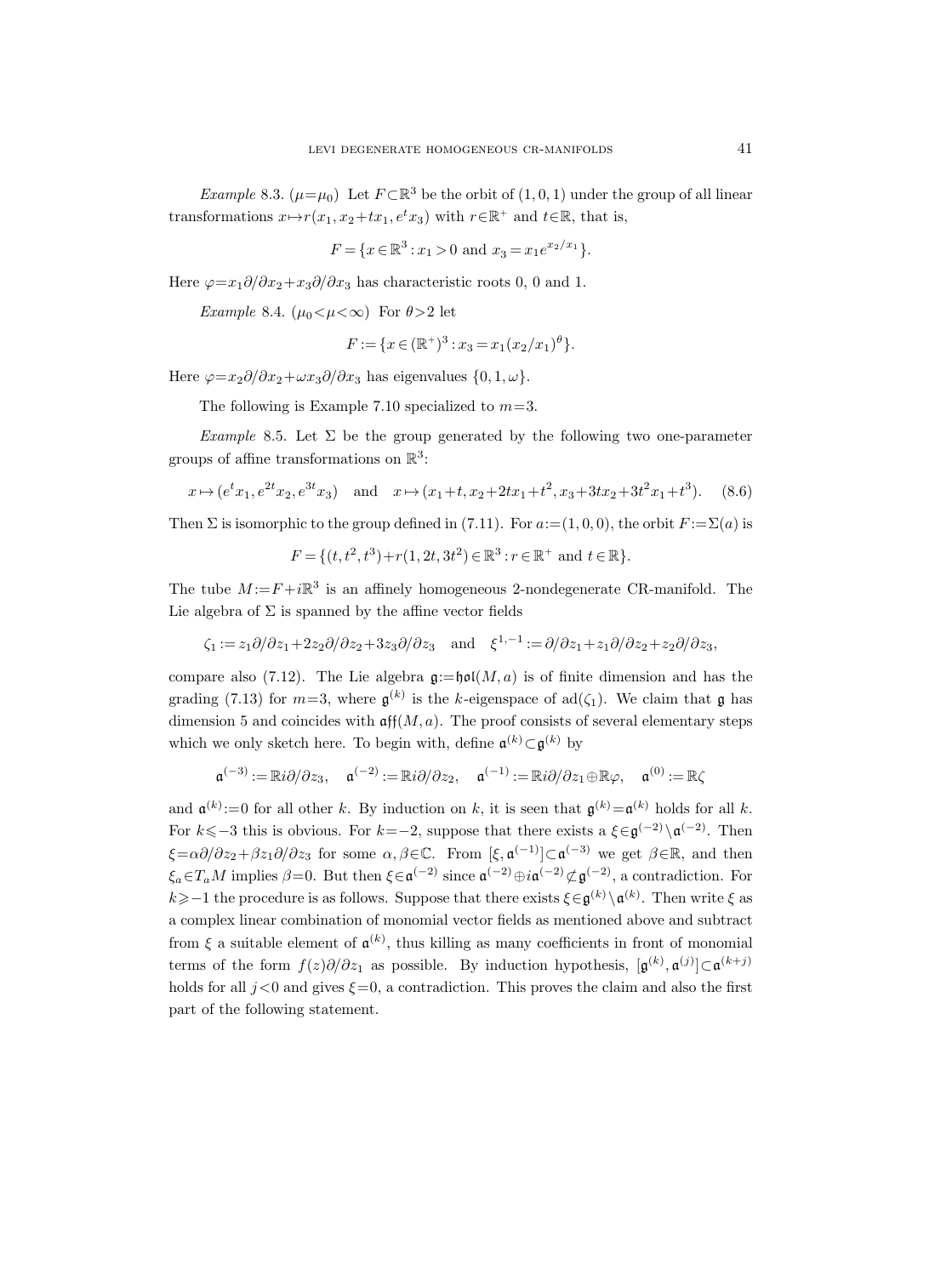LEMMA 8.7. Let  $M := F + i\mathbb{R}^3$ , with  $F = H(a) \subset \mathbb{R}^3$ , as in Example 8.5. Then  $\mathfrak{g} =$ hol(M, a) is a solvable Lie algebra of dimension 5 with commutator algebra  $[g, g]$  of dimension 4. Furthermore,  $Aut(M, a) = {id}.$ 

*Proof.* Fix  $a:=(1,0,0)\in F$  and write  $\xi_i:=i\partial/\partial z_i$  for  $j=1,2,3$ . Let  $h\in \text{Aut}(M,a)$  and Θ be the induced Lie algebra automorphism of l:=g⊕ig. With g, the subspaces

$$
\mathfrak{n} := [\mathfrak{g}, \mathfrak{g}] = \bigoplus_{k < 0} \mathfrak{g}^{(k)}, \quad [\mathfrak{n}, \mathfrak{n}] = \mathbb{R}\xi_2 \oplus \mathbb{R}\xi_3 \quad \text{and} \quad [\mathfrak{n}, [\mathfrak{n}, \mathfrak{n}]] = \mathbb{R}\xi_3
$$

are stable under Θ and hence also

$$
\mathfrak{n}\cap K_aM=\mathbb{R}\xi_1\quad\text{and}\quad [\mathfrak{n},\mathfrak{n}]\cap H_aM=\mathbb{R}\xi_2,
$$

where g and the tangent space  $T_aM$  are identified via the evaluation map. In particular,  $\Theta(\mathfrak{P}_{-1})=\mathfrak{P}_{-1}$  and  $h(z)=g(z)+c$  for a diagonal matrix  $g\in GL(3,\mathbb{R})$  with  $c=g(a)-a;$ compare  $(2.1)$ . Taking commutators of h with all elements in the second 1-parameter group of (8.6), and then taking the derivative by t at t=0, gives  $c\partial/\partial z \in \mathfrak{g}$ . From  $\mathfrak{g} \cap i\mathfrak{g}=0$ , we conclude that  $c=0$  and thus  $g_{11}=1$  for the diagonal matrix g. Now,  $\psi$  is the unique vector field in g that has the value  $\partial/\partial z$  at both points 0 and a, implying that  $\Theta(\psi) = \psi$ . Therefore g is the unit matrix and h is the identity in  $Aut(M, a)$ .  $\Box$ 

For every  $M = F + i\mathbb{R}^3$ , with  $F \subset \mathbb{R}^3$  being one of the cones from Examples 8.1–8.4, the commutator of  $\mathfrak{hol}(M, a)$  has either dimension 10 (Example 8.1) or dimension 3 (all the others). As a consequence of Proposition 7.6 and Lemma 8.7 we therefore get the following result.

PROPOSITION 8.8. The CR-manifolds  $M = F + i\mathbb{R}^3$ , with  $F \subset \mathbb{R}^3$  occurring in Examples 8.1–8.5, are all homogeneous and 2-nondegenerate. Furthermore, they are mutually locally CR-inequivalent.

By an argument from [16] together with [19, Theorem 2.5.10], a holomorphic extension property for *global* continuous CR-functions f on  $M = F \oplus i \mathbb{R}^3 \subset \mathbb{C}^3$ , F being one of the cones from Examples  $8.1-8.5$ , can be obtained. Every such f has a unique continuous extension to the convex hull  $\widehat{M}$  of M in  $\mathbb{C}^3$  that is holomorphic on the interior of  $\widehat{M}$  with respect to  $\mathbb{C}^3$ . Since M is completely contained in the interior of  $\widehat{M}$  in case F belongs to Example 8.2, every global continuous CR-function on such an M is real-analytic.

For the tube  $M$  over the future light cone (that is, Example 8.1) there exist many (even simply-connected) homogeneous CR-manifolds that are all locally CR-equivalent to  $M$  but are mutually nondiffeomorphic; compare [23]. In contrast to this, using already Theorem II from §9 below, we can state the following global result.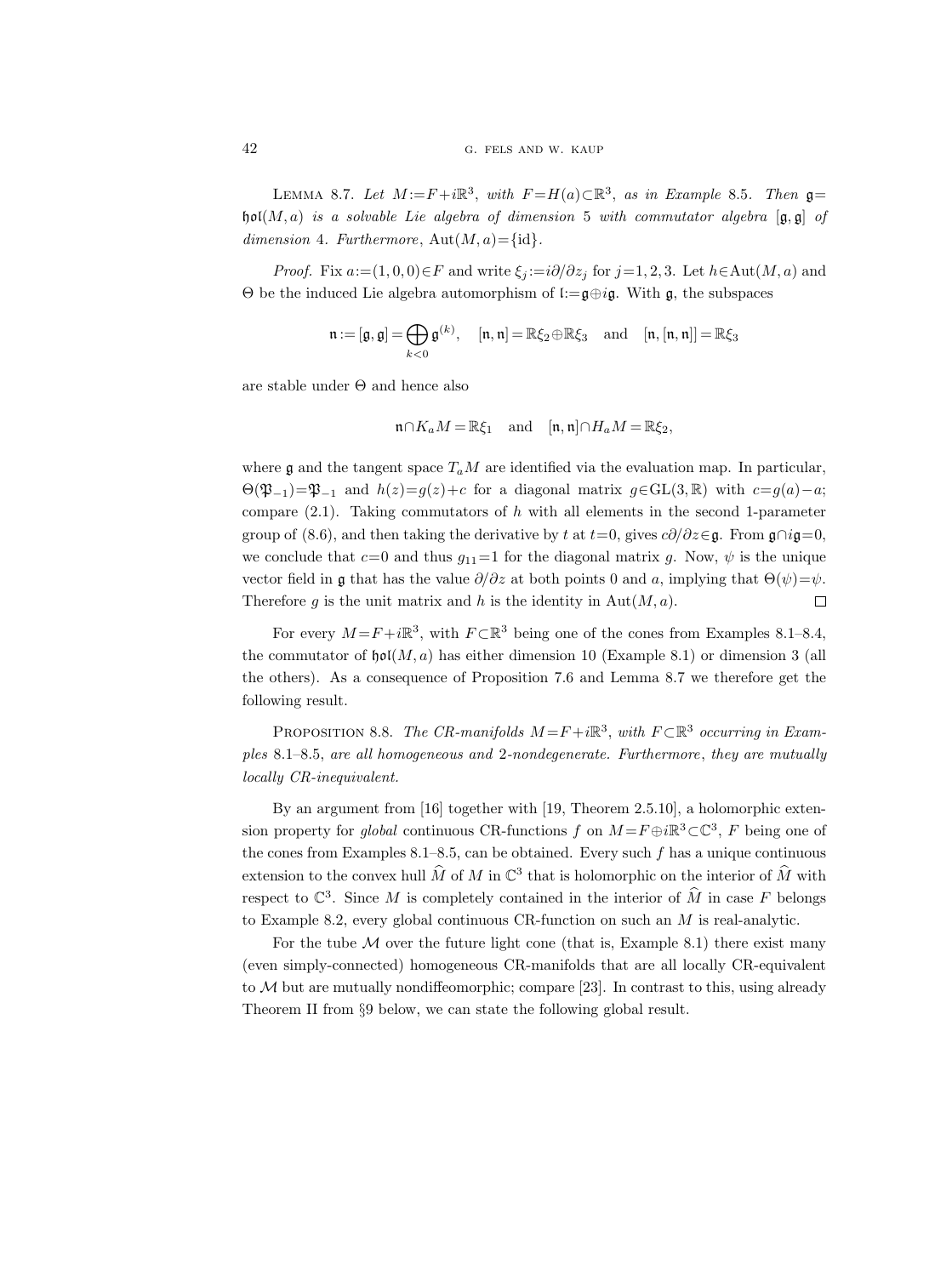PROPOSITION 8.9. Let M be a homogeneous 2-nondegenerate CR-manifold that is not locally  $CR$ -equivalent to the tube  $M$  over the future light cone. Then  $M$  is simply connected and  $\text{Aut}(M)$  is a solvable Lie group of dimension 5 acting transitively and freely on M. For every  $a \in M$  the stability group  $Aut(M, a)$  is trivial and every homogeneous real-analytic CR-manifold  $M'$  which is locally CR-equivalent to M is already globally CR-equivalent to M.

*Proof.* By Theorem II,  $M = F + iV$  for F as in one of the Examples 8.2–8.5. It is easily checked that  $F$  and hence  $M$  is simply connected. In case  $F$  is a cone, the claim follows by Lemma 6.20. Therefore, we may assume that  $F$  is the submanifold of Example 8.5. But then  $\text{Aut}(M, a)$  is the trivial group, by Lemma 8.7, and  $\text{Aut}(M)$  has trivial center, by Proposition 3.9. But then the claim follows from Proposition 3.10.  $\Box$ 

The affinely homogeneous surfaces  $F \subset \mathbb{R}^3$  of Examples 8.1–8.5 already occur in [12, p. 43]. There the surfaces are presented in their affine normal forms. Our Example 8.1 ( $\mu = \infty$ ) corresponds to P4, Examples 8.2–8.4 ( $\mu \in \mathbb{R}$ ) to P3 and Example 8.5 to P1. The remaining degenerate types in [12], types  $P2^{\pm}$  and P5, do not show up among our examples, since the associated tube manifolds are holomorphically degenerate.

Let us consider the type P3 in [12, p. 43] a little bit closer. This is the family of local surfaces in  $\mathbb{R}^3$  given by the local equations in affine normal form

$$
x_3 = x_1^2 + x_1^2 x_2 + x_1^2 x_2^2 + x_1^5 + x_1^2 x_2^3 + 4x_1^5 x_2 + x_1^2 x_2^4 + a x_1^7 + 10x_1^5 x_2^2 + x_1^2 x_2^5 + O(8), \qquad (8.10)
$$

where  $a \in \mathbb{R}$  is an arbitrary parameter and  $O(8)$  for every fixed a is a convergent power series in  $x=(x_1, x_2, x_3)$  vanishing of order  $\geq 8$  at the origin and uniquely determined by the requirement, that  $(8.10)$  defines, near the origin of  $\mathbb{R}^3$ , a locally affinely homogeneous surface. Different values of  $a \in \mathbb{R}$  give locally affinely inequivalent surfaces, and the associated tubes in  $\mathbb{C}^3$  correspond in a one-to-one way to our Examples 8.2–8.4. It is not difficult to see that the modulus  $\mu$  of every such surface is related to the parameter  $\alpha$  in  $(8.10)$  by the formula  $100\mu = (28a)^3$ .

In [11] and [12] all locally affinely homogeneous surfaces in  $\mathbb{R}^3$  have been classified up to local affine equivalence. Inspecting the degenerate surfaces in these classifications gives together with our results the following proposition.

PROPOSITION 8.11. Let F be a locally affinely homogeneous surface in  $\mathbb{R}^3$  and assume that the corresponding tube  $M := F + i\mathbb{R}^3$  in  $\mathbb{C}^3$  is 2-nondegenerate. Then

(i) M is locally CR-equivalent to a manifold occurring in Examples  $8.1-8.5$ ;

(ii) for any other locally affinely homogeneous surface  $F'$  in  $\mathbb{R}^3$ , the corresponding tubes M and  $M' := F' + i\mathbb{R}^3$  are locally CR-equivalent if and only if F and F' are locally affinely equivalent.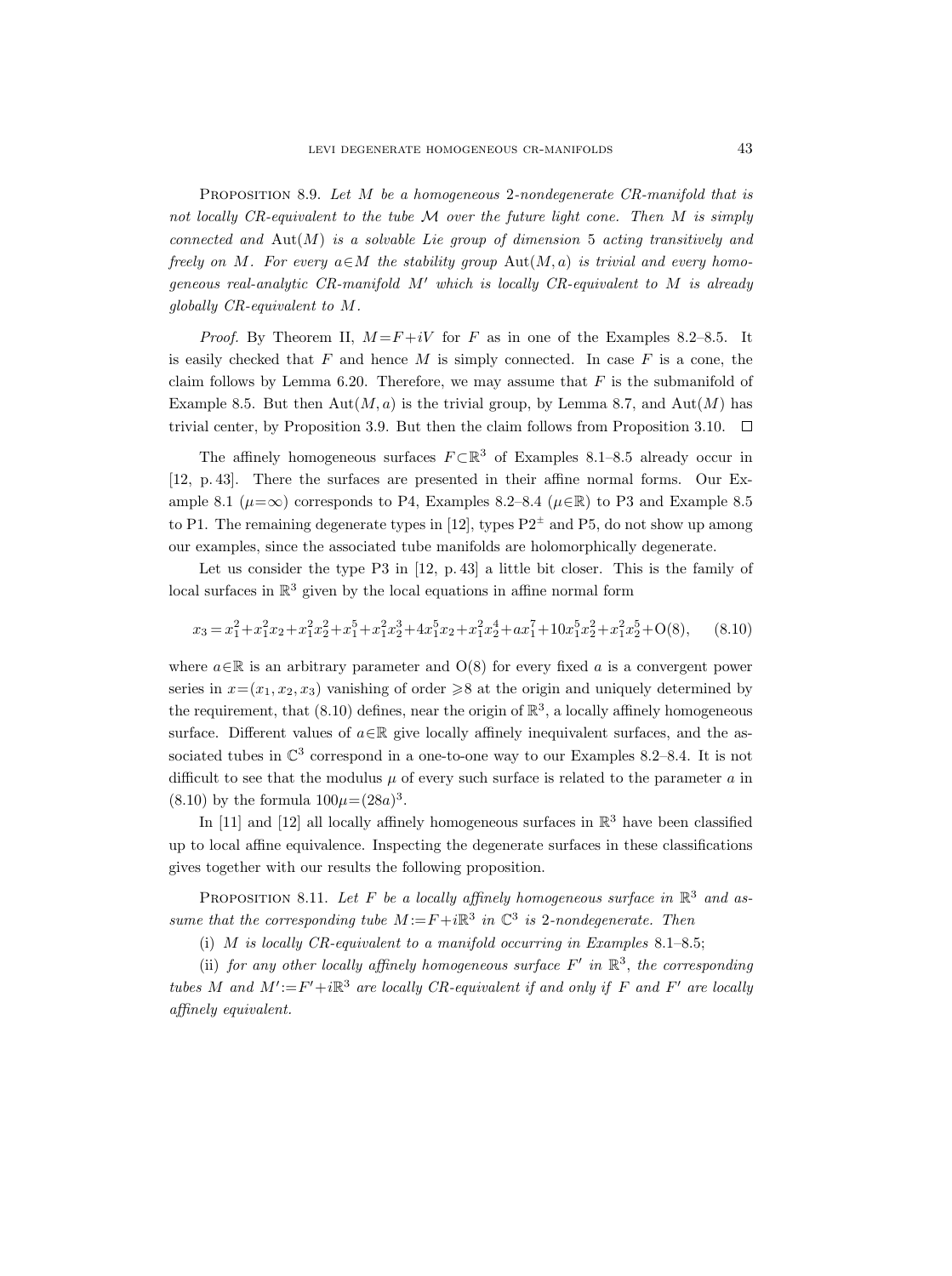### Part II. The classification

### 9. Lie-theoretic characterization of locally homogeneous CR-manifolds

In this part of the paper we classify all homogeneous 5-dimensional 2-nondegenerate CRmanifolds up to local CR-equivalence, that is, we carry out the proof of the following theorem.

Theorem II. Let M be a locally homogeneous 2-nondegenerate real-analytic CRmanifold of dimension 5. Then M is locally CR-equivalent to a tube  $F+i\mathbb{R}^3\subset\mathbb{C}^3$ , where  $F \subset \mathbb{R}^3$  is one of the affinely homogeneous surfaces occurring in Examples 8.1–8.5.

We call (in accordance with  $\S$ 2) a real-analytic CR-manifold M locally homogeneous at a point  $o \in M$  if there exists a Lie subalgebra  $\mathfrak{g} \subset \mathfrak{hol}(M, o)$  of finite dimension such that the canonical evaluation map  $g \rightarrow T_oM$  is surjective, that is, such that the tangent vectors  $\xi_o, \xi \in \mathfrak{g}$  span the tangent space  $T_oM$ . If this is the case, we also call the corresponding CR-germ  $(M, o)$  locally homogeneous. If a particular locally transitive  $\mathfrak{g} \subset \mathfrak{hol}(M, o)$  has been fixed, we also say that the germ  $(M, o)$  is  $\mathfrak{g}$ -homogeneous.

The proof of Theorem II relies on a natural equivalence (see [15, Proposition 4.1]) between the category of CR-manifold germs with a locally transitive Lie algebra action and a certain purely algebraically defined category. Before we briefly outline the main steps of our proof, we recall the notion of a CR-algebra, taken from [28], and introduce some notation.

Definition 9.1. A CR-algebra is a pair  $(\mathfrak{g}, \mathfrak{q})$ , where  $\mathfrak{g}$  is a real Lie algebra of finite dimension and q is a complex Lie subalgebra of the complexification l:= $g \oplus i g$ . The CR-algebra  $(\mathfrak{g}, \mathfrak{q})$  is called *effective* if 0 is the only ideal of  $\mathfrak{g}$  contained in  $\mathfrak{g} \cap \mathfrak{q}$ .

Remarks 9.2. (i) In [28] also the case is allowed where g has infinite dimension, but q has to have finite codimension in l. In this part of the paper, however, only finitedimensional Lie algebras occur.

(ii) The CR-algebras form a category in an obvious way: A morphism  $(\mathfrak{g}, \mathfrak{q}) \rightarrow (\mathfrak{g}', \mathfrak{q}')$ of CR-algebras is a Lie algebra homomorphism  $\mathfrak{g} \rightarrow \mathfrak{g}'$  in the usual sense whose complex linear extension  $\mathfrak{l} \rightarrow \mathfrak{l}'$  maps  $\mathfrak{q}$  to  $\mathfrak{q}'$ . Unfortunately, the resulting notion of isomorphism between CR-algebras is too strict for our purposes. We therefore mainly work with the coarser notion of geometric equivalence between CR-algebras to be introduced later.

(iii) The geometric situation behind the notion of a CR-algebra is the following. Let Z be a complex manifold, homogeneous under a complex Lie group L, let  $o \in \mathbb{Z}$  be a point with isotropy subgroup  $Q \subset L$  at o and let  $G \subset L$  be a connected real form of L, that is, the connected identity component of the fixed point set  $L^{\sigma}$  for an involutive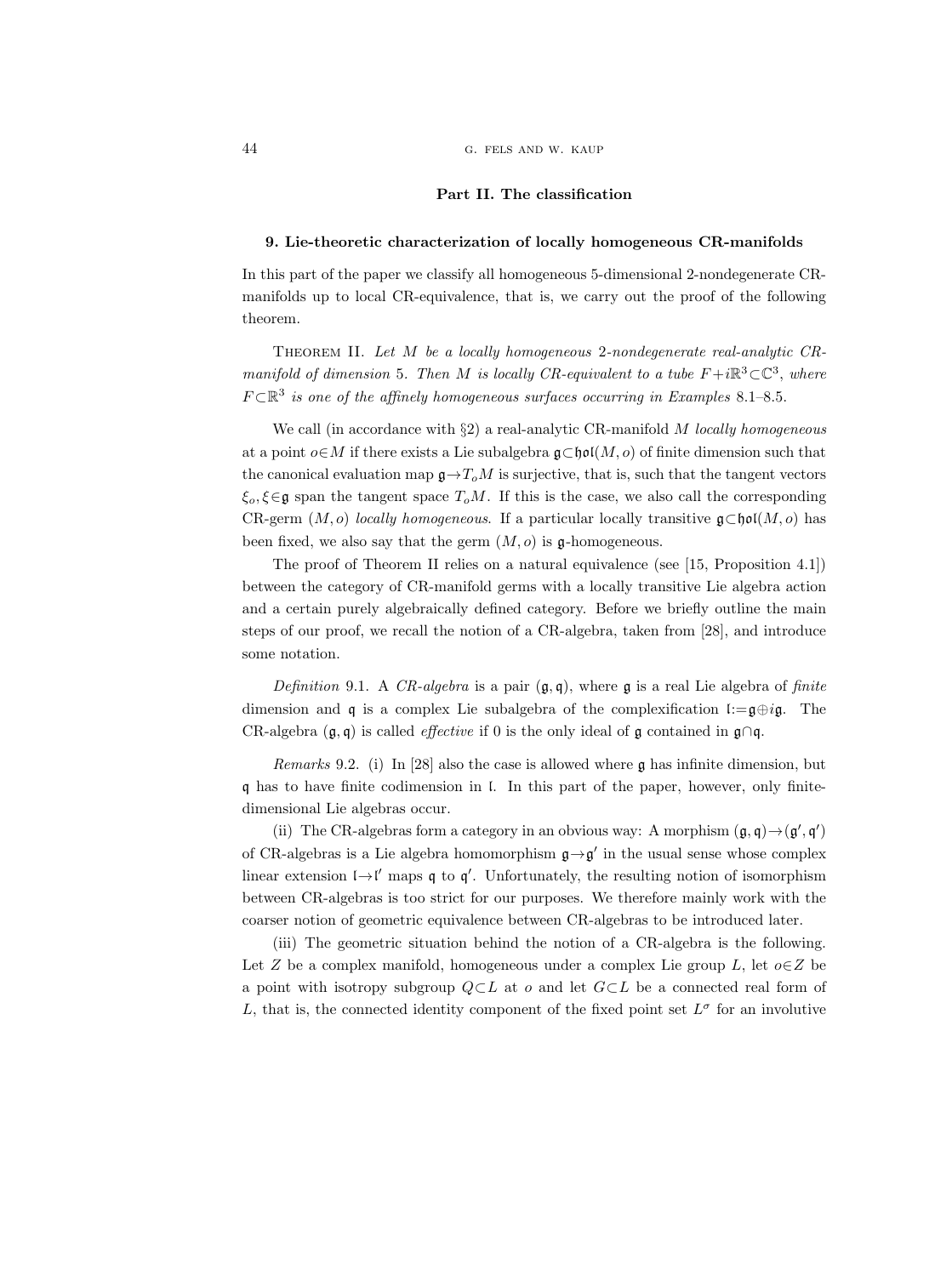antiholomorphic automorphism  $\sigma$  of L. Then each G-orbit M in Z is a generic (immersed) CR-submanifold. Let  $\mathfrak g$  and  $\mathfrak q$  be the Lie algebras of G and Q, respectively. Then  $(\mathfrak g, \mathfrak q)$ is a CR-algebra that completely describes the CR-germ  $(M, o)$  together with the local action of G near o.

(iv) In general, however, not every CR-algebra  $(\mathfrak{g}, \mathfrak{g})$  can be obtained from a global situation as described in (iii), only from a more general local setting. Nevertheless, the set  $G$  of all CR-equivalence classes of locally homogeneous CR-germs and the set A of all geometric equivalence classes of CR-algebras stand in a canonical one-to-one correspondence; compare also [15, §4]. For convenience of the reader, we briefly describe below this correspondence in both directions. As a reference for a general discussion of 'local' and 'infinitesimal' actions we refer to the original paper of Palais, [29].

In the following let M always be a locally homogeneous real-analytic CR-manifold with base point  $o \in M$  that *locally* can be embedded in some  $\mathbb{C}^n$  (equivalently, M is an (abstract) real-analytic involutive CR-manifold as defined at the end of §2). Each such CR-manifold can globally and generically be embedded into a complex manifold  $Z$  [1]. Since we are only interested in the local structure of  $M$  at  $o$  and therefore mostly deal with CR-germs  $(M, o)$ , we may assume without loss of generality that M is embedded in a complex vector space  $E \cong \mathbb{C}^n$  as a locally closed generic CR-submanifold.

Next we describe the interplay between locally homogeneous CR-germs and CRalgebras more closely. In particular, we give two canonical constructions that induce the one-to-one correspondence between the sets  $\mathcal G$  and  $\mathcal A$  mentioned in Remark 9.2 (iv) and also allow the precise definition of 'geometric equivalence' for CR-algebras.

Let  $(M, o)$  be a CR-germ and let  $\mathfrak{g} \subset \mathfrak{hol}(M, o)$  be a locally transitive Lie subalgebra of finite dimension. Then an effective CR-algebra  $(g, q)$  can be associated in the following way. To begin with, realize  $\mathfrak{hol}(M, o)$  in the canonical way as a real Lie subalgebra of the complex Lie algebra  $\mathfrak{hol}(E, o)$ . This is possible, since we assumed M to be generic in  $E$  and we can use [3, Proposition 12.4.22]. As in Definition 9.1, we always denote by  $\mathfrak{l} = \mathfrak{g}^{\mathbb{C}} = \mathfrak{g} \oplus i\mathfrak{g}$  the formal complexification of  $\mathfrak{g}$ . Now  $\Xi(\xi + i\eta) := \xi + J\eta$  defines a Lie algebra homomorphism  $\Xi: \mathfrak{l} \rightarrow \mathfrak{hol}(E, o)$ , where J denotes the complex structure tensor  $J: TE \rightarrow TE$ . We will not make a notational distinction between the complex structures in l or TZ, and write 'i' for it. The homomorphism  $\Xi$  is in general not injective (it is, if M is holomorphically nondegenerate). Let  $\mathfrak{q} \subset \mathfrak{l}$  be the  $\Xi$ -preimage of the isotropy subalgebra  $\{\xi \in \mathfrak{hol}(E, o): \xi_o = 0\}$ . Then the CR-algebra  $(\mathfrak{g}, \mathfrak{q})$  is called a CR-algebra associated with the locally homogeneous CR-germ  $(M, o)$ . It is obvious that  $\mathfrak{g} \cap \mathfrak{q}$  is nothing but the isotropy subalgebra  $\mathfrak{g}_o = {\{\xi \in \mathfrak{g} : \xi_o = 0\}}$  and the tangent space  $T_oM$  can be canonically identified with  $g/g<sub>o</sub>$ . Also, the holomorphic tangent space  $H<sub>o</sub>M$  and the partial complex structure  $J: H_o M \to H_o M$  (equivalently: the decomposition  $H_o^{1,0} M \oplus H_o^{0,1} M$  of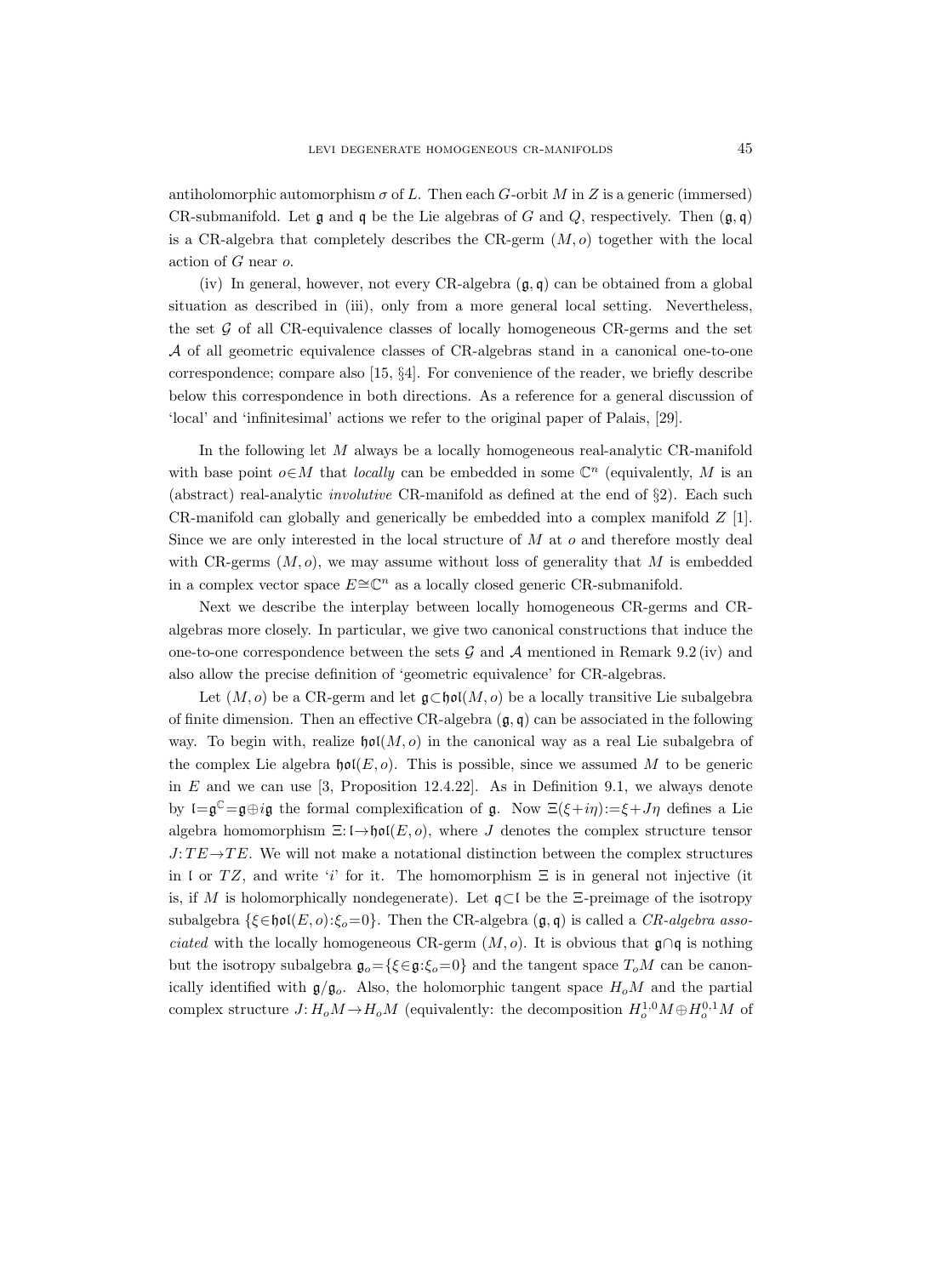the complexification  $H_o^{\mathbb{C}}M = H_oM \otimes \mathbb{C}$  can be read off the CR-algebra  $(\mathfrak{g}, \mathfrak{q})$ : Let  $\sigma$  be the conjugate linear involution of  $\mathfrak{l}$  with  $\mathfrak{l}^{\sigma}:=\text{Fix}(\sigma)=\mathfrak{g}$ . Then it is easily verified that  $\mathfrak{H}:=\left(\mathfrak{q}+\sigma\mathfrak{q}\right)^{\sigma}$  coincides with  $\{\xi\in\mathfrak{g}:\xi_o\in iT_oM\}$ , that is,  $\mathfrak{H}/\mathfrak{g}_o$  is canonically isomorphic to  $H_0M$  (the capital letter for  $\mathfrak H$  is chosen to indicate that  $\mathfrak H$  in general is not a Lie algebra, only a linear subspace). Further,  $H_o^{0,1}M = \frac{q}{q \cap \sigma q}$  and  $H_o^{1,0}M = \frac{\sigma q}{q \cap \sigma q}$ . In [15] it has been shown that the geometric properties of the CR-structure of the CR-germ  $(M, o)$  like minimality, k-nondegeneracy and holomorphic degeneracy can be read off every CR-algebra  $(g, q)$  associated with  $(M, o)$ . The facts relevant for our classification will be discussed below.

There is also a canonical way to associate a locally homogeneous CR-manifold germ  $(M, o)$  with a given CR-algebra  $(\mathfrak{g}, \mathfrak{q})$  (not necessarily effective): Choose a complex Lie group L with Lie algebra l=g⊕ig and a complex linear subspace  $E\subset\mathfrak{l}$  with l=q⊕E. Then there exist open neighbourhoods U of  $0 \in E$ , V of  $0 \in \mathfrak{q}$  and R of id $\in L$  such that  $(u, v) \rightarrow \exp(u) \exp(v)$  defines a biholomorphic mapping  $\varphi: U \times V \rightarrow R$ . Choose an open neighbourhood P of  $0 \in \mathfrak{g}$  with  $exp(P) \subset R$ . Then, in our particular situation, with  $\pi: U \times V \to U$  being the canonical projection, the mapping  $\psi := \pi \circ \varphi^{-1} \circ \exp: P \to U$  has constant rank. Without loss of generality, we therefore may assume that  $M := \psi(P)$  is a connected real-analytic submanifold of E containing the origin  $0 \in E$ . The Lie algebra l can be identified with the Lie algebra of all right-invariant vector fields on L, and every  $\xi \in \mathfrak{l}$  can be projected along  $\pi \circ \varphi^{-1} \colon R \to U$  to a holomorphic vector field  $\tilde{\xi} \in \mathfrak{hol}(U)$ . Thus the real subalgebra  $\tilde{\mathfrak{g}}\!:=\!\{\tilde{\xi}\!:\!\xi\!\in\!\mathfrak{g}\}\!\subset\!\mathfrak{hol}(U)$  is a homomorphic image of  $\mathfrak g$  and spans at every  $x\in M$  the tangent space  $T_xM$ . In particular, M is a generic CR-submanifold of E and  $\tilde{\mathfrak{g}}$  is a locally transitive subalgebra. It is not difficult so see that  $\tilde{\mathfrak{g}}$  is obtained from g by factoring out the kernel of ineffectivity. More precisely, let j be the largest ideal in g with j⊂g∩q. Then  $\tilde{g}$  is isomorphic to  $g$ /j. If there exists a Lie group L with Lie algebra l such that the subalgebra q corresponds to a *closed* complex subgroup  $Q \subset L$ , then we may take  $L/Q$  for U and the G-orbit through  $[Q] \in L/Q$  for M. We call  $(M, o)$  the CR-germ associated with the CR-algebra  $(\mathfrak{g}, \mathfrak{q})$ .

Definition 9.3. The CR-algebras  $(\mathfrak{g}, \mathfrak{q})$  and  $(\mathfrak{g}', \mathfrak{q}')$  are called *geometrically equivalent* if the associated CR-germs are CR-equivalent.

Notice that CR-algebras are always geometrically equivalent if they are isomorphic in the categorical sense of Remark 9.2 (ii), but not conversely in general. Notice also that every CR-algebra is geometrically equivalent to an effective one. In the following  $\S\S9.4-9.8$ , we fix for the rest of the paper the basic setup and notation, which are mainly taken from [15].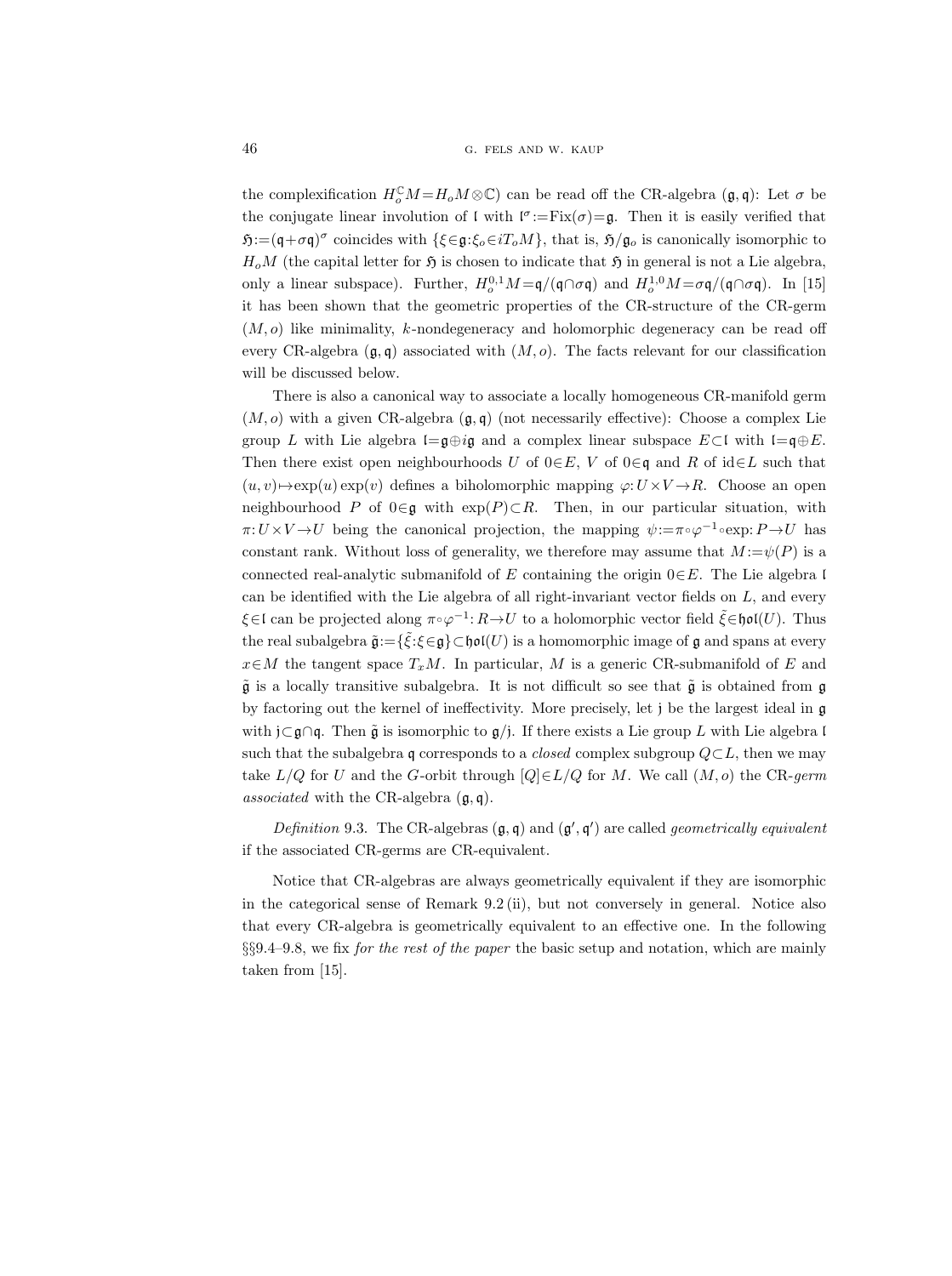# 9.4. Notation

Given a CR-algebra  $(\mathfrak{g}, \mathfrak{q})$ , let  $(M, o)$  be the associated CR-germ. Write  $\mathfrak{l} := \mathfrak{g}^{\mathbb{C}} = \mathfrak{g} \oplus i\mathfrak{g}$  for the complexification and  $\sigma: \mathfrak{l} \to \mathfrak{l}$  for the complex conjugation with  $\mathfrak{l}^{\sigma} = \mathfrak{g}$ . Then

(i)  $\mathfrak{g}_o:=\mathfrak{g}\cap\mathfrak{q}$  is called the *real isotropy subalgebra*. Define  $\mathfrak{l}_o:=\mathfrak{q}(\infty):=\mathfrak{q}\cap\sigma\mathfrak{q}$  and note that  $\mathfrak{l}_o$  is the complexification  $(\mathfrak{g}_o)^{\mathbb{C}}$  of  $\mathfrak{g}_o$ .

(ii)  $\mathfrak{g}/\mathfrak{g}_o$  and  $\mathfrak{H}/\mathfrak{g}_o \subset \mathfrak{g}/\mathfrak{g}_o$ , for  $\mathfrak{H}:=(\mathfrak{q}+\sigma\mathfrak{q})^\sigma\subset \mathfrak{g}$ , are called the *real* and the *holomor*phic tangent space, respectively.

(iii) The descending chain  $\mathfrak{q}^{(0)} \supset \mathfrak{q}^{(1)} \supset \mathfrak{q}^{(2)} \supset \dots \supset \mathfrak{q}^{(\infty)}$  of complex subalgebras is inductively defined by  $\mathfrak{q}^{(0)}:=\mathfrak{q}$ ,  $\mathfrak{q}^{(\infty)}:=\mathfrak{q}\cap \sigma\mathfrak{q}$  and  $\mathfrak{q}^{(k+1)}:=\{w\in\mathfrak{q}^{(k)}:[w,\sigma\mathfrak{q}]\subset\mathfrak{q}^{(k)}+\sigma\mathfrak{q}\}$ for  $k \in \mathbb{N}$ .

If  $(M, o)$  is the manifold germ associated with the CR-algebra in §9.4, then the holomorphic tangent space  $\mathfrak{H}/\mathfrak{g}_o \subset \mathfrak{g}/\mathfrak{g}_o$  in the sense of (ii) can be canonically identified with the holomorphic tangent space  $H_0M$  in the geometric sense. As shown in [15], the mapping  $\mathfrak{q} \to \mathfrak{H}$ ,  $w \to w+\sigma w$ , induces a complex linear isomorphism  $\mathfrak{q}/\mathfrak{q}^{(\infty)} \cong \mathfrak{H}/\mathfrak{g}_o$ . The former quotient is canonically isomorphic to  $H_0^{0,1}M$  (similarly,  $H_0^{1,0}M \cong \sigma \mathfrak{q}/\mathfrak{q}^{(\infty)}$ ). The Levi kernel  $K_oM$  and its higher-order analogues  $K_o^rM$  can be considered as complex linear subspaces of  $\mathfrak{q}/\mathfrak{q}^{(\infty)}$ . We will make extensive use of some of the main results of [15], such as Theorem 5.10.

#### 9.5. Algebraic characterization of  $k$ -nondegeneracy

For every  $r \geq 0$  the space  $\mathfrak{q}^{(r)}$  is a Lie subalgebra of  $\mathfrak{q}$  and the rth Levi kernel  $K_o^rM$ is isomorphic to  $\mathfrak{q}^{(r)}/\mathfrak{q}^{(\infty)}$ . In particular, for every  $k\geqslant 1$  the locally homogeneous CRmanifold  $M$  is  $k$ -nondegenerate if and only if

$$
\mathfrak{q}^{(k-1)}\!\neq\!\mathfrak{q}^{(k)}\!=\!\mathfrak{q}^{(\infty)}.
$$

To handle the 5-dimensional case we also introduce the following abbreviations:

(iv)  $f := q^{(1)} = \{v \in q : [v, \sigma q] \subset q + \sigma q\}$  and  $\mathfrak{F} := (f + \sigma f)^{\sigma}$ .

Then  $\mathfrak{g}_o \subset \mathfrak{F} \subset \mathfrak{H} \subset \mathfrak{g}$  are real subspaces stable under ad( $\mathfrak{g}_o$ ) and  $\mathfrak{l}_o \subset \mathfrak{f} \subset \mathfrak{g}$  are complex subalgebras. In [15, Lemma 5.9] it has been shown that actually  $\mathfrak F$  is a Lie algebra and it coincides with  $N_{\mathfrak{q}}(\mathfrak{H})\cap\mathfrak{H}$  (here, given  $W\subset\mathfrak{g}, N_{\mathfrak{q}}(W):=\{v\in\mathfrak{g}: [v, W]\subset W\}$ ).

Summarizing the above discussion, the following result is the key for our classification.

PROPOSITION 9.6. Let  $(M, o)$  be a g-homogeneous CR-germ and let  $(\mathfrak{g}, \mathfrak{q})$  be the corresponding CR-algebra. Then M is 5-dimensional, minimal and 2-nondegenerate if and only if

$$
\mathrm{codim}_{\mathfrak{g}}(\mathfrak{g}_0) = 5 \quad and \quad \mathfrak{q} \neq \mathfrak{f} \neq \mathfrak{q}^{(2)} = \mathfrak{q}^{(\infty)} := \mathfrak{q} \cap \sigma \mathfrak{q}.
$$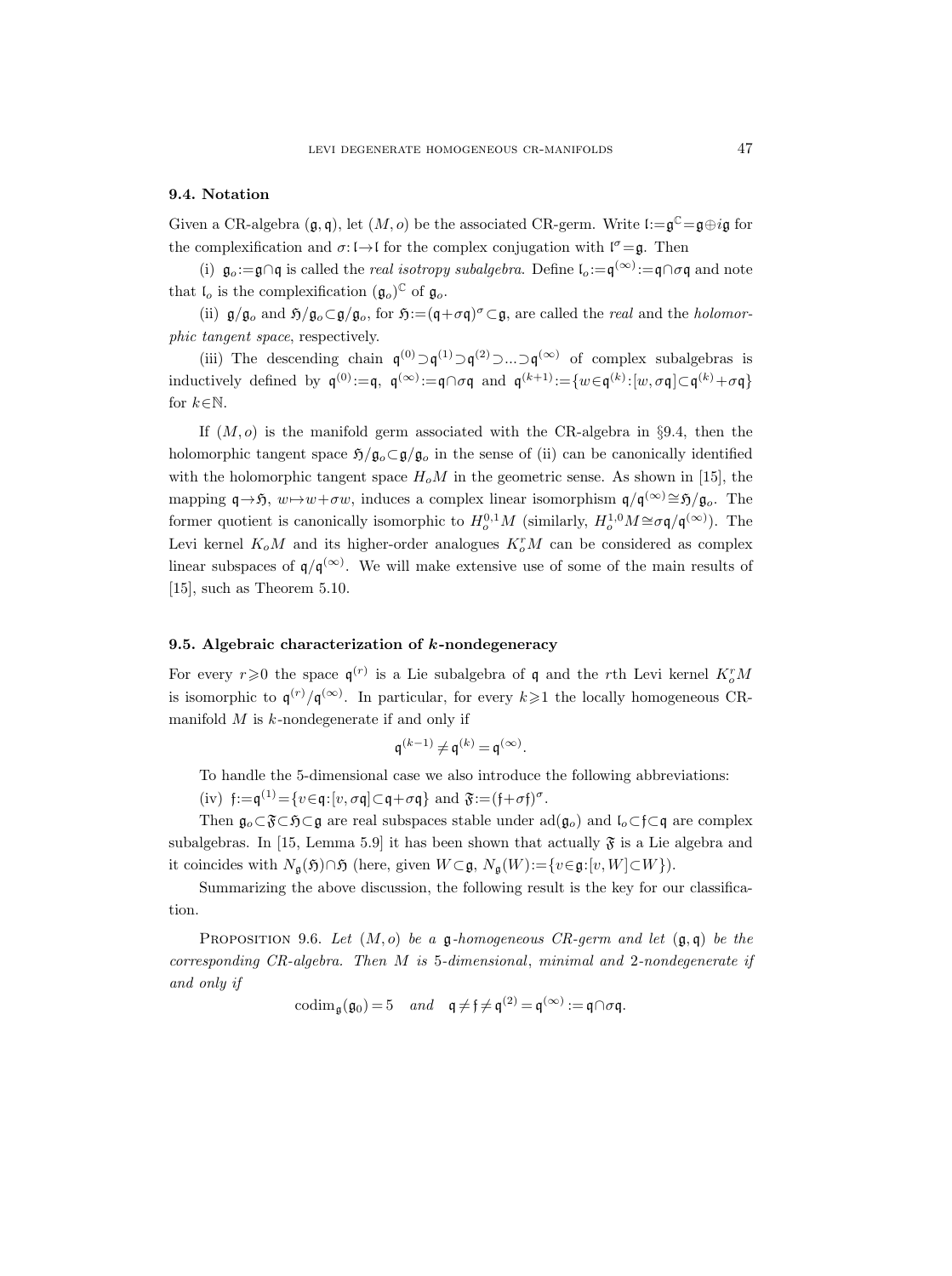Lemma 9.7. The Lie algebraic terms in Proposition 9.6 are equivalent to the following set of conditions:

| (1) $\dim \mathfrak{F}/\mathfrak{g}_o = \dim \mathfrak{H}/\mathfrak{F} = 2$ and $\dim_{\mathbb{R}} \mathfrak{g}/\mathfrak{H} = 1 = \dim_{\mathbb{C}} \mathfrak{f}/\mathfrak{l}_o = \dim_{\mathbb{C}} \mathfrak{q}/\mathfrak{f};$ |                                           |
|----------------------------------------------------------------------------------------------------------------------------------------------------------------------------------------------------------------------------------|-------------------------------------------|
| (II) $[\mathfrak{g}_o, \mathfrak{F}] \subset \mathfrak{F}, [\mathfrak{F}, \mathfrak{F}] \subset \mathfrak{F}$ and $[\mathfrak{F}, \mathfrak{H}] \subset \mathfrak{H};$                                                           |                                           |
| (III) $[q, \sigma q] \not\subset q + \sigma q$ ,                                                                                                                                                                                 | if $M$ is not Levi flat:                  |
| (IV) [f, $\sigma q$ ] $\subset q + \sigma q$ and $f \neq I_o$ ,                                                                                                                                                                  | <i>if</i> $M$ <i>is Levi degenerate</i> ; |
| (V) $[f, \sigma q] \not\subset f + \sigma q$                                                                                                                                                                                     | if $M$ is 2-nondegenerate.                |

We will frequently use the fact that the condition ' $[\mathfrak{F}, \mathfrak{H}] \subset \mathfrak{F}'$  (instead of  $\subset \mathfrak{H}$ ) violates condition (V).

By the canonical bijection between the classes  $\mathcal G$  and  $\mathcal A$  mentioned in Remark 9.2 (iv) and made precise above, our classification problem is transferred to the classification of certain effective CR-algebras up to geometric equivalence. Unfortunately, with a given locally homogeneous CR-germ  $(M, o)$  there may be associated many CR-algebras  $(g, g)$ for which the g's are nonisomorphic. For instance, if  $M = \mathcal{M}$  is the tube over the future light cone, then with  $(\mathcal{M}, o)$  there are associated CR-algebras  $(\mathfrak{g}, \mathfrak{q})$  with  $\mathfrak{g} \cong \mathfrak{so}(2, 3)$ , g∼=so(1, 3) and g∼=so(2, 2) together with a bunch of other Lie algebras that are not semisimple; see [16] for explicit realizations. Therefore, the best we can do in the following is to consider only CR-algebras  $(\mathfrak{g}, \mathfrak{q})$  such that dim  $\mathfrak{g}$  is minimal in the geometric equivalence class of  $(\mathfrak{g}, \mathfrak{q})$ . But, also then, we are still left in the example  $(\mathcal{M}, o)$  with several nonisomorphic solvable Lie algebras of dimension 5 as well as one nonsolvable Lie algebra of dimension 5 with 2-dimensional nonabelian radical and Levi part  $\cong$ sl(2, R).

# 9.8. Fundamental assumption

In the following, every CR-algebra  $(\mathfrak{g}, \mathfrak{q})$  under consideration is assumed to satisfy the condition in Proposition 9.6 (equivalently,  $(I)$ – $(V)$ ) as well as the following additional condition:

(VI) for every CR-algebra  $(g', q')$ , which is geometrically CR-equivalent to  $(g, q)$ , the dimension estimate dim  $\mathfrak{g}' \geqslant \dim \mathfrak{g}$  holds.

Condition (VI) implies, in particular, the following two conditions:

 $(VI)_1$   $(g, q)$  is effective;

 $(VI)_2$  there is no proper subalgebra  $\mathfrak{g}' \subset \mathfrak{g}$  with  $\mathfrak{g}' + \mathfrak{g}_o = \mathfrak{g}$  for  $\mathfrak{g}_o = \mathfrak{g} \cap \mathfrak{q}$ .

Indeed,  $(g', g')$  with  $g' := (g' + ig') \cap q$  is a CR-algebra that is geometrically equivalent to  $(\mathfrak{g}, \mathfrak{q})$  in case  $\mathfrak{g}' + \mathfrak{g}_o = \mathfrak{g}$ .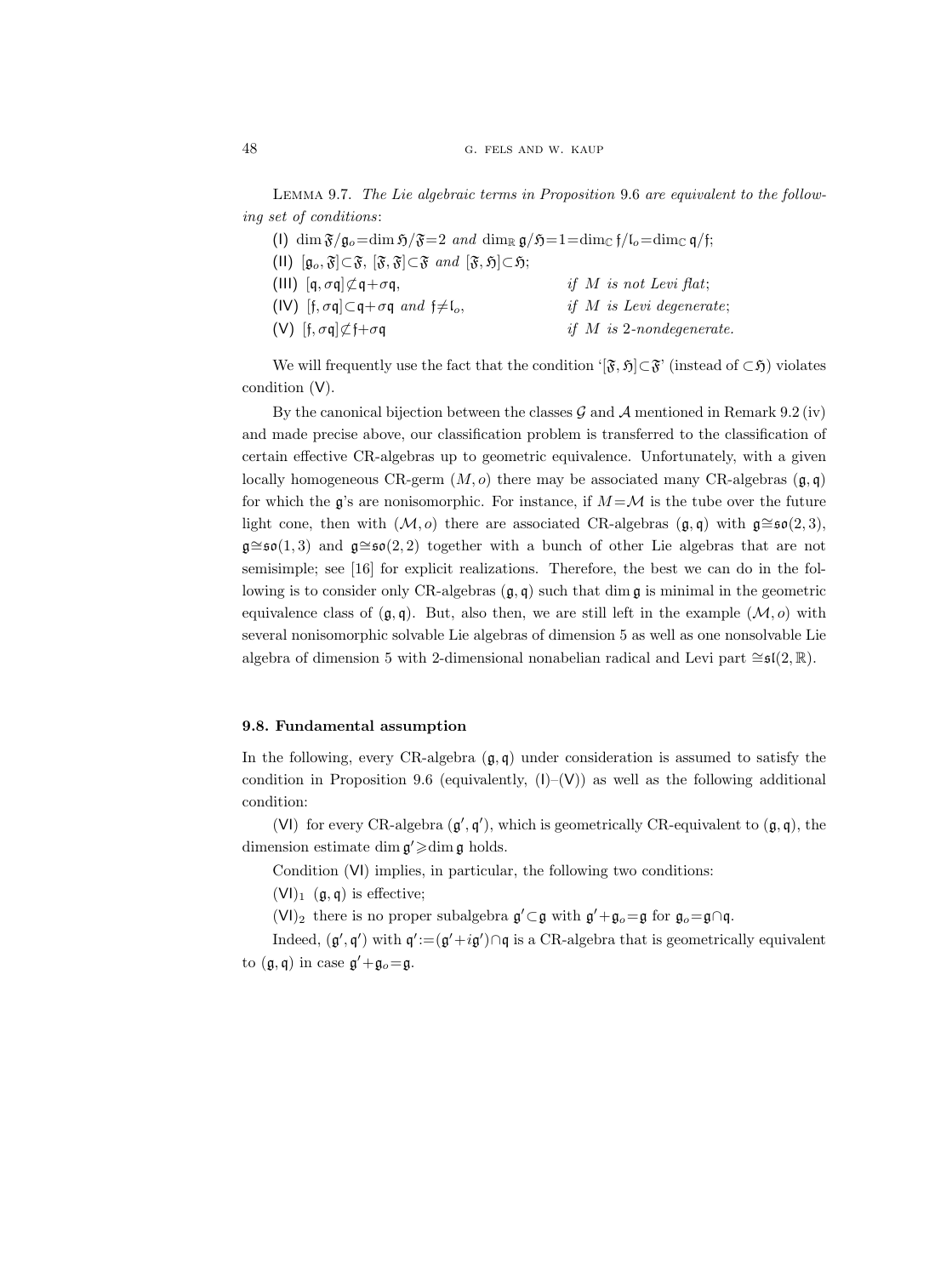#### 9.9. Basic structure theory

In the following we frequently use standard facts concerning reductive Lie algebras and parabolic subalgebras; see [24, Chapters VI and VII] as a general reference. To fix our notation, let  $\mathfrak s$  be a complex reductive Lie algebra and t be a Cartan subalgebra of  $\mathfrak s$ . Denote by  $\Phi = \Phi(\mathfrak{s}, \mathfrak{t}) \subset \mathfrak{t}^*$  the corresponding root system and by  $\Pi \subset \Phi$  the subset of simple roots. A subalgebra r⊂s is called parabolic if it contains a maximal solvable subalgebra (also called a *Borel subalgebra*) **b** of **s**. Conjugacy classes of parabolic subalgebras in **s** are parameterized by the subsets of  $\Pi$ . For every  $\mathscr{P}\subset\Pi$ , set  $\langle\!\langle \mathscr{P} \rangle\!\rangle:=\Phi\cap\bigoplus_{\alpha\in\mathscr{P}}\mathbb{Z}\alpha$ . Then, the corresponding parabolic subalgebra is defined by

$$
\mathfrak{r} = \mathfrak{r}_{\mathscr{P}} := \mathfrak{r}^{\text{red}} \oplus \mathfrak{r}^{\text{nil}} \quad \text{with} \quad \mathfrak{r}^{\text{red}} := \mathfrak{t} \oplus \bigoplus_{\alpha \in \langle \! \langle \mathscr{P} \rangle \! \rangle} \mathfrak{s}_{\alpha} \quad \text{and} \quad \mathfrak{r}^{\text{nil}} := \bigoplus_{\alpha \notin \langle \! \langle \mathscr{P} \rangle \! \rangle} \mathfrak{s}_{\alpha}. \tag{9.10}
$$

The case of a reductive real Lie algebra  $\mathfrak s$  is a little bit more sophisticated. In contrast to the complex situation there may exist several conjugacy classes of Cartan subalgebras. Among these, the class most suitable for our purposes consists of the so-called *maximally* split Cartan subalgebras t⊂s, defined as follows. Select a Cartan decomposition  $\mathfrak{s}=\mathfrak{k} \oplus \mathfrak{p}$ and let  $\mathfrak a$  be a maximal abelian subalgebra of  $\mathfrak p$ . Consider the centralizer  $\mathfrak m:=C_{\mathfrak k}(\mathfrak a)$  and put t:= $\mathfrak{a} \oplus \mathfrak{t}_{\mathfrak{m}}$ , where  $\mathfrak{t}_{\mathfrak{m}} \subset \mathfrak{m}$  is a maximal abelian subalgebra. The conjugacy classes of the real parabolic subalgebras in s are parameterized by the subsets of the simple roots  $\Pi \subset \Phi(\mathfrak{s}, \mathfrak{a})$  in the restricted root system  $\Phi(\mathfrak{s}, \mathfrak{a}) \subset \mathfrak{a}^*$ . Each parabolic subalgebra **r** in  $\mathfrak{s}$ has the decomposition  $\mathfrak{r} = \mathfrak{r}^{\text{red}} \ltimes \mathfrak{r}^{\text{nil}}$  into the reductive and nilpotent parts (once a maximally split Cartan subalgebra  $\mathfrak{t} \subset \mathfrak{r}$  is selected, the reductive factor with  $\mathfrak{r}^{\text{red}} \supset \mathfrak{t}$  is unique). Following a common convention, the roots  $\lambda$  occurring in the root space decomposition of the nilpotent ideal  $\mathbf{r}^{\text{nil}} = \bigoplus_{\lambda \in \Lambda} \mathfrak{s}_{\lambda}$  are negative, and we write  $\mathbf{r}^{-n} := \mathbf{r}^{\text{nil}}$ ,  $\mathbf{r}^{\text{r}} := \mathbf{r}^{\text{red}}$  and  $\Phi^{-n} := \Phi(\mathfrak{r}^{\text{nil}}, \mathfrak{a}) = \Lambda$ . Each parabolic subalgebra  $\mathfrak{r}$  containing t determines the decomposition

$$
\mathfrak{s} = \mathfrak{r}^n \oplus \mathfrak{r}^r \oplus \mathfrak{r}^{-n} \quad \text{with } \mathfrak{r}^n := \bigoplus_{\lambda \in \Phi(\mathfrak{r}^{\text{nil}}, \mathfrak{a})} \mathfrak{s}_{-\lambda}, \quad \text{and we put } \mathfrak{r}^{\text{opp}} := \mathfrak{r}^r \ltimes \mathfrak{r}^n. \tag{9.11}
$$

We call  $rk(\mathfrak{s}):=dim \mathfrak{t}$  the *rank* of  $\mathfrak{s}$  and  $rk_{\mathbb{R}}(\mathfrak{s}):=dim \mathfrak{a}$ , with  $\mathfrak{a}\subset \mathfrak{p}$  as above, the *real* rank of s.

### 10. The Lie algebra g has small semisimple part

In the preceding section we have explained how 2-nondegeneracy can be expressed in pure Lie algebraic terms. In this section we start with the actual proof of Theorem II. Since this proof will be quite involved, we subdivide it into several sections, lemmata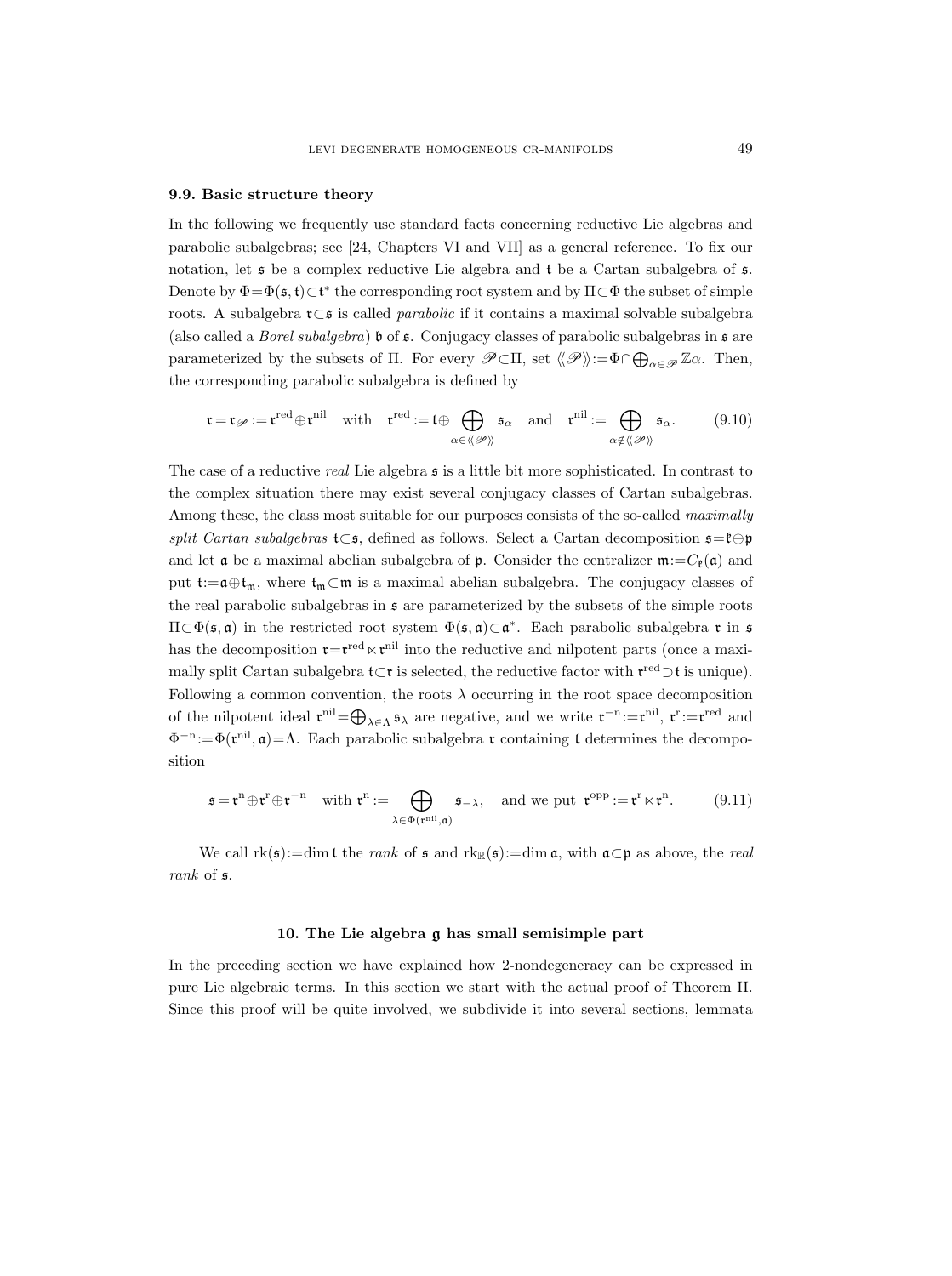and claims until the final step is completed in §16. For the convenience of the reader, we briefly outline the main steps.

As explained above, the classification can be reduced to the determination of all CRalgebras satisfying the fundamental assumption in §9.8. Once all possible CR-algebras are known, we have to identify the underlying CR-germs. In general, it may happen that algebraically inequivalent CR-algebras give rise to equivalent CR-germs. For this last part of the proof we use results from §8.

Our proceeding will be to show that the assumption in §9.8 severely restricts the possibilities for  $(g, q)$ . This will be achieved by a detailed structural study of the Lie algebras  $\mathfrak g$  occurring in  $(\mathfrak g, \mathfrak q)$ . Recall that every Lie algebra  $\mathfrak h$  has a Levi–Mal'tsev decomposition  $\mathfrak{h} = \mathfrak{h}^{\text{ss}} \ltimes \text{rad}(\mathfrak{h})$ , where  $\mathfrak{h}^{\text{ss}}$  is semisimple and is uniquely determined up to an inner automorphism of  $\mathfrak{h}$ . Furthermore, rad $(\mathfrak{h})$  is the radical of  $\mathfrak{h}$ , i.e., the unique maximal solvable ideal in h. In the first part of the proof, we investigate the various possibilities for  $\mathfrak{g}^{\text{ss}}$ , where  $(\mathfrak{g}, \mathfrak{q})$  satisfies certain conditions stated in the previous section. To be precise: For the rest of the paper the fundamental assumption in §9.8 remains in force for all CR-algebras  $(\mathfrak{g}, \mathfrak{q})$  under consideration. In particular, every  $(\mathfrak{g}, \mathfrak{q})$  is effective (condition  $(VI)_1$ , and therefore g can be considered as a transitive Lie subalgebra of  $\mathfrak{hol}(M, o)$ ). Furthermore, condition  $(VI)_2$  states that there is no proper Lie subalgebra of  $\mathfrak g$  that also is transitive on  $(M, o)$ .

Let an arbitrary CR-algebra  $(g, q)$  subject to the assumption in §9.8 be given, and let  $\mathfrak{g}^{\text{ss}} \ltimes \text{rad}(\mathfrak{g})$  be a Levi–Mal'tsev decomposition of  $\mathfrak{g}$ . In this and in the following few sections we assume that  $\mathfrak{g}^{\text{ss}} \neq 0$  and investigate which simple factors can occur in  $\mathfrak{g}^{\text{ss}}$ . Thereby we use the following notation: We fix a simple ideal  $\mathfrak s$  in  $\mathfrak g^{\rm ss}$  and denote the corresponding complementary ideal by  $\mathfrak{s}'$ , that is,

$$
\mathfrak{g} = \mathfrak{g}^{\text{ss}} \ltimes \text{rad } \mathfrak{g} \quad \text{and} \quad \mathfrak{g}^{\text{ss}} = \mathfrak{s} \times \mathfrak{s}'. \tag{10.1}
$$

In this section we show that  $\mathfrak{g}^{\text{ss}}$  only can contain simple factors isomorphic to one of the Lie algebras  $\mathfrak{so}(2,3)$ ,  $\mathfrak{so}(1,3)$ ,  $\mathfrak{su}(2)$  and  $\mathfrak{sl}(2,\mathbb{R})$ . This result is obtained by analyzing which simple real Lie algebras can contain proper subalgebras of very low codimensions. In the next sections we exclude further possibilities for  $\epsilon$ . In §11 we show that the factors  $\mathfrak{so}(2,3)$  and  $\mathfrak{so}(1,3)$  cannot occur in  $\mathfrak{g}^{\text{ss}}$  as it will turn out that their existence in the Levi factor would violate the minimality assumption (VI). Nevertheless notice that there exist CR-algebras  $(\mathfrak{so}(2,3), \mathfrak{q})$  and  $(\mathfrak{so}(1,3), \mathfrak{q})$  satisfying  $(I)$ –(V) and  $(VI)_1$ . All the underlying CR-germs of such CR-algebras are locally CR-equivalent to the light cone tube  $\mathcal{M}$ . In §12 we find the first examples of CR-algebras which satisfy the assumption in §9.8. In these cases  $\mathfrak{g}^{\text{ss}}$  contains a simple factor  $\mathfrak{s} \cong \mathfrak{sl}(2,\mathbb{R})$ , and then necessarily  $\mathfrak{g} \cong \mathfrak{sl}(2,\mathbb{R}) \times \mathfrak{r}$ , where **r** is a 2-dimensional nonabelian Lie algebra. Also, all such CR-algebras give rise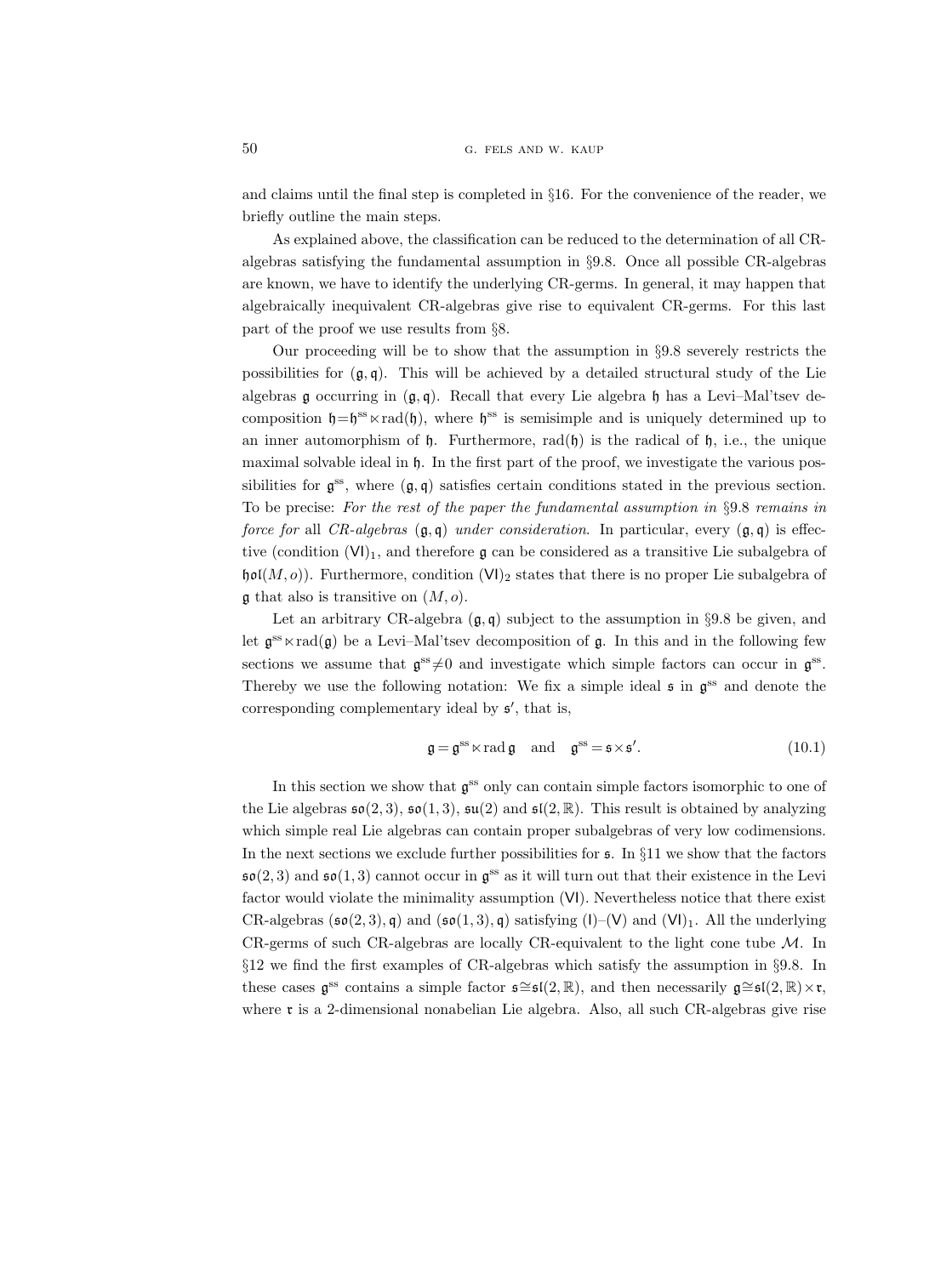only to CR-germs locally CR-equivalent to the tube over the light cone. In §13 we finally eliminate the possibility  $\mathfrak{s} \cong \mathfrak{su}(2)$  for the simple factor  $\mathfrak{s}$  in  $\mathfrak{g}^{\text{ss}}$ . At that stage of the proof, we will have proved the following dichotomy: Let  $(\mathfrak{g}, \mathfrak{q})$  be an arbitrary CR-algebra which obeys the assumption in §9.8. If  $\mathfrak{g}^{ss} \neq 0$  then  $\mathfrak{g}^{ss} \cong \mathfrak{sl}(2,\mathbb{R})$  and furthermore the underlying CR-germ is locally CR-equivalent to the light cone tube  $\mathcal{M}$ . Or  $\mathfrak{g}^{\text{ss}}=0$ , i.e.,  $\mathfrak{g}$  is solvable.

For this reason, from  $\S 14$  on, we only consider CR-algebras  $(g, q)$  with g solvable, and show that then necessarily dim  $\mathfrak{g} = 5 = \dim M$ . In §15 we look closer at the nilcenter z of g and find out that dim  $\mathfrak{z} \in \{1, 3\}$ . The Main lemma 15.14, which might be of interest in itself, gives a sufficient condition for a CR-algebra to be associated with a tube  $F + i\mathbb{R}^3$ ⊂  $\mathbb{C}^3$  over an affinely homogeneous surface  $F \subset \mathbb{R}^3$ . In the last section, we show by ad-hoc methods that indeed every 5-dimensional solvable Lie algebra g occurring in the CRalgebra  $(\mathfrak{g}, \mathfrak{q})$  under consideration fulfills the assumption of the main lemma. Hence, due to the aforementioned assertions and since (up to local affine equivalence) all affinely homogeneous surfaces in  $\mathbb{R}^3$  occur among Examples 8.1–8.5, this completes the proof of the classification theorem.

We now begin with the proof of Theorem II.

LEMMA 10.2. Let  $(\mathfrak{g}, \mathfrak{q})$  be a CR-algebra subject to the assumption in §9.8. Then the simple Lie subalgebra  $\mathfrak{s} \subset \mathfrak{g}^{\text{ss}}$  can only be isomorphic to  $\mathfrak{so}(2,3)$ ,  $\mathfrak{so}(1,3)$ ,  $\mathfrak{sl}(2,\mathbb{R})$  or  $\mathfrak{su}(2)$ .

Proof. The proof is carried out in several reduction steps. To begin with, we write as shorthand

$$
\mathfrak{h}_o:=\mathfrak{g}_o\cap\mathfrak{h},\quad \mathfrak{h}_{\mathfrak{F}}:=\mathfrak{F}\cap\mathfrak{h}\quad\text{and}\quad \mathfrak{h}_{\mathfrak{H}}:=\mathfrak{H}\cap\mathfrak{h}
$$

for every subalgebra  $\mathfrak{h} \subset \mathfrak{g}$ . Notice that  $\mathfrak{h}_\rho \subset \mathfrak{h}_\mathfrak{F}$  are subalgebras and  $\mathfrak{h}_\rho$  is a linear  $ad(\mathfrak{h}_{\mathfrak{F}})$ -stable subspace of  $\mathfrak{h}$ .

Consider the subalgebras  $\mathfrak{s}_o \subset \mathfrak{s}_{\mathfrak{F}}$  of  $\mathfrak{s}$ . The case  $\mathfrak{s}_o=\mathfrak{s}_{\mathfrak{F}}=\mathfrak{s}$ , that is  $\mathfrak{s} \subset \mathfrak{g}_o$ , can be ruled out since then  $\mathfrak{s}' \oplus \text{rad}(\mathfrak{g})$  would be a proper locally transitive subalgebra of  $\mathfrak{g}$ , contradicting assumption (VI)<sub>2</sub>. Therefore, at least one of the inclusions  $\mathfrak{s}_o \subset \mathfrak{s}_{\mathfrak{F}} \subset \mathfrak{s}$  is proper. Consequently, there is always a proper subalgebra of codimension  $\leq 3$  in s. Indeed, in case  $\mathfrak{s}_{\mathfrak{F}} \neq \mathfrak{s}$  the subalgebra  $\mathfrak{s}_{\mathfrak{F}}$  has this property, and in case  $\mathfrak{s}_{\mathfrak{F}} = \mathfrak{s}$  the proper subalgebra  $\mathfrak{s}_o$  has codimension  $\leq 2$ . Hence, there exists a maximal proper subalgebra h of  $\mathfrak s$  with either  $\mathfrak s_{\mathfrak F}\subset \mathfrak h$  or  $\mathfrak s_o\subset \mathfrak h$ . Such a maximal subalgebra  $\mathfrak h$  has codimension  $\leqslant 3$  in  $\mathfrak s$ . Due to  $[7, \S$ VIII.10, Corollary 1, every maximal proper subalgebra of  $\frak{s}$  is either reductive or parabolic. In the following claims we list all simple Lie algebras s which admit proper maximal subalgebras of such low codimensions. We discuss the reductive and parabolic cases separately.

CLAIM 1. Let  $\mathfrak k$  be a simple real algebra and  $\mathfrak h \subset \mathfrak k$  reductive with  $0 < \text{codim}_{\mathfrak s} \mathfrak h \leqslant 3$ . Then  $\mathfrak k$  can only be isomorphic to  $\mathfrak{sl}(2,\mathbb R)$ ,  $\mathfrak{su}(2)$  or  $\mathfrak{so}(1,3)$ .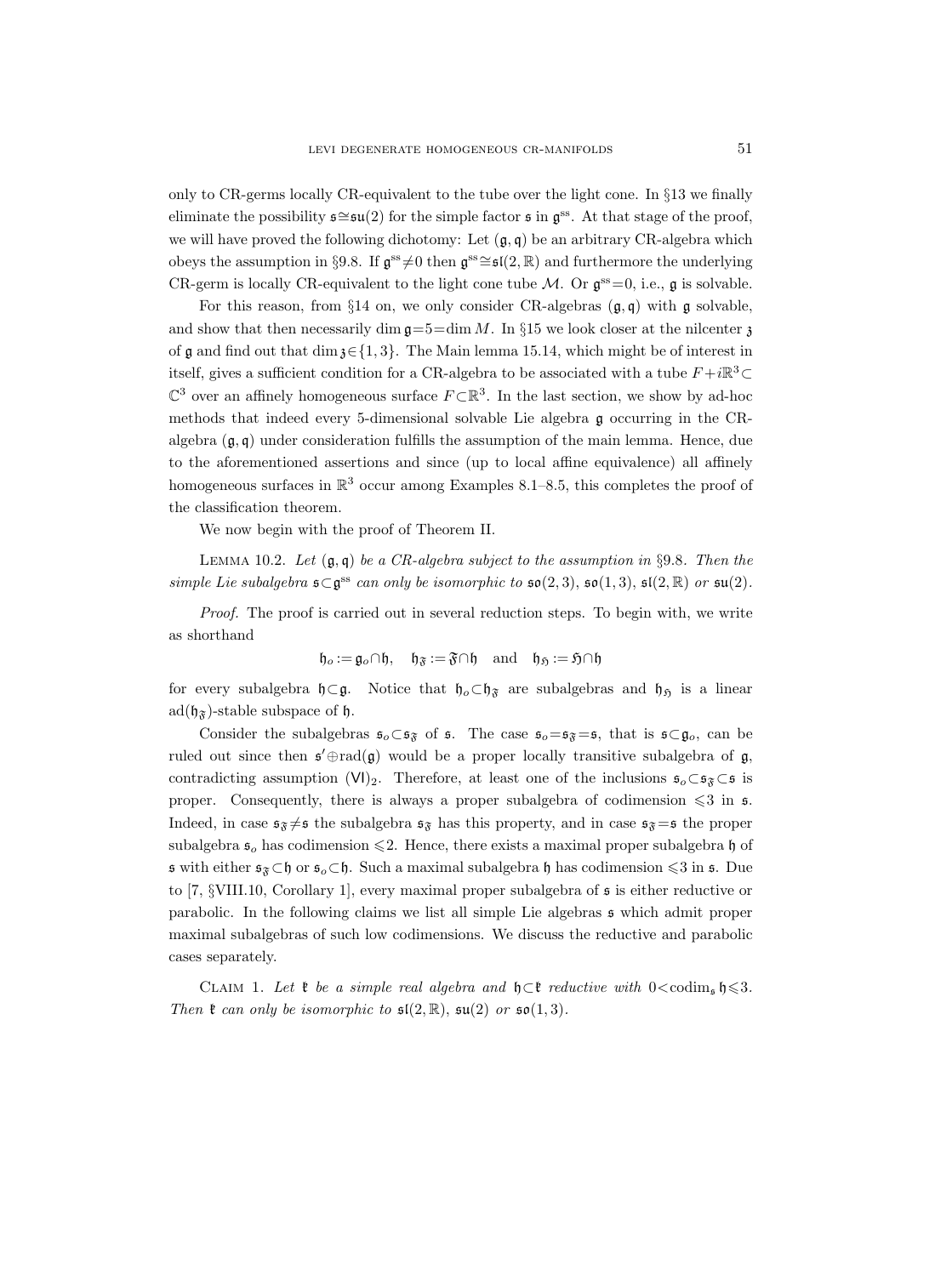# 52 G. FELS AND W. KAUP

*Proof.* Let  $\mathfrak{h}=\mathfrak{h}_1\times\ldots\times\mathfrak{h}_n\times\mathfrak{z}$  be the decomposition of the reductive subalgebra  $\mathfrak{h}$  into the simple factors  $\mathfrak{h}_i$  and the center  $\mathfrak{z}$ . Weyl's theorem implies the existence of an ad(h)stable complement  $\mathfrak{v}\subset \mathfrak{s}$ . Let  $\varrho:\mathfrak{h}\to\mathfrak{gl}(\mathfrak{v})$  be the induced adjoint representation. Every restriction  $g_i: \mathfrak{h}_j \to \mathfrak{gl}(\mathfrak{v})$  must be faithful since otherwise  $\mathfrak{h}_j$  would be an ideal in s. The crucial condition here is dim  $\mathfrak{v}\leqslant 3$  which, in turn, implies that each  $\mathfrak{h}_j$  is isomorphic either to  $\mathfrak{sl}(2,\mathbb{R})$ ,  $\mathfrak{so}(3)$  or  $\mathfrak{sl}(3,\mathbb{R})$ . As a consequence,

$$
\dim \mathfrak{h} \leqslant \begin{cases} 8k, & \text{if } r = 2k, \\ 8k+3, & \text{if } r = 2k+1, \end{cases} \quad \text{for } r := \text{rk}(\mathfrak{h}) \leqslant \text{rk}(\mathfrak{s}).
$$

On the other hand, a glance at the classification of simple Lie algebras shows that

$$
\dim \mathfrak{s} \geqslant \begin{cases} 2k^2 + 4k = \dim_{\mathbb{R}} \mathfrak{s}\mathfrak{l}(k+1, \mathbb{C}), & \text{if } r = 2k, \\ 4k^2 + 8k + 3 = \dim \mathfrak{s}\mathfrak{l}(2k+2, \mathbb{R}), & \text{if } r = 2k+1. \end{cases}
$$

Putting both inequalities together and bearing in mind that dim  $\epsilon$ –dim h  $\leq$ 3 shows that the rank of  $\mathfrak s$  can only be one of the numbers 1, 2 and 4. Since  $\mathfrak s\mathfrak l(2,\mathbb R)$  and  $\mathfrak s\mathfrak u(2)$  are the only simple real Lie algebras of rank 1, we may assume that s has rank 2 or 4. The case  $rk(s)=4$  can be ruled out in the following way. Consider first the situation where s is of complex type, that is,  $\mathfrak s$  is the underlying real Lie algebra of a complex simple Lie algebra c of (complex) rank 2. Then c is either  $\mathfrak{sl}(3,\mathbb{C})$  or  $\mathfrak{so}(5,\mathbb{C})$ . But in both cases a proper reductive real subalgebra has at least (real) codimension 4 (in fact, 8). If  $\epsilon$  is of real type then the above estimates give dim  $\mathfrak{h} \leq 16$  and dim  $\mathfrak{s} \geq 24 = \dim \mathfrak{sl}(5, \mathbb{R})$ . For the remaining case rk( $\mathfrak{s}=2$ , either  $\mathfrak{s} \cong \mathfrak{so}(1,3)$ , which is in the list of the claim, or  $\mathfrak{s}$  is isomorphic to a real form of  $\mathfrak{sl}(3,\mathbb{C})$  or  $\mathfrak{so}(5,\mathbb{C})$ . In both cases every proper reductive complex subalgebra has at least codimension 4. This proves Claim 1.  $\Box$ 

CLAIM 2. Let  $\mathfrak k$  be a simple real Lie algebra and  $\mathfrak h \subset \mathfrak k$  be parabolic with  $0 < \text{codim}_{\mathfrak s} \mathfrak h \leqslant 3$ . Then s is isomorphic to  $\mathfrak{so}(1,3)$ ,  $\mathfrak{sl}(4,\mathbb{R})$ ,  $\mathfrak{su}(2)$  or to a noncompact real form of  $\mathfrak{sl}(3,\mathbb{C})$ or  $\mathfrak{so}(5,\mathbb{C})$ .

Proof. Since every parabolic subalgebra of a compact Lie algebra is trivial, apart from  $\mathfrak{s} \cong \mathfrak{su}(2)$  we only have to consider the case where  $\mathfrak{s}$  is noncompact. The estimate rk(s)6dim s−dim h (compare §9.9) implies that rk(s)63. We work out the various cases separately.

rk( $\mathfrak{s}$ )=3. The complexification  $\mathfrak{s}^{\mathbb{C}}$  of  $\mathfrak{s}$  is one of the Lie algebras  $\mathfrak{sl}(4,\mathbb{C})$ ,  $\mathfrak{so}(7,\mathbb{C})$  or  $\mathfrak{sp}(3,\mathbb{C})$ . The latter two can be immediately ruled out since a glance at the corresponding Satake diagrams shows that every proper parabolic subalgebra of them is at least of codimension 4. In the remaining case  $\mathfrak{s}^{\mathbb{C}} \cong \mathfrak{sl}(4,\mathbb{C})$ , only the normal real form  $\mathfrak{sl}(4,\mathbb{R})$ has a parabolic subalgebra of codimension 3. (A glance at the Satake diagrams for the remaining noncompact real forms of  $\mathfrak{sl}(4,\mathbb{C})$  excludes further possibilities).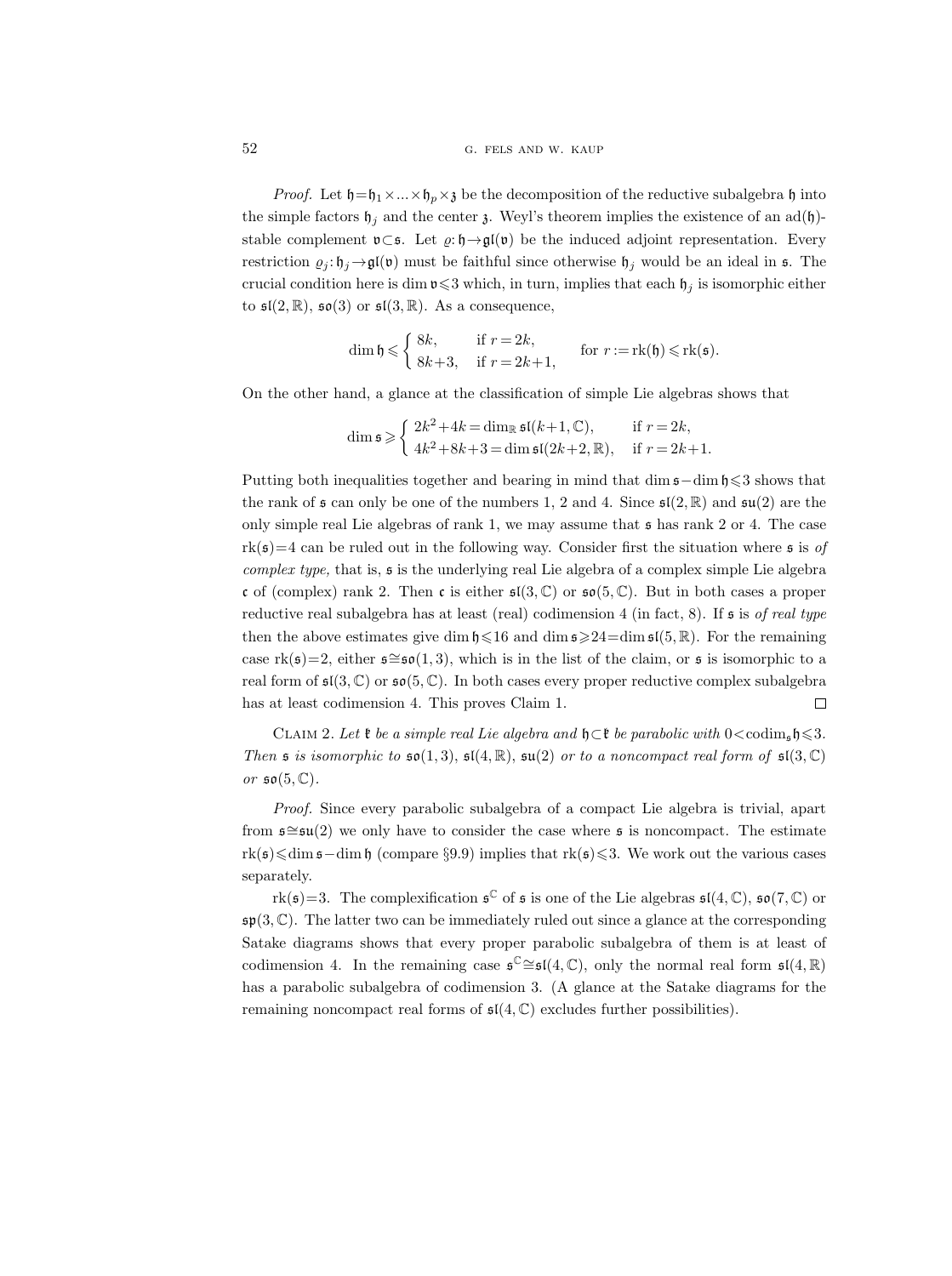$rk(\mathfrak{s})=1,2$ . The rank conditions imply that  $\mathfrak{s}$  is the underlying real Lie algebra of  $\mathfrak{sl}(2,\mathbb{C})$  or a real form of  $\mathfrak{sl}(3,\mathbb{C})$  or  $\mathfrak{so}(5,\mathbb{C})$ . The Lie algebra  $\mathfrak{so}(1,3)$ , as well as every noncompact real form of  $\mathfrak{sl}(3,\mathbb{C})$  or  $\mathfrak{so}(5,\mathbb{C})$ , contains a parabolic subalgebra of codimension less than or equal to 3. Since dim  $\mathfrak{sl}(2,\mathbb{R})=\dim \mathfrak{su}(2)=3$ , all simple Lie algebras of rank 1 also contain parabolic subalgebras of the required codimension.

In order to further reduce the list of possibilities for s, we have to look more closely at the particular real forms obtained in Claims 1 and 2, but not in the list of Lemma 10.2.

*Elimination of*  $\mathfrak{s} \cong \mathfrak{sl}(4,\mathbb{R})$ . Up to an automorphism of  $\mathfrak{sl}(4,\mathbb{R})$ , there is only one such parabolic subalgebra h of codimension 3. Let  $t = \alpha \subset h$  be the split Cartan subalgebra and  $\mathfrak{h} = \mathfrak{h}^r \ltimes \mathfrak{h}^{-n}$  be the decomposition as in (9.11). Note that here the reductive factor  $\mathfrak{h}^r \cong \mathfrak{gl}(3,\mathbb{R})$  acts irreducibly on  $\mathfrak{h}^{\pm n} \cong \mathbb{R}^3$ . The only possibility for the flag  $\mathfrak{s}_o \subset \mathfrak{s}_{\mathfrak{F}} \subset \mathfrak{s}_{\mathfrak{H}} \subset \mathfrak{s}_{\mathfrak{H}}$ which cannot be trivially excluded, is when  $\mathfrak{s}_o \subset \mathfrak{s}_{\mathfrak{F}}=\mathfrak{h} \subsetneq \mathfrak{s}_{\mathfrak{H}} \subsetneq \mathfrak{s}$  and  $\text{codim}_{\mathfrak{h}}(\mathfrak{s}_o) \leq 2$ . This cannot be true since dim  $\mathfrak{s}_{\mathfrak{H}}/\mathfrak{s}_{\mathfrak{F}}=2$  and  $[\mathfrak{s}_{\mathfrak{F}}:\mathfrak{s}_{\mathfrak{H}}]\subset \mathfrak{s}_{\mathfrak{H}}$  (condition (II)), but  $\mathfrak{h}=\mathfrak{s}_{\mathfrak{F}}$  acts irreducibly on the 3-dimensional space  $\mathfrak{s}/\mathfrak{s}_{\mathfrak{F}} \cong \mathfrak{h}^n$ .

*Elimination of*  $\mathfrak{s} \cong \mathfrak{su}(1, 2)$ . In this case of real rank 1, there exists, up to conjugacy, only one parabolic subalgebra h. This is the minimal one  $h=+\infty = m+\infty$ , which is solvable with codim<sub>s</sub>  $\mathfrak{h}$ =3. The reductive part  $\mathfrak{h}^r = \mathfrak{m} \oplus \mathfrak{a} =:t$  of  $\mathfrak{h}$  is a maximally split Cartan subalgebra. As before, the only situation which cannot be trivially disposed of is when  $\mathfrak{s}_o \subset \mathfrak{s}_{\mathfrak{F}} = \mathfrak{h}$  and  $c:=\mathrm{codim}_{\mathfrak{h}}(\mathfrak{s}_o) \in \{0, 1, 2\}$ . Recall that  $\mathfrak{h}$  yields the decomposition  $\mathfrak{s} = \mathfrak{h}^n \oplus \mathfrak{t} \oplus \mathfrak{h}^{-n}$ . If  $c = 0$ , that is  $\mathfrak{s}_o = \mathfrak{h}$ , then  $\mathfrak{h}^n \oplus \text{rad}(\mathfrak{g})$  would be a proper locally transitive subalgebra of  $\frak{g}$  in contradiction with assumption (VI)<sub>2</sub>. If  $c=1$  then either t∩ $\frak{s}_o\neq \frak{t}$ , and then  $\mathfrak{h}^{\text{opp}}\oplus \text{rad}(\mathfrak{g})$  would be a proper locally transitive subalgebra of  $\mathfrak{g}$  (again contradicting (VI)<sub>2</sub>), or  $t\subset s_o$ . But taking into account the particular structure of  $\mathfrak{h}^{-n} = s_{-\lambda} \oplus s_{-2\lambda}$ , this also does not occur, since otherwise  $\mathfrak{s}_o \cap \mathfrak{h}^{-n}$  would be a t-stable 2-dimensional subalgebra, which is impossible since  $ad(t)$  acts irreducibly on the 2-dimensional root spaces  $\mathfrak{s}_{\pm\lambda}$  and  $[\mathfrak{s}_{\lambda}, \mathfrak{s}_{\lambda}]=\mathfrak{s}_{2\lambda}$ .

The case  $c=2$  remains, that is,  $\mathfrak{s}=\mathfrak{g}\cong\mathfrak{su}(1,2)$  is locally transitive. Then

$$
\mathfrak{l}=\mathfrak{s}^{\mathbb{C}}\cong\mathfrak{sl}(3,\mathbb{C})
$$

and  $\mathfrak q$  is a subalgebra of complex dimension 5. Consequently  $\mathfrak q$  is contained in a maximal (6-dimensional) parabolic subalgebra  $h \cong \mathfrak{gl}(2, \mathbb{C}) \ltimes \mathbb{C}^2$  of l, that is, either q coincides with a Borel subalgebra b, or is conjugate to a subalgebra j≅ $\mathfrak{sl}(2,\mathbb{C})\ltimes\mathbb{C}^2$ . In both cases the subgroups Q of  $L=\text{SL}(3,\mathbb{C})$  corresponding to b or j are closed and the underlying CR-germ  $(M, o)$  is locally CR-equivalent to an SU(1,2)-orbit either in  $L/B \cong \mathbb{F}(\mathbb{C}^3)$ , the complex manifold of full flags in  $\mathbb{C}^3$ , or in the  $\mathbb{C}^*$ -principal bundle  $L/J$  over  $\mathbb{P}_2(\mathbb{C})$ . A direct check shows that in neither case there exist 2-nondegenerate  $SU(1, 2)$ -orbits.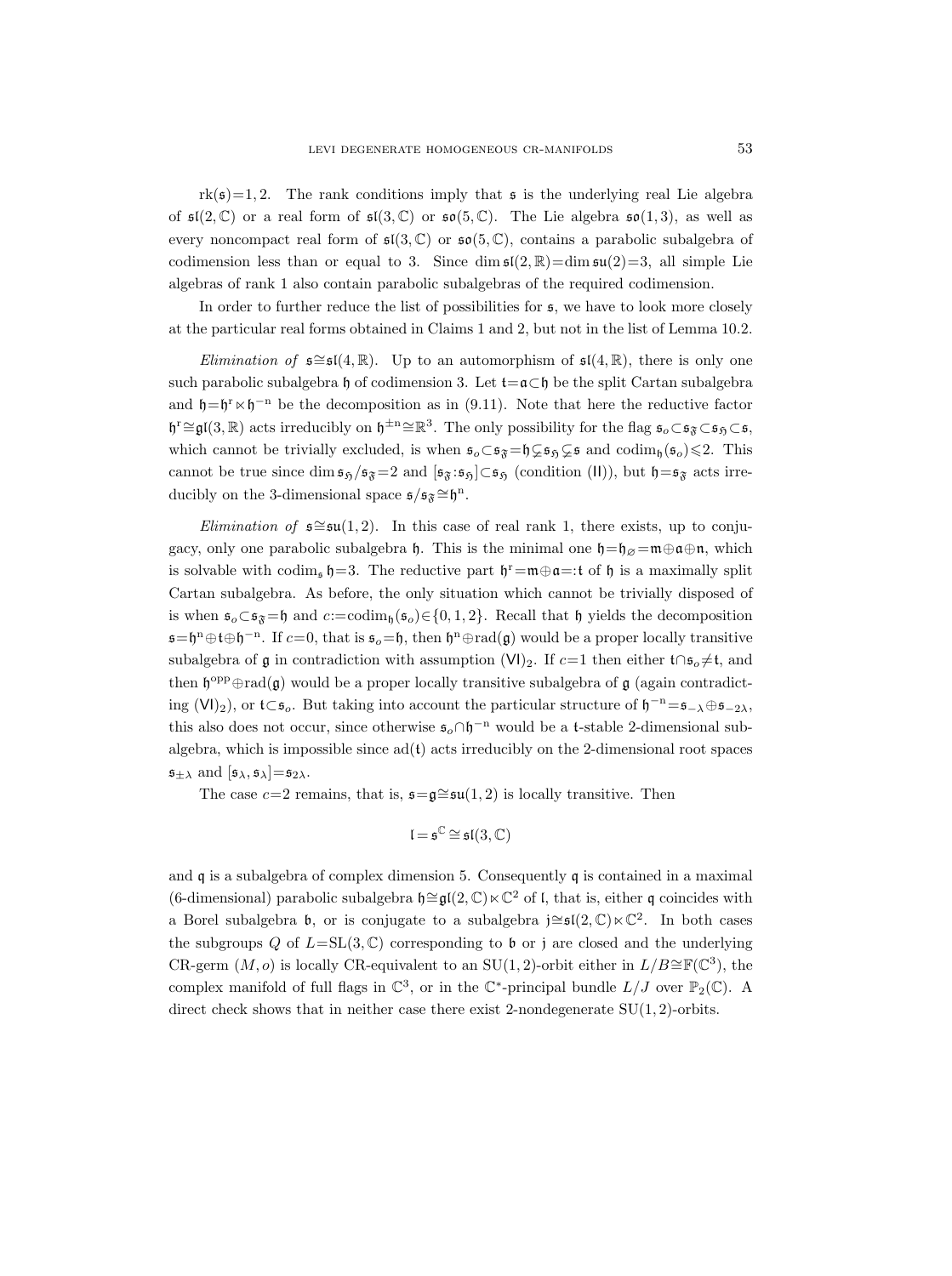Elimination of  $\mathfrak{s} \cong \mathfrak{sl}(3,\mathbb{R})$ . Then  $3 \leq \dim \mathfrak{s}_0 \leq 6$  holds except for the trivial case  $\mathfrak{s}_o=$ **s.** If dim  $\mathfrak{s}_o=3$  and hence  $\mathfrak{s}$  is locally transitive, then as in the previous situation each CR-germ  $(M, o)$  associated with a CR-algebra  $(\mathfrak{sl}(3, \mathbb{R}), \mathfrak{q})$  is locally CR-equivalent to an  $SL(3,\mathbb{R})$ -orbit either in  $SL(3,\mathbb{C})/B$  or in  $SL(3,\mathbb{C})/J$  (as discussed above, with  $SL(3,\mathbb{R})$  in place of  $SU(1,2)$ ). Again, none of these orbits is 2-nondegenerate. The case dim  $\mathfrak{s}_o\geq 4$  remains. But then there always exists a parabolic (proper) subalgebra  $\mathfrak{h}\subset \mathfrak{s}$ with  $s_o + \mathfrak{h} = s$ , that is,  $\mathfrak{h} \oplus \text{rad}(\mathfrak{g})$  is a proper locally transitive subalgebra of  $\mathfrak{g}$  excluding the case  $\mathfrak{s}^{\mathbb{C}} \cong \mathfrak{sl}(3, \mathbb{C})$ .

Elimination of  $\mathfrak{s} \cong \mathfrak{so}(1, 4)$ . There exists up to conjugacy a unique parabolic subalgebra  $\mathfrak{h} = \mathfrak{h}^r \ltimes \mathfrak{h}^{-n} \subset \mathfrak{s}$  of codimension 3, and we have to investigate only the cases  $\mathfrak{s}\supseteq$   $\mathfrak{s}_\mathfrak{H}=\mathfrak{s}_\mathfrak{H}=\mathfrak{h}\supseteq$  A close look at the minimal (and maximal proper) parabolic subalgebra  $\mathfrak{h}=\mathfrak{m}\oplus\mathfrak{a}\oplus\mathfrak{s}_{\lambda}$  shows that  $\mathfrak{m}\cong\mathfrak{so}(3)$ , and  $\mathfrak{m}$  acts irreducibly on the 3-dimensional nilpotent ideal  $\mathfrak{h}^{-n} = \mathfrak{s}_{-\lambda}$ . Consequently,  $\mathfrak{h}$  acts irreducibly on  $\mathfrak{s}/\mathfrak{h} = \mathfrak{s}/\mathfrak{s}_{\mathfrak{F}} \cong \mathbb{R}^3$ . This leads to a contradiction as  $[\mathfrak{s}_{\mathfrak{F}}, \mathfrak{s}_{\mathfrak{H}}] \subset \mathfrak{s}_{\mathfrak{H}},$  i.e.,  $\mathfrak{s}_{\mathfrak{H}}/\mathfrak{s}_{\mathfrak{F}}$  would be a 2-dimensional stable subspace.

This completes the proof of Claim 2.

 $\Box$ 

The proof of Lemma 10.2 is now complete.

 $\Box$ 

In [5, Theorem 6] it is claimed that for every 2-nondegenerate real-analytic hypersurface  $M\subset\mathbb{C}^3$  the Lie algebra  $\mathfrak{hol}(M, a)$  has dimension  $\leq 11$  at every point. Using this result would save a few arguments in the proof of Lemma 10.2. Instead, we preferred to present a self-contained proof of the proposition.

# 11. The cases  $\mathfrak{s} \cong \mathfrak{so}(2,3)$  and  $\mathfrak{s} \cong \mathfrak{so}(1,3)$

We continue the proof of Theorem II. So far we have proved that for the CR-algebra  $(\mathfrak{g}, \mathfrak{q})$  under consideration the simple factor  $\mathfrak{s}$  of  $\mathfrak{g}^{\text{ss}}$ , see (10.1), can only be isomorphic to one of the simple Lie algebras listed in Lemma 10.2. In this section we show that among these, the possibilities  $\mathfrak{s} \cong \mathfrak{so}(2,3)$  and  $\mathfrak{s} \cong \mathfrak{so}(1,3)$  cannot occur. Here and in the following, upper case roman numerals refer to the conditions in  $\S 9.5$  and  $\S 9.8$ .

We would like to mention that for the tube  $M$  over the future light cone one has hol( $M$ ,  $o) \cong$  so(2,3), and that there exists a copy of so(1,3) in hol( $M$ , a) that is also locally transitive. Since these Lie algebras have dimensions 10 and 6 and since, on the other hand, there are transitive subalgebras of  $\mathfrak{hol}(\mathcal{M}, o)$  of dimension 5, these two Lie algebras do not satisfy the minimality condition (VI). In the following we consider both cases separately.

 $\mathfrak{s} \cong \mathfrak{so}(2,3)$ . The only Lie subalgebras h in the normal real form  $\mathfrak{so}(2,3)$  with codim<sub>s</sub>  $\mathfrak{h}\leqslant3$  are the 3-codimensional maximal parabolic subalgebras. We need to take a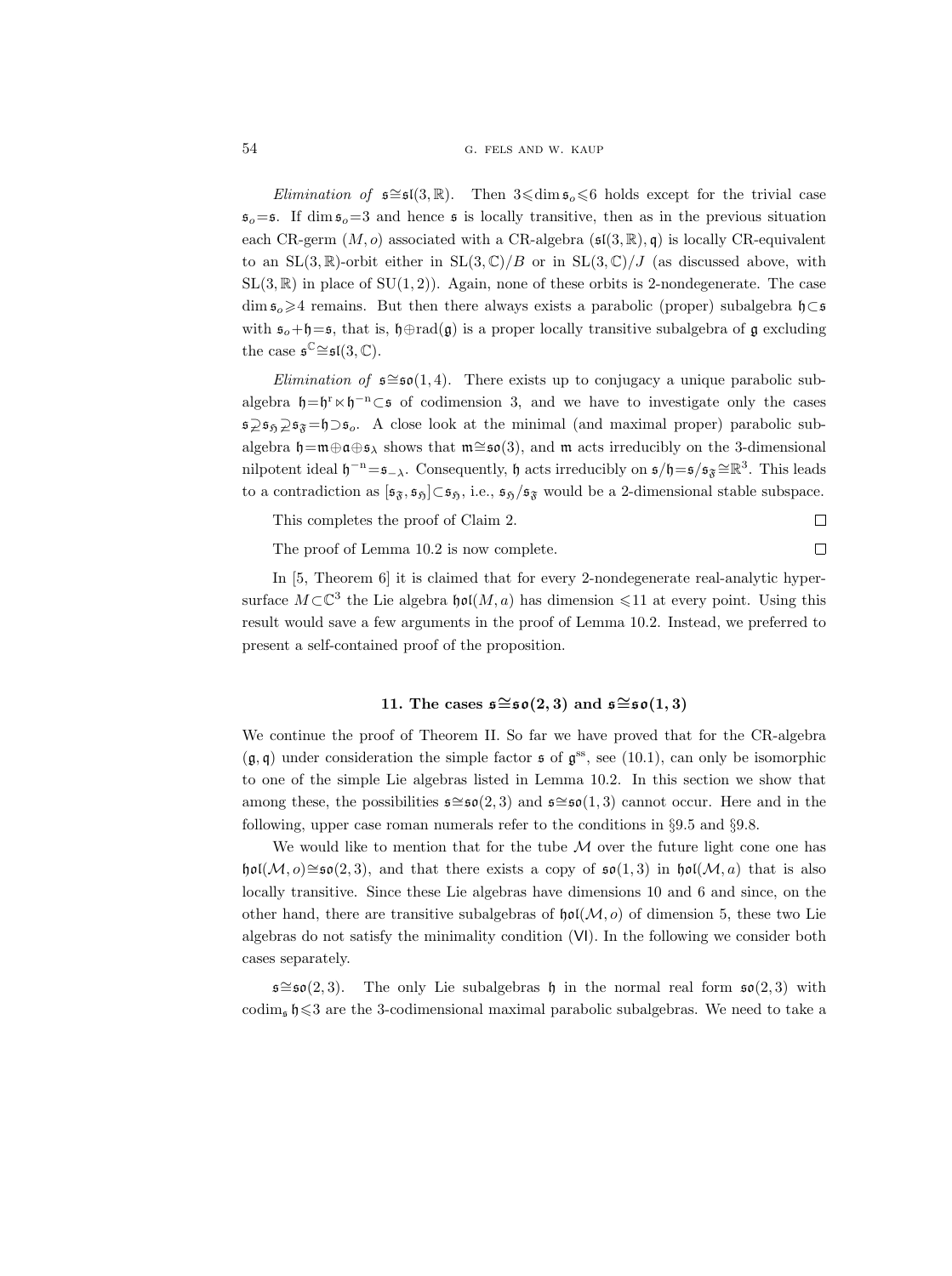closer look at the structure of these subalgebras. There are, up to isomorphisms of s, only two such parabolic subalgebras: If  $\Pi(\mathfrak{a}) = {\alpha, \beta}$  is a basis of the root system  $\Phi(\mathfrak{a})$ ( $\alpha$  a split Cartan subalgebra,  $\alpha$  long and  $\beta$  short), then

$$
\begin{aligned} \mathfrak{h}_1 := (\mathfrak{a} \oplus \mathfrak{s}_\alpha \oplus \mathfrak{s}_{-\alpha}) \oplus \mathfrak{s}_{-\beta} \oplus \mathfrak{s}_{-\alpha-\beta} \oplus \mathfrak{s}_{-\alpha-2\beta} = \mathfrak{h}_1^{\rm r} \ltimes \mathfrak{h}_1^{-{\rm n}}, \\ \mathfrak{h}_2 := (\mathfrak{a} \oplus \mathfrak{s}_\beta \oplus \mathfrak{s}_{-\beta}) \oplus \mathfrak{s}_{-\alpha} \oplus \mathfrak{s}_{-\alpha-\beta} \oplus \mathfrak{s}_{-\alpha-2\beta} = \mathfrak{h}_2^{\rm r} \ltimes \mathfrak{h}_2^{-{\rm n}} \end{aligned}
$$

are representatives of the corresponding isomorphy classes. The only instance where the filtration  $\mathfrak{s}_0 \subset \mathfrak{s}_{\mathfrak{H}} \subset \mathfrak{s}$  could be nontrivial (recall that  $\mathfrak{s}_0$  and  $\mathfrak{s}_{\mathfrak{F}}$  are subalgebras,  $\mathfrak{s}_{\mathfrak{H}}$ is an ad( $\mathfrak{s}_{\mathfrak{F}}$ )-stable subspace) arises when  $\mathfrak{s}_{o} \subset \mathfrak{s}_{\mathfrak{F}}=\mathfrak{h}_{j} \subset \mathfrak{s}_{\mathfrak{H}} \subset \mathfrak{s}$  for  $j=1, 2$ . The possibility  $\not z_2 = \mathfrak{s}_{\mathfrak{F}}$  cannot occur since the adjoint representation of  $\mathfrak{h}_2^{\rm r}$  on  $\mathfrak{h}_2^{\rm n} \cong \mathfrak{s}/\mathfrak{s}_{\mathfrak{F}}$  is irreducible, contradicting the existence of a 2-dimensional  $ad(\mathfrak{s}_{\mathfrak{F}})$ -stable subspace  $\mathfrak{s}_{\mathfrak{H}}/\mathfrak{s}_{\mathfrak{F}}$ . The possibility that  $\mathfrak{s}_{\mathfrak{F}}=\mathfrak{h}_1\supset\mathfrak{s}_o$  remains. From now on,  $\mathfrak{h}:=\mathfrak{h}_1$  and we analyze the various possibilities for dim  $\mathfrak{s}_{\mathfrak{F}}-\dim \mathfrak{s}_{o} \in \{0, 1, 2\}$ . The equation  $\mathfrak{s}_{\mathfrak{F}}=\mathfrak{s}_{o}$  contradicts condition  $(VI)_2$ , since in that case the proper subalgebra  $(\mathfrak{h}^n \oplus \mathfrak{s}') \ltimes \text{rad}(\mathfrak{g})$  would be transitive on  $(M, o)$ . The case when  $\mathfrak{s}_o$  is of codimension 1 in  $\mathfrak{s}_{\mathfrak{F}}=\mathfrak{h}$  can also be ruled out: either  $\mathfrak{h}^{-n}\subset \mathfrak{s}_o$ , and then  $(\mathfrak{h}^{\text{opp}}\oplus\mathfrak{s}')\ltimes \text{rad}(\mathfrak{g})$  would be a transitive proper subalgebra of  $\mathfrak{g}$ , or the intersection of  $\mathfrak{s}_o$  with  $\mathfrak{h}^{-n} = (\mathfrak{s}_{-\beta} \oplus \mathfrak{s}_{-\beta-\alpha}) \oplus \mathfrak{s}_{-\alpha-2\beta}$  is a 2-dimensional subalgebra. In such a case the image  $\pi(\mathfrak{s}_o)$  of the projection  $\pi: \mathfrak{h} = \mathfrak{h}^{-n} \rtimes \mathfrak{h}^r \to \mathfrak{h}^r$  coincides with  $\mathfrak{h}^r$ . But this also leads to a contradiction: neither the intersection  $\mathfrak{s}_o \cap \mathfrak{h}^{-n}$  can coincide with  $\mathfrak{s}_{-\beta} \oplus \mathfrak{s}_{-\beta-\alpha}$  (since it is not a subalgebra), nor  $(\mathfrak{s}_{-\beta} \oplus \mathfrak{s}_{-\beta-\alpha}) \cap \mathfrak{s}_o$  can be 1-dimensional (since  $\mathfrak{h}^r$  acts irreducibly on  $(\mathfrak{s}_{-\beta}\oplus \mathfrak{s}_{-\beta-\alpha})$ . Finally we are left with the case dim  $\mathfrak{s}_{\mathfrak{F}}-\dim \mathfrak{s}_{\mathfrak{o}}=2$ , that is, s is transitive on  $(M, o)$ . Thus  $g = s$  by assumption (VI). But then dim  $g_o = 5$  and there always exist proper subalgebras  $\mathfrak{g}' \subset \mathfrak{g}$  with  $\mathfrak{g}' + \mathfrak{g}_0 = \mathfrak{g}$ , a contradiction to condition  $(VI)_2$ .

 $\mathfrak{s} \cong \mathfrak{so}(1,3) \cong \mathfrak{sl}(2,\mathbb{C})$ . We work out this case by investigating various possibilities for  $\dim \mathfrak{s}_o$ 

• dim  $\mathfrak{s}_o \geq 3$ . We claim that then there exists a solvable subalgebra  $\mathfrak{r} \subset \mathfrak{s}$  such that  $s_o+r=s$ . The case dim  $s_o\geq 4$  is easily settled as all 4-dimensional subalgebras in  $s$  are maximal, i.e., they are Borel subalgebras of  $\mathfrak{sl}(2,\mathbb{C})$  and consequently have nilpotent complementary subalgebras. There do not exist (real) subalgebras of  $\mathfrak{sl}(2,\mathbb{C})$  of dimension 5. If dim  $\mathfrak{s}_0=3$  then  $\mathfrak{s}$  is either semisimple or solvable. In the semisimple case we work with an explicit matrix realization  $\mathfrak{s} \subset \mathbb{C}^{2 \times 2}$ : either  $\mathfrak{s}_o \cong \mathfrak{su}(2)$  or  $\mathfrak{s}_o \cong \mathfrak{su}(1,1)$ , i.e.,

$$
\mathfrak{s}_o \cong \left\{ \begin{pmatrix} it & \varepsilon \bar{z} \\ z & -it \end{pmatrix} : t \in \mathbb{R} \text{ and } z \in \mathbb{C} \right\} \text{ for } \varepsilon = 1 \text{ or } \varepsilon = -1.
$$

In both cases the upper triangular Borel subalgebra  $\mathfrak{b}^+ \subset \mathfrak{sl}(2,\mathbb{C}) \subset \mathbb{C}^{2 \times 2}$  forms a linear complement of  $\mathfrak{s}_o$ . This cannot happen, since then condition  $(VI)_2$  would be violated.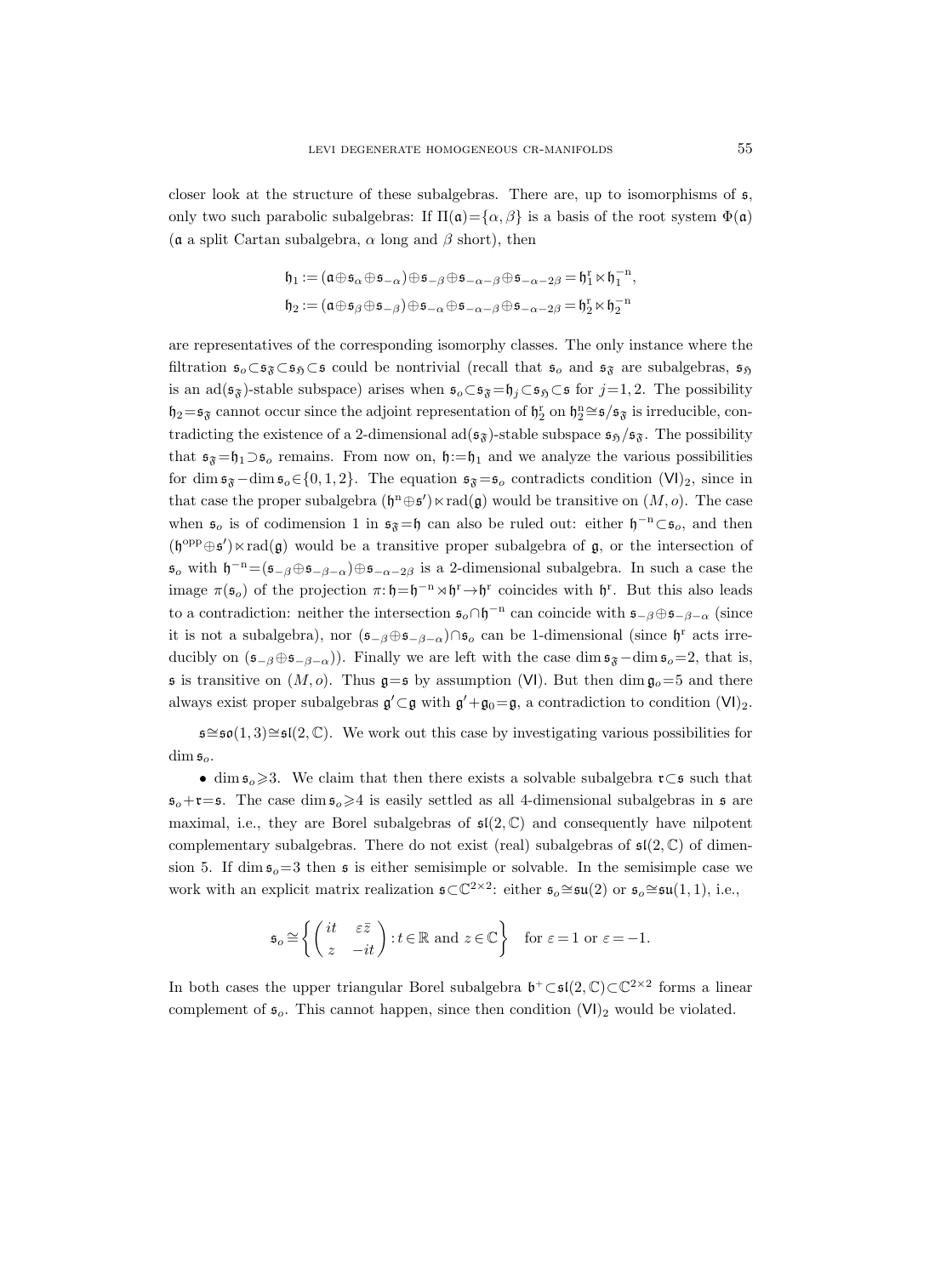If  $\mathfrak{s}_o$  is solvable then  $\mathfrak{s}_o$  is contained as a certain 1-codimensional (real) subalgebra in a (complex) Borel subalgebra  $\mathfrak{b}=\mathfrak{t}\ltimes \mathfrak{b}^{\text{nil}}$  of  $\mathfrak{s} \cong \mathfrak{sl}(2,\mathbb{C})$ . We claim that  $\mathfrak{s}_o\supset \mathfrak{b}^{\text{nil}}$ : otherwise (that is, if  $\dim_{\mathbb{R}} \mathfrak{s}_o \cap \mathfrak{b}^{\text{nil}} = 1$ ) we would have  $\pi(\mathfrak{s}_o) = \mathfrak{t}$ , where  $\pi: \mathfrak{b} \to \mathfrak{t}$  is the projection homomorphism, and consequently  $\mathfrak{s}_o$  would contain a certain complex Cartan subalgebra  $\mathfrak{t}'$  of  $\mathfrak{b}$  which acts  $\mathbb{R}$ -irreducibly on  $\mathfrak{b}^{\text{nil}}$ .

However, from our claim it follows that the opposite Borel subalgebra is a complementary subspace of  $\mathfrak{s}_o$  in  $\mathfrak{s}$ . The case 'dim  $\mathfrak{s}_o=3$ ' is now completely ruled out.

• dim  $\mathfrak{s}_o=2$ . It follows that  $\mathfrak{s}_o$  is solvable and either complex or totally real. Since it is immediate that every complex subalgebra in  $\mathfrak{sl}(2,\mathbb{C})$  has a complementary subalgebra (a simple check), it remains only to deal with the totally real case, i.e., with  $\mathfrak{s}_o$  being a real form of a Borel subalgebra  $\mathfrak{b}\subset \mathfrak{sl}(2,\mathbb{C})$ . Let  $\tau:\mathfrak{b}\to \mathfrak{b}$  be the conjugation with  $\mathfrak{b}^{\tau}=\mathfrak{s}_{o}$ . It is well-known that there exists a  $\tau$ -stable Cartan subalgebra  $\mathfrak{t}\subset \mathfrak{b}$ , and consequently we have the  $\tau$ -stable decomposition  $\mathfrak{b}=\mathfrak{t}\ltimes[\mathfrak{b},\mathfrak{b}]=:\mathfrak{t}\ltimes\mathfrak{n}$ . Select h∈t and e∈n such that [h, e]=2e. By construction  $\tau(h)=a\cdot h$  and  $\tau(e)=b\cdot e$  for suitable  $a, b \in \mathbb{C}$ . Since  $\tau$  is an automorphism,  $a=1$ . As  $\tau$  is an involution,  $|b|=1$ . This shows that, up to a conjugation, we may assume that b is the upper-triangular Borel subalgebra of  $\mathfrak{sl}(2,\mathbb{C})$  and the real forms  $\mathfrak{s}_o \subset \mathfrak{b}^+$  have the realization

$$
\mathfrak{s}_o \cong \left\{ \begin{pmatrix} t & sc \\ 0 & -t \end{pmatrix} : t, s \in \mathbb{R} \right\} \text{ for some } c \in \mathbb{C}^*.
$$

For every  $c \in \mathbb{C}^*$  at least one of the Borel subalgebras

$$
\mathbb{C}\begin{pmatrix} 0 & 1 \\ 1 & 0 \end{pmatrix} \oplus \mathbb{C}\begin{pmatrix} 1 & -1 \\ 1 & -1 \end{pmatrix} \text{ or } \mathbb{C}\begin{pmatrix} 0 & -i \\ i & 0 \end{pmatrix} \oplus \mathbb{C}\begin{pmatrix} 1 & i \\ i & -1 \end{pmatrix}
$$

is then complementary to  $\mathfrak{s}_o$  in  $\mathfrak{sl}(2,\mathbb{C})$ .

• dim  $s_0=1$ , that is, s itself is locally transitive and thus  $g=s$  by the minimality condition  $(VI)_2$ . Consider the following matrix realization:

$$
\mathfrak{l}=\mathfrak{sl}(2,\mathbb{C})\times\mathfrak{sl}(2,\mathbb{C})\subset\mathbb{C}^{2\times 2}\times\mathbb{C}^{2\times 2},\quad\sigma(x,y)=(\bar{y},\bar{x}),\quad\mathfrak{g}=\{(x,\bar{x}):x\in\mathfrak{sl}(2,\mathbb{C})\}\subset\mathfrak{l}.
$$

The 3-dimensional complex subalgebra q⊂l is either simple or solvable.

q simple. Then  $\mathsf{q} \cong \mathsf{sl}(2,\mathbb{C})$  and q is either one of the two factors of  $\mathsf{sl}(2,\mathbb{C})\times \mathsf{sl}(2,\mathbb{C})$ or  $\mathfrak q$  is conjugate to  $\mathfrak g$  in l. The first case can be ruled out immediately since then q∩g=0=g<sub>o</sub> which is absurd. In the second case, all simple subalgebras  $\mathfrak{q} \subset \mathfrak{l}$  which are not ideals are conjugate to each other. We may select the particular subalgebra

$$
\mathfrak{q} = \{ (\mathsf{x}, -\mathsf{x}^t) : \mathsf{x} \in \mathfrak{sl}(2, \mathbb{C}) \} \subset \mathfrak{l},
$$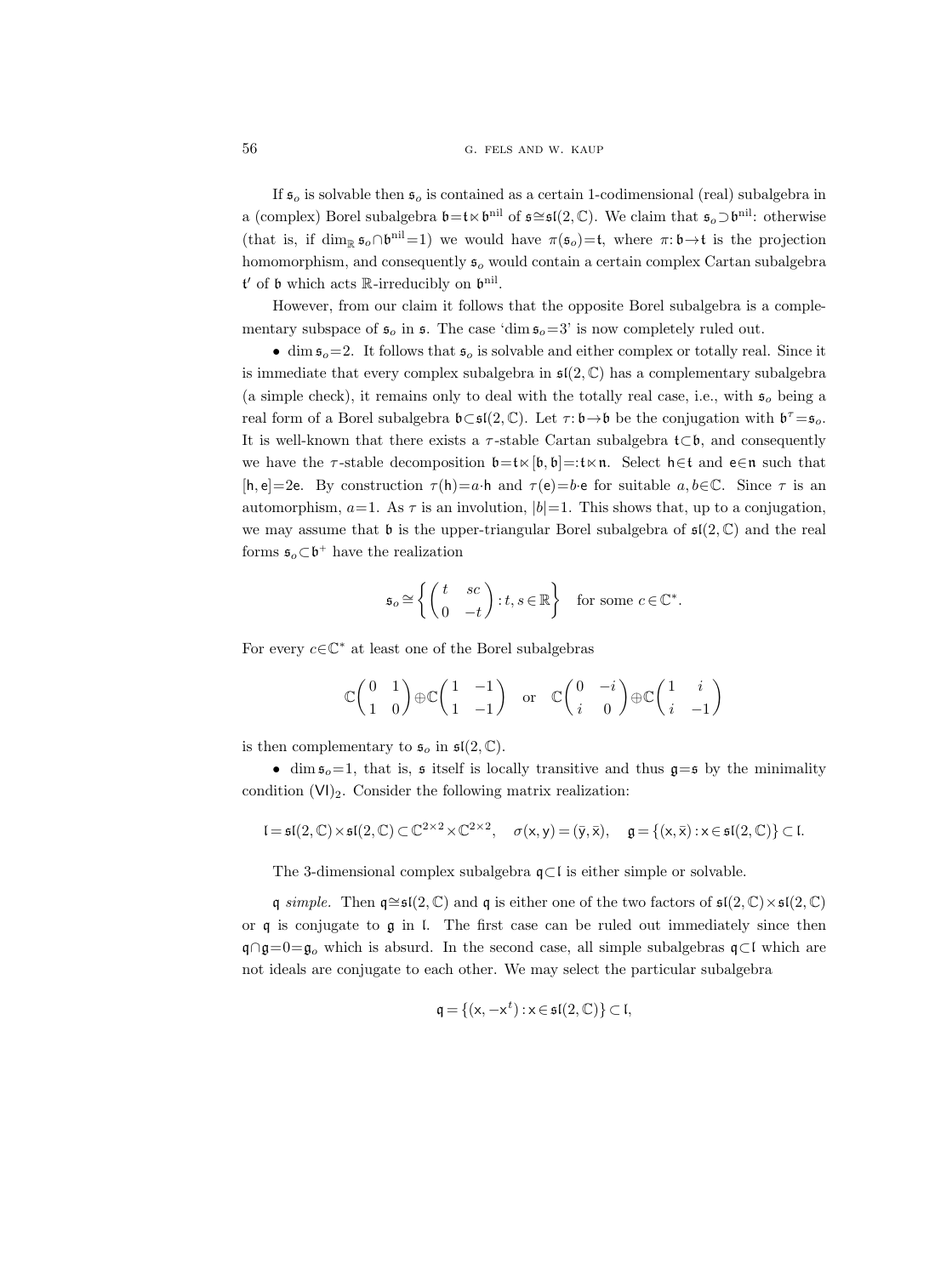where  $x^t$  is the transpose of x. The corresponding Lie subgroup

$$
Q = \{ (\mathbf{q}, (\mathbf{q}^{-1})^t) : \mathbf{q} \in \mathrm{SL}(2, \mathbb{C}) \} \subset L := \mathrm{SL}(2, \mathbb{C}) \times \mathrm{SL}(2, \mathbb{C})
$$

is closed, and the map  $(x, y) \mapsto x \cdot y^t$  identifies the quotient with the affine quadric

$$
SL(2,\mathbb{C})\subset\mathbb{C}^{2\times 2}
$$

on which  $S:=SL(2,\mathbb{C})$  (considered as a real Lie group) acts by the holomorphic transformations  $(s, z) \mapsto s z \overline{s}^t$ . Hence, in this situation every CR-germ associated with a CRalgebra  $(\mathfrak{s}, \mathfrak{q})$  is globalizable. It is well known (see, for instance [16]) that the hypersurface S-orbits in  $L/Q$  are either Levi nondegenerate or locally CR-equivalent to the tube M over the light cone. However, dim  $\mathfrak{g}=6$  and in this case  $(\mathfrak{g}, \mathfrak{q})$  satisfies  $(I)$ – $(V)$ ,  $(V)$ <sub>1</sub> and  $(VI)_2$ , but not  $(VI)$ .

q solvable. We will show that also this case contradicts the fundamental assumption in §9.8. If  $\mathfrak{l}_o = \mathbb{C}(\mathsf{t}, \bar{\mathsf{t}})$  is ad-semisimple (and without loss of generality  $\mathsf{t} = \left(\begin{array}{cc} t & 0 \\ 0 & -t \end{array}\right)$  for some  $t \in \mathbb{C}^*$ ) then  $\mathfrak{l}_o$  is a regular torus in  $\mathfrak{l}$ . Consequently, the centralizer  $C_{\mathfrak{l}}(\mathfrak{l}_o) =: \mathfrak{t}_1 \times \mathfrak{t}_2$  is a  $\sigma$ -stable Cartan subalgebra. Either  $C_1(I_0) ⊂ q$  (but then q+ $\sigma q$  is of codimension 2 in l) or  $C_1(\mathfrak{l}_o) \cap \mathfrak{q} = \mathfrak{l}_o$ . In the latter case, denote by  $\mathfrak{l}^{\pm \alpha_1}$  and  $\mathfrak{l}^{\pm \alpha_2}$  the root spaces with respect to  $t_1 \times t_2$ . A direct check shows that q is the direct sum of  $l_o$  and two other root spaces (also if  $\bar{t}=t$ ). Since q is solvable, there are four possibilities of choosing such pairs of root spaces. In all four cases either  $q+\sigma q$  is too small or  $f=f_o$ , that is, the corresponding CR-germ is Levi nondegenerate.

It remains to discuss the case when  $I_0 = \mathbb{C}(n, \bar{n})$  is ad-nilpotent. Since q is solvable, it is contained in a Borel subalgebra  $\mathfrak b$  of l. Consequently,  $\mathfrak l_o \subset \mathfrak b^{\text{nil}}=C_\mathfrak l(\mathfrak l_o) \cong \mathbb C\mathfrak n \times \mathbb C\bar{\mathfrak n}$ . Let  $\pi: \mathfrak{b} \to \mathfrak{b}/\mathfrak{b}^{\text{nil}}$  be the canonical projection. The image  $\pi(\mathfrak{q})$  cannot be surjective, since there is no 3-dimensional subalgebra  $\mathbb{C}(n, \bar{n})\subset q\subset b$  with this property. Only the possibility  $\mathfrak{b}^{\text{nil}}\subset\mathfrak{q}$  remains, but then  $\mathfrak{q}\cap\sigma\mathfrak{q}\supset\mathfrak{b}^{\text{nil}}$ , which is too big.

Summarizing, we have for the CR-algebra  $(\mathfrak{g}, \mathfrak{g})$  satisfying the assumption in §9.8 that  $\mathfrak{g}^{\text{ss}}$  must be a finite direct sum of copies of  $\mathfrak{sl}(2,\mathbb{R})$  and  $\mathfrak{su}(2)$ . In the next section we direct our attention to factors of type  $\mathfrak{sl}(2,\mathbb{R})$ .

# 12. The case  $\mathfrak{s} \cong \mathfrak{sl}(2,\mathbb{R})$

In this section we continue the proof of Theorem II and consider only CR-algebras  $(\mathfrak{g}, \mathfrak{q})$ subject to the assumption in §9.8, for which the simple factor  $\mathfrak s$  of  $\mathfrak g^{\rm ss}$  is isomorphic to  $\mathfrak{sl}(2,\mathbb{R})$ ; compare (10.1). As already proved, the remaining simple factors in  $\mathfrak{s}'$  (if there are any) are isomorphic to  $\mathfrak{su}(2)$  or  $\mathfrak{sl}(2,\mathbb{R})$ .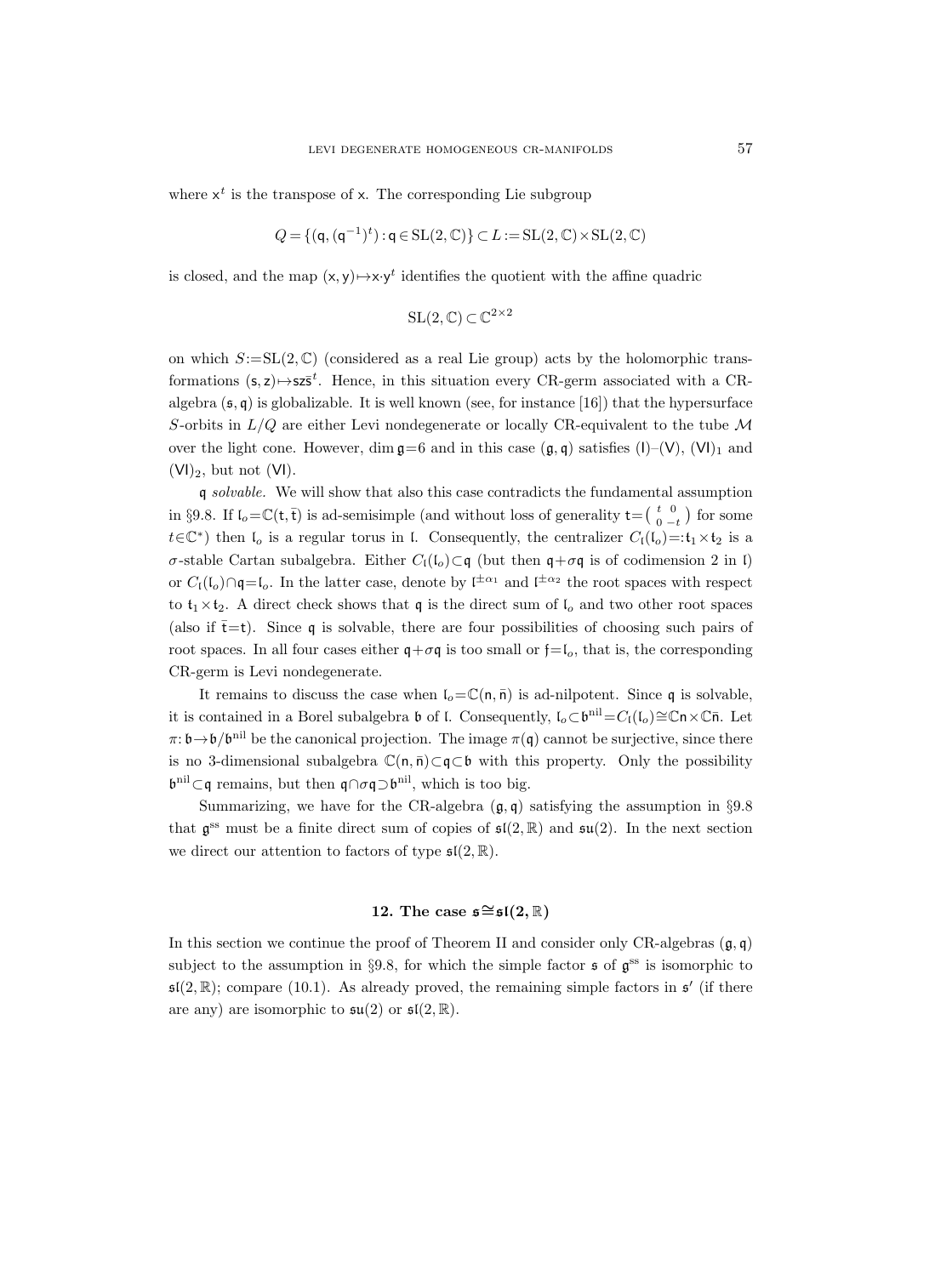From  $\mathfrak{hol}(\mathcal{M}, o) \cong \mathfrak{so}(2, 3)$  for the light cone tube M it is clear that  $\mathfrak{hol}(\mathcal{M}, o)$  contains copies of  $\mathfrak{so}(2,2) \cong \mathfrak{sl}(2,\mathbb{R}) \times \mathfrak{sl}(2,\mathbb{R})$ . Fixing a subalgebra  $\mathfrak{r} \subset \mathfrak{sl}(2,\mathbb{R})$  (which is necessarily nonabelian), the 5-dimensional Lie algebra  $\mathfrak{sl}(2,\mathbb{R})\times\mathfrak{r}$  can be embedded into  $\mathfrak{hol}(\mathcal{M}, o)$ , and this can be done in such a way that the image is a transitive subalgebra. Therefore, the simple factor  $\mathfrak{sl}(2,\mathbb{R})$  of  $\mathfrak{g}^{\text{ss}}$  cannot be avoided in the classification proof. However, we will show that this factor only occurs in the instance described above, that is, in connection with M.

Our first result is that in  $\mathfrak{g}^{\text{ss}}$  the simple factor  $\mathfrak{sl}(2,\mathbb{R})$  can occur at most once. Here and in the following we repeatedly use the basic fact that each proper subalgebra of  $\mathfrak{sl}(2,\mathbb{R})$  has a solvable complementary subalgebra. Furthermore, throughout this subsection we denote by  $\pi: \mathfrak{g} = (\mathfrak{s} \times \mathfrak{s}') \times \text{rad}(\mathfrak{g}) \rightarrow \mathfrak{s}$  the canonical projection. We analyze various possibilities for the image of the isotropy subalgebra  $\mathfrak{g}_o$  under  $\pi$ .

If  $\pi(\mathfrak{g}_o)\neq 0$  then there exists a solvable complement  $\mathfrak{r}\subset\mathfrak{s}$  to  $\pi(\mathfrak{g}_o)$ , and  $(\mathfrak{r}\times\mathfrak{s}')\ltimes \text{rad}(\mathfrak{g})$ is a proper transitive subalgebra of  $\mathfrak g$  violating  $(VI)_2$ .

If  $\pi(\mathfrak{g}_o)=0$  then  $\mathfrak{g}_o\subset \mathfrak{s}'\ltimes \text{rad}(\mathfrak{g})$  and is there of codimension 2. It follows that there is no factor  $\mathfrak{h} \cong \mathfrak{sl}(2,\mathbb{R})$  in  $\mathfrak{s}'$ : Otherwise, counting dimensions we would have dim  $\mathfrak{h} \cap \mathfrak{s}_o \geq 1$ , which implies that there is a proper transitive subalgebra of  $\mathfrak{g}$ , violating  $(V|_2)$ . This proves that  $\mathfrak{s}'$  is a product of factors which all are isomorphic to  $\mathfrak{su}(2)$ . Finally, we show that  $\mathfrak{s}'$  consists of at most *one* such simple factor: Indeed, suppose that  $\mathfrak{s}' = \mathfrak{h} \times \mathfrak{s}''$  for some ideal  $\mathfrak{h} \cong \mathfrak{su}(2)$  of  $\mathfrak{s}'$ . Denote by  $\pi_{\mathfrak{h}}: (\mathfrak{s} \times \mathfrak{h} \times \mathfrak{s}'') \ltimes \text{rad}(\mathfrak{g}) \to \mathfrak{h}$  the canonical projection. Then  $\pi_h(\mathfrak{g}_{\mathfrak{g}})$  has codimension  $\leq 2$  in h. Since  $\mathfrak{su}(2)$  does not have a subalgebra of dimension 2, the dimension of  $\pi_{\mathfrak{h}}(\mathfrak{g}_{o})$  can only be 1 or 3. But dimension 3 violates (VI)<sub>2</sub> since then  $\mathfrak{g} = \mathfrak{g}_o + \ker(\pi_{\mathfrak{h}})$ . The case dim  $\pi_{\mathfrak{h}}(\mathfrak{g}_o) = 1$  remains. Then  $\pi_{\mathfrak{h}}(\mathfrak{g}_o)$  is a torus in  $\mathfrak{h}$  and  $\pi(\mathfrak{g}_o) = \mathfrak{h} \cap \mathfrak{g}_o$ . Since  $\mathfrak{g}' := \mathfrak{s} \times \mathfrak{h}$  is a transitive subalgebra of  $\mathfrak{g}$ , we must have  $\mathfrak{g}' = \mathfrak{g}$  by  $(VI)_2$ . But this is not possible, as we show in the following result.

LEMMA 12.1.  $\mathfrak{s} \cong \mathfrak{sl}(2,\mathbb{R})$  implies that  $\mathfrak{g} = \mathfrak{s} \times \text{rad}(\mathfrak{g})$  and  $\mathfrak{g}_o \subset \text{rad}(\mathfrak{g})$ .

*Proof.* By the above discussion, we only have to rule out the case  $g = s \times s'$  with  $\mathfrak{g}_o \subset \mathfrak{s}' = \mathfrak{su}(2)$ . The key point here is that the isotropy subalgebra  $\mathfrak{g}_o$  is toral in  $\mathfrak{su}(2)$ and that there exists a unique  $ad(g_0)$ -stable subspace  $\mathfrak{p}_* \subset \mathfrak{su}(2)$  on which the adjoint representation of  $\mathfrak{g}_o$  is irreducible. Let  $\pi_{\mathfrak{su}}:\mathfrak{so}\oplus\mathfrak{su}(2)\to\mathfrak{su}(2)$  be the projection onto the second factor. Either  $\pi_{\mathfrak{su}}(\mathfrak{F})=\mathfrak{su}(2)$  or  $\pi_{\mathfrak{su}}(\mathfrak{F})=\mathfrak{g}_o$ . In the first case, we actually have  $\mathfrak{F}=\mathfrak{su}(2)$  as  $[\mathfrak{g}_o,\mathfrak{F}]\subset \mathfrak{F}$  and  $[\mathfrak{s},\mathfrak{g}_o]=0$ . But this cannot be true: Independently of what exactly  $\mathfrak{H}=W\oplus\mathfrak{su}(2)$  would be, we always would have  $[\mathfrak{H},\mathfrak{F}]\subset \mathfrak{F}$ . But this violates the nondegeneracy condition (V).

The case  $\pi_{\mathfrak{su}}(\mathfrak{F})=\mathfrak{g}_o$  remains, that is,  $\mathfrak{F}=\mathfrak{b}\oplus\mathfrak{g}_o$ , where  $\mathfrak{b}=\mathfrak{F}\cap\mathfrak{s}\subset\mathfrak{s}$  is a 2-dimensional real subalgebra. By a dimensional argument, dim  $\mathfrak{H}\cap\mathfrak{su}(2)\geqslant2$ . But this intersection must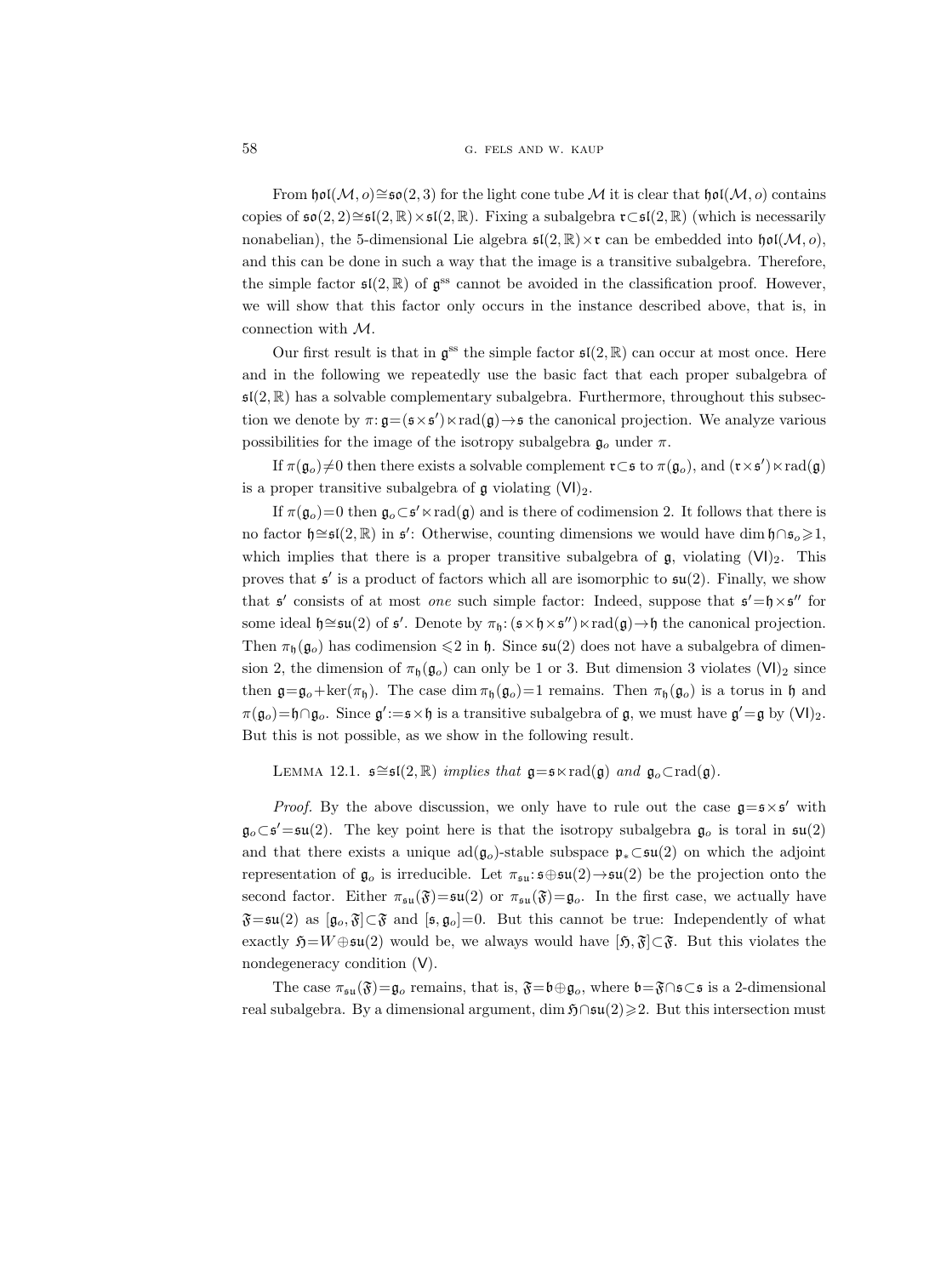be ad( $\mathfrak{g}_o$ )-stable, which implies that  $\mathfrak{H}=\mathfrak{b}\oplus\mathfrak{su}(2)$ , i.e.,  $\mathfrak{H}$  is a subalgebra of  $\mathfrak{g}=\mathfrak{so}(2)$ . Clearly, this violates condition (III).  $\Box$ 

In the next lemma we show that the semidirect product  $\mathfrak{s} \times \text{rad}(\mathfrak{g})$  in Lemma 12.1 actually is a direct product  $\mathfrak{s} \times \text{rad}(\mathfrak{g})$  and that the radical has dimension 2, i.e.  $\mathfrak{g}$  has dimension 5. Recall the obvious fact that, up to isomorphism, there exist precisely two Lie algebras of dimension 2, the abelian Lie algebra  $\mathbb{R}^2 = \mathbb{R} \times \mathbb{R}$  and a nonabelian one.

LEMMA 12.2.  $\mathfrak{g} \cong \mathfrak{sl}(2,\mathbb{R})$  implies that  $\mathfrak{g} = \mathfrak{s} \times \mathfrak{r}$  with  $\mathfrak{r} := \text{rad}(\mathfrak{g})$  being nonabelian and of dimension 2.

*Proof.* Let  $\pi: \mathfrak{g} \rightarrow \mathfrak{s}$  be the canonical projection. We use the same symbol also for the complex extension  $I \rightarrow \mathfrak{s}^{\mathbb{C}}$ . Because of (I) and  $\mathfrak{g}_o \subset \mathfrak{r}$ , the image  $\pi(\mathfrak{F})$  has dimension  $\leq 2$ .

• dim  $\pi(\mathfrak{F})=0$  implies  $\mathfrak{F}=\mathfrak{r}$ , that is,  $\mathfrak{F}$  is an ideal in g. But this violates (V).

• dim  $\pi(\mathfrak{F})=1$  implies  $\pi(\mathfrak{f})=\pi(\sigma\mathfrak{f})$  and dim  $\pi(\mathfrak{f})=1$ . Consequently,  $\pi(\mathfrak{q})$  and  $\pi(\sigma\mathfrak{q})$ are 2-dimensional (Borel) subalgebras which generate  $\mathfrak{sl}(2,\mathbb{C})$  as a linear space (otherwise  $(M, o)$  would be Levi flat). It follows that  $\pi^{-1}(\pi(\sigma \mathfrak{q})) \cap \mathfrak{q} = \mathfrak{f}$ . But this implies that  $[f, \sigma q] \subset f + \sigma q$ , a contradiction to  $(V)$ .

• dim  $\pi(\mathfrak{F})=2$ . Note that  $\pi(f)$  and  $\pi(\sigma f)$  are 1-dimensional, since  $\mathfrak{l}_o\subset\mathfrak{r}^{\mathbb{C}}$ . Since  $\pi(f) + \pi(\sigma f)$  is a 2-dimensional subalgebra,  $t := \pi(f)$  and  $t' := \pi(\sigma f) = \sigma t$  are tori, as follows with the elementary structure theory of  $\mathfrak{sl}(2,\mathbb{C})$ . The case  $\pi(\mathfrak{f})=\pi(\mathfrak{q})$  can be excluded, since otherwise we would have  $\pi(\mathbf{q}+\sigma\mathbf{q})=\pi(\mathbf{f}+\sigma\mathbf{f})$  which is a subalgebra, a contradiction to (III). Hence, the only possibility remaining is  $\pi(f) \neq \pi(\mathfrak{q})$ . This implies that  $\mathfrak{q} \cap \text{rad}$ =  $\sigma\mathfrak{q}\cap\mathrm{rad}=\mathfrak{l}_o$ . Furthermore,  $\mathfrak{l}_o$  is an ideal in  $\mathfrak{q}$  and in  $\sigma\mathfrak{q}$ , and, since  $[\mathfrak{q}, \sigma\mathfrak{q}]=\mathfrak{l}$ , even an ideal of l. By the effectivity assumption  $(VI)_1$ , this implies that  $\mathfrak{g}_o=0$ , i.e.,  $\mathfrak{g}$  has dimension 5 and thus

$$
\mathfrak{g} \cong \mathfrak{sl}(2,\mathbb{R}) \ltimes_{\varrho} \mathbb{R}^2 \quad \text{or} \quad \mathfrak{g} \cong \mathfrak{sl}(2,\mathbb{R}) \times \mathfrak{r}, \quad \text{with dim } \mathfrak{r} = 2,
$$
 (12.3)

where  $\varrho: \mathfrak{sl}(2,\mathbb{R}) \to \text{End}(\mathbb{R}^2)$  is the canonical inclusion.

CLAIM 12.4. The first case in (12.3), that is  $\mathfrak{g} \cong \mathfrak{sl}(2,\mathbb{R}) \ltimes_{\varrho} \mathbb{R}^2$ , cannot occur.

*Proof.* Let  $\pi: \mathfrak{l} \rightarrow \mathfrak{sl}(2, \mathbb{C})$  be the canonical projection and  $\sigma: \mathfrak{l} \rightarrow \mathfrak{l}$  be the complex conjugation defining the real form g of l. The possibility  $\pi(\mathfrak{q})=0$  (= $\pi(\sigma\mathfrak{q})$ ) can be excluded, since then  $\mathfrak{q} = \text{rad}(\mathfrak{l}) = \sigma \mathfrak{q}$ , violating (III). Also dim  $\pi(\mathfrak{q}) = 1$  can be ruled out: Then  $\pi(\mathfrak{q})\neq \pi(\mathfrak{f})$ , since otherwise  $\pi(\mathfrak{q}+\sigma\mathfrak{q})=\pi(\mathfrak{f}+\sigma\mathfrak{f})$  would be a subalgebra, violating (III). Hence,  $f = q \cap rad(I)$ . But this contradicts (V), since then  $[f, \sigma q] \subset rad(I) = f \oplus \sigma f$ .

The most involved case is dim  $\pi(q)=2$  (that is,  $\eta \cap rad(I)=0$ ). Then  $\pi(q)=b$  is a Borel subalgebra of  $\mathfrak{sl}(2,\mathbb{C})$ . To rule out also this case we need some preparations. First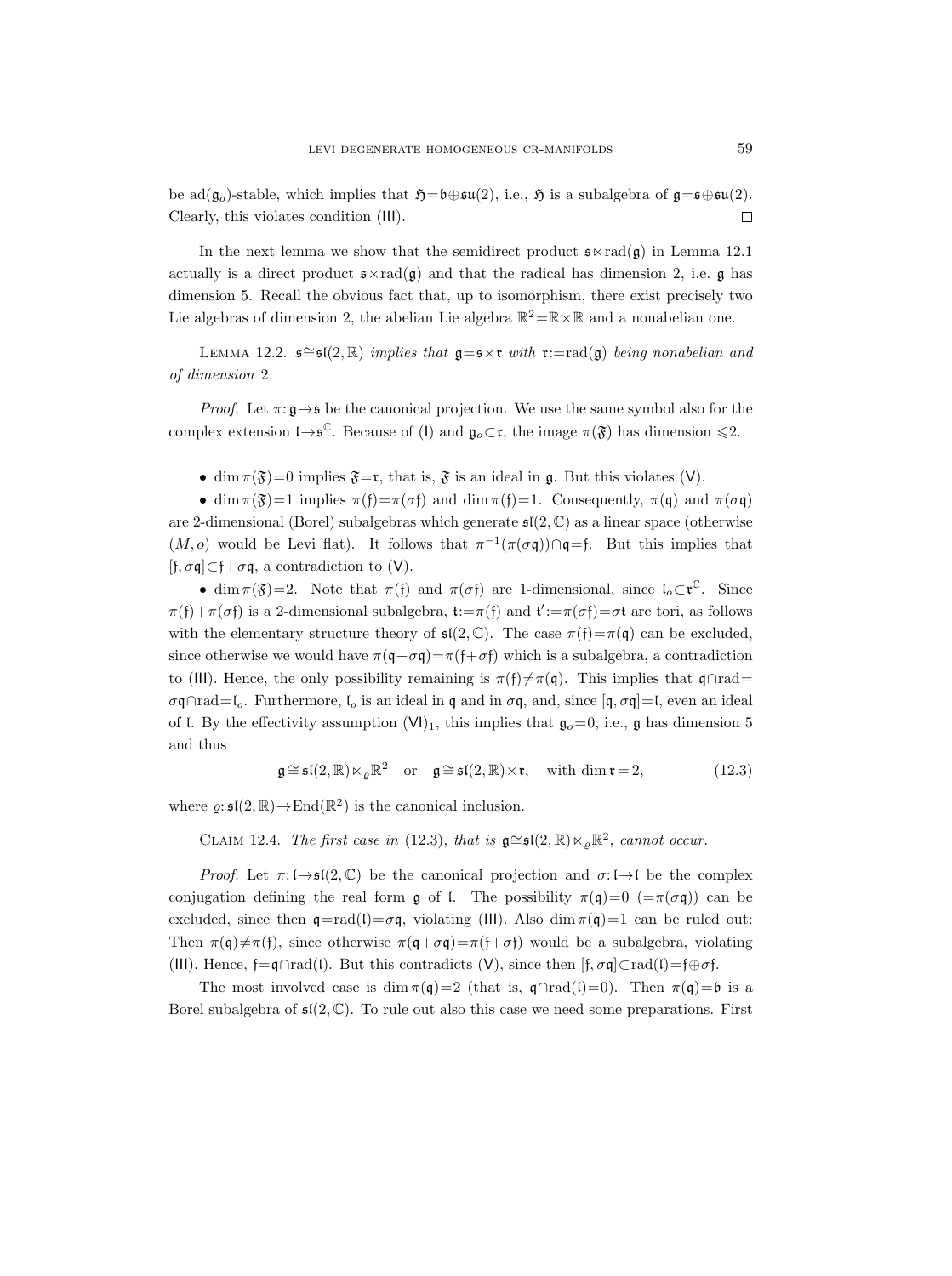realize l as

$$
\mathfrak{sl}(2,\mathbb{C})\ltimes_{\varrho}\mathbb{C}^2=\{(X,w): X\in \mathfrak{sl}(\mathbb{C}^2), w\in \mathbb{C}^2\},\;\;\text{with}\;\; [(X,w),(Y,u)]=([X,Y],Xu-Yw)
$$

and complex conjugation  $\sigma$  given by  $(X, w) \rightarrow (\overline{X}, \overline{w})$ . Since  $(M, o)$  is not Levi flat (compare (III)), we necessarily have  $\mathfrak{b}+\sigma\mathfrak{b}=\mathfrak{sl}(2,\mathbb{C})$ , and the 1-dimensional intersection  $\mathfrak{b}\cap\sigma\mathfrak{b}$ is a toral subalgebra  $t\subset \mathfrak{sl}(2,\mathbb{C})$  (we use here the well-known fact that the [ $\sigma$ -stable] intersection of any two Borel subalgebras contains a  $[\sigma\text{-stable}]$  Cartan subalgebra). In the next two paragraphs we recall some elementary facts from the representation theory of  $\mathfrak{sl}(2,\mathbb{C})$  which we need to complete our proof.

### 12.5.  $\sigma$ -adapted  $\mathfrak{sl}_2$ -triples

Let  $h \in \mathfrak{t} \subset \mathfrak{sl}(2,\mathbb{C})$  be the element for which  $[h,E]=2E$  and  $[h,F]=-2F$  for every  $E \in \mathfrak{b}^{\text{nil}}$ and  $F \in \sigma(\mathfrak{b}^{\text{nil}}) = (\sigma \mathfrak{b})^{\text{nil}}$ . Since  $\sigma$  interchanges the eigenspaces of ad(h), we have  $\sigma(\mathfrak{h}) = -\mathfrak{h}$ . There are crucial technical points here: We claim that there exists  $e \in \mathfrak{b}^{\text{nil}}$  such that  $[e, \sigma(e)] = h$ , i.e.,  $(e, h, f)$ , with  $f: = \sigma(e)$ , is an  $\mathfrak{sl}_2$ -triple in  $\mathfrak{sl}(2, \mathbb{C})$  (i.e.,  $[h, e] = 2e$ ,  $[h, f] = -2f$ and  $[e, f]=h$ ).

Construction. We have to be careful here about signs: Since  $\sigma$  defines a noncompact real form of  $\mathfrak{sl}(2,\mathbb{C})$ , the nondegenerate Hermitian 2-form  $\varkappa(\cdot, \sigma(\cdot))$  has precisely one negative eigenvalue, where  $\varkappa$  denotes the Killing form. As  $\varkappa(h, \sigma(h))=\varkappa(h, -h)<0$ , it follows that  $\varkappa(E, \sigma(E))>0$  and consequently  $[\lambda E, \sigma(\lambda E)]=h$  for an appropriately chosen  $\lambda \in \mathbb{C}^*$  (keeping in mind the general formula  $[E, F] = \varkappa(E, F)H$ , where H, the coroot, is a positive multiple of h). Define then  $e:=\lambda E$  and  $f:=\sigma(e)$ . Each  $\mathfrak{sl}_2$ -triple  $(e', h', f')$ , with e', h', f' $\in$ s<sup>C</sup> $\cong$ sl(2, C) and  $\sigma$ (e')=f', is called  $\sigma$ -adapted in the sequel.

**12.6.** Complexifying  $\mathfrak{sl}(2,\mathbb{R}) \ltimes_{\varrho} \mathbb{R}^2$ , we briefly discuss how the 2-dimensional abelian radical  $\mathbb{C}^2$ , considered as an  $\mathfrak{sl}(2,\mathbb{C})$ -module, is related to the real structure. Let a  $\sigma$ adapted  $\mathfrak{sl}_2$ -triple (e, h, f) be given. Let  $\mathbb{C}^2 = V_+ \oplus V_-$  be the decomposition into  $(\pm 1)$ h-eigenspaces. They are interchanged by  $\sigma$ . We claim that there exists a  $v_+ \in V_+$  with  $v_- := \sigma(e)v_+ = \sigma(v_+) \neq 0$ : Indeed, choose  $w_+ \in V_+ \setminus \{0\}$  arbitrarily. Then there is a  $c \in \mathbb{C}^*$ with  $f_{w_+} = c\sigma(w_+),$  and a direct check shows that  $|c|=1$ . Choose a  $b \in \mathbb{C}$  with  $b^2 = \overline{c}$  and put  $v_+ := b \cdot w_+$ .

We use the linear basis  $v_+, v_-$  of the radical rad(l)≅ $\mathbb{C}^2$  in the following computations.

We now resume the proof of Claim 12.4. For short, write  $\mathfrak{r}^{\mathbb{C}}:=\text{rad}(\mathfrak{l})$  for the abelian radical. Since  $\mathfrak{q} \cap \mathfrak{r}^{\mathbb{C}} = 0$ , we can write  $\mathfrak{q} = \mathbb{C} \cdot (\mathsf{e}, w_1) \oplus \mathbb{C} \cdot (\mathsf{h}, w_2)$  for suitable  $w_1, w_2 \in \mathbb{C}^2$ . Clearly, the  $w_j$ 's are not arbitrary: Write  $w_1 = \lambda_1 v_+ + \mu_1 v_-$  and  $w_2 = \lambda_2 v_+ + \mu_2 v_-$ . Note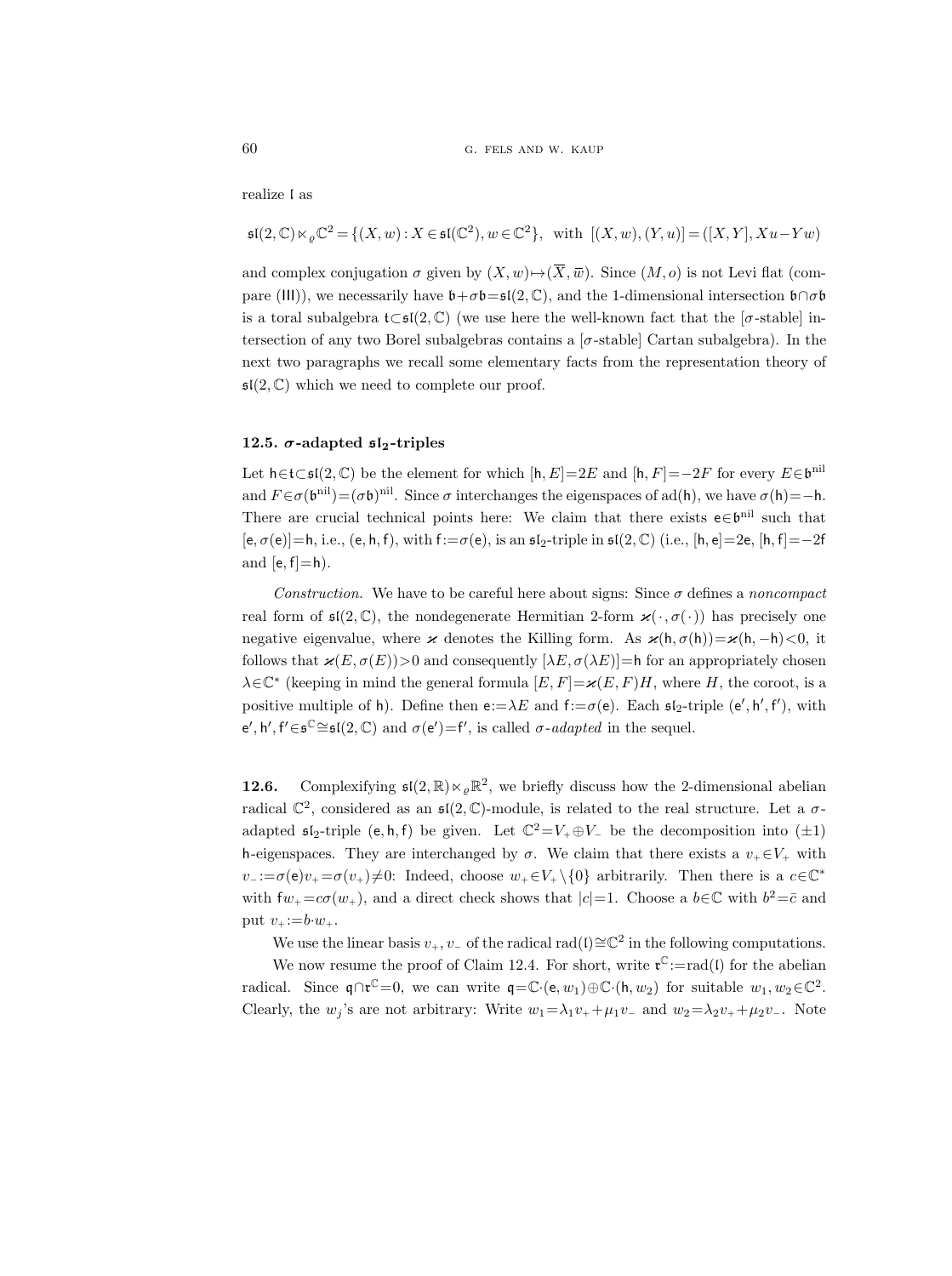that  $w_2 \neq -\overline{w}_2$  (otherwise  $\mathfrak{q} \cap \sigma \mathfrak{q} \neq 0$ ), i.e.,  $\lambda_2 \neq -\overline{\mu}_2$ . The fact that q is a subalgebra imposes one more condition on the coefficients  $\lambda_i$  and  $\mu_i$ : A simple computation shows that  $\mu_1=0$  and  $\mu_2=-\lambda_1$ , i.e., for each  $\lambda, \mu \in \mathbb{C}$  with  $\lambda \neq \bar{\mu}$  we have the two 2-dimensional complex subalgebras  $\mathfrak{q} = \mathfrak{q}_{\lambda,\mu}$  and  $\sigma \mathfrak{q}$ :

$$
\mathfrak{q} = \mathbb{C} \cdot (\mathsf{e}, \lambda v_+) \oplus \mathbb{C} \cdot (\mathsf{h}, \mu v_+ - \lambda v_-) \quad \text{and} \quad \sigma \mathfrak{q} = \mathbb{C} \cdot (\mathsf{f}, \bar{\lambda} v_-) \oplus \mathbb{C} \cdot (-\mathsf{h}, -\bar{\lambda} v_+ + \bar{\mu} v_-).
$$

Recall the definition  $f=\{u\in\mathfrak{q}:[u,\sigma\mathfrak{q}]\subset\mathfrak{q}+\sigma\mathfrak{q}\}\$  from §9.5 (iv). A straightforward calculation shows that in all cases  $f=0$  holds. This contradicts (IV) and proves Claim 12.4.  $\Box$ 

We proceed with the proof of Lemma 12.2 by restricting the radical of  $\mathfrak{g} \cong \mathfrak{sl}(2,\mathbb{R})\times \mathfrak{r}$ further.

CLAIM 12.7. The Lie algebra  $\mathfrak g$  cannot be isomorphic to  $\mathfrak{sl}(2,\mathbb{R})\times\mathbb{R}^2$ .

*Proof.* Assume on the contrary that  $\mathfrak{g} = \mathfrak{sl}(2, \mathbb{R}) \times \mathbb{R}^2$  and denote by  $\pi_1: \mathfrak{l} \to \mathfrak{sl}(2, \mathbb{C})$ and  $\pi_2: \mathfrak{l} \to \mathbb{C}^2$  the canonical projections. As in the proof of the previous claim, the cases  $\dim \mathfrak{q} \cap \text{rad}(1) \geq 1$  can be ruled out immediately. We therefore only have to exclude the case  $\mathfrak{q} \cap \mathbb{C}^2 = 0$ . In this case, let b be the 2-dimensional  $\pi_1$ -image in  $\mathfrak{sl}(2,\mathbb{C})$ . It follows that  $\sigma(\mathfrak{b})\neq\mathfrak{b}$  since otherwise  $\pi_{\mathfrak{s}}(\mathfrak{q}+\sigma\mathfrak{q})\subset\mathfrak{b}$  would contradict (III). Consequently, there exist e∈b, h∈b∩σb and f= $\sigma$ (e)∈ $\sigma$ (b)= $\pi(\sigma q)$  with the properties described in §12.5. The fact that q and  $\sigma q$  are subalgebras and that  $\pi(q) = \mathbb{C} \mathsf{h} \oplus \mathbb{C} \mathsf{e}$  determines q and  $\sigma q$  as follows:  $\mathsf{q} = \mathbb{C} \cdot (\mathsf{h}, w) \oplus \mathbb{C} \cdot (\mathsf{e}, 0)$  and  $\sigma \mathsf{q} = \mathbb{C} \cdot (\mathsf{h}, -\overline{w}) \oplus \mathbb{C} \cdot (\mathsf{f}, 0)$  for a  $w \in \mathbb{C}^2$ .

We may further assume that w and  $\bar{w}$  are linearly independent, otherwise

$$
\pi_2(\mathfrak{q}\!+\!\sigma\mathfrak{q})\!\neq\!\mathbb{C}^2
$$

would contradict (III). As a consequence,  $(h, 0) \notin \mathfrak{q} + \sigma \mathfrak{q}$ . The definition of f then shows that f= $\mathbb{C} \cdot (h, w)$ . On the other hand, for this f we have  $[f, \sigma q] \subset f \oplus \sigma q$ , in contradiction to (V). This proves Claim 12.7.  $\Box$ 

The proof of Lemma 12.2 is now complete.

So far we know that under the assumption  $\mathfrak{s} \cong \mathfrak{sl}(2,\mathbb{R})$ , necessarily  $\mathfrak{g} \cong \mathfrak{sl}(2,\mathbb{R}) \times \mathfrak{r}$ , where  $\mathfrak r$  is the 2-dimensional nonabelian Lie algebra. To determine the full CR-algebra  $(\mathfrak{g}, \mathfrak{q})$ , we still have to find out how the complex subalgebra  $\mathfrak{q} \subset \mathfrak{l}$  sits inside  $\mathfrak{sl}(2, \mathbb{C}) \times \mathfrak{r}^{\mathbb{C}}$ .

CLAIM 12.8. Up to a CR-algebra automorphism of  $(\mathfrak{g}, \mathfrak{q})$ , the subalgebra  $\mathfrak{q} \subset \mathfrak{l}$  is *obtained in the following way. Fix a linear basis*  $x, z$  *of*  $\mathfrak{r}^{\mathbb{C}}$ *, with*  $[x, z] = z$ *, and a*  $\sigma$ *-adapted*  $sI_2-triple$  (e, h, f), with e, h, f∈s $I(2,\mathbb{C})$  (see §12.5 for the definition). Then

$$
\mathbf{q} = \mathbb{C}(\mathbf{h}, 2\mathbf{x} + \mu \mathbf{z}) \oplus \mathbb{C}(\mathbf{e}, \nu \mathbf{z})
$$

for suitable  $\mu, \nu \in \mathbb{C}$  with  $\text{Im } \mu = \pm 2$  and  $|\nu|=1$ .

 $\Box$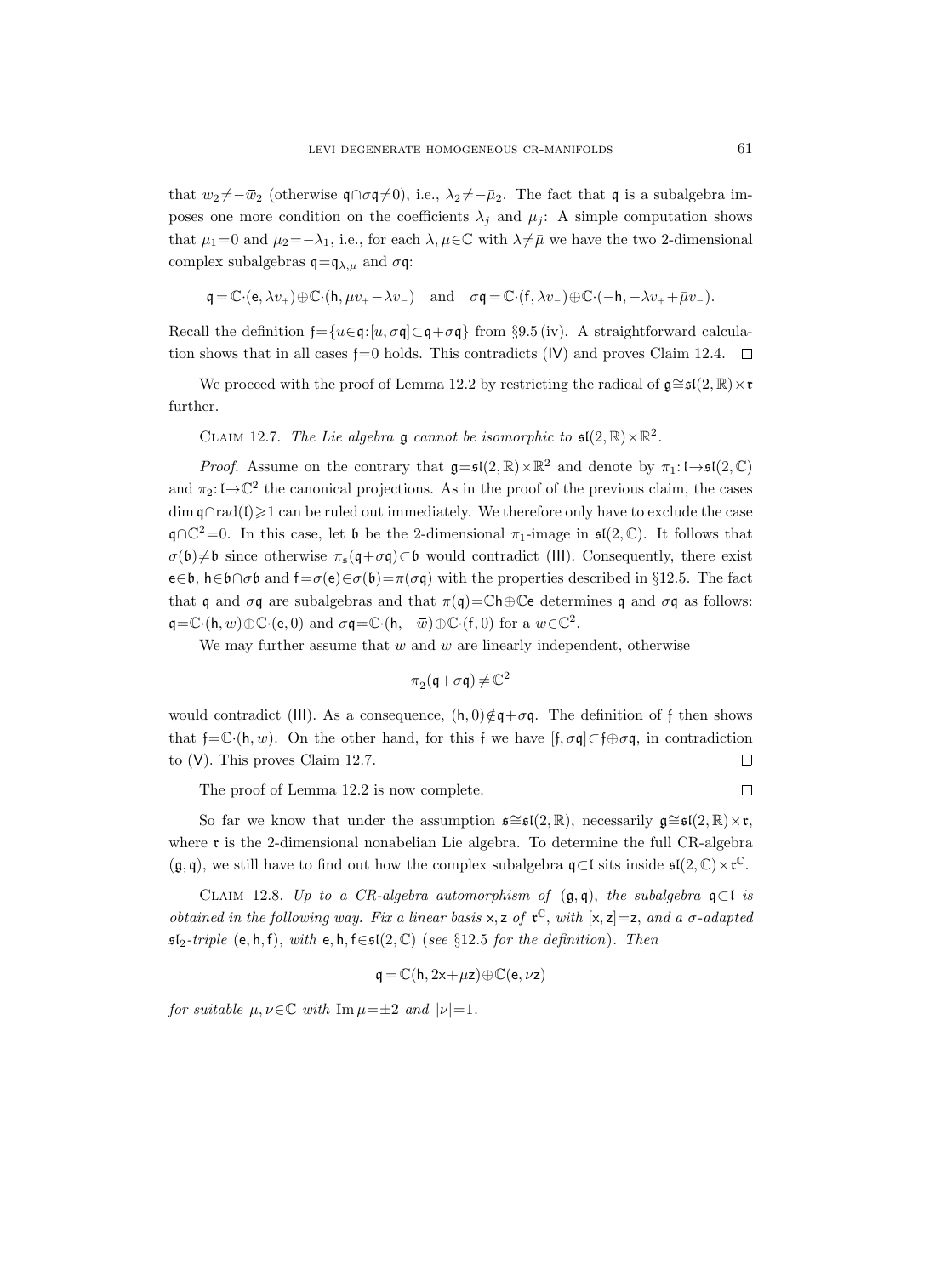*Proof.* The case  $\mathfrak{q} = \mathfrak{r}^{\mathbb{C}}$  can clearly be excluded. If the intersection  $\mathfrak{q} \cap \mathfrak{r}^{\mathbb{C}}$  would be 1dimensional, then  $\mathfrak{q} \cap \mathfrak{r}^\mathbb{C} \oplus \sigma \mathfrak{q} \cap \mathfrak{r}^\mathbb{C} = \mathfrak{r}^\mathbb{C}$  (as the sum  $\mathfrak{q} + \sigma \mathfrak{q}$  must be direct). Since  $\mathfrak{f}$  must also be 1-dimensional, we have  $\mathfrak{f} = \mathfrak{r}^{\mathbb{C}} \cap \mathfrak{q}$ . But then  $[\mathfrak{f}, \sigma \mathfrak{q}] \subset \mathfrak{r}^{\mathbb{C}} = \mathfrak{f} \oplus \sigma \mathfrak{f}$ , violating condition (V).

The case  $\mathfrak{q} \cap \mathfrak{r}^{\mathbb{C}} = 0$  remains, that is,  $\pi_{\mathfrak{s}}(\mathfrak{q})$  is a Borel subalgebra  $\mathbb{C}e \oplus \mathbb{C}h$ , and

$$
\pi(\sigma\mathfrak{q})=\mathbb{C}\mathsf{h}\oplus\mathbb{C}\mathsf{f},
$$

where  $h, e, f \in \mathfrak{sl}(2,\mathbb{C})$  are chosen as explained in §12.5. Since  $\mathfrak{q} \subset \mathfrak{s}^{\mathbb{C}} \times \mathfrak{r}^{\mathbb{C}}$  is a Lie subalgebra, it necessarily has the following form:

$$
\mathsf{q} = \mathbb{C} \cdot (\mathsf{h}, \lambda \mathsf{x} + \mu \mathsf{z}) \oplus \mathbb{C} \cdot (\mathsf{e}, \nu \mathsf{z}) \quad \text{with} \quad \sigma \mathsf{q} = \mathbb{C} \cdot (-\mathsf{h}, \bar{\lambda} \mathsf{x} + \bar{\mu} \mathsf{z}) \oplus \mathbb{C} \cdot (\mathsf{f}, \bar{\nu} \mathsf{z})
$$
\nand  $\lambda, \mu, \nu \in \mathbb{C}$  satisfying  $\lambda = 2$  if  $\nu \neq 0$ . (12.9)

Case  $\nu=0$ . Then  $\lambda x+\mu z$  and  $\bar{\lambda}x+\bar{\mu}z$  must be linearly independent in  $\mathfrak{r}^{\mathbb{C}}$ , that is,  $\lambda \bar{\mu} \neq \bar{\lambda} \mu$  (otherwise  $\pi_{\mathfrak{r}}(\mathfrak{q}+\sigma\mathfrak{q})\neq \mathfrak{r}^{\mathbb{C}}$ ). Observe that  $(h, 0)\notin \mathfrak{q}+\sigma\mathfrak{q}$  and  $\lambda \neq 0$ . A direct verification shows that  $f = \mathbb{C} \cdot (h, \lambda x + \mu z)$  if  $\lambda \in i\mathbb{R}$  and  $f = 0$  otherwise. But then  $f \oplus \sigma q$  is a subalgebra, in contradiction to (V).

Case  $\nu\neq0$ . Possibly after replacing z by  $|\nu|z$ , we may assume that  $|\nu|=1$  in (12.9). Employing the definition of f in  $\S 9.5$  (iv), a simple calculation shows that

$$
\mathfrak{f} = \begin{cases} \mathbb{C}(\mathsf{h} \mp 2i\bar{\nu}\mathsf{e}, 2\mathsf{x} + (\text{Re}\,\mu)\mathsf{z}), & \text{if } \text{Im}\,\mu = \pm 2, \\ 0, & \text{otherwise,} \end{cases}
$$
(12.10)

 $\Box$ that is, f is 1-dimensional only if  $\text{Im }\mu=\pm 2$ . This proves the claim.

LEMMA 12.11. For the CR-algebra  $(\mathfrak{g}, \mathfrak{q})$  in Claim 12.8 the associated CR-germ  $(M, o)$  is CR-equivalent to  $(\mathcal{M}, a)$ , where M is the tube over the future light cone.

Proof. We start by giving a particular representing manifold for the associated germ; compare [16, Example 6.6]. Let  $\mu$  and  $\nu$  be the constants occurring in Claim 12.8 and consider the affine quadric  $Z := SL(2, \mathbb{C}) \subset \mathbb{C}^{2 \times 2}$ , on which the group  $\hat{L} := SL(2, \mathbb{C}) \times SL(2, \mathbb{C})$ acts holomorphically by  $z \mapsto gzh^{-1}$  for all  $(g, h) \in \hat{L}$ . Then  $\hat{G} := SL(2, \mathbb{R}) \times SL(2, \mathbb{R})$  is a real form of  $\hat{L}$ . Via

$$
\mathbf{x} := \frac{1}{2} \begin{pmatrix} 0 & 1 \\ 1 & 0 \end{pmatrix}, \qquad \mathbf{z} := \frac{1}{2} \begin{pmatrix} 1 & -1 \\ 1 & -1 \end{pmatrix} \qquad \in \mathfrak{r}
$$
  

$$
\mathbf{e} := \frac{\nu}{2} \begin{pmatrix} 1 & i \\ i & -1 \end{pmatrix}, \quad \mathbf{h} := \begin{pmatrix} 0 & -i \\ i & 0 \end{pmatrix}, \qquad \mathbf{f} := \sigma(\mathbf{e}) \quad \in \mathfrak{s}^{\mathbb{C}}
$$
 (12.12)

we consider  $\mathfrak{l}=\mathfrak{s}^{\mathbb{C}}\times\mathfrak{r}^{\mathbb{C}}$  as a complex subalgebra of  $\hat{\mathfrak{l}}=\mathfrak{sl}(2,\mathbb{C})\times\mathfrak{sl}(2,\mathbb{C})$  and  $\mathfrak{g}$  as a subalgebra of  $\hat{\mathfrak{g}}$ .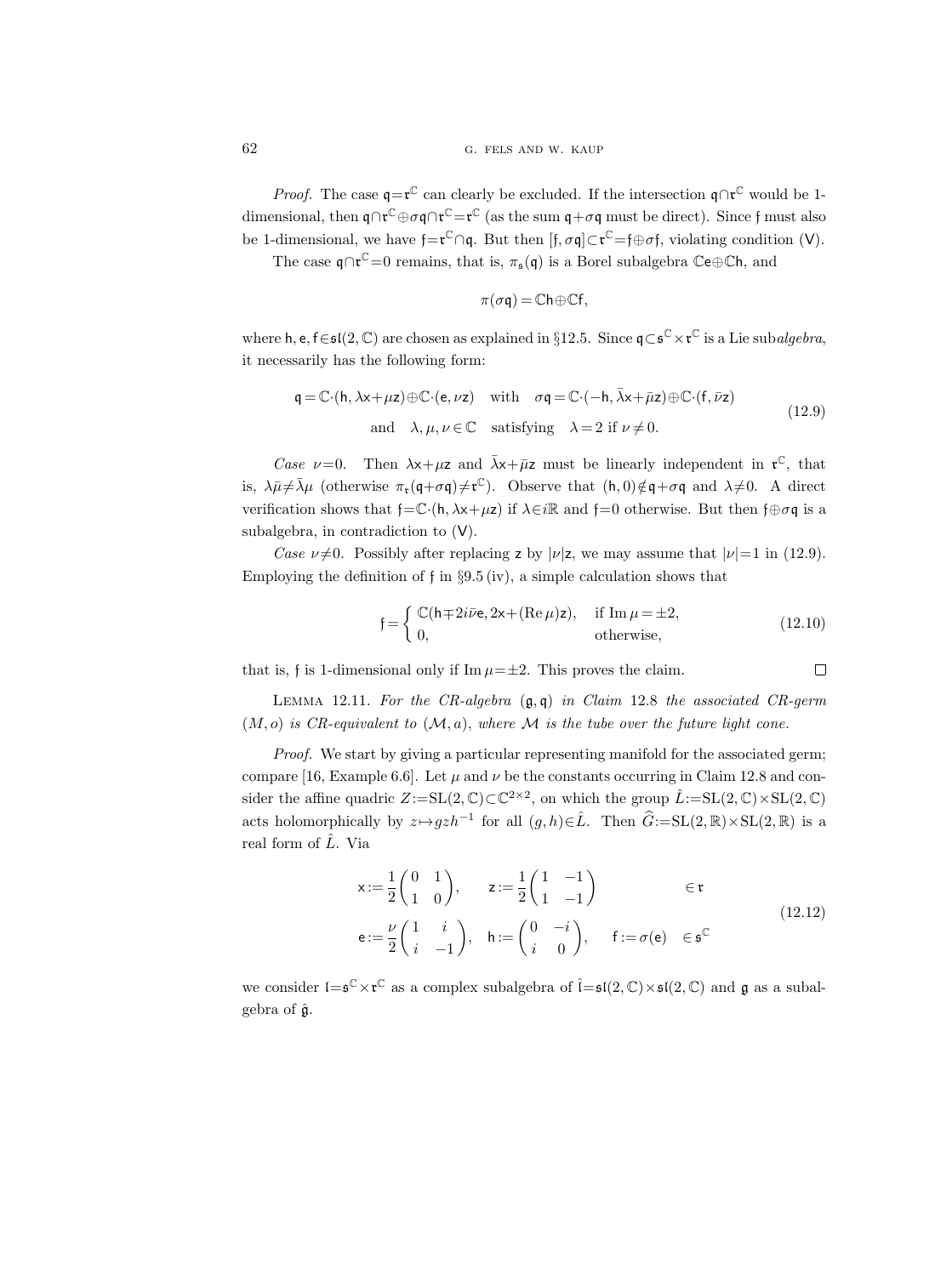We recall some basic facts (compare [16]). The polynomial function

$$
\psi(z) := \det(z + \bar{z}) - 2
$$

on Z is invariant under the action of the group  $\widehat{G}$ . Furthermore, the nonsingular part M of the algebraic subset  $S := \psi^{-1}(\{\pm 2\})$  is a (nonconnected) hypersurface in Z, locally CRequivalent to  $\mathcal M$ . On the other hand, the singular part of S is a totally real submanifold of Z. Consider the point

$$
o:=\frac{e^{-\pi i/4}}{4}\begin{pmatrix} 4+\mu & -\mu \\ i\mu & i(4-\mu) \end{pmatrix} \in Z,
$$

which actually is in S because  $\psi(o)$ =Im  $\mu$ . A direct computation shows that the isotropy subalgebra  $I_0$  of  $I\subset \hat{I}$  at  $o\in Z$  is  $\mathbb{C}(\mathsf{h}, 2x+\mu z)\oplus \mathbb{C}(\mathsf{e}, \nu z)$  and that the isotropy subalgebra of  $\mathfrak{g}\subset\hat{\mathfrak{g}}$  at *o* is trivial. This implies that  $a\in M$  and also that the CR-algebra  $(\mathfrak{g},\mathfrak{q})$  is associated with the germ  $(M, o)$ . Since M is locally CR-equivalent to the tube M over the future light cone, the proof for Lemma 12.11 is complete.  $\Box$ 

### 13. The case  $\mathfrak{s} \cong \mathfrak{su}(2)$

The status of our proof so far can be summarized as follows. For the CR-algebra  $(g, g)$ satisfying the assumption in §9.8 and  $\mathfrak{g}^{\text{ss}}\neq 0$ , the simple ideal  $\mathfrak{s}$  of  $\mathfrak{g}^{\text{ss}}$  can only be isomorphic to  $\mathfrak{sl}(2,\mathbb{R})$  or  $\mathfrak{su}(2)$ , Furthermore, the case  $\mathfrak{s} \cong \mathfrak{sl}(2,\mathbb{R})$  only occurs if the associated CR-germ is equivalent to  $(\mathcal{M}, o)$ , with M being the light cone tube, and then  $\mathfrak{g} \cong \mathfrak{sl}(2,\mathbb{R}) \times \mathfrak{r}$  with nonabelian 2-dimensional  $\mathfrak{r}$ . Consequently, only the situation needs to be investigated when  $\mathfrak{g}^{\text{ss}}$  only contains simple ideals isomorphic to  $\mathfrak{su}(2)$ . We assume this throughout this section and state our main lemma.

LEMMA 13.1. There is no simple factor of  $\mathfrak{g}^{\text{ss}}$  isomorphic to  $\mathfrak{su}(2)$ .

Proof. The proof will be subdivided into several claims. Note that contrary to  $\mathfrak{sl}(2,\mathbb{R})$ , the only nontrivial proper subalgebras of  $\mathfrak{su}(2)$  are 1-dimensional tori. As before, let **s** be a fixed simple factor of  $\mathfrak{g}^{\text{ss}}$  and denote by  $\pi: \mathfrak{g} \rightarrow \mathfrak{s}$  the canonical projection. Then, the image  $\pi(\mathfrak{g}_o)$  must be a proper subalgebra, since otherwise  $\mathfrak{g}' = \pi^{-1}(0)$  would violate  $(VI)_2$ . Our first observation is the following statement.

CLAIM 13.2. For  $\mathfrak g$  and  $\mathfrak r:=rad(\mathfrak g)$  only the following cases may occur:

$$
\mathfrak{g}\cong \mathfrak{su}(2)\ltimes \mathfrak{r},\quad \mathfrak{g}\cong \mathfrak{su}(2)\times \mathfrak{su}(2)\quad \text{or}
$$
  

$$
\mathfrak{g}\cong (\mathfrak{su}(2)\times \mathfrak{su}(2))\ltimes \mathfrak{r}\quad with\ \mathfrak{r}\neq 0\ \ and\ \ \mathfrak{g}_o=(\mathbb{R}\mathfrak{t}_1\times \mathbb{R}\mathfrak{t}_2)\ltimes (\mathfrak{g}_o\cap \mathfrak{r})\ \ for\ \ \mathfrak{t}_j\in \mathfrak{su}(2).
$$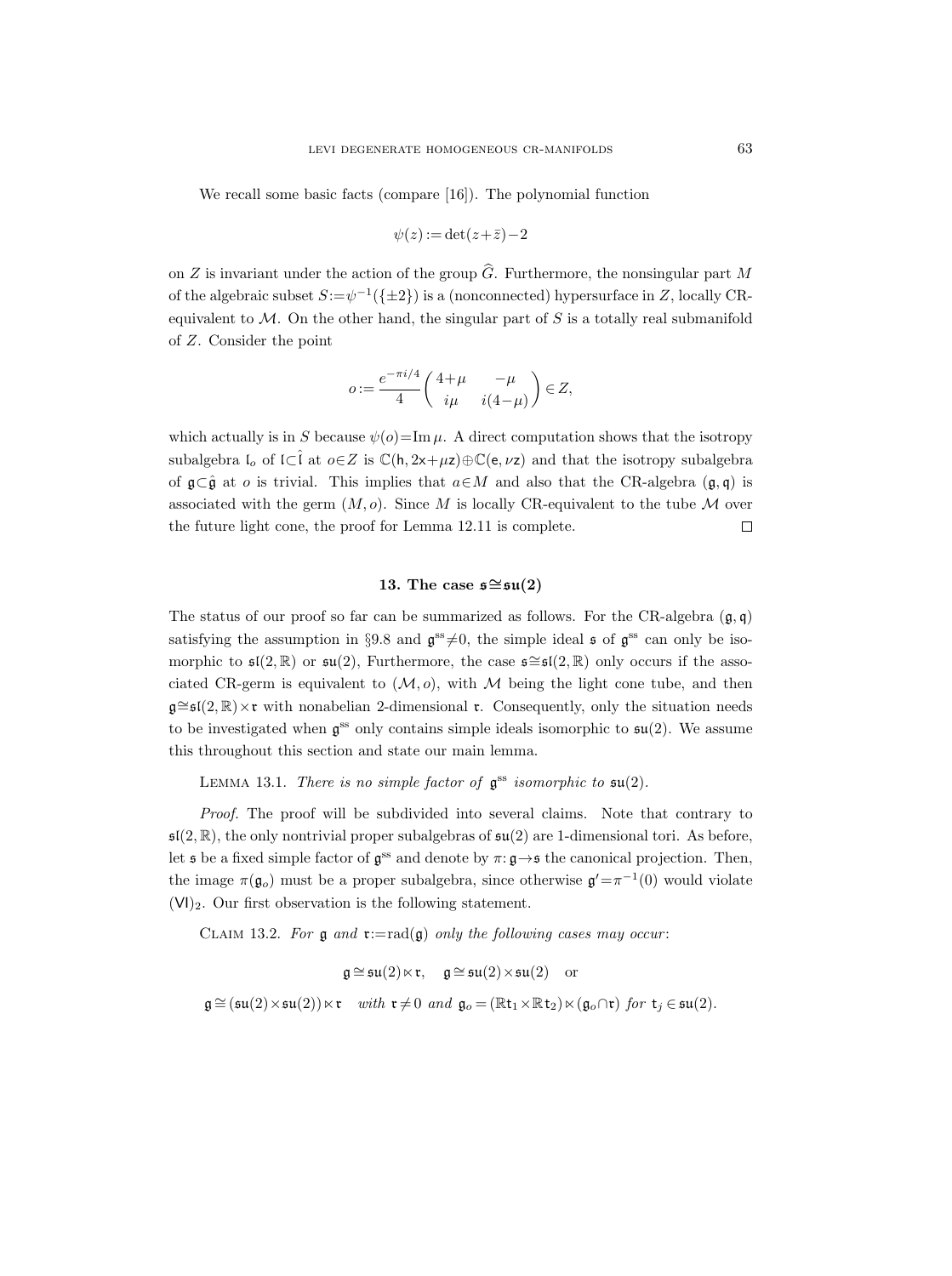*Proof.* Write  $\mathfrak{g} = (\mathfrak{s}_1 \oplus \mathfrak{s}_2 \oplus \mathfrak{s}'') \ltimes \mathfrak{r}$ , where  $\mathfrak{s}_1, \mathfrak{s}_2 \cong \mathfrak{su}(2)$ ,  $\mathfrak{s}''$  is the complementary ideal in  $\mathfrak{g}^{\text{ss}}$ , and  $\pi_1$  and  $\pi_2$  denote the projections onto  $\mathfrak{s}_1$  and  $\mathfrak{s}_2$ , respectively. Only one of the following possibilities can occur:

- $\pi_1(\mathfrak{g}_o)=0$ . Then  $\mathfrak{s}_1\oplus \mathfrak{s}_2$  is already a transitive subalgebra of  $\mathfrak{g}$  and  $\mathfrak{s}''=\mathfrak{r}=0$ .
- $\pi_1(\mathfrak{g}_o)\neq 0 \neq \pi_2(\mathfrak{g}_o)$ . Then either  $\mathfrak{g}=\mathfrak{s}_1\oplus \mathfrak{s}_2$  or

$$
\mathfrak{g}_o \cap (\mathfrak{s}_1 \oplus \mathfrak{s}_2) = (\mathfrak{g}_o \cap \mathfrak{s}_1) \oplus (\mathfrak{g}_o \cap \mathfrak{s}_2) = \mathbb{R} t_1 \oplus \mathbb{R} t_2
$$

for suitable nonzero  $t_1, t_2 \in \mathfrak{su}(2)$ . In the latter case  $\mathfrak{g}_o \cap (\mathfrak{s}'' \ltimes \mathfrak{r})$  is of codimension 1 in  $\mathfrak{s}'' \ltimes \mathfrak{r}$ . But then we conclude that  $\mathfrak{s}''=0$  as there are no 1-codimensional subalgebras in  $\mathfrak{su}(2)$ .  $\Box$ 

For the proof of Lemma 13.1, we only need to investigate the above three types of g. We repeatedly use the fact that each 1- or 2-dimensional representation of  $\mathfrak{su}(2) \cong \mathfrak{so}(3)$ is trivial and that each toral subalgebra  $t ⊂ \mathfrak{su}(2)$  acts irreducibly on  $\mathfrak{su}(2)/t$ .

CLAIM 13.3.  $\mathfrak{g} \cong (\mathfrak{su}(2) \times \mathfrak{su}(2)) \ltimes \mathfrak{r}$  implies that  $\mathfrak{r}=0$ .

*Proof.* Let  $\pi_1$  and  $\pi_2$  be the projections onto the first and the second simple factor, respectively. As observed in the preceding claim,  $\mathfrak{g}_o = (\mathfrak{t}_1 \times \mathfrak{t}_2) \ltimes \mathfrak{r}_o$  with  $\mathfrak{r}_o := \mathfrak{g}_o \cap \mathfrak{r}$  and 1-dimensional toral subalgebras  $t_i$ . Recall that we have the  $\mathfrak{g}_o$ -stable filtration  $\mathfrak{g}\supset\mathfrak{H}\supset$  $\mathfrak{F}\supset\mathfrak{g}_o$ . At least one of the images  $\pi_j(\mathfrak{F})$  coincides with  $\mathfrak{s}_j$ , say for  $j=2$ . Since  $\mathfrak{t}_j$  acts irreducibly on  $\mathfrak{s}_i/\mathfrak{t}_i$ , it follows that  $\mathfrak{F}=\mathfrak{s}_2\ltimes\mathfrak{r}_o$ . Then, since  $\mathfrak{H}\cap\mathfrak{s}$  is at least 2-dimensional, the irreducibility of the action of  $t_1$  implies that  $\mathfrak{H}=\mathfrak{s}\times\mathfrak{s}_2\ltimes\mathfrak{r}_o$ . But this would imply that  $[\mathfrak{H}, \mathfrak{H}] \subset \mathfrak{H}$ , contradicting (III).  $\Box$ 

CLAIM 13.4.  $\mathfrak{g} \neq \mathfrak{su}(2) \times \mathfrak{su}(2)$ .

*Proof.* Suppose on the contrary that  $\mathfrak{g} = \mathfrak{su}(2) \times \mathfrak{su}(2)$ . Since  $\mathfrak{F} \subset \mathfrak{g}$  is a subalgebra of dimension 3 and there is no solvable subalgebra of this dimension, necessarily  $\mathfrak{F} \cong \mathfrak{su}(2)$ . Consequently, either  $\mathfrak{F}$  is one of the simple factors of  $\mathfrak{g}$  or  $\mathfrak{F}$  is the graph of an automorphism of  $\mathfrak{su}(2)$ . Both possibilities lead to a contradiction: in the first case  $\mathfrak{F}$  is an ideal in g, contradicting (V), and in the second case  $\mathfrak{F}$  acts irreducibly on  $\mathfrak{g}/\mathfrak{F}$ , violating the existence of the ad( $\mathfrak{F}$ )-stable proper subspace  $\mathfrak{H}/\mathfrak{F}\subset\mathfrak{g}/\mathfrak{F}.$  $\Box$ 

The remaining case  $\mathfrak{g}=\mathfrak{su}(2)\ltimes\mathfrak{r}$  with  $\mathfrak{r}:=\text{rad}(\mathfrak{g})$  is the most involved. In this situation the image of  $\mathfrak{g}_o$  under the canonical projection  $\pi: \mathfrak{g} \to \mathfrak{su}(2)$  is of dimension  $\leq 1$ . As usual, we denote the canonical projection  $I \rightarrow \mathfrak{sl}(2, \mathbb{C})$  by the same symbol  $\pi$ . We investigate the various possibilities for the  $\pi$ -images of the Lie subalgebras  $\mathfrak{l}_o \subset \mathfrak{f} \subset \mathfrak{q}$  defined in §9.4 (i)–(iii) and §9.5 (iv).

•  $\pi(I_o) = \pi(f) = \pi(q)$ . Since  $\pi(I_o)$  is a  $\sigma$ -stable torus,  $\pi(q + \sigma q) = \pi(I_o)$  would follow. Counting dimensions, this cannot happen.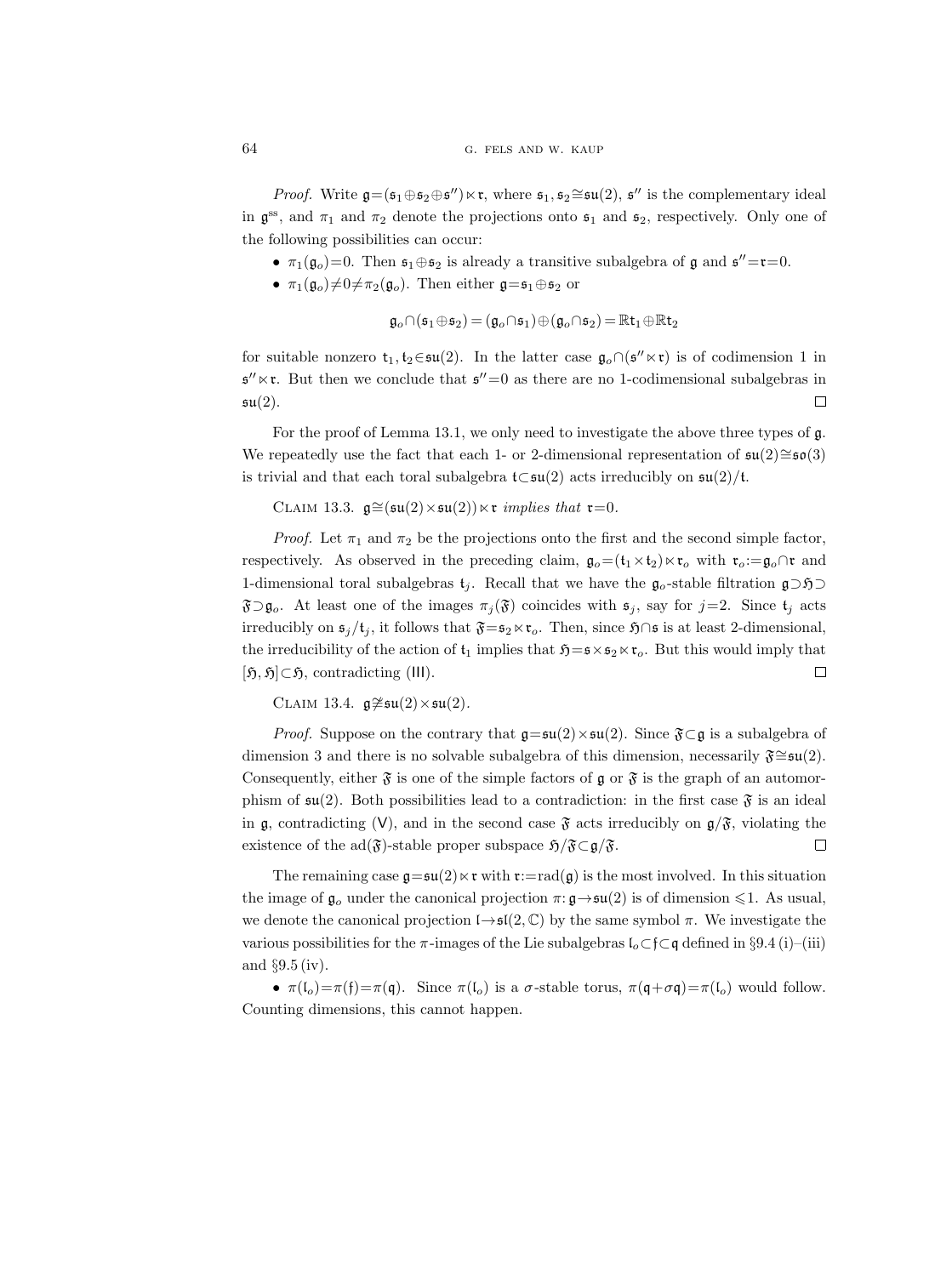•  $\pi(I_o) \subsetneq \pi(f) = \pi(q)$ . Here, we have to rule out the two possibilities dim  $\pi(I_o) \leq 1$ .

If dim  $\pi(I_o)=0$  then  $\pi(\mathfrak{F})$  is a 1-dimensional toral subalgebra in  $\mathfrak{su}(2)$ , and consequently  $\pi(f)=\pi(\sigma f)=\pi(\sigma g)$  is 1-dimensional. This contradicts the fact that  $g+\sigma g$ is a hyperplane in l. The case when  $\pi(I_o)$  is 1-dimensional remains. Then  $\pi(\mathfrak{F})=\mathfrak{s}$ , and possibly after replacing  $\epsilon \cong \epsilon(u(2)$  by the Levi factor contained in  $\mathfrak{F}$ , we may assume that  $\mathfrak{s}\subset \mathfrak{F}$ . For dimensional reasons,  $\mathfrak{r}_o:=\mathfrak{g}_o\cap \mathfrak{r}=\mathfrak{F}\cap \mathfrak{r}$ . Further,  $\mathfrak{r}_o$  is an ideal in  $\mathfrak{F}$  and we have  $\mathfrak{F}=\mathfrak{s}\ltimes\mathfrak{r}_o$  as well as  $\mathfrak{H}=\mathfrak{s}\ltimes\mathfrak{r}_\mathfrak{H}$  with  $\mathfrak{r}_\mathfrak{H}:=\mathfrak{H}\cap\mathfrak{r}$ . As dim  $\mathfrak{r}_\mathfrak{H}-\dim\mathfrak{r}_o=2$ , the ad-representation of  $\mathfrak s$  on  $\mathfrak r_{\mathfrak H}/\mathfrak r_o$  is trivial, that is,  $[\mathfrak s,\mathfrak r_{\mathfrak H}]\subset \mathfrak r_o$ . Since  $\mathfrak f=\mathfrak l_o\oplus\mathbb C\mathfrak y$  for some  $\mathfrak y\in\mathfrak s^\mathbb C\cong\mathfrak{sl}(2,\mathbb C)$  and  $\sigma \mathfrak{q} = \sigma \mathfrak{f} \oplus \mathbb{C} \overline{\mathsf{x}}$  for some  $\overline{\mathsf{x}} \in \mathfrak{r}^{\mathbb{C}}_{\mathfrak{H}}$ , we would have

$$
[\mathfrak{f},\sigma\mathfrak{q}]=[\mathfrak{l}_o\!\oplus\!\mathbb{C}\mathsf{y},\sigma\mathfrak{f}\!\oplus\!\mathbb{C}\bar{\mathsf{x}}]\subset\mathfrak{f}\!+\!\sigma\mathfrak{f},
$$

in contradiction to (V).

•  $\pi(I_o) = \pi(f) \subsetneq \pi(q)$ . The possibility  $0 = \pi(f)$  can be excluded since otherwise  $\mathfrak{F} = \mathfrak{r}$ , i.e.  $\dagger + \sigma \uparrow$  would be an ideal in I, contradicting condition (V). Next, we deal with the case when  $\pi(I_o)=\pi(f)=\pi(\sigma f)$  is a (1-dimensional) toral subalgebra. By assumption  $\mathbf{b}:=\pi(\mathbf{q})$  is then 2-dimensional, that is, a Borel subalgebra, which implies that  $\mathfrak{b} + \sigma \mathfrak{b} = \mathfrak{s}^{\mathbb{C}} \cong \mathfrak{sl}(2, \mathbb{C})$ , or equivalently  $\pi(\mathfrak{H})=s$ . Counting dimensions,  $\mathfrak{r}_{\mathfrak{F}}:=\mathfrak{F}\cap\mathfrak{r}=f\cap\mathfrak{r}$ . Further,  $[\mathfrak{r}_{\mathfrak{F}},\mathfrak{H}]\subset\mathfrak{r}\cap\mathfrak{H}=\mathfrak{r}_{\mathfrak{F}}$ and since, due to condition (III),  $\mathfrak{H}$  generates g as a Lie algebra, we deduce that  $\mathfrak{r}_{\mathfrak{F}}$  is an ideal in  $\mathfrak{g}$ . From  $\pi(\mathfrak{l}_o) = \pi(\mathfrak{f})$  follows that  $\mathfrak{f} = \mathfrak{l}_o \oplus \mathbb{C}r$  with  $\mathfrak{r} \in \mathfrak{r}_{\mathfrak{F}}^{\mathbb{C}}$ . But this implies that  $[\mathfrak{f},\sigma\mathfrak{q}]{=}[ \mathfrak{l}_0 {\oplus} \mathbb{C}r,\sigma\mathfrak{q}]{\subset} \sigma\mathfrak{q} {+} \mathfrak{r}^{\mathbb{C}}_{\mathfrak{F}}{\subset} \sigma\mathfrak{q}{\oplus} \mathfrak{f}, \text{ violating (V)}.$ 

One last possibility remains for the flag  $l_o \subset f \subset q$  in l, which we consider in the next claim.

CLAIM 13.5. If  $\pi(\mathfrak{l}_{o})\subsetneq \pi(\mathfrak{f})\subsetneq \pi(\mathfrak{q})$  then  $\mathfrak{l}_{o}=0$  and  $\mathfrak{g}\cong \mathfrak{su}(2)\times \mathfrak{r}$  with  $\mathfrak{r}:=\text{rad}(\mathfrak{g})$  of dimension 2.

*Proof.* The properness of the inclusions implies that  $\iota_o \cap \mathfrak{r}^{\mathbb{C}} = \mathfrak{f} \cap \mathfrak{r}^{\mathbb{C}} = \sigma \mathfrak{q} \cap \mathfrak{r}^{\mathbb{C}}$ . Since q and  $\sigma q$  generate l as a Lie algebra, it follows that  $\mathfrak{l}_{\sigma}\cap\mathfrak{r}^{\mathbb{C}}$  is an ideal in l, or equivalently  $\mathfrak{g}_o \cap \mathfrak{r} \lhd \mathfrak{g}$ . By the effectivity assumption  $(VI)_1$ , we have  $\mathfrak{g}_o \cap \mathfrak{r} = 0$ . Consequently, as dim  $\pi(I_o) \leq 1$ , the same estimate holds for dim  $I_o$ . Next, we show that the case  $1=\dim_{\mathbb{R}} \pi(\mathfrak{g}_{\mathfrak{0}})$  ( $=\dim \pi(\mathfrak{l}_{\mathfrak{0}})=\dim \mathfrak{l}_{\mathfrak{0}})$  cannot happen. Assume on the contrary that  $\pi(\mathfrak{g}_o)=1$ . Then  $\pi(\mathfrak{F})=s$  and, possibly after replacing the Levi factor  $\mathfrak{s}\subset\mathfrak{g}$  by a conjugate one, we may assume that  $\mathfrak{s} \subset \mathfrak{F}$ . Counting dimensions yields then  $\mathfrak{F}=\mathfrak{s} \cong \mathfrak{su}(2)$ . Since  $[\mathfrak{F}, \mathfrak{H}] \subset \mathfrak{H}$  by (II), we have a representation of  $\mathfrak{s}$  on  $\mathfrak{H}/\mathfrak{F}$ . But this yields the contradiction as dim  $\frac{5}{5}$  (compare (I)) implies that this representation is trivial, that is,  $[\mathfrak{s}, \mathfrak{H}]=[\mathfrak{F}, \mathfrak{H}]\subset \mathfrak{F}$ , violating (V).

We have proved that the only possibility for  $\mathfrak{g}$  is  $\mathfrak{su}(2) \ltimes \mathfrak{r}$  with a 2-dimensional radical r. Since  $\mathfrak{su}(2)$  can act only trivially on such an r, the above semidirect product  $\Box$ is in fact direct. This proves the claim.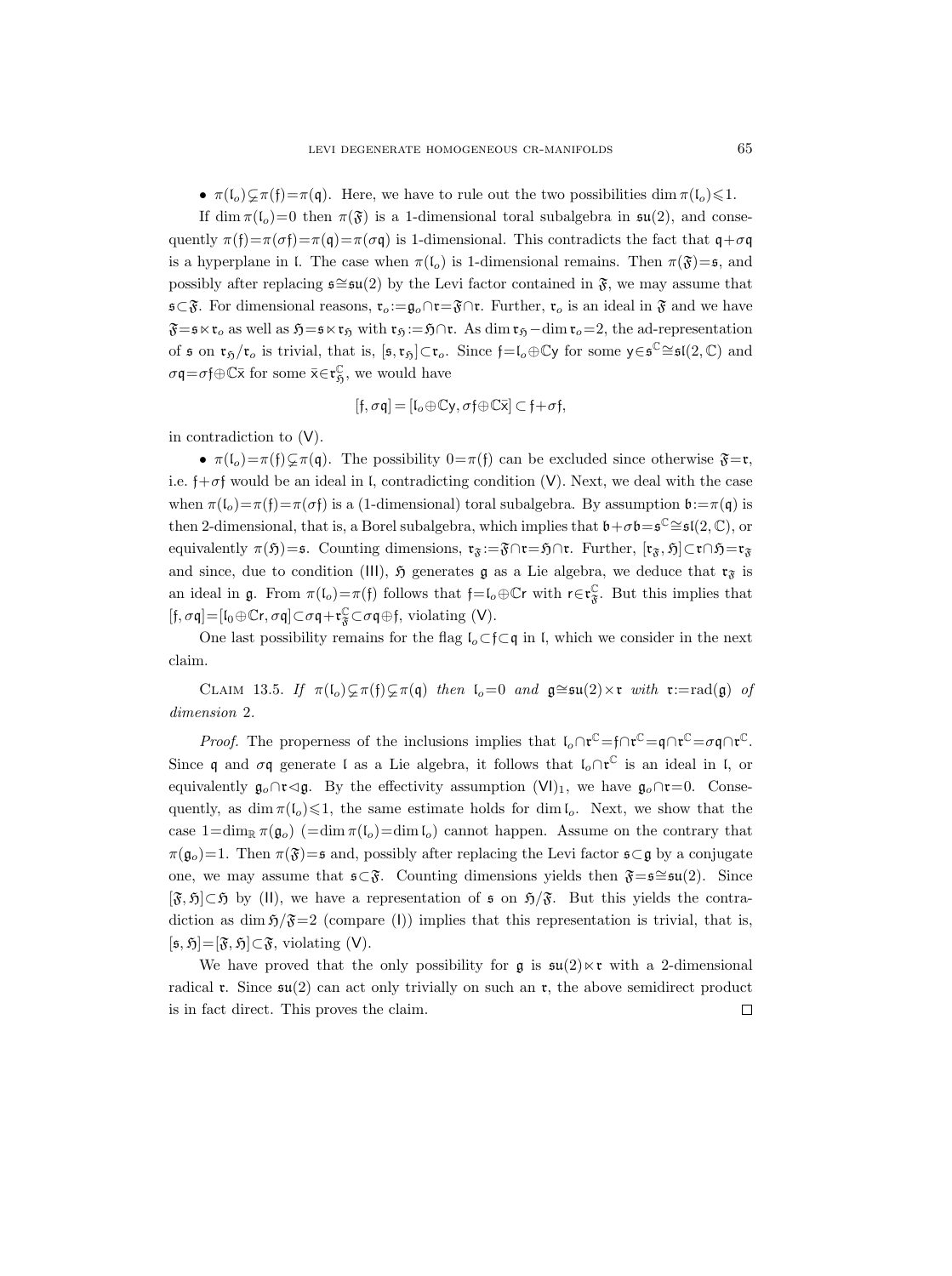CLAIM 13.6. The case  $\mathfrak{g} \cong \mathfrak{su}(2) \times \mathfrak{r}$ , dim  $\mathfrak{r}=2$ , cannot occur either.

*Proof.* We write  $\pi = \pi_{\mathfrak{s}}$  and  $\pi_{\mathfrak{r}}$  for the projections onto  $\mathfrak{s}^{\mathbb{C}} \cong \mathfrak{sl}(2, \mathbb{C})$  and  $\mathfrak{r}^{\mathbb{C}}$ , respectively. The proof analyses various possibilities for  $f\subset q$ .

If  $\pi_{\mathfrak{s}}(\mathfrak{F})=0$  then  $\mathfrak{F}=\mathfrak{r}$  would be an ideal in g contradicting (V). The case when  $\pi_{\mathfrak{s}}(\mathfrak{F})$ , as well as  $\pi_{\mathfrak{s}}(\mathfrak{f})$ , is 1-dimensional remains. In that situation one necessarily has  $\pi_{\mathfrak{s}}(\mathfrak{q})\neq\pi_{\mathfrak{s}}(\mathfrak{f}),$  and  $\pi(\mathfrak{q})$  is a Borel subalgebra in  $\mathfrak{sl}(2,\mathbb{C})$ . Further,  $\pi_{\mathfrak{s}}(\mathfrak{q})+\sigma(\pi_{\mathfrak{s}}(\mathfrak{b}))=\mathfrak{sl}(2,\mathbb{C})$ and  $\pi_{\mathfrak{s}}(\mathfrak{q}) \cap \pi_{\mathfrak{s}}(\sigma \mathfrak{b})$  is a Cartan subalgebra of  $\mathfrak{sl}(2,\mathbb{C})$ . Similar to the situation considered in §12.5, we can also here choose a *standard triple*  $e, f, h \in \mathfrak{s}^{\mathbb{C}},$  with  $\pi_{\mathfrak{s}}(\mathfrak{q}) = \mathbb{C}h \oplus \mathbb{C}e$  and  $\sigma(h)=-h$ , but now  $\sigma(e)=-f$  for the Cartan involution  $\sigma$ . The radical r cannot be abelian: otherwise, exactly as in the proof of Claim 12.7, we obtain a contradiction. In the remaining nonabelian case, we proceed as in the proof of Claim 12.8 by investigating the various positions of q in  $\mathfrak l$ . The cases dim  $\mathfrak r^{\mathbb C}\cap\mathfrak q>0$  are easily ruled out (the same argument as in the proof of Claim 12.8, following  $(12.9)$ ). Hence, we may assume that q and  $\sigma q$  are given by the formula (12.9), except that now  $\sigma q = \mathbb{C} \cdot (-h, \bar{\lambda} x + \bar{\mu} z) \oplus \mathbb{C} \cdot (-f, \bar{\nu} z)$ . that is, the sign in front of f has changed. This slight difference is precisely the reason why in the case  $\nu\neq0$ , contrary to (12.10), the CR-germ  $(M, o)$  associated with  $(g, g)$ would be Levi nondegenerate, as shown by a simple computation. This contradicts our fundamental assumption and concludes the proof of the claim.  $\Box$ 

The proof of Lemma 13.1 is now complete.

 $\Box$ 

#### 14. Reduction to the case where g is solvable and of dimension 5

Striking the balance for the proof of Theorem II obtained so far, we have shown the following:

Let  $(M, o)$  be an arbitrary locally homogeneous 2-nondegenerate CR-germ of dimension 5 and let  $(\mathfrak{g}, \mathfrak{q})$  be an associated CR-algebra. If the Lie algebra  $\mathfrak{g}$  is not solvable then M is locally CR-equivalent at  $o \in M$  to the tube M over the future light cone.

For the rest of the proof we therefore assume that every  $CR$ -algebra  $(g, q)$  under consideration satisfies the fundamental assumption in  $\S 9.8$  and that  $\mathfrak{g}$  is solvable. The following is the main result of this section.

LEMMA 14.1. The solvable Lie algebra  $\mathfrak g$  has dimension 5, i.e.,  $\mathfrak g_0=0$ .

Proof. The proof will be subdivided into several steps. Recall that by definition the nilradical  $\mathfrak{g}^{\text{nil}}$  of  $\mathfrak{g}$  is the maximal nilpotent ideal in  $\mathfrak{g}$ . It is well known that  $\mathfrak{g}^{\text{nil}}$  contains the commutator subalgebra  $[\mathfrak{g}, \mathfrak{g}]$ , and each element  $\xi \in \mathfrak{g}^{\text{nil}}$  is ad-nilpotent in  $\mathfrak{g}$ . Similarly, we denote the (complex) nilradical of  $\mathfrak l$  by  $\mathfrak l^{nil}$ . We retain the notation from §9.4 and §9.5.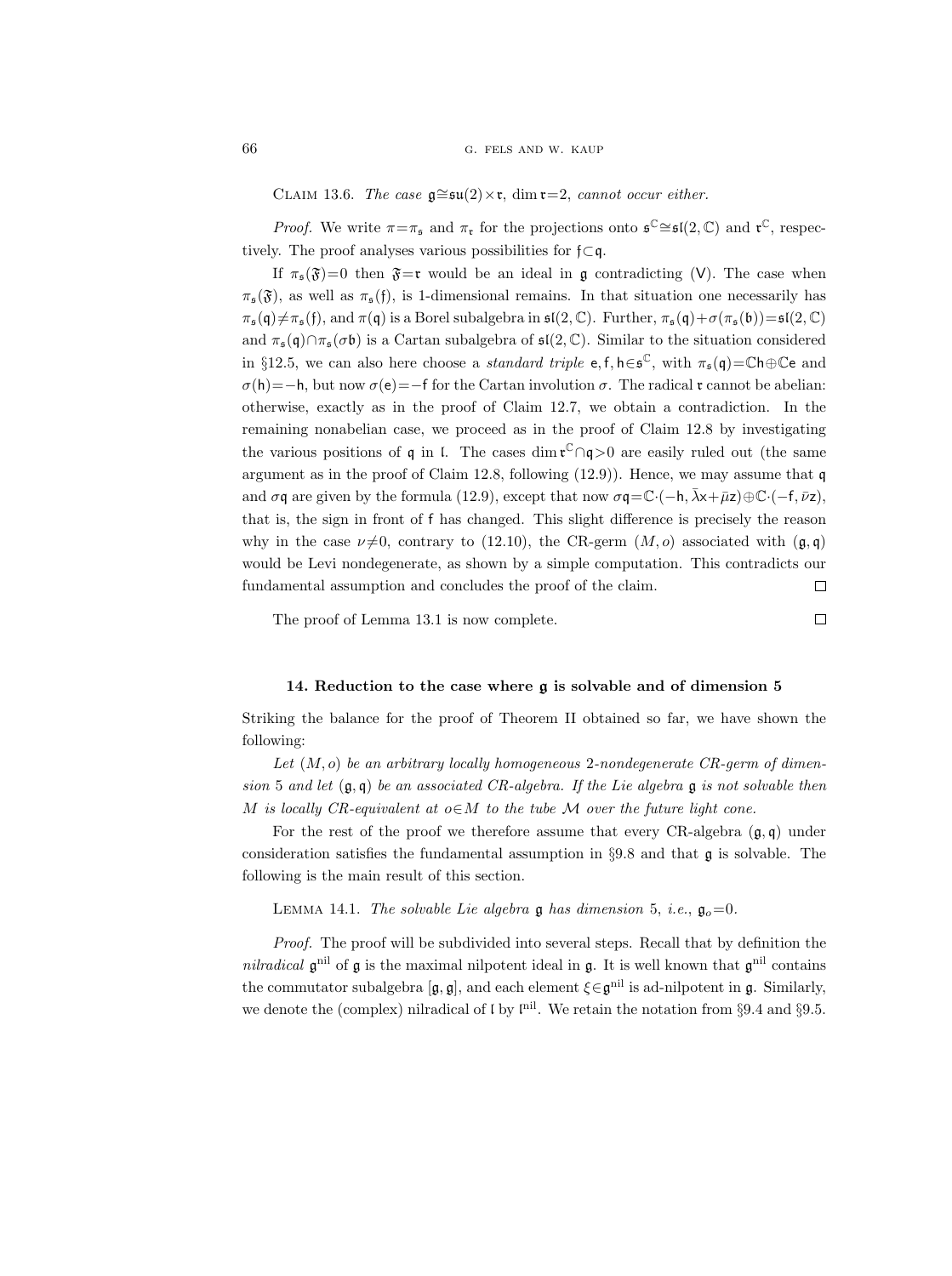CLAIM 14.2.  $\mathfrak{g}_o \subset \mathfrak{g}^{\text{nil}}$ .

*Proof.* Since  $[g, g] \subset g^{\text{nil}}$ , the quotient  $g/g^{\text{nil}}$  is abelian. Let  $\pi: g \to g/g^{\text{nil}}$  be the projection. Assume that  $\mathfrak{g}_o \not\subset \mathfrak{g}^{\text{nil}}$ , i.e.,  $\pi(\mathfrak{g}_o) \neq 0$ . Select a subalgebra  $\mathfrak{r} \subset \mathfrak{g}/\mathfrak{g}^{\text{nil}}$  (possibly 0) which is a complement of  $\pi(\mathfrak{g}_o)$ . But then  $\mathfrak{g}' := \pi^{-1}(\mathfrak{r})$  would violate  $(VI)_2$ . Consequently, we necessarily have  $\pi(\mathfrak{g}_o)=0$ , that is,  $\mathfrak{g}_o\subset\mathfrak{g}^{\text{nil}}$  as claimed.  $\Box$ 

**14.3.** Recall that for the CR-algebra  $(g, q)$  under consideration there exist flags  $\mathfrak{l}_o \subset \mathfrak{f} \subset q$ and  $\mathfrak{l}_o \subset \sigma \mathfrak{f} \subset \sigma \mathfrak{q}$  of subalgebras in  $\mathfrak{l}$ , as defined in §9.4. For the subsequent considerations, we select the following elements in l:  $y \in f\setminus I_o$  and  $x \in q \setminus f$ , and write  $\bar{x} := \sigma(x)$  and  $\bar{y} := \sigma(y)$ , for short. Then

$$
\mathfrak{f}=\mathbb{C} \mathsf{y} \oplus \mathsf{I}_o, \quad \mathfrak{q}=\mathbb{C} \mathsf{x} \oplus \mathbb{C} \mathsf{y} \oplus \mathsf{I}_o, \quad \sigma \mathfrak{f}=\mathbb{C} \bar{\mathsf{y}} \oplus \mathsf{I}_o \quad \text{and} \quad \sigma \mathfrak{q}=\mathbb{C} \bar{\mathsf{x}} \oplus \mathbb{C} \bar{\mathsf{y}} \oplus \mathsf{I}_o.
$$

The inclusion  $\mathfrak{l}_o \subset \mathfrak{l}^{\text{nil}}$  is guaranteed by Claim 14.2. Hence,  $\mathfrak{l}_o$  acts by ad-nilpotent endomorphisms on l. In particular,  $[I_o, \mathfrak{f}] \subset I_o$  and  $[I_o, \mathfrak{q}] \subset \mathfrak{f}$ . The condition (III) means that  $[x, \bar{x}] \notin q + \sigma q$ , and (V) is equivalent to  $[\bar{x}, y] \notin f + \sigma q$ .

Let  $\mathfrak{z}\subset\mathfrak{l}^{nil}$  be the center of the nilradical (which is nontrivial if  $\mathfrak{l}\neq 0$ ), to which we refer as the *nilcenter* of l. As for every characteristic ideal, we have  $\sigma(\mathbf{I}^{\text{nil}})=\mathbf{I}^{\text{nil}}$  and  $\sigma(\mathfrak{z})=\mathfrak{z}.$ 

CLAIM 14.4. (i) The nilcenter  $\chi$  of l is not contained in  $\mathfrak{q}+\sigma\mathfrak{q}$ . (ii)  $I_0=0$  if  $\dim \mathfrak{z} \geq 2$ .

*Proof.* (i) Assume that (i) is not true and let  $x, y, \overline{x}, \overline{y} \in I$  be as in §14.3. Let

$$
\zeta := a\mathsf{x} + \bar{a}\bar{\mathsf{x}} + b\mathsf{y} + \bar{b}\bar{\mathsf{y}} + \gamma_o,
$$

with  $\gamma_o \in \mathfrak{g}_o$  and  $a, b \in \mathbb{C}$ , be an arbitrary element in  $\mathfrak{z}^\sigma$ . Then  $[\bar{x}, \zeta] \in \bar{\mathfrak{z}} \subset \mathfrak{q} + \sigma \mathfrak{q}$ , since  $\mathfrak{z}$  is an ideal in l. On the other hand,

$$
[\bar{\mathbf{x}}, a\mathbf{x} + \bar{a}\bar{\mathbf{x}} + b\mathbf{y} + \bar{b}\bar{\mathbf{y}} + \gamma_o] = a[\bar{\mathbf{x}}, \mathbf{x}] + [\bar{\mathbf{x}}, b\mathbf{y} + \bar{b}\bar{\mathbf{y}} + \gamma_o] \equiv a[\bar{\mathbf{x}}, \mathbf{x}] \equiv 0 \mod \mathfrak{q} + \sigma \mathfrak{q},
$$

which implies that  $a=0$ . This shows that  $\mathfrak{z}\subset \mathfrak{f}+\sigma\mathfrak{f}$ . Given then  $\zeta = b\mathfrak{y}+\overline{b}\overline{\mathfrak{y}}+\gamma_o\in \mathfrak{z}^\sigma$ , the inclusion  $[\bar{x}, \zeta] \subset \bar{z}$  holds, since  $\bar{z}$  is an ideal. On the other hand,

$$
[\bar{x},by+\bar{b}\bar{y}+\gamma_o]=b[\bar{x},y]+[\bar{x},\bar{b}\bar{y}+\gamma_o]\equiv b[\bar{x},y]\equiv 0\mod\mathfrak{f}+\sigma\mathfrak{q}.
$$

Hence,  $b=0$  as a consequence of the above equation and (V). But this cannot be true, since then  $\mathfrak{z}\subset \mathfrak{l}_o$  would be a nontrivial ideal of l, violating  $(VI)_1$ .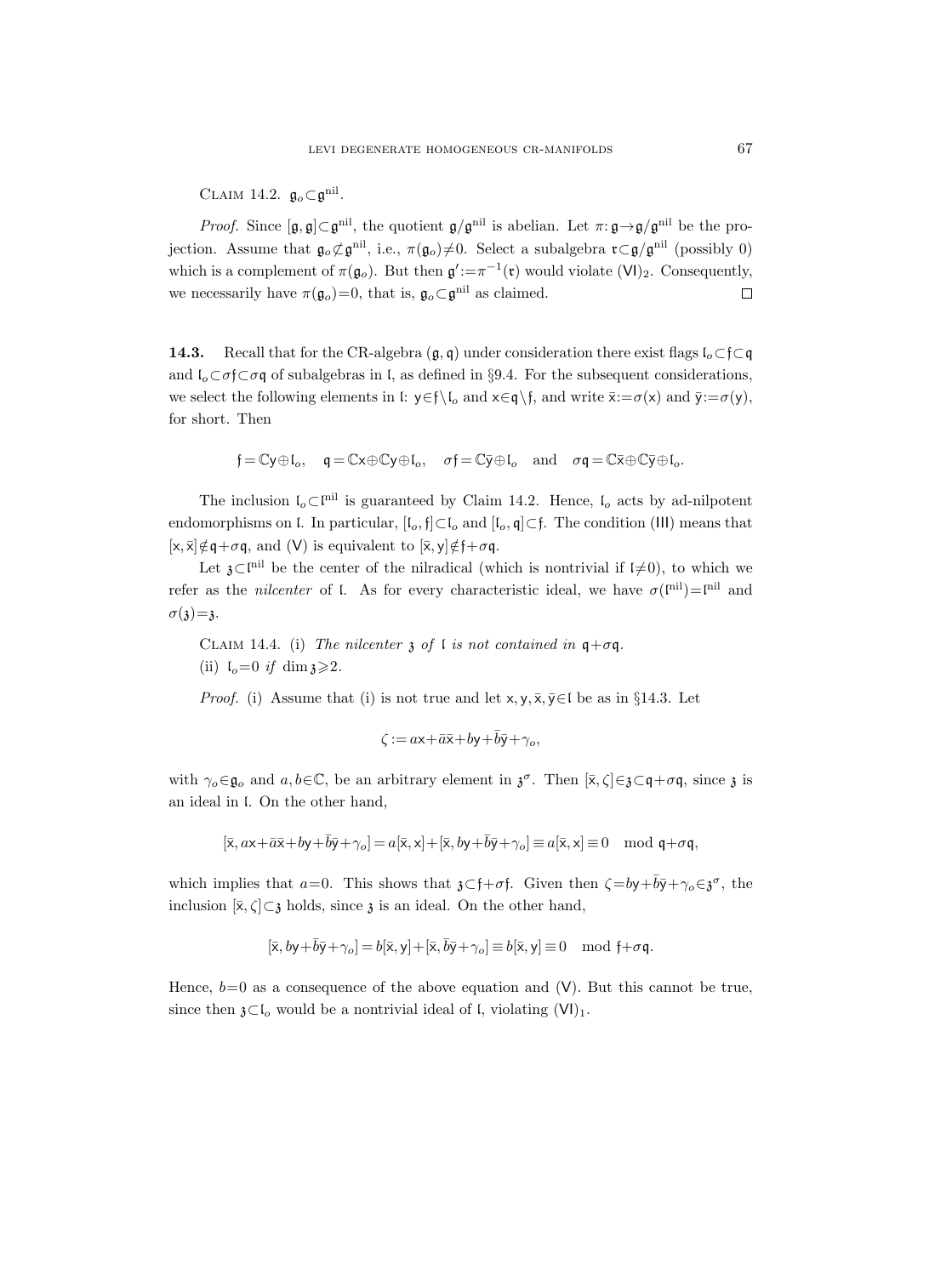(ii) Assume that dim  $\mathfrak{z} \geq 2$ , that is,  $\mathfrak{z} \cap (\mathfrak{q} + \sigma \mathfrak{q}) \neq 0$ . Recall that  $\mathfrak{l}_o \subset \mathfrak{l}^{\text{nil}}$ , by Claim 14.2, and consequently  $[y, I_o] \subset I_o$  and  $[\bar{y}, I_o] \subset I_o$ . Let an arbitrary

$$
\zeta := a\mathsf{x}\!+\!\bar a\bar{\mathsf{x}}\!+\!b\mathsf{y}\!+\!\bar b\bar{\mathsf{y}}\!+\!\gamma_o\!\in\!\mathfrak{z}^\sigma\!\cap\!(\mathfrak{q}\!+\!\sigma\mathfrak{q})
$$

be given. Computing its bracket with  $I<sub>o</sub>$ , we obtain

$$
[\zeta,\mathfrak{l}_o] = a[\mathsf{x},\mathfrak{l}_o] + \bar{a}[\bar{\mathsf{x}},\mathfrak{l}_o] \equiv 0 \mod \mathfrak{l}_o.
$$

Either  $a=0$  for all such  $\zeta$ , and then  $\mathfrak{z} \cap (\mathfrak{q}+\sigma \mathfrak{q})=\mathfrak{z} \cap (\mathfrak{f}+\sigma \mathfrak{f})$ , or  $a\neq 0$ , and then

$$
[x, \mathfrak{l}_o] \subset \mathfrak{l}_o \supset [\bar{x}, \mathfrak{l}_o].
$$

In the latter case, it follows that  $\mathfrak{l}_o$  is an ideal in I (due to Lemma 9.7 (III), x, y,  $\bar{x}$ ,  $\bar{y}$ and  $I_0$  generate l as a Lie algebra), hence  $I_0=0$  as claimed. The other possibility would be  $\mathfrak{z}\cap(\mathfrak{q}+\sigma\mathfrak{q})=\mathfrak{z}\cap(\mathfrak{f}+\sigma\mathfrak{f})$  and we show that this cannot happen. Given an arbitrary  $\zeta = b\mathsf{y} + \overline{b}\overline{\mathsf{y}} + \gamma_o \in \mathfrak{z}^\sigma \cap (\mathfrak{f} + \sigma \mathfrak{f}),$  note that

$$
[\bar{x}, \zeta] \in \mathfrak{z} \cap (\mathfrak{q} + \sigma \mathfrak{q}) = \mathfrak{z} \cap (\mathfrak{f} + \sigma \mathfrak{f}).
$$

More explicitly,  $[\bar{x}, by+\bar{b}\bar{y}+\gamma_o] = b[\bar{x}, y] + [\bar{x}, \bar{b}\bar{y}+\gamma_o] \in b[\bar{x}, y] + \sigma\mathfrak{q}$ . But then the above equation together with (V) would imply  $b=0$ , i.e.,  $\chi \cap (q+\sigma q)=\chi \cap (q+\sigma q)$ . This is absurd, as

$$
[\mathfrak{q}+\sigma\mathfrak{q},\mathfrak{z}\cap\mathfrak{l}_o]\subset\mathfrak{z}\cap(\mathfrak{q}+\sigma\mathfrak{q})=\mathfrak{z}\cap\mathfrak{l}_o\neq 0,
$$

i.e., since  $\mathfrak{q} + \sigma \mathfrak{q}$  generates l as a Lie algebra,  $\mathfrak{z} \cap \mathfrak{l}_o$  would be a nontrivial ideal in l.  $\Box$ 

The case when the nilcenter is 1-dimensional remains.

CLAIM 14.5. Suppose dim  $z=1$ . Then  $l=z\oplus (q+\sigma q)$  and  $\mathfrak{g}_o=l_o=0$ .

*Proof.* Since  $\mathfrak{z}\mathfrak{\subset} \mathfrak{q}+\sigma\mathfrak{q}$  by Claim 14.4, the sum  $\mathfrak{z}+(\mathfrak{q}+\sigma\mathfrak{q})$  is direct. Recall that the recursively defined subspaces  $C_0(\mathbf{I}^{\text{nil}}) := 0$  and  $C_k := C_k(\mathbf{I}^{\text{nil}}) := \{u \in \mathbf{I}^{\text{nil}} : [u, \mathbf{I}^{\text{nil}}] \subset C_{k-1}(\mathbf{I}^{\text{nil}})\}$ for every  $k > 0$ , form the ascending central series of  $\mathfrak{l}^{\text{nil}}$ . Clearly,  $\mathfrak{z} = C_1$  and  $\sigma(C_k) = C_k$  for all k. Either  $\mathfrak{z} = C_1 = C_2 = \mathfrak{z}^{-1}$ , and consequently  $\mathfrak{l}_o = 0$  (due to  $(VI)_1$ ,  $\mathfrak{l}_o$  must be a proper subalgebra of the 1-dimensional algebra  $\text{I}^{\text{nil}}$ ), or  $C_1 \neq C_2$ . In the latter case  $C_2 \cap (q + \sigma q) \neq$ 0. Let  $\eta = \alpha x + \bar{\alpha}\bar{x} + by + \bar{b}\bar{y} + \gamma_o \in C_2^{\sigma} \cap (q + \sigma q)$  be arbitrary. Since  $[\eta, l_o] \subset \mathfrak{z} \cap (q + \sigma q) = 0$ , we have

$$
[\eta, \mathfrak{l}_o] \equiv a[\mathsf{x}, \mathfrak{l}_o] + \bar{a}[\bar{\mathsf{x}}, \mathfrak{l}_o] \equiv 0 \mod \mathfrak{l}_o.
$$

If  $a\neq 0$  then  $[x, I_o], [\bar{x}, I_o] \subset I_o$  and  $I_o$  is an ideal in I, that is,  $I_o=0$  by  $(VI)_1$ . If  $a=0$  for every choice of  $\eta \in C_2^{\sigma} \cap (q + \sigma q)$  as above, then  $C_2 \cap (q + \sigma q) = C_2 \cap (f + \sigma f)$ . This possibility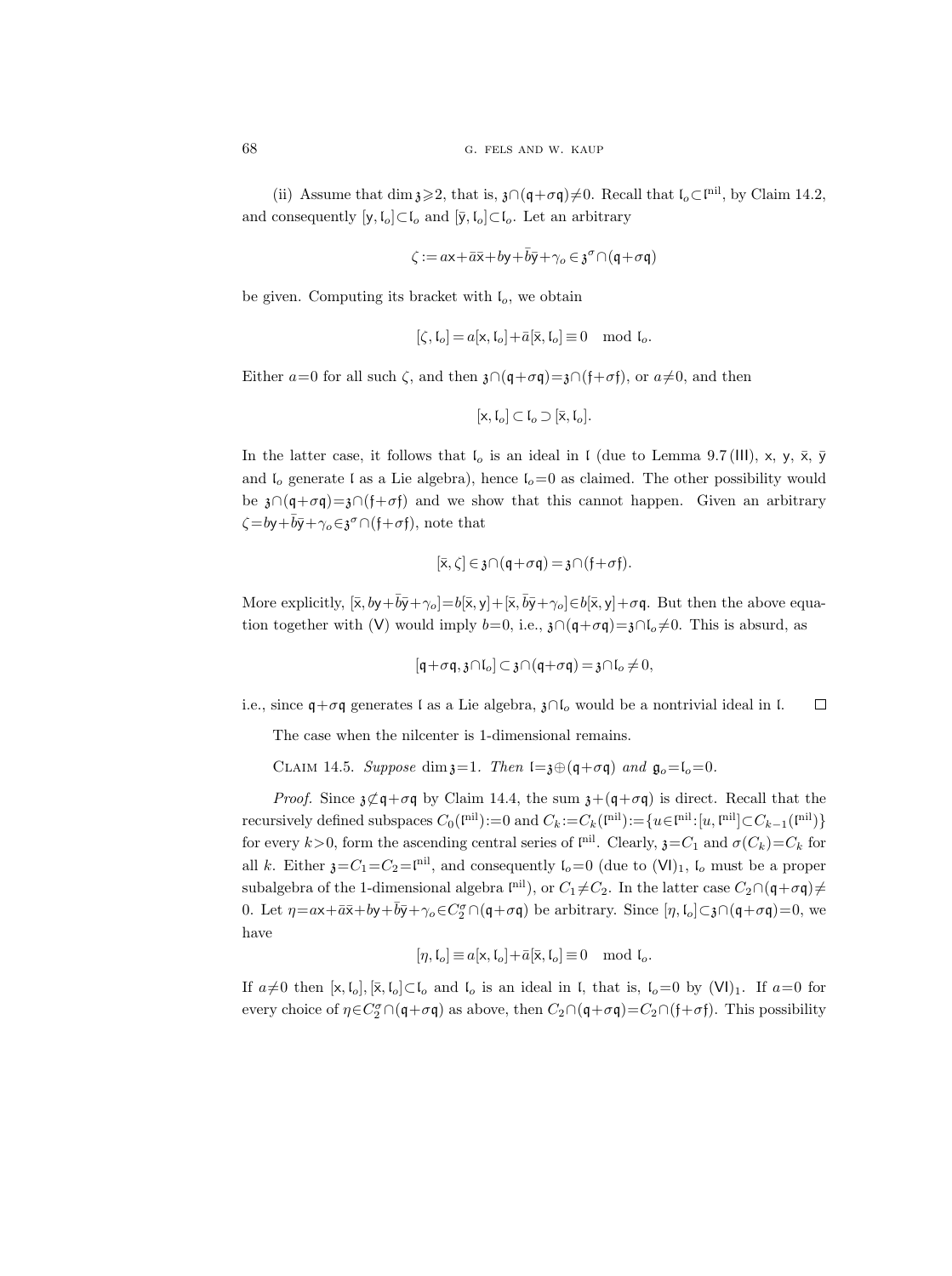can be ruled out as follows. For a nonzero  $\eta = by + \overline{b}\overline{y} + \gamma_o \in C_2^{\sigma} \cap (f + \sigma f)$  we have  $[\eta, x] \in$  $(q+\sigma q)\cap C_2=(f+\sigma f)\cap C_2$ , that is,

$$
[b\mathsf{y}+\bar{b}\bar{\mathsf{y}}+\gamma_o,\mathsf{x}]=\bar{b}[\bar{\mathsf{y}},\mathsf{x}]+([b\mathsf{y}+\gamma_o,\mathsf{x}])\equiv 0\mod\mathfrak{f}+\sigma\mathfrak{f},
$$

which is only possible if  $\bar{b}=0$ . This would imply that  $(q+\sigma q)\cap C_2=I_o\cap C_2$ . On the other hand, the identity  $(q+\sigma q) \cap C_2 = l_0 \cap C_2$  implies that  $l_0 \cap C_2$  is an ideal of l. The effectivity of  $(\mathfrak{g}, \mathfrak{q})$  then forces  $\mathfrak{l}_o \cap C_2 = 0$ , contradicting  $(\mathfrak{q} + \sigma \mathfrak{q}) \cap C_2 \neq 0$ . This completes the proof of Claim 14.5.  $\Box$ 

The proof of Lemma 14.1 is now complete.

#### 15. The existence of a 3-dimensional abelian ideal in g suffices

The proof of Theorem II has brought us to the point where we may and do henceforth assume that the Lie algebra g in the CR-algebra  $(g, q)$  satisfying the assumption in §9.8 is solvable. The subalgebra  $\mathfrak{q} \subset \mathfrak{l} = \mathfrak{g} \oplus i\mathfrak{g}$  then necessarily is of complex dimension 2.

The Main lemma 15.14 of this section states that the CR-germ associated with  $(g, q)$ is represented by the tube  $F+i\mathbb{R}^3$  over an affinely homogeneous surface  $F\subset \mathbb{R}^3$  if  $\mathfrak g$  is isomorphic to a semidirect product  $\mathfrak{h} \times \mathfrak{r}$ , with  $\mathfrak{h}$  being a 2-dimensional Lie subalgebra and **r**≅R<sup>3</sup> being an abelian ideal. Once this main lemma is proved, our proof of the classification theorem will be complete as soon as we can show that every 5-dimensional solvable Lie algebra g occurring in  $(g, q)$  indeed is isomorphic to a semidirect product as above. This will be achieved in the final §16. In this section we only prove the partial result that if q is abelian, then also the commutator  $[g, g]$  is abelian and 3-dimensional. Moreover, there exists an abelian subalgebra  $\mathfrak{h} \subset \mathfrak{g}$  such that  $\mathfrak{g} = \mathfrak{h} \times [\mathfrak{g}, \mathfrak{g}]$ .

Since there is no general structure theory for solvable Lie algebras, we develop ad hoc methods and describe the structure constants in  $\mathfrak{l} = \mathfrak{g}^{\mathbb{C}}$  with respect to a particularly chosen basis. Every CR-algebra  $(g, q)$  under consideration gives rise to the 1-dimensional subalgebras f and  $\sigma$ f of the 2-dimensional subalgebras q and  $\sigma$ q, respectively. We construct a basis of l which reflects the conditions  $(I)$ – $(V)$  and investigate the various possibilities for the values of the corresponding structure constants. Select a nonzero  $z \in \mathfrak{z}^{-\sigma} \setminus (\mathfrak{q} + \sigma \mathfrak{q})$ (this is possible due to Claim 14.5) and an  $x \in \mathfrak{q}$  such that for  $\bar{x}:=\sigma x$  the congruence  $[x, \bar{x}] \equiv z \mod q + \sigma q$  holds (this is possible due to (III)). By (V), it is further possible to select  $y \in f\setminus I_o$  such that for  $\bar{y}:=\sigma y$  the structure equations of l are of the following form

 $\Box$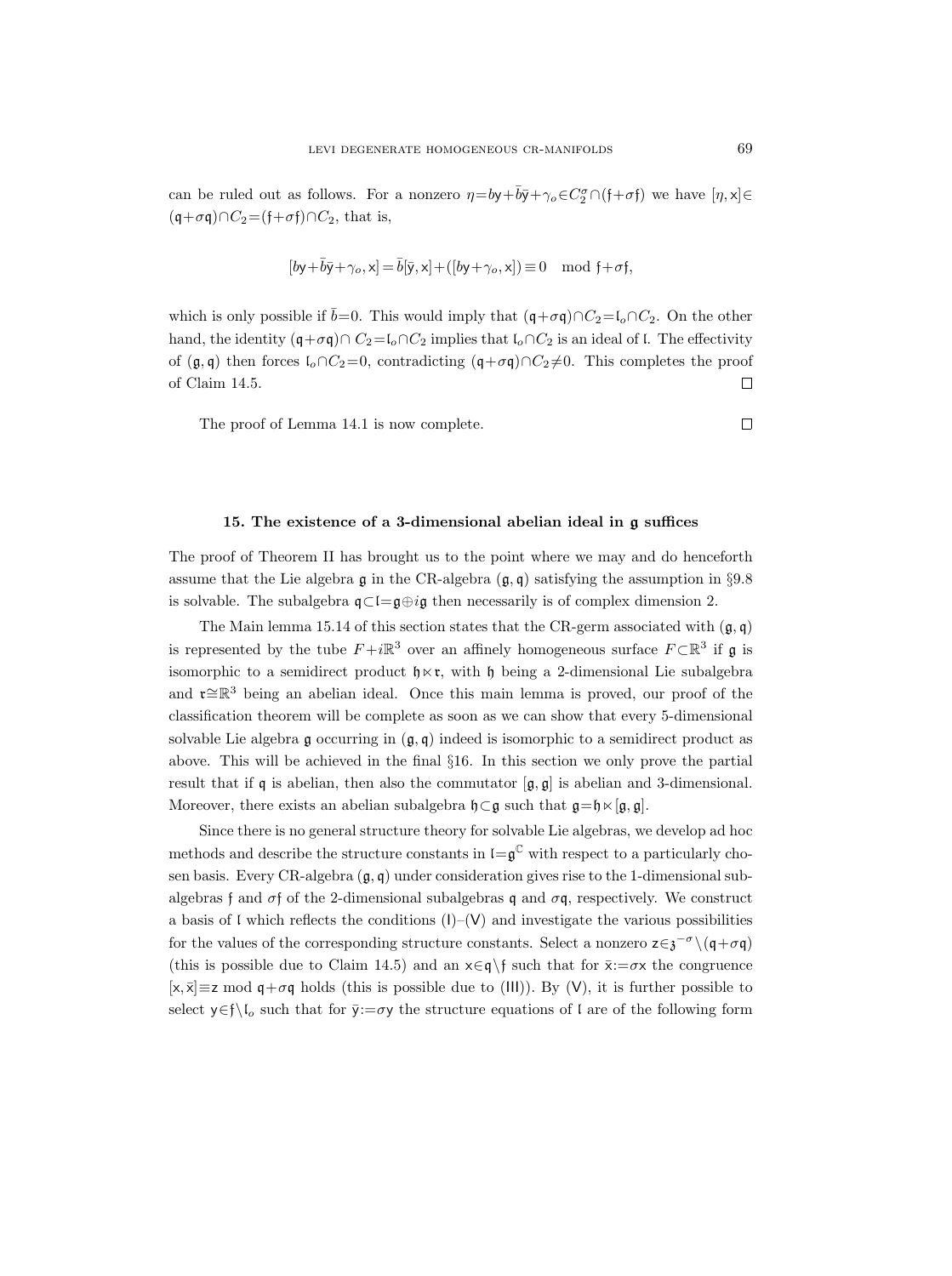(in particular, the coefficient in front of  $\bar{x}$  in the second equation is  $b_2=1$ ):

$$
[\mathbf{x}, \overline{\mathbf{x}}] = \mathbf{z} + a_1 \mathbf{x} - \overline{a}_1 \overline{\mathbf{x}} + a_2 \mathbf{y} - \overline{a}_2 \overline{\mathbf{y}},
$$
  
\n
$$
[\mathbf{x}, \overline{\mathbf{y}}] = b_1 \mathbf{x} + \overline{\mathbf{x}} + b_3 \mathbf{y} + b_4 \overline{\mathbf{y}},
$$
  
\n
$$
[\mathbf{y}, \overline{\mathbf{y}}] = c\mathbf{y} - \overline{c}\overline{\mathbf{y}},
$$
  
\n
$$
[\mathbf{y}, \mathbf{x}] = d_1 \mathbf{x} + d_2 \mathbf{y},
$$
  
\n
$$
[\mathbf{z}, \eta] \in \mathfrak{z}(\mathbf{n} \mathbf{n} \mathbf{n}) \qquad \text{for every } \eta \in \mathbb{I}.
$$
  
\n(15.1)

The brackets  $[y, \bar{x}]$  and  $[\bar{y}, \bar{x}]$  are completely determined by the above five equations, due to the fact that  $\sigma: \mathfrak{l} \to \mathfrak{l}$  is an antilinear Lie algebra automorphism. Of course, not for all values of the constants the above identities give rise to a Lie algebra. In fact the above structure constants  $a_1, ..., d_2$ , are subject to further constraints, imposed by (1) the Jacobi identity, (2) our assumption that l is solvable and, (3) our assumption  $z \in \mathfrak{z}(\mathbb{P}^{\text{nil}})$ .

Conversely, let a 5-dimensional solvable complex Lie algebra

$$
\mathfrak{l}=\mathbb{C}z\!\oplus\!\mathbb{C}x\!\oplus\!\mathbb{C}\bar{x}\!\oplus\!\mathbb{C}y\!\oplus\!\mathbb{C}\bar{y}
$$

be given with structure equations as in (15.1) (together with  $[\bar{x}, y]=x+\bar{b}_1\bar{x}+\bar{b}_4y+\bar{b}_3\bar{y}$  and  $[\bar{y}, \bar{x}] = \bar{d}_1 \bar{x} + \bar{d}_2 \bar{y}$  for certain  $a_1, ..., a_2 \in \mathbb{C}$  and  $z \in \mathfrak{z}^{-\sigma}$ , where  $\mathfrak{z}$  is the nilcenter of l. Define

$$
\mathfrak{g}:=\mathbb{R}iz\oplus\mathbb{R}(x+\bar{x})\oplus\mathbb{R}(ix-i\bar{x})\oplus\mathbb{R}(y+\bar{y})\oplus\mathbb{R}(iy-i\bar{y})\quad\text{and}\quad\mathfrak{q}:=\mathbb{C}x\oplus\mathbb{C}y.
$$

Then the CR-algebra  $(\mathfrak{g}, \mathfrak{g})$  satisfies the fundamental assumption in §9.8.

As already mentioned, besides the geometrically motivated conditions in Lemma 9.7, which are already incorporated in (15.1), further conditions affect the particular values of the structure constants, for example those given by the Jacobi identity. We use

$$
[[\xi_1,\xi_2,\xi_3]]:=[[\xi_1,\xi_2],\xi_3]+[[\xi_2,\xi_3],\xi_1]+[[\xi_3,\xi_1],\xi_2]
$$

as shorthand. The identity  $[[{\sf x},{\sf y},\bar{\sf y}]]\!=\!0$  implies that

$$
|c| = 1, \quad d_1 = \bar{c} - \bar{b}_1 \quad \text{and} \quad \bar{c}b_1 \in \mathbb{R}.\tag{15.2}
$$

Remark 15.3. From  $c\neq 0$ , that is,  $[y, \bar{y}]\neq 0$ , it follows that the solvable subalgebra  $\dagger + \sigma$ f, and in turn l, cannot be nilpotent.

Keeping in mind the identities  $(15.2)$ , it is possible to readjust the basis x, ..., z of l as follows. Write  $c = f^2$  for the coefficient c in the third equation of (15.1) and replace x by  $f$ x, as well as y by cy. After this replacement, the structure equations (15.1) keep their form, only c changes to  $c=1$  and  $b<sub>1</sub>$  becomes real.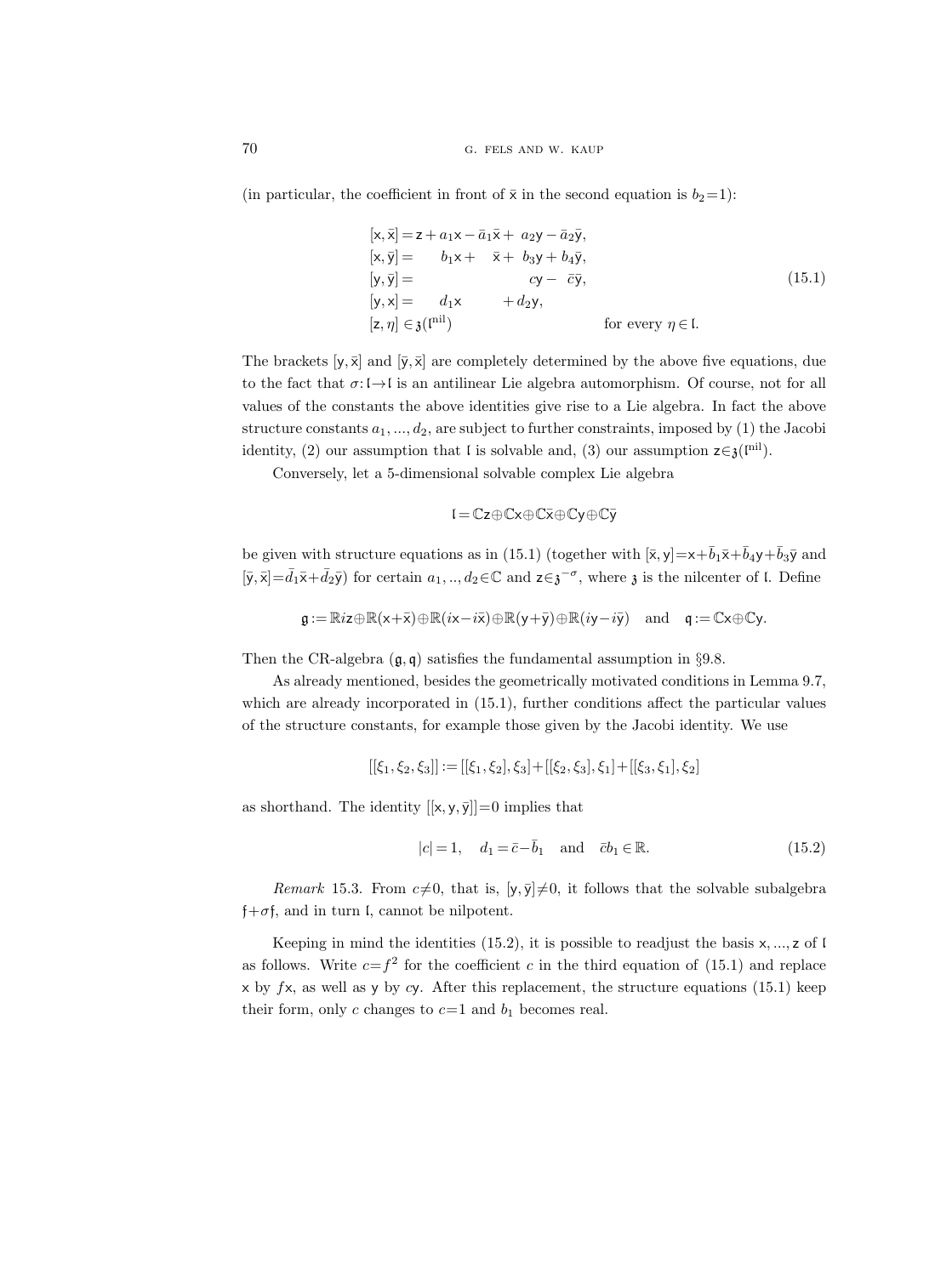*Notational agreement.* For the rest of this section we use  $\alpha$ ,  $\beta$ ,  $\gamma$  and  $\delta$  to denote real numbers, while  $a_j$ ,  $b_j$ ,  $c_j$  and  $d_j$  stand for complex numbers. In particular, we write  $\beta_1 := b_1$  to underline that the structure constant  $b_1$  is real.

The Jacobi identity  $[[x, y, \overline{y}]] = 0$  implies more relations between the coefficients in the structure equations (15.1):

 $c = 1, \quad \beta_1 := b_1 \in \mathbb{R}, \quad d_1 = 1 - \beta_1, \quad \bar{b}_3 - d_2 = b_4(\beta_1 - 1), \quad -\beta_1(b_3 + d_2) = b_4 - \bar{b}_4.$  (15.4)

#### 15.5. Perfect basis

Summarizing, there exists a basis  $z, x, \overline{x}, y, \overline{y}$  ( $\overline{x} := \sigma(x)$  and  $\overline{y} := \sigma(y)$ ) of  $I = \mathfrak{g}^{\mathbb{C}}$  with  $z \in \mathfrak{z}^{-\sigma} \setminus (\mathfrak{q} \oplus \sigma \mathfrak{q})$ ,  $\mathfrak{q} = \mathbb{C} \times \oplus \mathbb{C} \mathfrak{y}$  and  $\mathfrak{f} = \mathbb{C} \mathfrak{y}$ , such that the corresponding structure constants in (15.1) satisfy (15.4). We call each such basis perfect.

There are still more constraints for the structure constants given by the Jacobi identity for other triples of elements and also by the fact that  $\mathfrak z$  is in the center of l nil. Later on, we characterize these additional conditions more explicitly. For now, we elaborate the particular structure of the nilcenter in the next result.

LEMMA 15.6. The nilcenter  $\mathfrak{z} \subset \mathfrak{g}$  has dimension 1 or 3.

Proof. We closely analyze the conditions in Lemma 9.7 in order to get the dimension estimates. It is clear that  $1 \leq \dim \mathfrak{z} \leq 4$ ; see Remark 15.3. Assume that  $\dim \mathfrak{z}=4$ . Then  $\dim \mathfrak{z} \cap (\mathfrak{q} \oplus \sigma \mathfrak{q}) = 3$  follows by Lemma 14.4. But since  $\mathfrak{f} + \sigma \mathfrak{f}$  is not abelian, that is,

$$
\dim \mathfrak{z} \cap (\mathfrak{f} \oplus \sigma \mathfrak{f}) = 1,
$$

there exist elements in z of the form  $x+\eta_1$  and  $\bar{x}+\eta_2$  with  $\eta_j \in \mathfrak{f}+\sigma \mathfrak{f}$ . This leads to a contradiction: indeed, on the one hand  $[x+\eta_1, \bar{x}+\eta_2]=0$ , and on the other hand (V) implies that  $[x+\eta_1, \bar{x}+\eta_2] \equiv [x, \bar{x}] \neq 0 \mod q + \sigma q$ . Hence, we have proved that  $1 \leq \dim \mathfrak{z} \leq 3$ .

The main difficulty is to rule out the possibility  $\dim \mathfrak{z}=2$ . Select a perfect basis in  $\mathfrak l$  as described in §15.5, keeping in mind (15.1) and (15.4). We have to deal with two subcases.

CLAIM 15.7. If  $[x, y] \neq 0$ , *i.e.*, q *is not abelian, then* dim  $x=1$ .

*Proof.* We first show that  $\mathfrak{z} \cap (\mathfrak{q} \oplus \sigma \mathfrak{q}) = \mathfrak{z} \cap (\mathfrak{f} \oplus \sigma \mathfrak{f})$ . Select an arbitrary

$$
z' := \lambda x + \bar{\lambda}\bar{x} + \mu y + \bar{\mu}\bar{y} \in \mathfrak{z}^{\sigma} \cap (\mathfrak{q} \oplus \sigma\mathfrak{q}).
$$

We have to investigate the two possibilities  $\beta_1 \neq 1$  and  $\beta_1 = 1$ . In the first case we get

$$
[\mathsf{z}', (1-\beta_1)\mathsf{x} + d_2\mathsf{y}] \equiv \bar{\lambda}(1-\beta_1)[\bar{\mathsf{x}}, \mathsf{x}] \equiv 0 \mod \mathfrak{q} + \sigma \mathfrak{q},
$$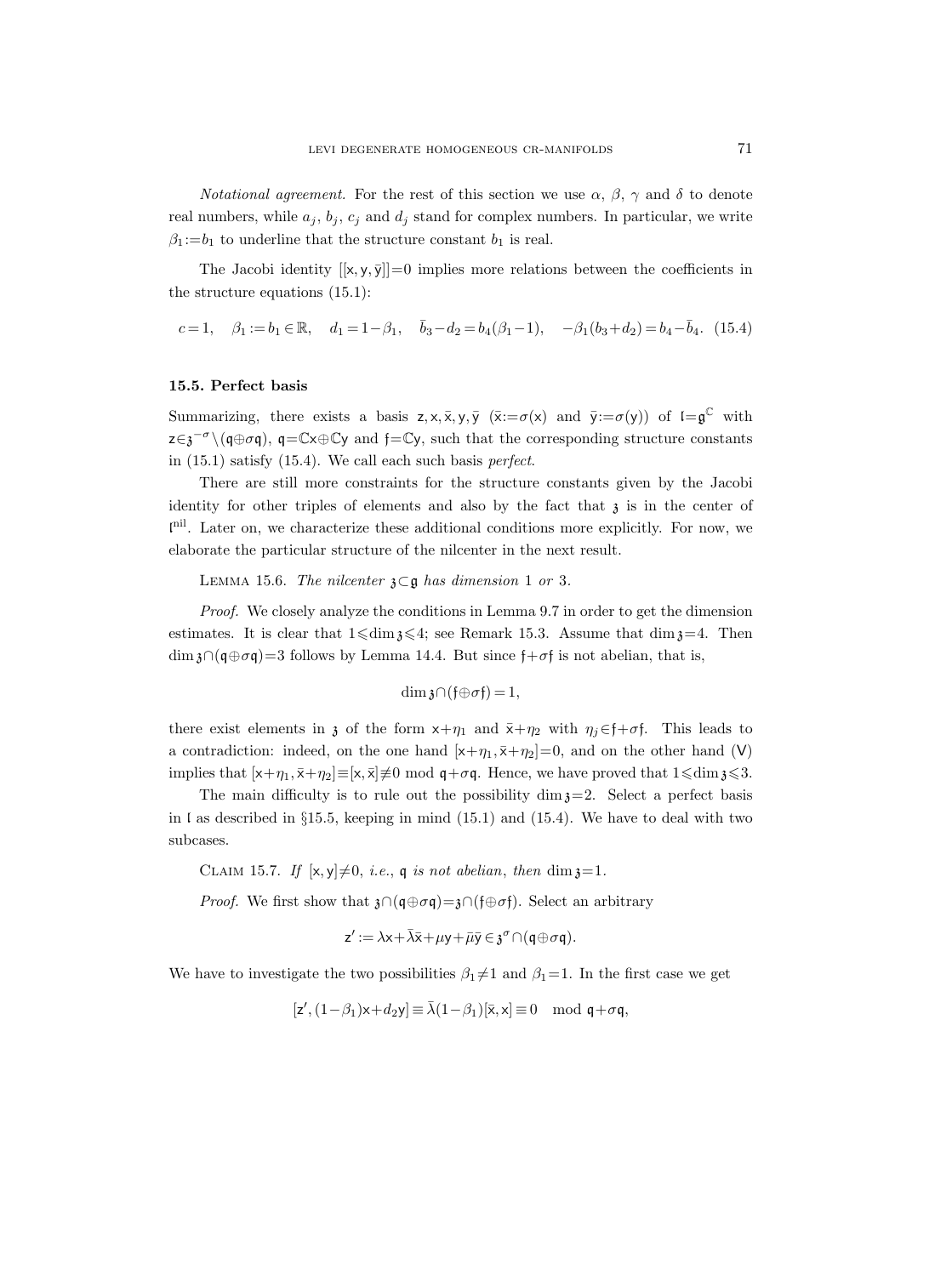since  $[y, x] \in \mathbb{I}^{nil}$ . Therefore,  $\lambda = 0$  by the condition (III), i.e.,  $z' \in \mathfrak{f} + \sigma \mathfrak{f}$ . If  $\beta_1 = 1$ , i.e.,  $d_1 = 0$ , then, by our assumption,  $d_2\neq 0$ , and in turn  $y \in \mathbb{I}^{\text{nil}}$ . Hence,  $[z', y] \equiv \bar{\lambda}[\bar{x}, y] \equiv 0 \text{ mod } \mathfrak{f} + \sigma \mathfrak{f}$ , which, together with (V), also forces  $\lambda=0$ . This proves that  $\mathfrak{z}\cap(\mathfrak{q}\oplus\sigma\mathfrak{q})=\mathfrak{z}\cap(\mathfrak{f}\oplus\sigma\mathfrak{f})$ .

We claim that this identity can only hold if both sides vanish, i.e.,  $\dim \mathfrak{z}=1$  by Lemma 14.4 (i). Assuming on the contrary that  $\mathfrak{z} \cap (\mathfrak{q} \oplus \sigma \mathfrak{q}) \neq 0$ , then on the one hand there exists  $z' = \mu y + \bar{\mu}\bar{y} \in \mathfrak{z} \cap (\mathfrak{f} \oplus \sigma \mathfrak{f})$  with  $\mu \neq 0$ . On the other hand,

$$
[x, z'] = [x, \mu y + \bar{\mu} \bar{y}] \in \mathfrak{z} \cap (q \oplus \sigma q) = \mathfrak{z} \cap (\mathfrak{f} \oplus \sigma \mathfrak{f}),
$$

which in view of (V) is only possible if  $\mu=0$ . This shows that dim  $\chi=1$ .

 $\Box$ 

It remains to rule out the second subcase.

CLAIM 15.8. If  $[y, x]=0$ , i.e., q is abelian, then  $[I, I]$  is a 3-dimensional abelian ideal. Further, if  $\dim \mathfrak{z} \geqslant 2$  then  $[\mathfrak{l}, \mathfrak{l}] = \mathfrak{l}^{\text{nil}}$ , and consequently  $\mathfrak{z} = [\mathfrak{l}, \mathfrak{l}]$  is 3-dimensional.

*Proof.* This is the most involved case. The assumption  $[y, x]=0$ , that is,  $d_1=d_2=0$ , implies  $\beta_1=1$ ,  $b_3=0$  and  $b_4:=\beta_4\in\mathbb{R}$ , see the table below:

$$
[\mathbf{x}, \bar{\mathbf{x}}] = \mathbf{z} + a_1 \mathbf{x} - \bar{a}_1 \bar{\mathbf{x}} + a_2 \mathbf{y} - \bar{a}_2 \bar{\mathbf{y}},
$$
  
\n
$$
[\mathbf{x}, \bar{\mathbf{y}}] = \mathbf{x} + \bar{\mathbf{x}} + \beta_4 \bar{\mathbf{y}},
$$
  
\n
$$
[\mathbf{y}, \bar{\mathbf{y}}] = \mathbf{y} - \bar{\mathbf{y}},
$$
  
\n
$$
[\mathbf{y}, \mathbf{x}] = 0,
$$
  
\n
$$
[\mathbf{z}, \eta] = c_{\eta} \mathbf{z} + \mathbf{q}_{\eta},
$$
  
\n
$$
\eta \in \mathfrak{l}, \ \mathbf{q}_{\eta} \in \mathfrak{z} \cap (\mathbf{q} \oplus \sigma \mathbf{q}).
$$
  
\n(15.9)

We need to analyze the relations between the structure constants in more detail. Let

$$
\mathsf{q}_x = z_1 \mathsf{x} + z_2 \bar{\mathsf{x}} + z_3 \mathsf{y} + z_4 \bar{\mathsf{y}} \quad \text{and} \quad \mathsf{q}_y = w_1 \mathsf{x} + w_2 \bar{\mathsf{x}} + w_3 \mathsf{y} + w_4 \bar{\mathsf{y}}.
$$

The fact that the  $\mathsf{q}_\eta$ 's commute with all elements of [l, l]⊂l<sup>nil</sup> (and in particular with y− $\bar{y}$ ) implies that  $z_1=z_2$ ,  $w_1=w_2$ ,  $z_4=z_1\beta_4-z_3$  and  $w_4=w_1\beta_4-w_3$ . The Jacobi identity  $[[x, \bar{x}, y]] = 0$  yields

$$
w_j = 0
$$
,  $c_y = 1$ , i.e.  $[z, y] = [z, \bar{y}] = z$ ,  $a_1 = i\alpha_1$  and  $a_2 = \alpha_2 + \frac{1}{2}i\alpha_1\beta_4$  (15.10)

for some  $\alpha_1, \alpha_2 \in \mathbb{R}$ , and  $[[\bar{x}, y, z]] = 0$  implies that

Im 
$$
z_1 = 0
$$
, Re  $z_3 = \frac{1}{2}z_1\beta_4$  and Re  $c_x = -\frac{1}{2}\beta_4$ . (15.11)

Summarizing,

$$
[\mathfrak{l},\mathfrak{l}] = \mathbb{C}\mathsf{z} \oplus \mathbb{C}\big(\mathsf{x} + \bar{\mathsf{x}} + \frac{1}{2}\beta_4 \mathsf{y} + \frac{1}{2}\beta_4 \bar{\mathsf{y}}\big) \oplus \mathbb{C}\big(\mathsf{y} - \bar{\mathsf{y}}\big),\tag{15.12}
$$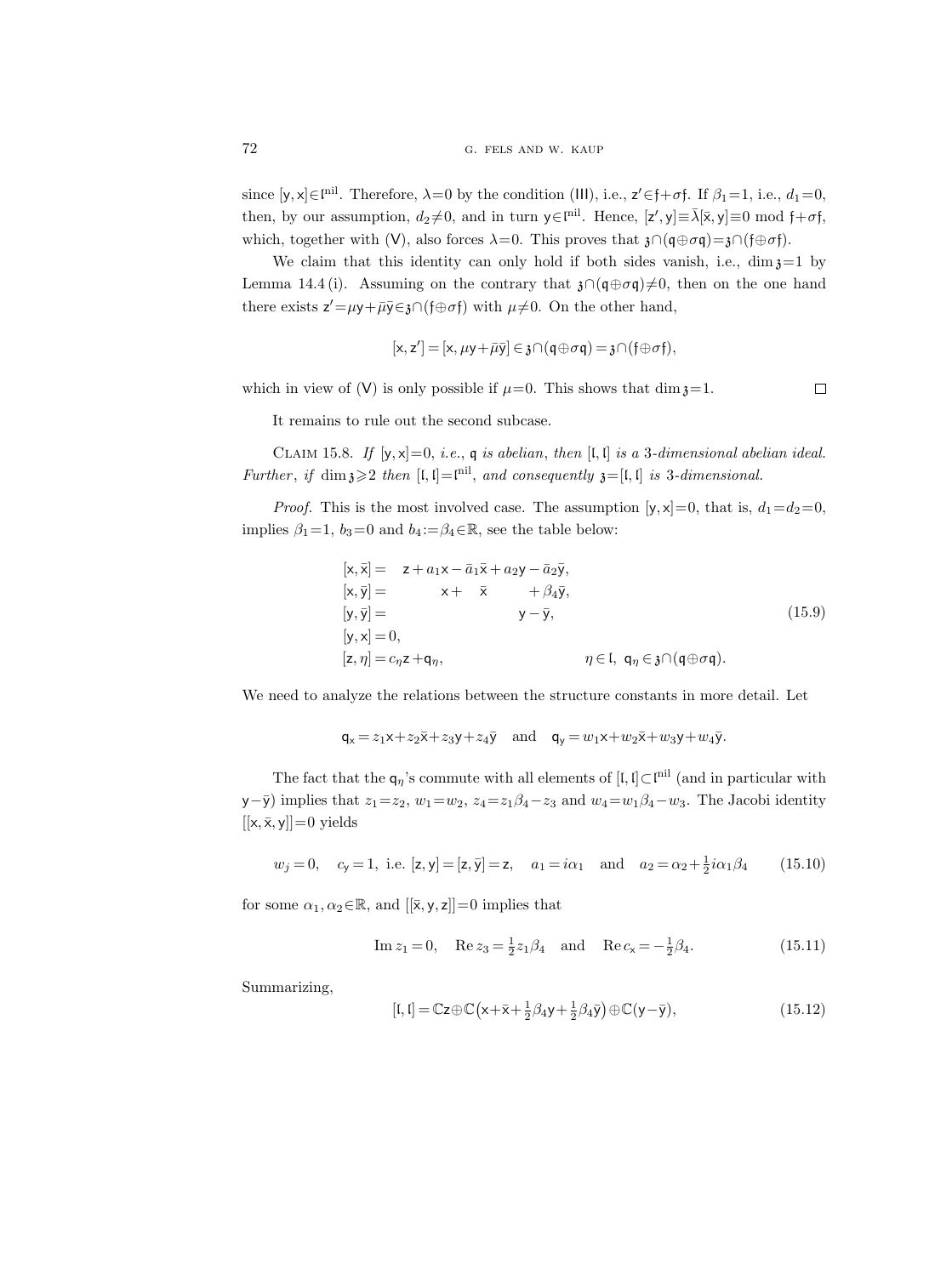and, using the above relations between the structure constants, a simple check shows that this ideal is abelian. Moreover, the subset

$$
\mathfrak{h} := \mathbb{R}i\left(\mathsf{x} - \bar{\mathsf{x}} + \frac{1}{2}\beta_4\mathsf{y} - \frac{1}{2}\beta_4\bar{\mathsf{y}}\right) \oplus \mathbb{R}(\mathsf{y} + \bar{\mathsf{y}})
$$
(15.13)

is an abelian subalgebra of  $\mathfrak g$  (and  $\mathfrak g = \mathfrak h \oplus [\mathfrak g, \mathfrak g]$ ); in fact  $\mathfrak g = \mathfrak h \times [\mathfrak g, \mathfrak g]$ ).

It should be noted that the nilcenter  $\mathfrak z$  may be 1-dimensional, and then  $\mathfrak l^{\rm nil}$  properly contains [l, l].

We next show that the case dim  $x=2$  does not occur. Assume on the contrary that dim  $\mathfrak{z}=2$ . Then  $\mathfrak{z}\cap (\mathfrak{q}\oplus \sigma\mathfrak{q})$  is nonzero. Let  $\mathsf{z}':=\lambda\mathsf{x}+\bar{\lambda}\bar{\mathsf{x}}+\mu\mathsf{y}+\bar{\mu}\bar{\mathsf{y}}\in \mathfrak{z}^{\sigma}\cap (\mathfrak{q}\oplus \sigma\mathfrak{q})$  be arbitrary. Either, for all such z' the coefficient  $\lambda$  is 0, that is,  $\lambda \cap (\mathfrak{q} \oplus \sigma \mathfrak{q}) = \lambda \cap (\mathfrak{f} \oplus \sigma \mathfrak{f})$ , and then this case can be ruled out by a similar argument as in the proof of the above claim. Or, there exists z' with  $\lambda \neq 0$ . In such a situation the identity  $[z', y - \bar{y}] = 0$  implies that  $\lambda \in \mathbb{R}^*$  and, without loss of generality, we may suppose that  $z' = x + \bar{x} + z_3y + \bar{z}_3\bar{y}$  for some  $z_3 \in \mathbb{C}$ . The condition  $[z, z'] = 0$  gives  $\text{Re } z_3 = \frac{1}{2}\beta_4$ . But then

$$
\mathsf{z}' = (\mathsf{x} + \bar{\mathsf{x}} + \frac{1}{2}\beta_4 \cdot (\mathsf{y} + \bar{\mathsf{y}})) + i \operatorname{Im} z_3 \cdot (\mathsf{y} - \bar{\mathsf{y}}) \in [\mathfrak{l}, \mathfrak{l}],
$$

compare (15.12). We claim that, in the situation under consideration,  $\mathbb{I}^{\text{nil}}=[\mathfrak{l},\mathfrak{l}]$ . To prove this, we simply compute the ad-action of  $y + \bar{y}$  and  $x - \bar{x}$  on [l, l]. Since  $[x - \bar{x}, z'] \in \mathbb{C}z \oplus \mathbb{C}z'$ , the relation  $\beta_4^2 + 4(\text{Im } z_3)^2 = 4\alpha_1 \text{Im } z_3 + 4\alpha_2 \text{ must also be fulfilled. Once again, a simple$ computation yields

$$
\mathrm{ad}(\mathsf{y}+\bar{\mathsf{y}})|_{[\mathfrak{l},\mathfrak{l}]}=-2\cdotp\mathrm{id}\quad\text{ and }\quad[\mathsf{x}-\bar{\mathsf{x}},\mathsf{z}']=2\mathsf{z}+2i(\alpha_1-\mathrm{Im}\,z_3)\mathsf{z}'.
$$

The above identities show that for every  $v:=u_1·(x-\bar{x})+u_2(y+\bar{y})+u_3\eta$ ,  $u_i\in\mathbb{C}$ ,  $\eta\in\lbrack\mathfrak{l},\mathfrak{l}\rbrack$ , the condition  $[v, z'] = 0$  implies that  $u_1 = u_2 = 0$ , i.e., the centralizer  $C_1(z')$  coincides with [ $\mathfrak{l}, \mathfrak{l}$ ]. This proves  $\mathfrak{l}, \mathfrak{l} = \mathfrak{l}^{\text{nil}} = C_{\mathfrak{l}}(z')$ . But this is absurd, since then the nilcenter  $\mathfrak{z}$  would coincide with the 3-dimensional abelian ideal [I, I], contrary to our assumption dim  $\mathfrak{z}=2$ .

Finally, we need to investigate the case dim  $\mathfrak{z}=3$ . We claim that  $\mathfrak{z}=[\mathfrak{l},\mathfrak{l}]=\mathfrak{l}^{\text{nil}}$ . To see this, it is enough to show that  $I^{\text{nil}}$  is 3-dimensional, as, due to (15.12), [I, I] is 3-dimensional too. As already mentioned (see the sentence following  $(15.2)$ ),  $\mathfrak{f}^{\text{nil}}$  can be at most 4-dimensional. But the 4-dimensional case can be excluded, otherwise  $\mathfrak{l}^{\text{nil}}=\mathfrak{z}\oplus\mathbb{C}$ n for  $n \in \mathbb{I}^{\text{nil}}\setminus [l, l]$ , which would imply that  $\mathbb{I}^{\text{nil}}$  is abelian. Hence, the nilradical is 3-dimensional. This proves Claim 15.8.  $\Box$ 

The proof of Lemma 15.6 is now complete.

The next statement is one of the key points in our classification of 5-dimensional 2-nondegenerate homogeneous CR-germs. Before stating it, we first fix some notation. Given a vector space V, write  $\operatorname{aff}(V)$  for the Lie algebra consisting of affine maps

 $\Box$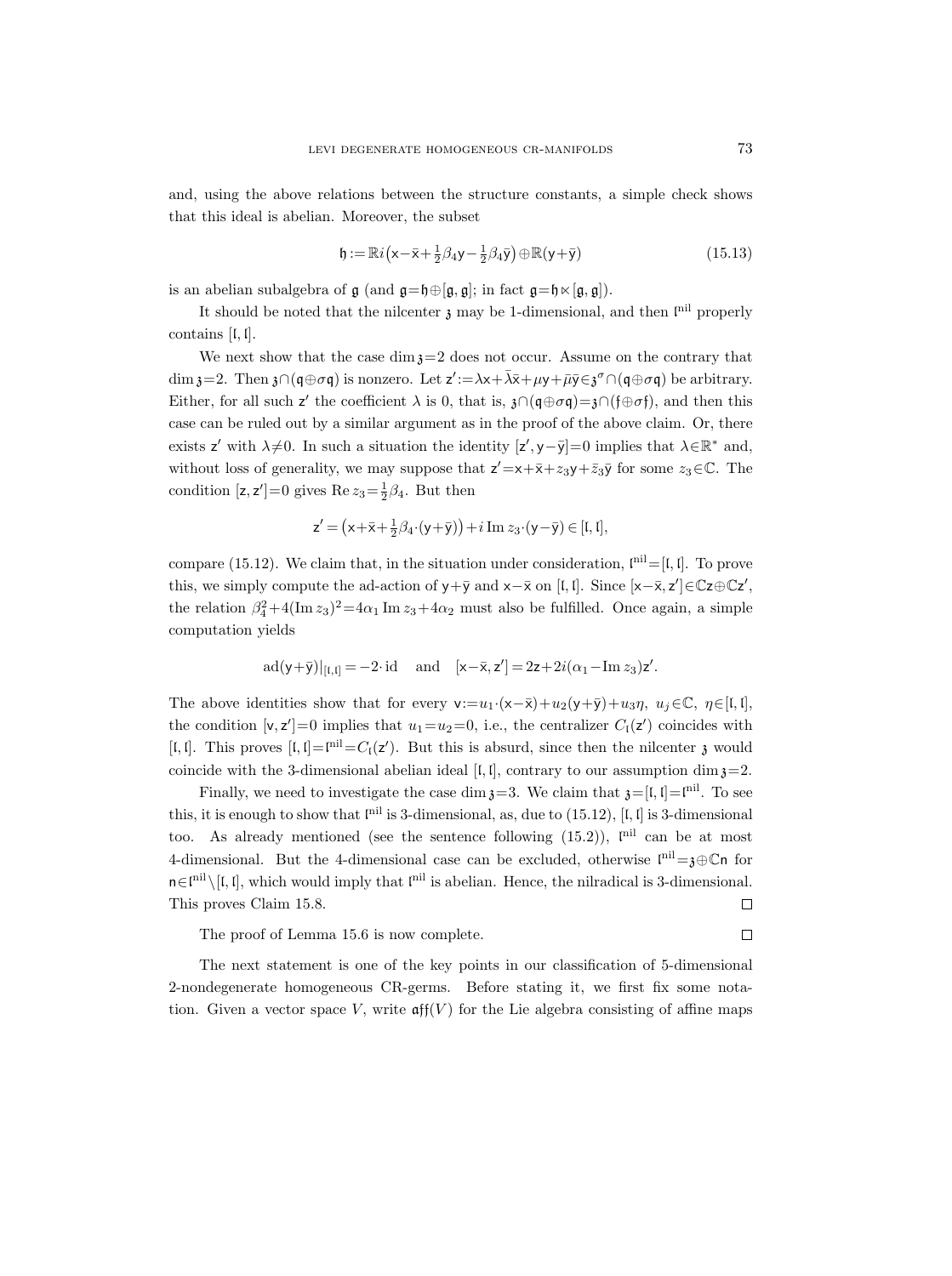of V. This Lie algebra (as well as the corresponding Lie group  $\text{Aff}(V)$ ) has the natural semidirect product structure:  $\operatorname{aff}(V) = V \rtimes \operatorname{gl}(V)$  (with  $\operatorname{gl}(V) = \{X \in \operatorname{aff}(V) : X(0) = 0\}$ ). Let  $\pi: \operatorname{aff}(V) \to \operatorname{\mathfrak{gl}}(V)$  be the projection homomorphism. We use similar notation on the Lie group level and write, for instance,  $\pi: Aff(V)=V \rtimes GL(V) \rightarrow GL(V)$  for the corresponding group homomorphism. Sometimes, we simply write  $\psi^{\text{lin}} := \pi(\psi)$  for the linear part of an element in  $\operatorname{aff}(V)$  or  $\operatorname{Aff}(V)$ .

MAIN LEMMA 15.14. Let  $(\mathfrak{g}, \mathfrak{q})$  be a CR-algebra satisfying the fundamental assumption in §9.8 and let  $\frak g$  be solvable and of dimension 5. Suppose that there exists a 3dimensional abelian ideal **v**⊂g and a 2-dimensional subalgebra  $\mathfrak{h} \subset \mathfrak{g}$  with  $\mathfrak{h} \cap \mathfrak{v} = \{0\}$ . Then, the associated CR-germ  $(M, o)$  is locally CR-equivalent to a tube  $F \times i \mathbb{R}^3 \subset \mathbb{C}^3$ , where  $F \subset \mathbb{R}^3$  is an affinely homogeneous surface.

Proof. The proof is divided into several steps which give more precise (but also more technical) information concerning the structure of the Lie groups corresponding to  $\mathfrak{g}$ , i and  $\mathfrak q$ , and a realization of the CR-germ  $(M, o)$ .

CLAIM 15.15. The adjoint representation ad:  $\mathfrak{h} \rightarrow \mathfrak{gl}(\mathfrak{v})$  is faithful. Consequently, identifying h with the subalgebra  $ad(f) \subset gl(v)$ , the Lie algebras g and l can be realized as Lie subalgebras of affine transformations:

$$
\mathfrak{g} = \mathfrak{v} \rtimes \mathfrak{h} = \mathfrak{v} \rtimes \mathrm{ad}(\mathfrak{h}) \subset \mathfrak{aff}(\mathfrak{v}) \cong \mathfrak{aff}(\mathbb{R}^3) \quad and \quad \mathfrak{l} = \mathfrak{v}^{\mathbb{C}} \rtimes \mathfrak{h}^{\mathbb{C}} \subset \mathfrak{aff}(\mathfrak{v}^{\mathbb{C}}) \cong \mathfrak{aff}(\mathbb{C}^3).
$$

*Proof.* Let  $\mathfrak{n} \subset \mathfrak{h}$  be the kernel of the adjoint representation ad:  $\mathfrak{h} \rightarrow \mathfrak{gl}(\mathfrak{v})$ . The case  $\dim \mathfrak{n}=1$  can be excluded, otherwise  $\mathfrak{n} \oplus \mathfrak{v} = \mathfrak{g}^{\text{nil}}= \mathfrak{z}$  would be 4-dimensional, contradicting Lemma 15.6. The case dim  $n=2$  can be also excluded, otherwise  $g=v\times f$  would be abelian or contain a 4-dimensional abelian nilradical which in both cases would contradict conditions (III)–(V).  $\Box$ 

Write  $V \cong \mathbb{R}^3$  for a vector group with Lie algebra  $\mathfrak{v}$  and  $E := V^{\mathbb{C}}$  for its complexification. Let  $H_{\text{GL}} \subset \text{GL}(V)$  and  $H_{\text{GL}}^{\mathbb{C}} \subset \text{GL}(E)$  be the Lie subgroups corresponding to the Lie algebras ad(b) and ad( $\mathfrak{h}^{\mathbb{C}}$ ), respectively. Since  $GL(V) \cong GL(3, \mathbb{R})$  contains no compact torus of dimension  $\geqslant 2$ , each subgroup, in particular  $H_{\text{GL}}$ , is closed. This is in general not true for the complex subgroup  $H_{\text{GL}}^{\mathbb{C}}$ . Let  $H^{\mathbb{C}}$  be the simply connected Lie group with Lie algebra  $\mathfrak{h}^{\mathbb{C}}$ , pr:  $H^{\mathbb{C}} \to H_{\rm GL}^{\mathbb{C}} \subset GL(\mathfrak{v}^{\mathbb{C}})$  the homomorphism induced by ad:  $\mathfrak{h}^{\mathbb{C}} \to \mathrm{ad}(\mathfrak{h}^{\mathbb{C}}) \subset \mathfrak{gl}(\mathfrak{v}^{\mathbb{C}})$  and  $L:=V^{\mathbb{C}} \rtimes H^{\mathbb{C}}$ . For simplicity, for each  $h \in H^{\mathbb{C}}$  we also write  $h^{\text{lin}}\subset GL(E)$  instead of  $\pi(h)$ . Let  $G=V\rtimes H\subset L$  be the real form. Since every 2-dimensional Lie algebra is solvable, we deduce that also  $\mathfrak{l}=\mathfrak{v}^{\mathbb{C}}\rtimes\mathfrak{h}^{\mathbb{C}}$  (as well as  $\mathfrak{g}, L$ and  $G$ ) is solvable.

CLAIM 15.16. Let  $Q \subset L$  be the subgroup corresponding to the Lie subalgebra  $\mathfrak{q} \subset L$ . Then Q is closed and  $Q \cap V^{\mathbb{C}} = \{e\}$ . Hence  $L = V^{\mathbb{C}} \rtimes Q$  is a semidirect product.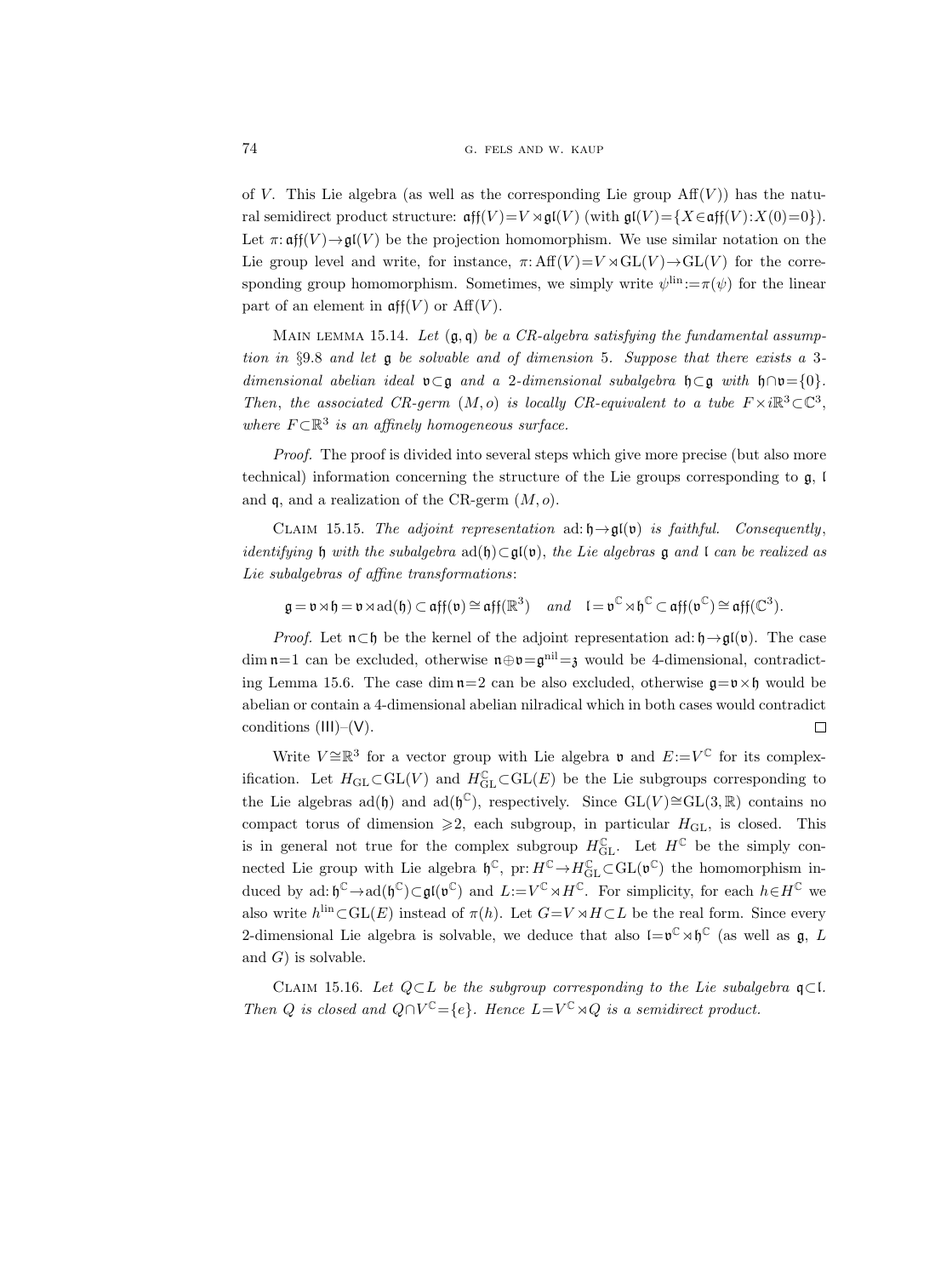*Proof.* Let  $\pi: \mathfrak{l} \to \mathfrak{h}^{\mathbb{C}}$  be the projection homomorphism. Our first observation is that  $\pi(\mathfrak{q}) = \mathfrak{h}^{\mathbb{C}}$ . The case  $\pi(\mathfrak{q}) = 0$  can clearly be excluded, as in such a situation  $\mathfrak{q} \subset \mathfrak{v}^{\mathbb{C}}$ , and in turn  $\mathfrak{q} + \sigma \mathfrak{q} \subset \mathfrak{v}^{\mathbb{C}}$ , which is absurd.

The possibility dim  $\pi(q)=1$  can be ruled out as follows. We may assume that  $\pi(\mathfrak{q}\oplus\sigma\mathfrak{q})=\mathfrak{h}^{\mathbb{C}}$  (otherwise  $\mathfrak{q}\oplus\sigma\mathfrak{q}$  would be a subalgebra). Either,  $\pi(\mathfrak{f})=0$ , that is,  $\mathfrak{q}\cap\mathfrak{v}^{\mathbb{C}}=\mathfrak{f}$ , and in turn  $(\mathfrak{q} \oplus \sigma \mathfrak{q}) \cap \mathfrak{v}^{\mathbb{C}} = \mathfrak{f} \oplus \sigma \mathfrak{f}$ : this leads to a contradiction, since then  $[\mathfrak{F}, \mathfrak{H}] \subset \mathfrak{H} \cap \mathfrak{v} = \mathfrak{F}$ , violating (V). Or,  $\pi(f) = \pi(q)$ . But then  $q = f \oplus \mathbb{C} \times$  with a nonzero  $x \in q \cap p^{\mathbb{C}}$ , and in turn  $[q, \sigma q] \subset q \oplus \sigma q$ , contradicting (III). Summarizing,  $\pi(q) = \mathfrak{h}^{\mathbb{C}}$ .

On the group level, since  $L$  is simply connected and solvable, every connected subgroup is closed. The restriction of  $\pi$  to Q induces a surjective homomorphism  $Q \to H^{\mathbb{C}}$ . Since both groups are 2-dimensional, this homomorphism is a covering. Our assumption that  $H^{\mathbb{C}}$  is simply connected finally implies that  $\pi|_Q: Q \to H^{\mathbb{C}}$  is an isomorphism. In particular  $Q \cap V^{\mathbb{C}} = Q \cap \ker \pi = \{e\}.$  $\Box$ 

CLAIM 15.17. With respect to the identification  $Z:=L/Q=V^{\mathbb{C}}\cong\mathbb{C}^{3}$  the real form G acts on  $L/Q$  by affine transformations and  $V \subset G$  by translations.

*Proof.* The existence of the decomposition  $L=V^{\mathbb{C}}\rtimes Q$  implies that there are welldefined functions  $v: L \to V^{\mathbb{C}}$  and  $q: L \to Q$  such that  $l=v(l)\cdot q(l)$  for every  $l\in L$ . Let

$$
g = w \cdot h \in V \rtimes H = G
$$

(with  $w \in V$  and  $h \in H$ ) be arbitrary. Then, for any  $z \in V^{\mathbb{C}}$  we have

$$
g \cdot zQ = w \cdot h \cdot zQ = w \cdot v(h) \cdot q(h) \cdot zQ = w \cdot v(h) \cdot (q(h) \cdot z \cdot q(h)^{-1})Q
$$

and  $q(h) \cdot z \cdot q(h)^{-1} = v(h)^{-1}h \cdot z \cdot h^{-1}v(h) = h^{\text{lin}}(z)$ . Hence, with respect to the identification  $V^{\mathbb{C}} = L/Q$  (induced by the inclusion  $V^{\mathbb{C}} \hookrightarrow L$  such that 0 corresponds to the point  $eQ\in L/Q$ , the action of G can be written as follows:

$$
g \cdot z = h^{\text{lin}}(z) + v(h) + w, \quad \text{with } g = w \cdot h \in L \text{ and } z \in V^{\mathbb{C}}.
$$
 (15.18)

In particular, the subgroup  $V \subset G$  acts by translations  $z \mapsto z+w$ .

 $\Box$ 

Consequently,

$$
M:=G\cdot 0=VH\cdot 0=V+F\subset V\oplus iV
$$

with  $F := M \cap iV$ . It should be noted, however, that in general  $F := (G \cdot 0) \cap iV \neq H \cdot 0$ . Nevertheless, as we shortly will see,  $F$  is affinely homogeneous under a slightly different subgroup of Aff(iV). Clearly, multiplying a tube manifold  $F+iV\subset V\oplus iV$ ,  $F\subset V$ , by the imaginary unit *i*, we get the CR-equivalent realization  $V + iF = V + F'$  with  $F' = iF \subset iV$ . The latter form of a tube manifold is more suitable in our particular setup, and we keep this notation until the end of the proof of the main lemma.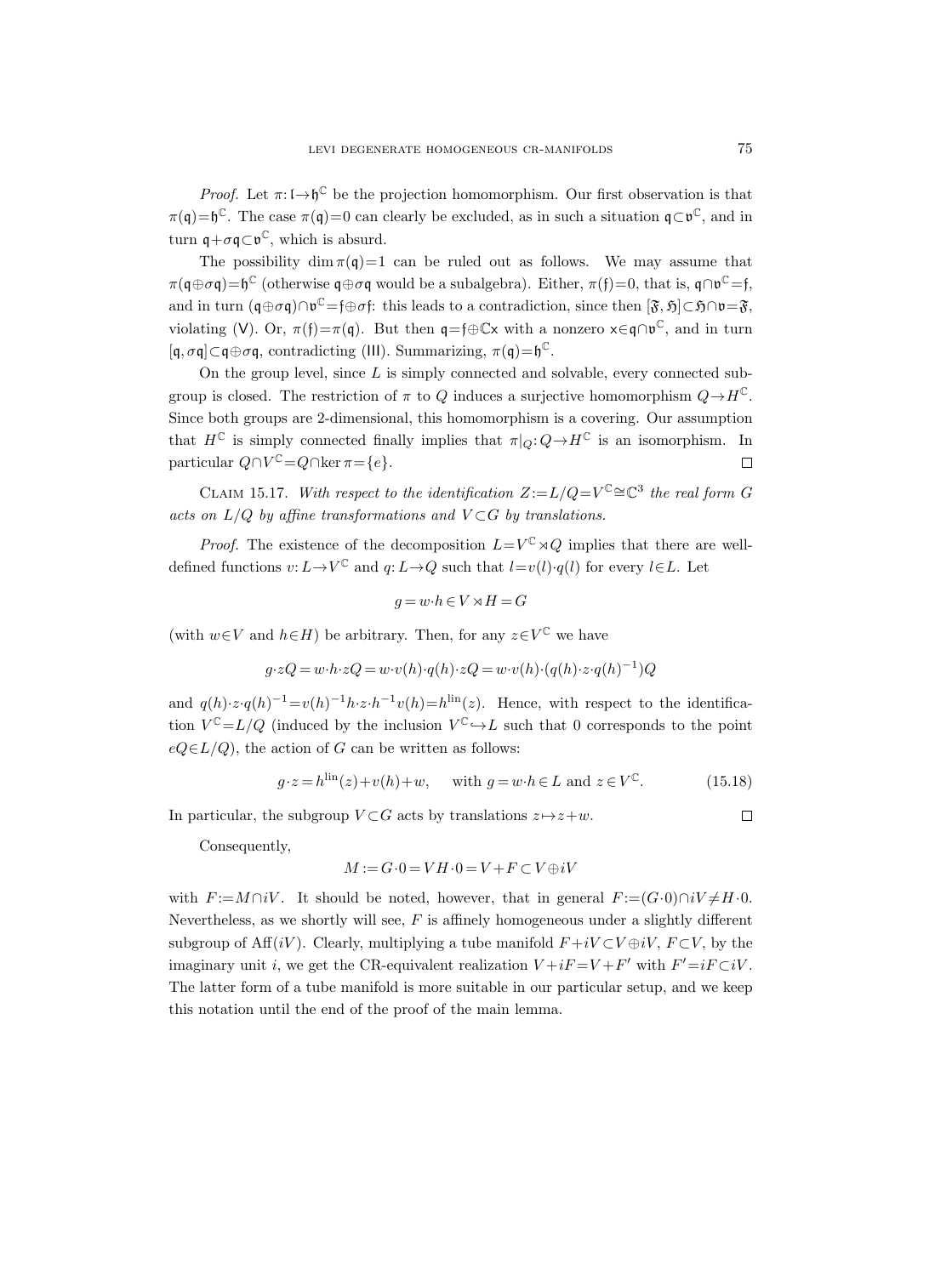Claim 15.19. Retaining the previous notation, there exists a subgroup

$$
B\subset iV \rtimes \operatorname{GL}(iV) = \operatorname{Aff}(iV)
$$

such that  $F := (G \cdot 0) \cap iV = B \cdot 0$ .

*Proof.* Let  $\text{pr}^i: V \oplus iV \rightarrow iV$  be the linear projection. A glance at (15.18) shows that  $F = pr^{i}\lbrace v(h): h \in H \rbrace$ . In order to determine  $v(h)$  more explicitly, we need to analyze the position of Q in  $V^{\mathbb{C}} \rtimes H^{\mathbb{C}}$  in greater detail. Since  $\mathfrak{h}$  is 2-dimensional, there exists a basis s, n∈h such that  $[s, n] = \varepsilon$ n with  $\varepsilon \in \{0, 1\}$ . Recall that the projection map  $\pi: \mathfrak{q} \to \mathfrak{h}^{\mathbb{C}}$  is an isomorphism. Consequently, there exist  $w_s, w_n \in \mathfrak{v}^{\mathbb{C}} = V^{\mathbb{C}}$  such that the elements  $w_s + s$ and  $w_n + n$  in  $I = V^{\mathbb{C}} \oplus \mathfrak{h}^{\mathbb{C}}$  generate q. Then, since  $\sigma \mathfrak{q} = \mathbb{C}(\overline{w}_s + s) \oplus \mathbb{C}(\overline{w}_n + n)$ , we must have  $w_{s} \neq \overline{w}_{s}$  and  $w_{n} \neq \overline{w}_{n}$  (otherwise  $\mathfrak{q} \cap \sigma \mathfrak{q} \neq 0$ ). Let exp: l $\rightarrow L$  and Exp: ad( $\mathfrak{h}^{\mathbb{C}}$ )  $\rightarrow$  GL( $V^{\mathbb{C}}$ ) be the exponential maps (that is,  $Exp(ad(v))=\pi(exp(v))$ , with  $\pi$  as in the paragraph preceding the Main lemma 15.14). Furthermore, let  $\Psi$  be the entire function defined by

$$
\Psi(z) = \frac{e^z - 1}{z} = \sum_{k=0}^{\infty} \frac{z^k}{(k+1)!}.
$$

Then, for  $S^t := \Psi(t \operatorname{ad}(s))$  and  $N^u := \Psi(u \operatorname{ad}(n))$ , a simple computation shows that

$$
H = \{\exp(t\mathbf{s}) \cdot \exp(u\mathbf{n}) : t, u \in \mathbb{R}\},
$$
  
\n
$$
Q = \{\exp t(\mathbf{w_s} + \mathbf{s}) \cdot \exp u(\mathbf{w_n} + \mathbf{n}) : t, u \in \mathbb{C}\}
$$
  
\n
$$
= \{S^t(t\mathbf{w_s}) \cdot \exp(t\mathbf{s}) \cdot N^u(u\mathbf{w_n}) \cdot \exp(u\mathbf{n}) : t, u \in \mathbb{C}\}
$$
  
\n
$$
= \{ (S^t(t\mathbf{w_s}) \cdot \exp(t \text{ ad}(\mathbf{s})) (N^u(u\mathbf{w_n}))) \cdot \exp(t\mathbf{s}) \cdot \exp(u\mathbf{n}) : t, u \in \mathbb{C} \} \subset V^{\mathbb{C}} \cdot H^{\mathbb{C}} = L.
$$
\n(15.20)

The explicit form of  $v(h)$  (compare the proof of Claim 15.17) can be read off the last line in (15.20):

$$
v(h) = v(\exp(t\mathbf{s}) \exp(u\mathbf{n})) = (\mathbf{S}^t(t\mathbf{w}_\mathbf{s}))^{-1} \cdot (\text{Exp}(t \text{ ad}(\mathbf{s}))(\mathbf{N}^u(u\mathbf{w}_\mathbf{n})))^{-1}.
$$

Since ad(s),  $\mathbb{N}^u$  and  $\mathsf{S}^t$  are real operators, it follows, for  $h = \exp(t\mathsf{s}) \cdot \exp(u\mathsf{n})$  as before, that

$$
pr^{i}(v(h)) = (S^{t}(tw_{s}))^{-1} \cdot (Exp(t \operatorname{ad}(s))(N^{u}(uw_{n})))^{-1}
$$
  
= 
$$
\exp(t(-w_{s}^{i} + s)) \cdot \exp(u(-w_{n}^{i} + n)) \cdot 0 \subset iV.
$$
 (15.21)

(Using additive notation,  $pr^{i}(v(h)) = -S^{t}(tw_{s}^{i}) - Exp(t \operatorname{ad}(s))(N^{u}(uw_{n}^{i})) \subset iV$ .) Define

$$
\mathfrak{b}:=\mathbb{R}(-\mathsf{w}^i_\mathsf{s}{+}\mathsf{s})\!\oplus\!\mathbb{R}(-\mathsf{w}^i_\mathsf{n}{+}\mathsf{n})\!\subset\!\mathfrak{l}\!=\!V^\mathbb{C}\!\rtimes\!\mathfrak{h}^\mathbb{C}
$$

and check that this is a Lie algebra. Then  $B:=\exp(\mathbb{R}(-\mathsf{w}_\mathsf{s}^i+\mathsf{s}))\cdot \exp(\mathbb{R}(-\mathsf{w}_\mathsf{n}^i+\mathsf{n}))$  is the subgroup of L with Lie algebra b, and (15.21) shows that  $F = pr^{i} \{v(h): h \in H\} = B \cdot 0$ . This finishes the proof of the claim.  $\Box$ 

The proof of the Main lemma 15.14 is now complete.

 $\Box$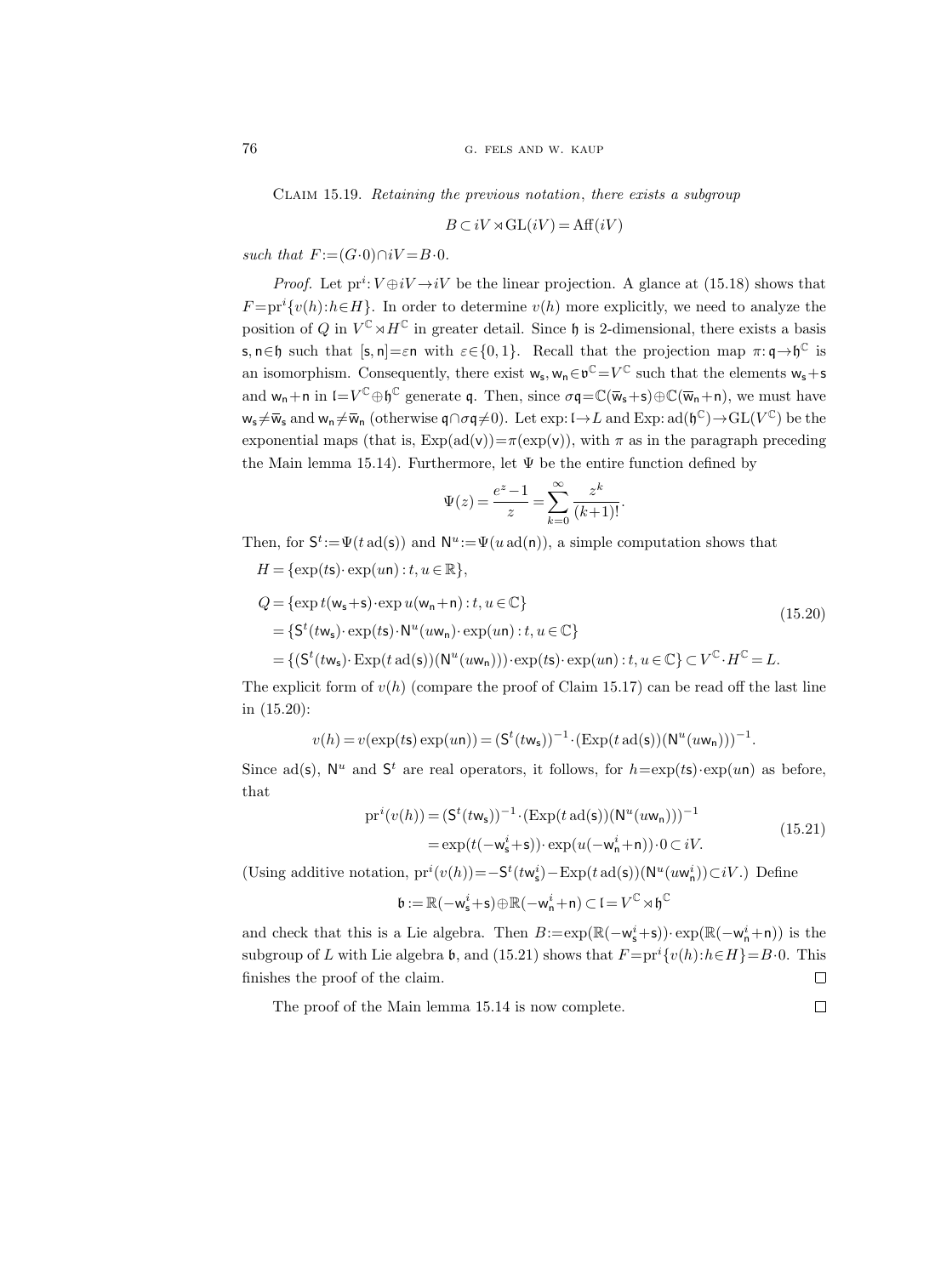## 16. The final steps

Our final step toward the complete classification of all 5-dimensional 2-nondegenerate and homogeneous CR-germs is to deduce that each 5-dimensional solvable Lie algebra g which occurs in a CR-algebra  $(g, q)$  subject to the assumption in §9.8 also satisfies the assumptions of the preceding Main lemma 15.14.

LEMMA 16.1. Let  $(g, q)$  be a CR-algebra satisfying the assumption in §9.8 and suppose g is solvable and of dimension 5. Then there exists a semidirect product decomposition  $g=v\rtimes\mathfrak{h}$  with a 3-dimensional abelian ideal  $v\subset g$  and a 2-dimensional subalgebra  $\mathfrak{h}$ .

*Proof.* We have already observed in Lemma 15.6 that the nilcenter  $\chi$  has dimension 1 or 3. If  $\dim \mathfrak{z}=3$  then, due to Claim 15.7, we can apply Lemma 15.8. Consequently, we can choose  $\mathfrak{v}=[\mathfrak{g},\mathfrak{g}]$  (compare (15.12)) and  $\mathfrak{h}$  as defined in (15.13).

The situation dim  $z=1$  requires some more elaborate work. We classify all CRalgebras  $(q, q)$  under consideration in terms of the corresponding structure equations with respect to some perfect basis  $x, \overline{x}, y, \overline{y}, z$  of l (see §15.5). Given  $(\mathfrak{g}, \mathfrak{q})$ , let the corresponding structure equations be as in  $(15.1)$ , taking into account  $(15.4)$ . To handle the various sets of relations between the structure constants, we divide the class of CR-algebras under consideration into the subclasses A, B and C, see below.

Case A.  $\beta_1 \neq \pm 1$ . In this situation it is possible to assume that  $a_1=0$  (simply replace x by x+ $\lambda$ y with  $\lambda = u + iv$  defined by  $u := (\text{Re } a_1)/(1-\beta_1)$  and  $v := (\text{Im } a_1)/(1+\beta_1)$ . The structure equations then read

$$
[\mathbf{x}, \overline{\mathbf{x}}] = \mathbf{z} + a_2 \mathbf{y} - \overline{a}_2 \overline{\mathbf{y}},
$$
  
\n
$$
[\mathbf{x}, \overline{\mathbf{y}}] = \beta_1 \mathbf{x} + \overline{\mathbf{x}} + b_3 \mathbf{y} + b_4 \overline{\mathbf{y}},
$$
  
\n
$$
[\mathbf{y}, \overline{\mathbf{y}}] = \mathbf{y} - \overline{\mathbf{y}},
$$
  
\n
$$
[\mathbf{y}, \mathbf{x}] = (1 - \beta_1) \mathbf{x} + d_2 \mathbf{y},
$$
  
\n
$$
[\mathbf{z}, \eta] = c_{\eta} \mathbf{z}
$$
  
\nfor every  $\eta \in \mathbf{I},$   
\n
$$
\text{for every } \eta \in \mathbf{I},
$$
  
\n
$$
\text{for } \mathbf{y} \in \mathbf{I}.
$$

and we now work out more constraints imposed on the constants. An explicit evaluation of the Jacobi identity  $[[x, \bar{x}, y]] = 0$  yields  $c_y = c_{\bar{y}} = 2\beta_1 - 1$ . Furthermore, we obtain the equations  $\bar{b}_3(1+\beta_1)=b_4(\beta_1^2-\beta_2)$  and  $\bar{b}_3(1+\beta_1)=(b_4-\bar{b}_4)(\beta_1-1)$  which imply  $b_4(1-\beta_1)=\bar{b}_4$ .

In order to investigate most conveniently additional relations between the structure constants, we deal separately with the following three subcases:

(AI)  $b_4 \in i\mathbb{R}^*$  and  $\beta_1 = 2$ , (AII)  $b_4 \in \mathbb{R}^*$  and  $\beta_1 = 0$ , (AIII)  $b_4 = 0$ .

(AI) Put  $\beta_4 := -ib_4$ . In this particular situation the identity  $[[x, \bar{x}, y]] = 0$  implies that  $b_3 = -\frac{2}{3}i\beta_4$  and  $a_2 = -\frac{2}{9}\beta_4^2$ , and  $[[x, \bar{y}, z]] = 0$  implies that  $c_x = -i\beta_4$ . There are no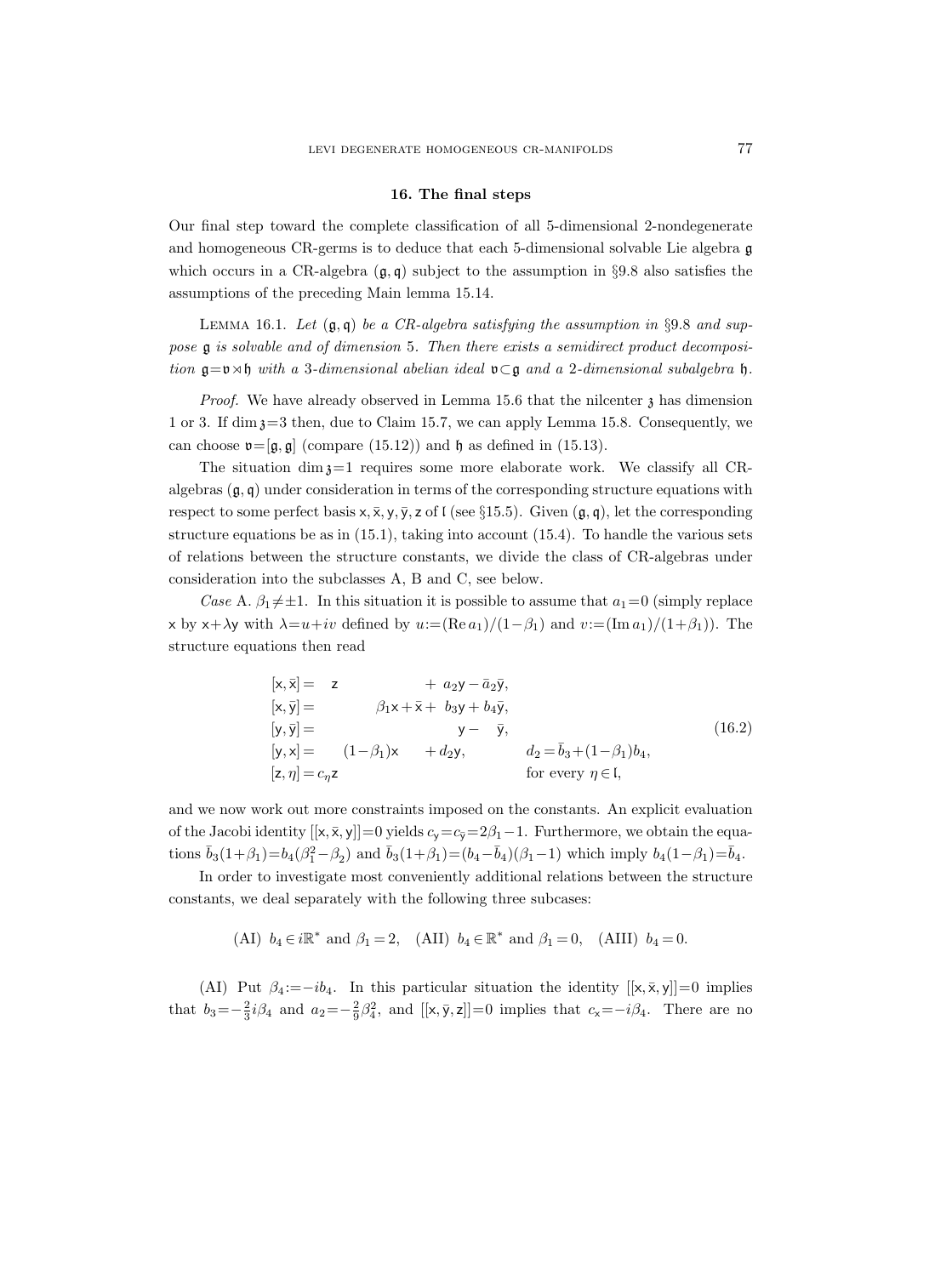more conditions imposed by the Jacobi identity and the structure equations of l are now

$$
[\mathbf{x}, \bar{\mathbf{x}}] = \mathbf{z} \quad -2\gamma^2 \mathbf{y} + 2\gamma^2 \bar{\mathbf{y}},
$$
  
\n
$$
[\mathbf{x}, \bar{\mathbf{y}}] = \quad 2\mathbf{x} + \bar{\mathbf{x}} - 2i\gamma \mathbf{y} + 3i\gamma \bar{\mathbf{y}},
$$
  
\n
$$
[\mathbf{y}, \bar{\mathbf{y}}] = \quad \mathbf{y} - \bar{\mathbf{y}},
$$
  
\n
$$
[\mathbf{y}, \mathbf{x}] = -\mathbf{x} \quad -i\gamma \mathbf{y},
$$
  
\n
$$
[\mathbf{z}, \mathbf{x}] = -3i\gamma \mathbf{z},
$$
  
\n
$$
[\mathbf{z}, \mathbf{y}] = -3\mathbf{z},
$$
  
\n(16.3)

where  $\gamma := \frac{1}{3}\beta_4 \in \mathbb{R}^*$ . Keeping in mind Main lemma 15.14, the structure of l and g and the position of q is determined by (16.3). This can be seen more clearly by decomposing **g** and l into the eigenspaces of ad(s), where  $s := -\frac{1}{2}(y + \bar{y})$ . Define the elements **n**, **v**<sub>1</sub>, **v**<sub>2</sub> and  $v_3$  from  $\mathfrak g$  by

n := 
$$
i\mathbf{x} - i\mathbf{\bar{x}} - \gamma \mathbf{y} - \gamma \mathbf{\bar{y}}
$$
,  
\n
$$
\mathbf{v}_1 := \frac{1}{2}i\mathbf{y} - \frac{1}{2}i\mathbf{\bar{y}}
$$
,  
\n
$$
\mathbf{v}_2 := \mathbf{x} + \mathbf{\bar{x}} - 2i\gamma \mathbf{y} + 2i\gamma \mathbf{\bar{y}}
$$
,  
\n
$$
\mathbf{v}_3 := 2i\mathbf{z}
$$
.

It is clear that  $s, n, v_1, v_2$  and  $v_3$  form a basis of  $\mathfrak{g}$ . The bracket relations are

 $[s, v_k] = k v_k, \quad [s, n] = n, \quad [n, v_1] = v_2, \quad [n, v_2] = v_3 \quad \text{and} \quad [n, v_3] = 0.$ 

Further,  $\mathfrak{v} := \mathbb{R} \mathsf{v}_1 \oplus \mathbb{R} \mathsf{v}_2 \oplus \mathbb{R} \mathsf{v}_3 \cong \mathbb{R}^3$  is an abelian ideal in  $\mathfrak g$  with  $[\mathfrak g, \mathfrak g] = \mathfrak g^{\rm nil} = \mathbb{R} \mathsf{n} \oplus \mathfrak{v}$ . Hence, g has the structure of the semidirect product  $\mathfrak{v} \rtimes \mathfrak{h}$  with  $\mathfrak{h}=\mathbb{R}$ s $\oplus \mathbb{R}$ n and the Main lemma 15.14 applies.

Remark. A direct verification shows that for every  $\gamma \in \mathbb{R}^*$ ,  $(\mathfrak{g}, \mathfrak{q})$  in  $(16.3)$  is associated with Example 8.5.

We show that in the next case the Lie algebra cannot be solvable, hence, this case can be discarded.

(AII) Write  $\beta_4:=b_4$ . The Jacobi identity implies that  $a_2=0=b_3$  and  $d_2=\beta_4$ , and (15.9) reads

$$
[\mathbf{x}, \overline{\mathbf{x}}] = \mathbf{z},
$$
  
\n
$$
[\mathbf{x}, \overline{\mathbf{y}}] = \mathbf{\overline{x}} + \beta_4 \overline{\mathbf{y}},
$$
  
\n
$$
[\mathbf{y}, \overline{\mathbf{y}}] = \mathbf{y} - \overline{\mathbf{y}},
$$
  
\n
$$
[\mathbf{y}, \mathbf{x}] = \mathbf{x} + \beta_4 \mathbf{y},
$$
  
\n
$$
[\mathbf{z}, \mathbf{x}] = \beta_4 \mathbf{z},
$$
  
\n
$$
[\mathbf{z}, \mathbf{y}] = -\mathbf{z}.
$$
  
\n(16.4)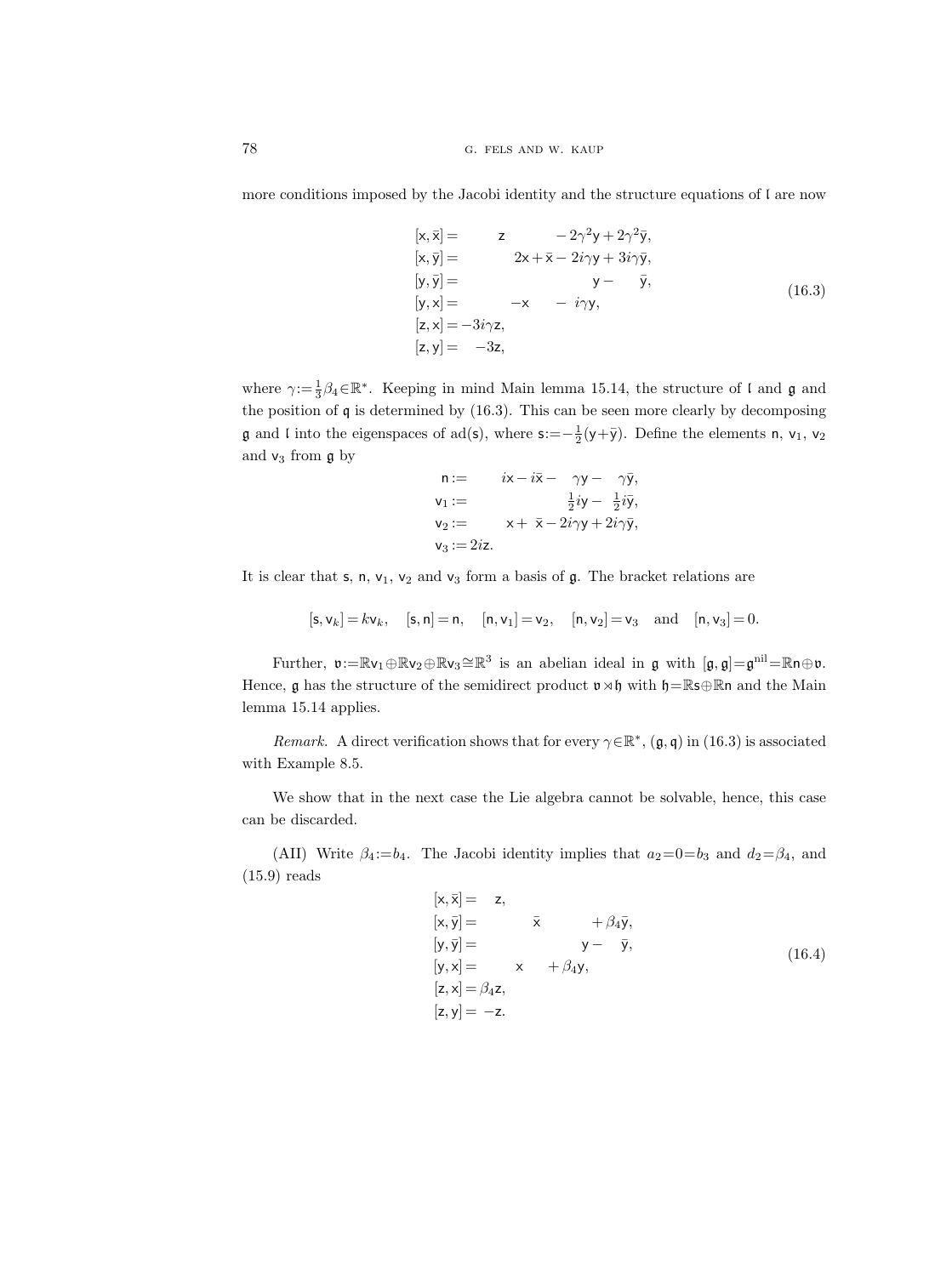But then the linear span of the vectors

$$
e^{+} := y - \bar{y},
$$
  
\n
$$
h := -\frac{1}{\beta_4} (x + \bar{x} + (\beta_4 - 1)y + (\beta_4 + 1)\bar{y}),
$$
  
\n
$$
e^{-} := \frac{1}{4\beta_4^2} (2z + (2 - 2\beta_4)x + (2 + 2\beta_4)\bar{x} - (1 - \beta_4)^2 y + (1 + \beta_4)^2 \bar{y})
$$

is a copy of  $\mathfrak{sl}(2,\mathbb{C})$  in l, that is, l is not solvable.

(AIII) The condition  $b_4=0$  together with the Jacobi identity  $[[x, \bar{x}, y]] = 0$  implies that  $a_2=b_3=0$  and  $c_3=2\beta_1-1$ . Since  $1-\beta_1\neq 0$ , the identity  $[z, [y, x]]=0$  implies that  $[z, x]=0$ , see the table

$$
[x, \bar{x}] = z,\n[x, \bar{y}] = \beta_1 x + \bar{x},\n[y, \bar{y}] = \beta_2 (1 - \beta_1)x + \beta_4 y,\n[z, x] = 0,\n[z, y] = -z.
$$
\n(16.5)

Select the following basis of g:

$$
{\sf n}:=\frac{1}{2}i({\sf x}-\bar{{\sf x}}),\quad {\sf s}:=\frac{1}{2-2\beta_1}({\sf y}+\bar{{\sf y}}),\quad {\sf v}_1:=i{\sf y}-i\bar{{\sf y}},\quad {\sf v}_2:= {\sf x}+\bar{{\sf x}},\quad {\sf v}_3:=i{\sf z}.
$$

One checks immediately that  $v:=\mathbb{R}v_1\oplus\mathbb{R}v_2\oplus\mathbb{R}v_3$  is an abelian ideal and  $\mathfrak{h}:=\mathbb{R}S\oplus\mathbb{R}n$  is a subalgebra with  $[s, n]=n$ . Further,

$$
[\mathbf{s}, \mathbf{v}_j] = \frac{2 - j + (j - 1)\beta_1}{\beta_1 - 1} \mathbf{v}_j \text{ for } j = 1, 2, 3 \text{ and } [\mathbf{n}, \mathbf{v}_1] = \mathbf{v}_2, [\mathbf{n}, \mathbf{v}_2] = \mathbf{v}_3, [\mathbf{n}, \mathbf{v}_3] = 0.
$$

Hence,  $\mathfrak{g} = \mathfrak{v} \rtimes \mathfrak{h}$  as claimed, and the Main lemma 15.14 applies. Also in this case, for all  $\beta_1 \neq \pm 1$  the CR-algebra  $(\mathfrak{g}, \mathfrak{q})$  is associated with Example 8.5.

It remains to discuss the cases  $\beta_1 = \pm 1$ .

Case B.  $\beta_1=1$ . Plugging  $\beta_1$  into (15.4) gives  $d_2=\bar{b}_3$  and  $d_1=0$ . A direct check shows that  $[[x, \bar{x}, y]] = 0$  implies that  $0 = b_3 = d_2$ , i.e.,  $[x, y] = 0$ . Lemma 15.8 then gives that  $\mathfrak{g}$  is isomorphic to the semidirect product  $\mathfrak{v} \rtimes \mathfrak{h}$ , with  $\mathfrak{v}=[\mathfrak{g},\mathfrak{g}]$ , and the abelian subalgebra  $\mathfrak{h}$ as defined in (15.13).

Case C.  $\beta_1$ =−1. We proceed as in the preceding cases. Starting from the structure equations (15.1) with respect to some perfect basis  $x, \overline{x}, y, \overline{y}, z$ , we first evaluate (15.4) for this particular value of  $\beta_1$ . We get  $d_1=2$  and  $d_2=\bar{b}_3+2b_4$ . Next, the Jacobi identity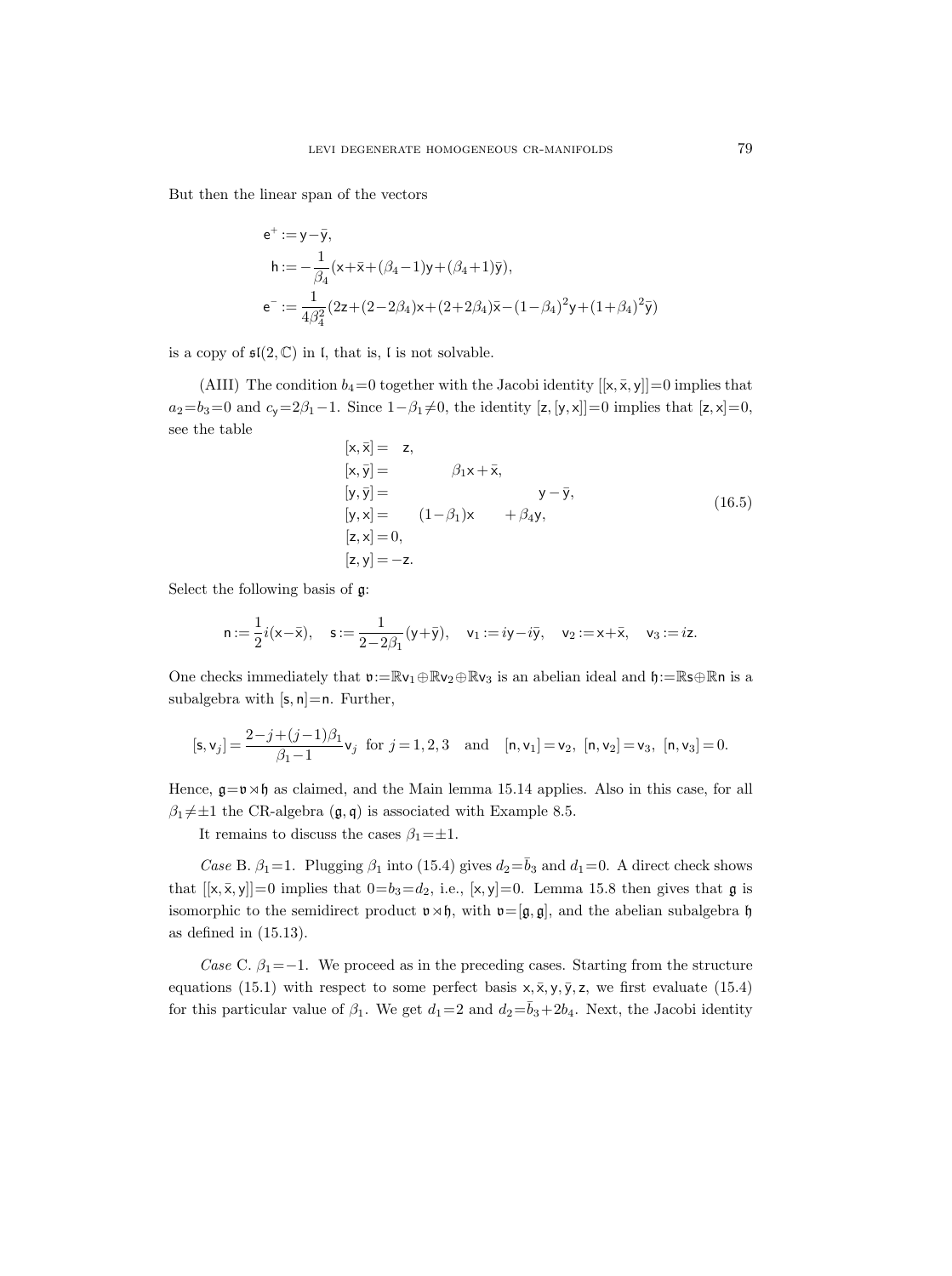$[[x, \bar{x}, y]] = 0$  implies  $b_4 := \beta_4 \in \mathbb{R}$  and  $a_1 = \beta_4$ . Further,  $[[x, y, \bar{y}]] = 0$  implies  $b_3 = -\beta_4 + i\gamma$ ,  $\gamma \in \mathbb{R}$ . Next,  $[[x, \bar{x}, y]] = 0$  determines the value of  $a_2$ :

$$
a_2 = \frac{1}{4}(3\beta_4^2 + \gamma^2) - \frac{1}{2}i\beta_4\gamma.
$$

Finally,  $[[x, y, z]] = 0$  implies  $[z, x] = (\frac{3}{2}\beta_4 - \frac{3}{2}i\gamma)z$ , see the diagram

$$
[\mathbf{x}, \bar{\mathbf{x}}] = \mathbf{z} + \beta_4 \mathbf{x} - \beta_4 \bar{\mathbf{x}} + a_2 \mathbf{y} - \bar{a}_2 \bar{\mathbf{y}}, \qquad a_2 = \frac{1}{4} (3\beta_4^2 + \gamma^2) - \frac{1}{2} i \gamma \beta_4,
$$
  
\n
$$
[\mathbf{x}, \bar{\mathbf{y}}] = -\mathbf{x} + \bar{\mathbf{x}} + b_3 \mathbf{y} + \beta_4 \bar{\mathbf{y}}, \qquad b_3 = -\beta_4 + i \gamma,
$$
  
\n
$$
[\mathbf{y}, \bar{\mathbf{y}}] = \mathbf{y} - \bar{\mathbf{y}},
$$
  
\n
$$
[\mathbf{y}, \mathbf{x}] = \mathbf{y} - \bar{\mathbf{y}},
$$
  
\n
$$
[\mathbf{z}, \mathbf{x}] = (\frac{3}{2}\beta_4 - \frac{3}{2} i \gamma) \mathbf{z},
$$
  
\n
$$
[\mathbf{z}, \mathbf{y}] = -3\mathbf{z}.
$$
  
\n(16.6)

Select the following basis of g:

$$
\begin{array}{ll}\nn := & 2i \times -2i\bar{\times} - i b_3 y + i \bar{b}_3 \bar{y}, \\
s := & -\frac{1}{4} y - \frac{1}{4} \bar{y}, \\
v_1 := & \frac{1}{2} i y - \frac{1}{2} i \bar{y}, \\
v_2 := & 2x + 2\bar{x} - b_3 y - \bar{b}_3 \bar{y}, \\
v_3 := 4i z.\n\end{array}
$$

A direct computation (using (16.6)) shows that  $\mathfrak{v}:=\mathbb{R}\mathsf{v}_1\oplus\mathbb{R}\mathsf{v}_2\oplus\mathbb{R}\mathsf{v}_3$  is an abelian ideal and

$$
[\mathsf{s}, \mathsf{n}] = \mathsf{n}, \quad [\mathsf{s}, \mathsf{v}_1] = -\frac{1}{2}\mathsf{v}_1, \quad [\mathsf{s}, \mathsf{v}_2] = \frac{1}{2}\mathsf{v}_2, \quad [\mathsf{s}, \mathsf{v}_3] = \frac{3}{2}\mathsf{v}_3,
$$

$$
[\mathsf{n}, \mathsf{v}_1] = \mathsf{v}_2, \quad [\mathsf{n}, \mathsf{v}_2] = \mathsf{v}_3 \quad \text{and} \quad [\mathsf{n}, \mathsf{v}_3] = 0.
$$

Again, this shows that  $\mathfrak g$  is isomorphic to the semidirect product  $v \rtimes \mathfrak h$  with  $\mathfrak h=\mathbb R$ n $\oplus\mathbb R$ s. Actually, an explicit realization of the corresponding CR-manifold M along the lines of proof of the Main lemma shows that  $(\mathfrak{g}, \mathfrak{q})$  is associated with the tube over the future light cone.  $\Box$ 

We close by stating that the Main lemma 15.14 together with Lemma 16.1 finishes the proof of the classification theorem.

## References

- [1] Andreotti, A. & Fredricks, G. A., Embeddability of real analytic Cauchy–Riemann manifolds. Ann. Scuola Norm. Sup. Pisa Cl. Sci., 6 (1979), 285–304.
- [2] ANDREOTTI, A. & HILL, C. D., Complex characteristic coordinates and tangential Cauchy– Riemann equations. Ann. Scuola Norm. Sup. Pisa, 26 (1972), 299–324.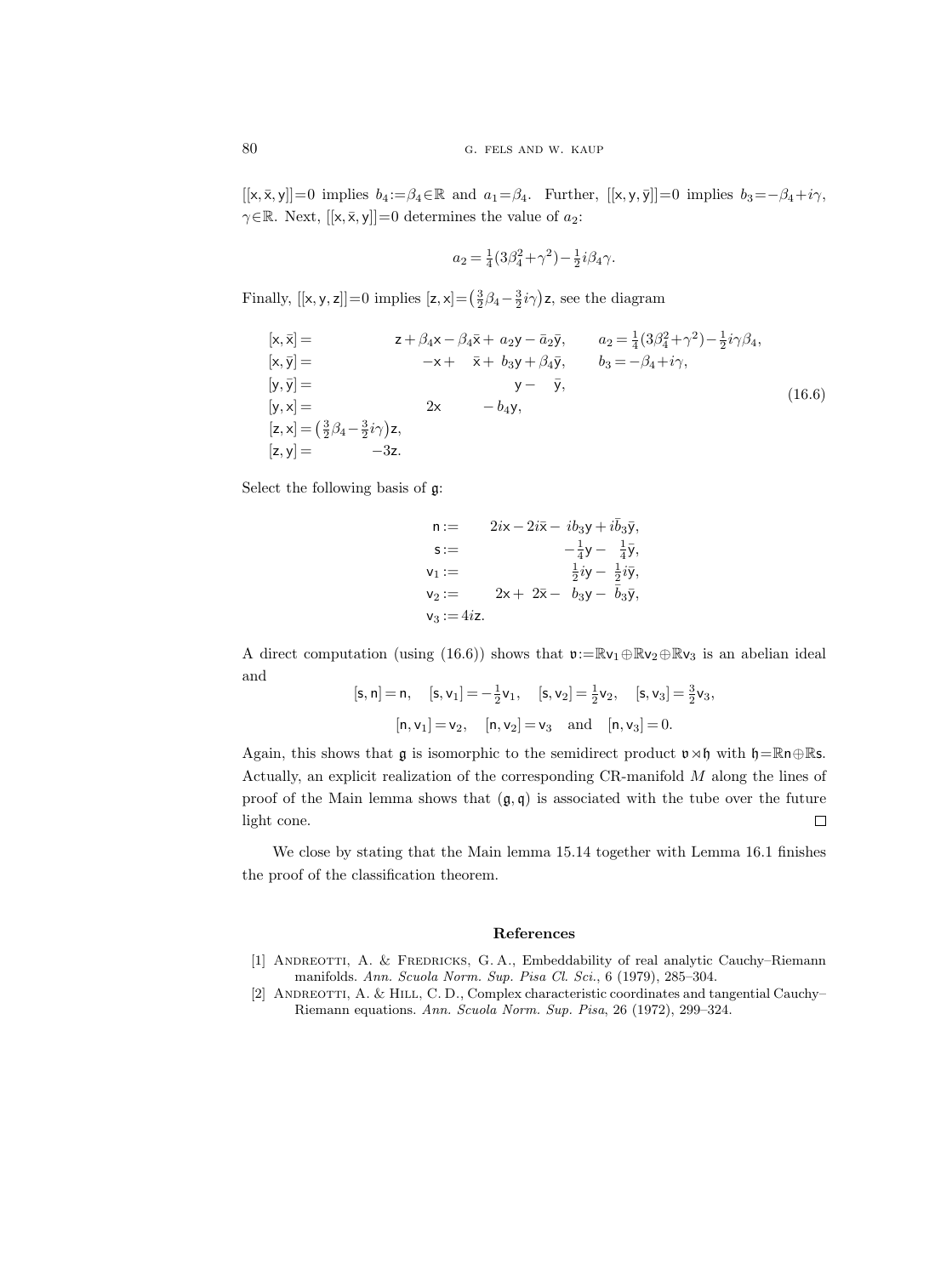- [3] BAOUENDI, M. S., EBENFELT, P. & ROTHSCHILD, L. P., Real Submanifolds in Complex Space and their Mappings. Princeton Mathematical Series, 47. Princeton University Press, Princeton, NJ, 1999.
- [4] BAOUENDI, M. S., HUANG, X. & ROTHSCHILD, L. P., Regularity of CR mappings between algebraic hypersurfaces. Invent. Math., 125 (1996), 13–36.
- [5] Beloshapka, V. K., Symmetries of real hypersurfaces of a three-dimensional complex space. Mat. Zametki, 78 (2005), 171–179 (Russian); English translation in Math. Notes, 78 (2005), 156–163.
- [6] Boggess, A., CR Manifolds and the Tangential Cauchy–Riemann Complex. Studies in Advanced Mathematics. CRC Press, Boca Raton, FL, 1991.
- [7] BOURBAKI, N., Éléments de mathématique. XXVI. Groupes et algèbres de Lie. Chapitre 1–9. Hermann, Paris, 1960.
- [8] CARTAN, É., Sur la géométrie pseudo-conforme des hypersurfaces de l'espace de deux variables complexes. Ann. Mat. Pura Appl., 11 (1933), 17–90.
- [9] Chern, S. S. & Moser, J. K., Real hypersurfaces in complex manifolds. Acta Math., 133 (1974), 219–271.
- [10] Dadok, J. & Yang, P., Automorphisms of tube domains and spherical hypersurfaces. Amer. J. Math., 107 (1985), 999-1013.
- [11] Doubrov, B., Komrakov, B. & Rabinovich, M., Homogeneous surfaces in the threedimensional affine geometry, in Geometry and Topology of Submanifolds, VIII (Brussels, 1995/Nordfjordeid, 1995), pp. 168–178. World Sci. Publ., River Edge, NJ, 1996.
- [12] Eastwood, M. & Ezhov, V., On affine normal forms and a classification of homogeneous surfaces in affine three-space. Geom. Dedicata, 77 (1999), 11–69.
- [13] EBENFELT, P., Normal forms and biholomorphic equivalence of real hypersurfaces in  $\mathbb{C}^3$ . Indiana Univ. Math. J., 47 (1998), 311–366.
- [14] Uniformly Levi degenerate CR manifolds: the 5-dimensional case. Duke Math. J., 110 (2001), 37–80. Correction in Duke Math. J., 131 (2006), 589–591.
- [15] FELS, G., Locally homogeneous finitely nondegenerate CR-manifolds. Math. Res. Lett., 14 (2007), 893–922.
- [16] Fels, G. & Kaup, W., CR-manifolds of dimension 5: a Lie algebra approach. J. Reine Angew. Math., 604 (2007), 47–71.
- [17] Gaussier, H. & Merker, J., A new example of a uniformly Levi degenerate hypersurface in  $\mathbb{C}^3$ . Ark. Mat., 41 (2003), 85–94. Correction in Ark. Mat., 45 (2007), 269–271.
- [18] Hartshorne, R., Algebraic Geometry. Graduate Texts in Mathematics, 52. Springer, New York, 1977.
- [19] HÖRMANDER, L., An Introduction to Complex Analysis in Several Variables. North-Holland Mathematical Library, 7. North-Holland, Amsterdam, 1990.
- [20] Isaev, A. V. & Mishchenko, M. A., Classification of spherical tube hypersurfaces that have one minus in the Levi signature form. Izv. Akad. Nauk SSSR Ser. Mat., 52 (1988), 1123–1153, 1327 (Russian); English translation in Math. USSR–Izv., 33 (1989), 441– 472.
- [21] Kaup, W., Reelle Transformationsgruppen und invariante Metriken auf komplexen Räumen. *Invent. Math.*, 3 (1967), 43-70.